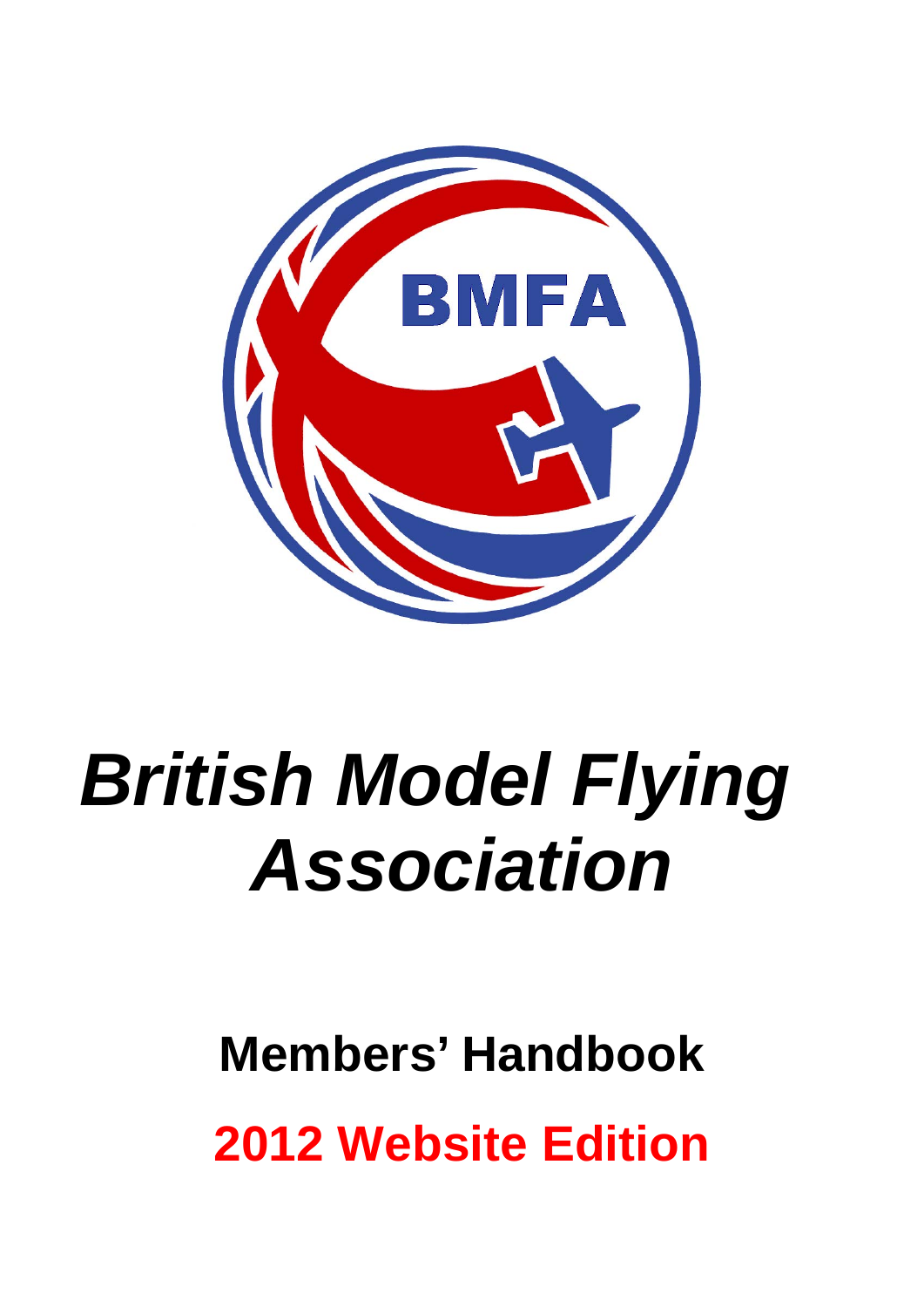# *British Model Flying Association*

# **Member's Handbook 2012 Website Issue**

# **This 2012 website issue of the BMFA Member's Handbook is the latest version of the 2010 Handbook, complete with all additions and corrections set out in the first addendum sheet, published in December 2011.**

The BMFA is constantly reviewing it's advice to model flyers and it regularly advises the Civil Aviation Authority (CAA) on model flying matters. Extracts from the latest CAA issue of CAP 658 (2011) are incorporated into this book for your information.

All text new to the Handbook since the 2010 issue is presented in red text.

**like this.** 

**All text that was new in the 2010 Handbook still has the usual black sidebars.** 

**Please note carefully that this is an UNOFFICIAL DOCUMENT which is presented solely to help members with all the changes in the addendum sheet and how they fit into the Handbook. The official Members' Handbook remains the 2010 issue plus Addendum Sheet 1 of December 2011. The reason for having to refer back to the original documents is that it's the only way that consistent page and section numbers can be quoted with any queries.** 

The Member's Handbook is an active document that is constantly kept under review and we are very happy to receive input from anyone concerned about model flying matters.

We would encourage anyone with comments on the Handbook or with ideas for new or changed items to contact the Technical Secretary via the BMFA Leicester office.

Words of masculine gender should be taken to include the feminine gender unless the context indicates otherwise.

# **British Model Flying Association (SMAE Ltd) Chacksfield House, 31 St Andrews Road, Leicester, LE2 8RE Telephone 0116 244 0028 Fax 0116 244 0645**

**e-mail [admin@bmfa.org](mailto:admin@bmfa.org) Website www.bmfa.org**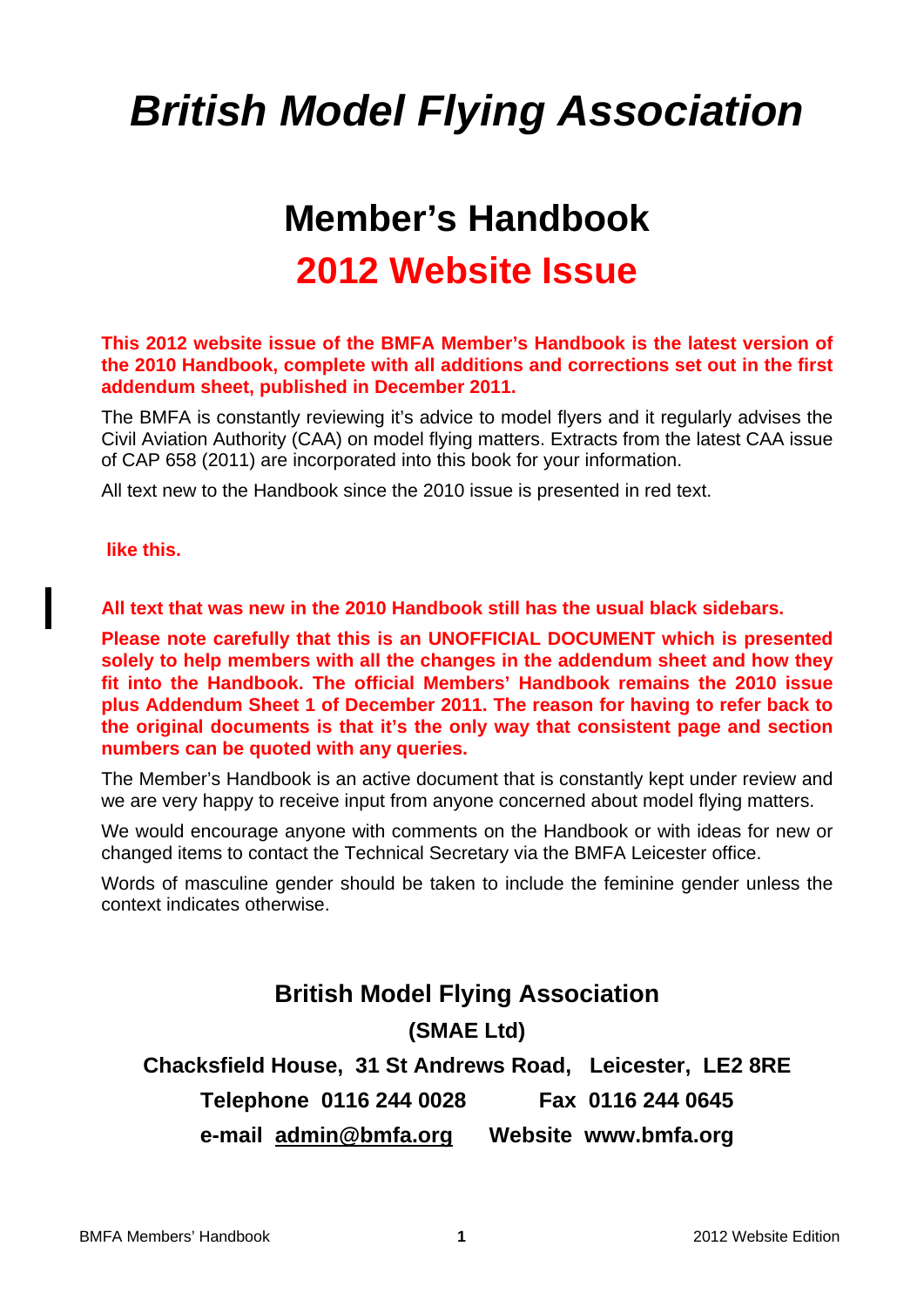# **CONTENTS**

| Society of Model Aeronautical Engineers  5   |                                         |  |
|----------------------------------------------|-----------------------------------------|--|
|                                              | The BMFA Flying Site Advisor  13        |  |
| The Association's Objectives  5              | Club Assets and Grant Applications  13  |  |
|                                              |                                         |  |
|                                              | The Care and Protection of Children and |  |
|                                              |                                         |  |
|                                              |                                         |  |
|                                              |                                         |  |
|                                              |                                         |  |
|                                              | Disabled Guidelines and Advice  14      |  |
|                                              |                                         |  |
| Codes of Practice and Achievement Schemes. 8 | Legal Controls over Model Flying  15    |  |
| General Regulations and Contest Rules 8      |                                         |  |
|                                              | Large Model Aircraft Regulations  16    |  |
|                                              | Mandatory Model Flying Insurance 16     |  |
|                                              |                                         |  |
|                                              |                                         |  |
|                                              | <b>Noise</b>                            |  |
|                                              |                                         |  |
| Fellowship and Honorary Membership 9         | BMFA Guidelines and Safety Codes  17    |  |
|                                              |                                         |  |
|                                              |                                         |  |
|                                              |                                         |  |
|                                              |                                         |  |
|                                              |                                         |  |
| Voting at Meetings and in Elections 9        |                                         |  |
|                                              |                                         |  |
| Title                                        | Carbon, Boron and Kevlar Fibres  19     |  |
|                                              | Cyanoacrylate glues (superglues) 20     |  |
|                                              |                                         |  |
|                                              |                                         |  |
|                                              | Petrol                                  |  |
|                                              | Smoke                                   |  |
|                                              |                                         |  |
|                                              | <b>Guide to the Safe Operation of</b>   |  |
| Incident Reporting Procedure 11              |                                         |  |
| Operative Dates and Certificates  11         |                                         |  |
|                                              |                                         |  |
|                                              |                                         |  |
|                                              |                                         |  |
| Flying on Ministry of Defence Property  12   |                                         |  |
|                                              |                                         |  |
| Optional Insurance Schemes  12               |                                         |  |

| roduction to the Association  5              |                                         |  |
|----------------------------------------------|-----------------------------------------|--|
| Society of Model Aeronautical Engineers  5   |                                         |  |
|                                              | The BMFA Flying Site Advisor  13        |  |
|                                              | Club Assets and Grant Applications  13  |  |
|                                              |                                         |  |
|                                              | The Care and Protection of Children and |  |
| Relations with the General Public  7         |                                         |  |
|                                              |                                         |  |
|                                              |                                         |  |
|                                              |                                         |  |
| Sports Council Recognition 8                 | Disabled Guidelines and Advice  14      |  |
|                                              |                                         |  |
| Codes of Practice and Achievement Schemes. 8 | Legal Controls over Model Flying  15    |  |
| General Regulations and Contest Rules 8      |                                         |  |
|                                              | Large Model Aircraft Regulations  16    |  |
|                                              | Mandatory Model Flying Insurance 16     |  |
|                                              |                                         |  |
|                                              |                                         |  |
|                                              |                                         |  |
|                                              |                                         |  |
| Fellowship and Honorary Membership 9         | BMFA Guidelines and Safety Codes  17    |  |
|                                              |                                         |  |
|                                              |                                         |  |
|                                              |                                         |  |
|                                              |                                         |  |
|                                              |                                         |  |
| ting at Meetings and in Elections 9          |                                         |  |
|                                              |                                         |  |
| Title<br>-10                                 | Carbon. Boron and Kevlar Fibres  19     |  |
|                                              | Cyanoacrylate glues (superglues) 20     |  |
|                                              | Epoxy and Polyester resins 20           |  |
|                                              |                                         |  |
|                                              | Petrol                                  |  |
|                                              | Smoke                                   |  |
|                                              |                                         |  |
|                                              | <b>Guide to the Safe Operation of</b>   |  |
| Incident Reporting Procedure 11              |                                         |  |
| Operative Dates and Certificates  11         |                                         |  |
| Personal Accident Scheme  12                 |                                         |  |
|                                              |                                         |  |
|                                              |                                         |  |
| Flying on Ministry of Defence Property  12   |                                         |  |
| Model Trader's Insurance 12                  |                                         |  |

| Model Flying Heights and Full Size Aviation22 |
|-----------------------------------------------|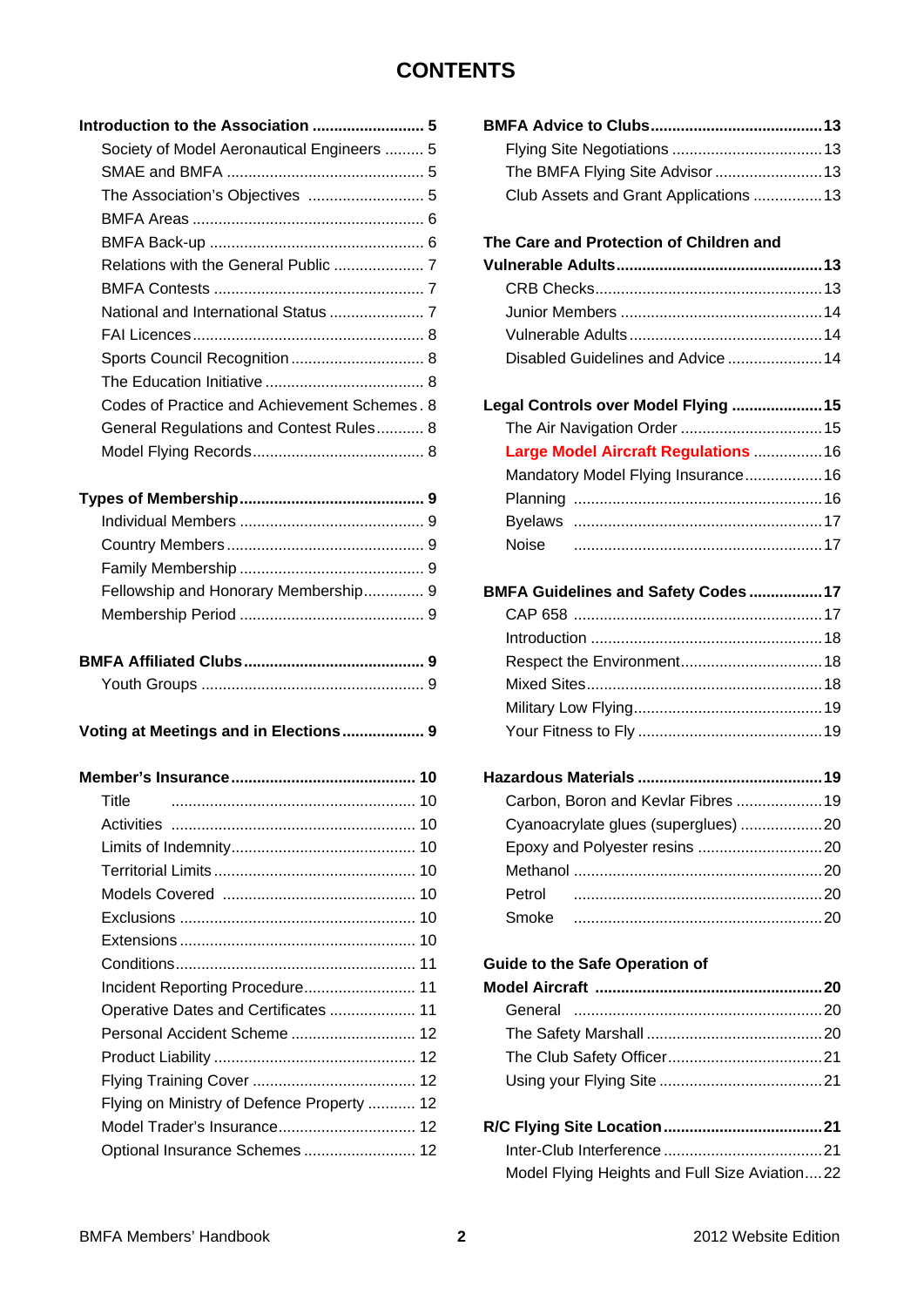| R/C Power Flying Site Layouts 22             |    |
|----------------------------------------------|----|
| Learning to Fly Radio Control  23            |    |
|                                              |    |
| Buddy Box and Simulator leads  23            |    |
|                                              |    |
| Aerials                                      |    |
|                                              |    |
|                                              |    |
|                                              |    |
| Low Self Discharge Ni-Mh Batteries  26       |    |
|                                              |    |
| Other Lithium Based Batteries  26            |    |
|                                              |    |
| Battery Isolator Switches 27                 |    |
| Becs / Ubecs / Receiver Batteries 28         |    |
|                                              |    |
| Buddy Box and Simulator Leads 29             |    |
|                                              |    |
|                                              |    |
|                                              |    |
|                                              |    |
|                                              |    |
|                                              |    |
|                                              |    |
| Module Equipped Transmitters  30             |    |
|                                              |    |
|                                              |    |
| Servos                                       | 31 |
|                                              |    |
| Transmitter and Receiver Issues 31           |    |
| Radio Control and Your Club  32              |    |
| Cellphone Masts and Microwaves 32            |    |
| 35 MHz Transmitter Interaction Problems 32   |    |
| Frequency Control at Club Sites  33          |    |
| Pegboard Recommendations 33                  |    |
|                                              |    |
|                                              |    |
| The 35 MHz Individual Marker system 34       |    |
|                                              |    |
| 35 MHz Synthesised Frequency Equipment 34    |    |
| 35 MHz Frequency Allocation at Club Sites 34 |    |
|                                              |    |
|                                              |    |
|                                              |    |

| A Safer Flying Field - S.W.E.E.T.S 37     |  |
|-------------------------------------------|--|
| Radio Control Flying Safety 37            |  |
| Pre and Post Flight Checks 38             |  |
|                                           |  |
|                                           |  |
| Safety Advice for Specific Model Types 39 |  |
| Almost Ready To Fly Models39              |  |
|                                           |  |
|                                           |  |
| Pre-Session and pre-flight check41        |  |
| Helicopter Rotor Blade Safety41           |  |
|                                           |  |
|                                           |  |
|                                           |  |
|                                           |  |
|                                           |  |
|                                           |  |
|                                           |  |
|                                           |  |
| Models Between 7 kg and 20 kg45           |  |
|                                           |  |
|                                           |  |
| Gliders, Slope and Thermal46              |  |
|                                           |  |
| Flying Sites for Models over 7 kg47       |  |
|                                           |  |
|                                           |  |
|                                           |  |
|                                           |  |
| Space Modelling Specialist Bodies48       |  |
|                                           |  |
|                                           |  |
|                                           |  |
|                                           |  |
|                                           |  |
|                                           |  |
| First Person View Radio Control 49        |  |
|                                           |  |
| <b>BMFA Safety Code for Model</b>         |  |
|                                           |  |
| General                                   |  |
| Organisers and Organisation51             |  |
|                                           |  |

 The BMFA Site Assessment Service..........51 Control Line.................................................51 Radio Control ..............................................51 Spectators and Car Parking........................52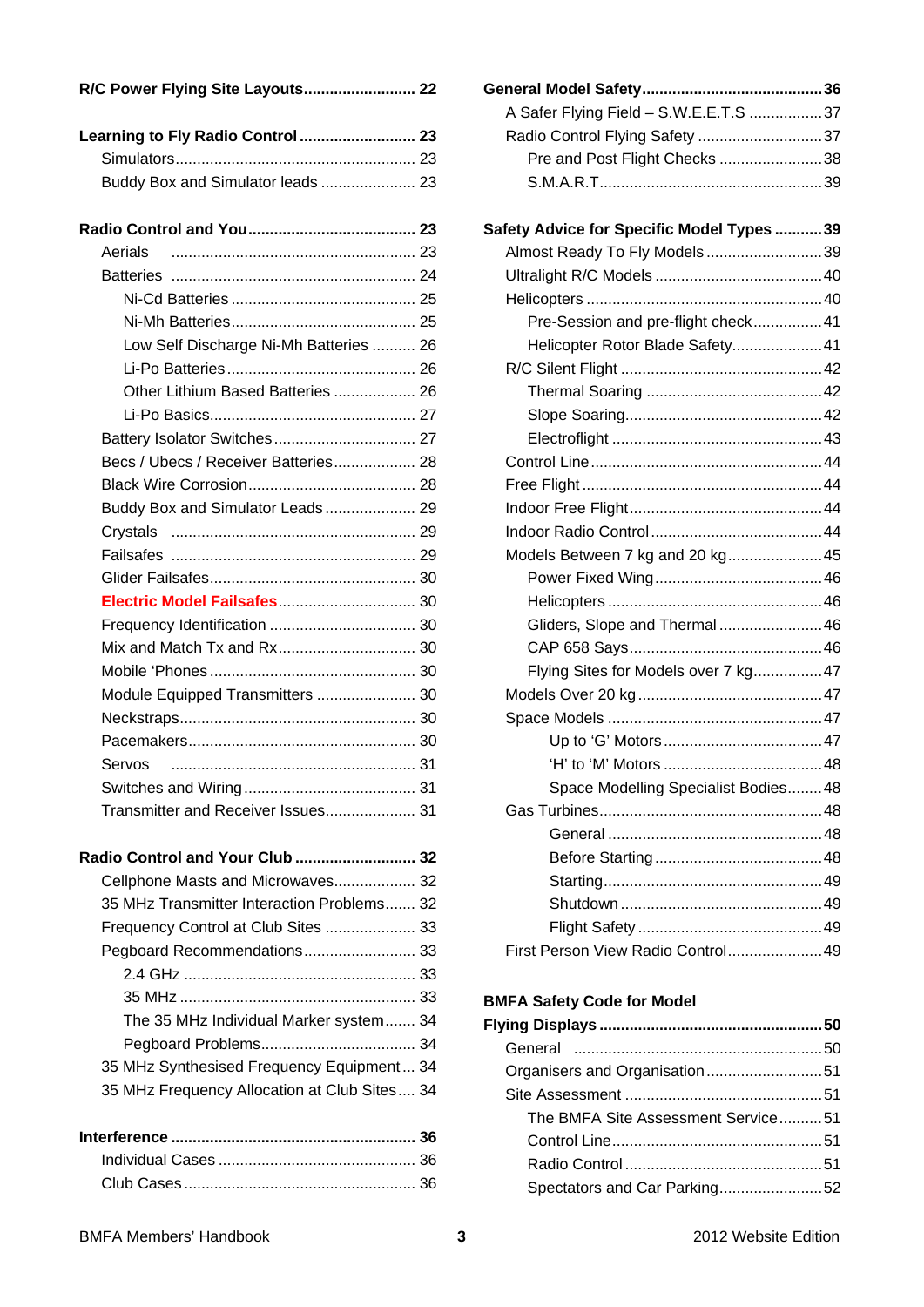| Planning and Conduct of Displays  52               |  |
|----------------------------------------------------|--|
|                                                    |  |
|                                                    |  |
|                                                    |  |
|                                                    |  |
|                                                    |  |
|                                                    |  |
|                                                    |  |
| The BMFA Display Pilot's Logbook 54                |  |
| Mandatory Occurrence Reporting  54                 |  |
| Advice on Mandatory Occurrence reporting 55        |  |
|                                                    |  |
| The Radio Control Achievement Schemes 56           |  |
|                                                    |  |
| National Standards Information 56                  |  |
|                                                    |  |
|                                                    |  |
|                                                    |  |
|                                                    |  |
|                                                    |  |
|                                                    |  |
| The AS Grievance Procedure 60                      |  |
|                                                    |  |
|                                                    |  |
|                                                    |  |
| <b>Badges</b>                                      |  |
|                                                    |  |
| The Fixed Wing 'A' and 'B' Certificates  61        |  |
|                                                    |  |
| The 'C' Certificate (Scale)  64                    |  |
| The Helicopter A and B Certificates  65            |  |
| Silent Flight Thermal A and B Certificates 67      |  |
| Silent Flight Slope 'A' and 'B' Certificates  69   |  |
| Silent Flight Electric 'A' and 'B' Certificates 70 |  |
| Silent Flight Personal Achievements 71             |  |
|                                                    |  |
|                                                    |  |
| The Radio Control Instructor Scheme 73             |  |
| The Up and Away Training Manuals 73                |  |
|                                                    |  |
|                                                    |  |
|                                                    |  |
|                                                    |  |
|                                                    |  |
| Withdrawal of Qualification and Re-Tests 75        |  |

**Introduction to the DoE Noise Code .................76** 

| The Department of the Environment                 |  |
|---------------------------------------------------|--|
| <b>Code of Practice for Minimising Noise from</b> |  |
|                                                   |  |
| Noise Measurement - Fixed Wing80                  |  |
| General Advice on the Noise Test80                |  |
| Noise Measurement - Helicopters80                 |  |
|                                                   |  |
| Radio Control Technical Information81             |  |
| Official Radio Control Frequencies 82             |  |
| Frequency Bands Overview 83                       |  |
| R/C Equipment Type Approval  83                   |  |
| Synthesised Frequency Equipment84                 |  |
|                                                   |  |
|                                                   |  |
| BMFA Council of Management  85                    |  |
|                                                   |  |
|                                                   |  |
|                                                   |  |
| <b>Visitors</b>                                   |  |
| BMFA Council Sub-Committees 86                    |  |
|                                                   |  |
|                                                   |  |
|                                                   |  |
|                                                   |  |
|                                                   |  |
| <b>General Regulations and Contest</b>            |  |
|                                                   |  |
|                                                   |  |
|                                                   |  |
|                                                   |  |
| Safety                                            |  |
| <b>Primary BMFA Information Sources  90</b>       |  |
| The BMFA Competition Rule Books 91                |  |
|                                                   |  |
|                                                   |  |
|                                                   |  |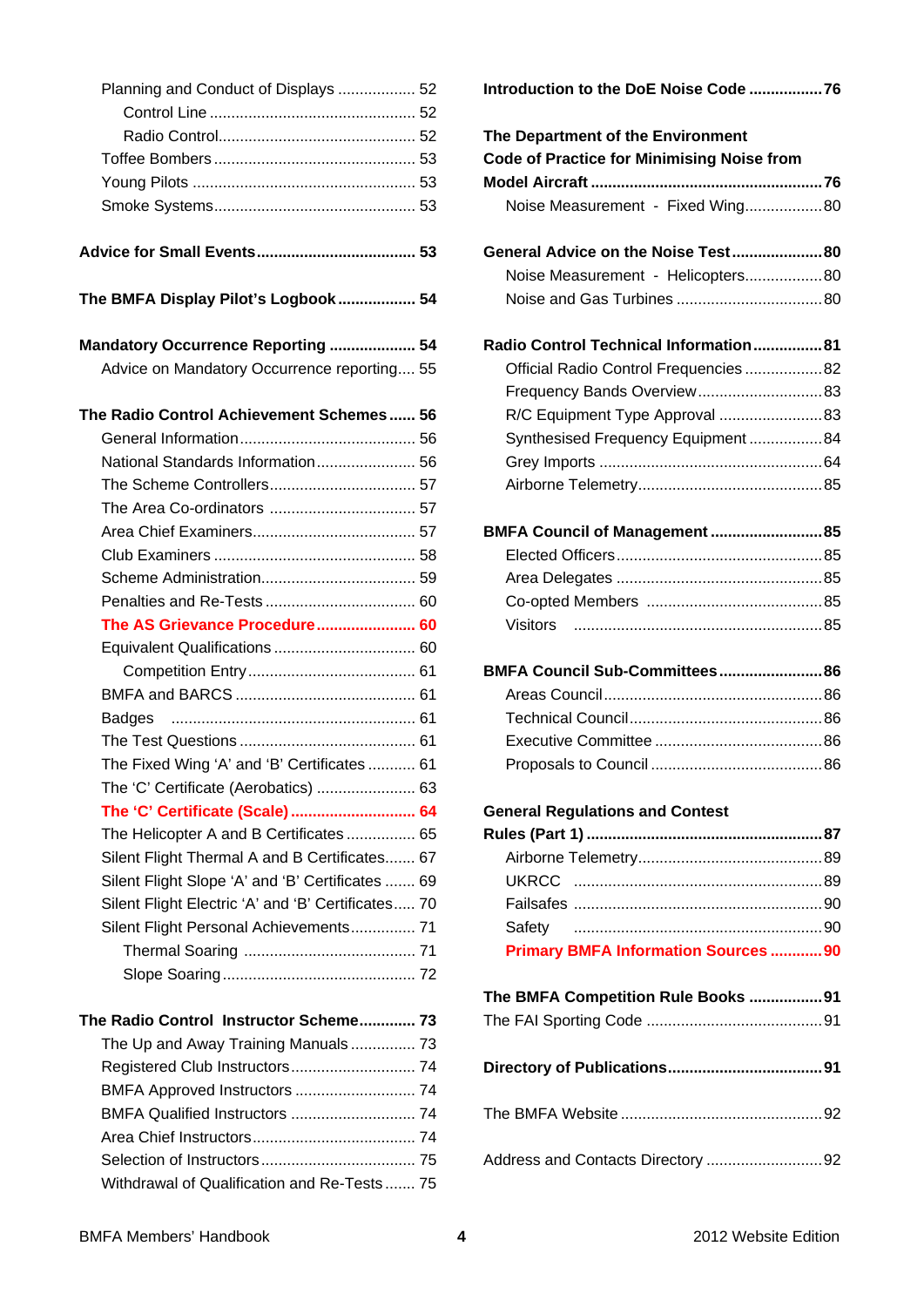# **AN INTRODUCTION TO THE BRITISH MODEL FLYING ASSOCIATION**

Welcome to the British Model Flying Association (BMFA) which, as the Society of Model Aeronautical Engineers (SMAE), was established in 1922 as the national body for model flying.

In its eighty nine years, the Association has built up a fund of knowledge, experience and has accumulated benefits for its members which add up to an unbeatable membership package for you.

The BMFA is a non-profit making association of model flying clubs and individuals who agree to join together and pool resources for the benefit of all.

It is controlled by its Annual General Meeting and it is administered by a Council of Management elected from its members.

Model flying in the UK is under increasing pressure from legislative and environmental bodies and the BMFA, the world's oldest model flying body, is involved in ever increasing fields of activity to protect model flying on your behalf.

Much of the BMFA's time and resources are taken up in working with government bodies, local authorities and other organisations in order to safeguard your model flying interests. As well as these efforts at national and local level, the BMFA also spends much time promoting and encouraging all facets of model flying.

The Chief Executive, Development Officer, Membership Secretary and other BMFA staff work from the permanent office in Leicester and are there to further the running of the Association. They can answer most of your queries or put you in touch directly with BMFA officers when necessary.

Both staff and voluntary officers are always pleased to hear from members and to help where they can.

Please read this booklet carefully and familiarise yourself with its contents as it will help you gain the maximum benefits from your membership of the **Association** 

# **THE SOCIETY OF MODEL AERONAUTICAL ENGINEERS**

The SMAE was originally set up in 1922 and its recognition by the Royal Aero Club dates from then but its roots can be traced back to 1909.

In that year the Kite Flying Association was formed and, shortly after an exhibition at Olympia where model aircraft were shown, its name was changed to the Kite and Model Aircraft Association. In 1921 this association was replaced by the London Aeromodellers Association which, a year later, changed its name to the Society of Model Aeronautical Engineers.

Many British aviation pioneers have been SMAE members including Sir Frank Whittle, Sir Thomas Sopwith and Sir Alliot Verdon Roe, founder of Avro.

Since 1948 the Society of Model Aeronautical Engineers has been a Company Limited by Guarantee, as are most governing bodies of sport in the UK.

# **The SMAE and BMFA**

In 1987 the Annual General Meeting of the Society of Model Aeronautical Engineers (SMAE) voted to adopt a working title, the **BRITISH MODEL FLYING ASSOCIATION.** 

The SMAE still exists as the parent body and its title is still used on all legal documents and for many functions of the Society controlled by the Articles of Association.

Throughout this handbook both titles will be used where appropriate, BMFA in most cases but SMAE where a reference has implications as noted above.

The title BMFA should be used by any member club or individual.

We know that you will find the use of the BMFA title extremely useful when dealing with outside bodies and people who are not model flyers. Having a title that says exactly who you are and what you do means that you have far more time to explain to them what you really want before they lose interest.

BMFA Affiliated Clubs are encouraged to use the BMFA logo and the words 'Affiliated to the BMFA' (or similar) on letterheads and other club stationery.

The colours of the SMAE are Silver and Blue.

The colours of the BMFA are Red, White and Blue.

# **The Association's Objectives**

It would be appropriate to list a few items from the SMAE's original 1948 Memorandum of Association (see Directory of Publications), which still applies to the BMFA and which explains its aims.

#### **The main objectives are;**

The promotion, protection, organisation and encouragement of model aircraft building, flying and development, in all its aspects in the United Kingdom, through the medium of clubs and individual members; assistance and guidance to model aircraft clubs or individuals; collaboration between members of the Society; and co-operation on behalf of members of the Society with the Civil Aviation Authority or other government departments and any other bodies and organisations in the United Kingdom and overseas.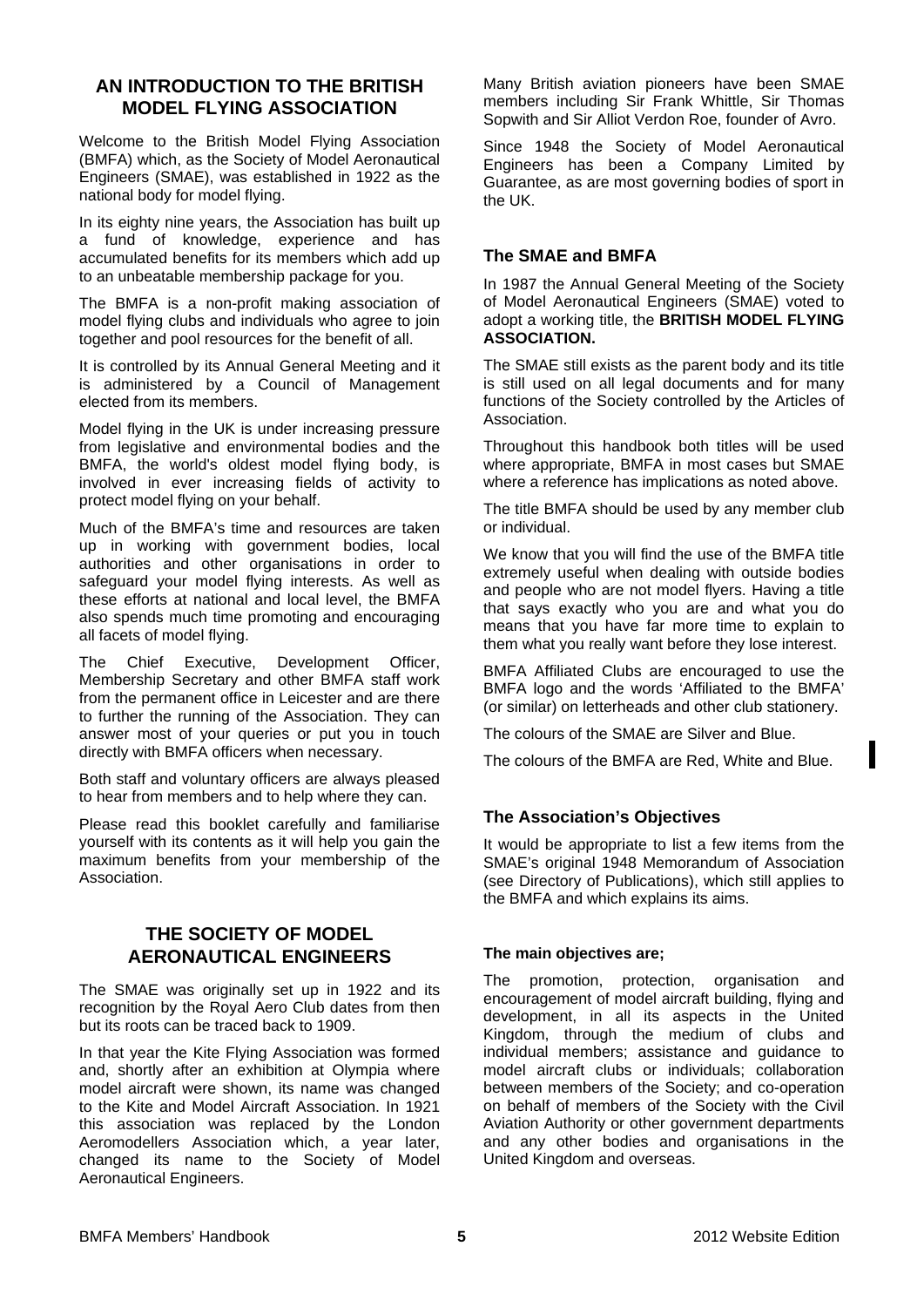To produce, collect and distribute information in connection with model aircraft or the model aircraft movement on such terms as Council shall think fit.

To encourage and support research in model aircraft design, theory and construction.

To control and record model aircraft performance within the areas under the jurisdiction of the Royal Aero Club.

To act as promoters of National and International model aircraft meetings, contests and exhibitions; as publishers, stationers and booksellers, general traders, dealers agents and manufacturers, both wholesale and retail, of any articles of any description which may assist the development of model aviation.

To establish and support, financially or otherwise, or aid in the establishment and support of any educational scheme or establishment with benefit to the model aircraft movement.

#### **Our motto is**

# **"UNITED WE ACHIEVE"**

#### **It's Your Association**

Every single member of the Association counts and has the full back-up of the organisation.

However, to gain the full benefit from your BMFA membership it is recommended that you belong to a BMFA affiliated club because, as a club member, you can have your opinion made known at any of the many regional meetings that are held regularly by the BMFA Areas.

As a member of an affiliated club your vote can also be used by your club delegate to influence decisions taken at General Meetings of the Society on such subjects as policy and finance.

#### **BMFA Areas**

The country is divided into thirteen geographic Areas plus the Royal Air Force Model Aircraft Association (RAFMAA) who also act as an Area. Every club in an Area is automatically a member of their Area Committee and the officers of the Area Committee are elected from the club delegates who attend the Area meetings.

At any Area meeting your representative can hear the viewpoint of those elected Area officers and the representatives of other clubs as well as expressing your own club's opinion.

The Area Committee can be a powerful influence for the benefit of model flying, both locally and nationally particularly as one member of each of the fourteen Area Committees has a seat on BMFA Council. These Delegates also attend their own Area's meetings, of course, and are the link between the Area and Council through which information can flow; yet another reason for your club to send a representative to attend Area meetings.

In addition, two delegates from your Area (usually the Area Chairman and the Council Delegate) will represent you at Areas Council, a powerful subcommittee of the BMFA Council of Management. Area Council has direct responsibility for many vital aspects of BMFA operations including all the Achievement Schemes.

If your club is not making its presence felt at Area level, why don't you consider becoming its representative? Details of Area meetings are sent out to each club by the Area or information can be obtained from the Association's Leicester Office. It's your Association and any member can influence its actions and attitudes through the Area structure.

#### **BMFA Back-up**

Whatever your particular model flying interest you will find that the BMFA has been working on your behalf for many years.

If you fly radio controlled aircraft the Association has already been of help to you, possibly even before you knew it existed. The BMFA, for example, played a large part in obtaining the frequencies you currently fly on and it is still working actively to protect and extend them.

Successes in recent years have been increased allocations of model flying frequencies in the UK and the BMFA led EEC directive setting up a pan-European 35 MHz band of 23 channels (60 to 82) devoted to model flying, making Europe one of the largest world markets for model flying R/C equipment. Both of these very significant events for UK model flyers would not have happened without dedicated work by BMFA officers.

Perhaps more importantly, BMFA has taken a robust and positive lead in the successful negotiations that have allowed the 2.4 GHz band to be available to model flyers in the UK and across Europe.

Wherever and whatever you fly, BMFA expertise can help you liaise and negotiate with local councils, government agencies and other public and private landowners so that you can have the best and safest possible model flying facilities.

To protect your interests the BMFA has adopted a robust attitude towards those who act unreasonably to restrict the facilities we all need for safe model flying. To this end the BMFA is an active and vocal member of the Central Council for Physical Recreation (CCPR) and many Areas and clubs have representatives involved with regional and local sports organisations.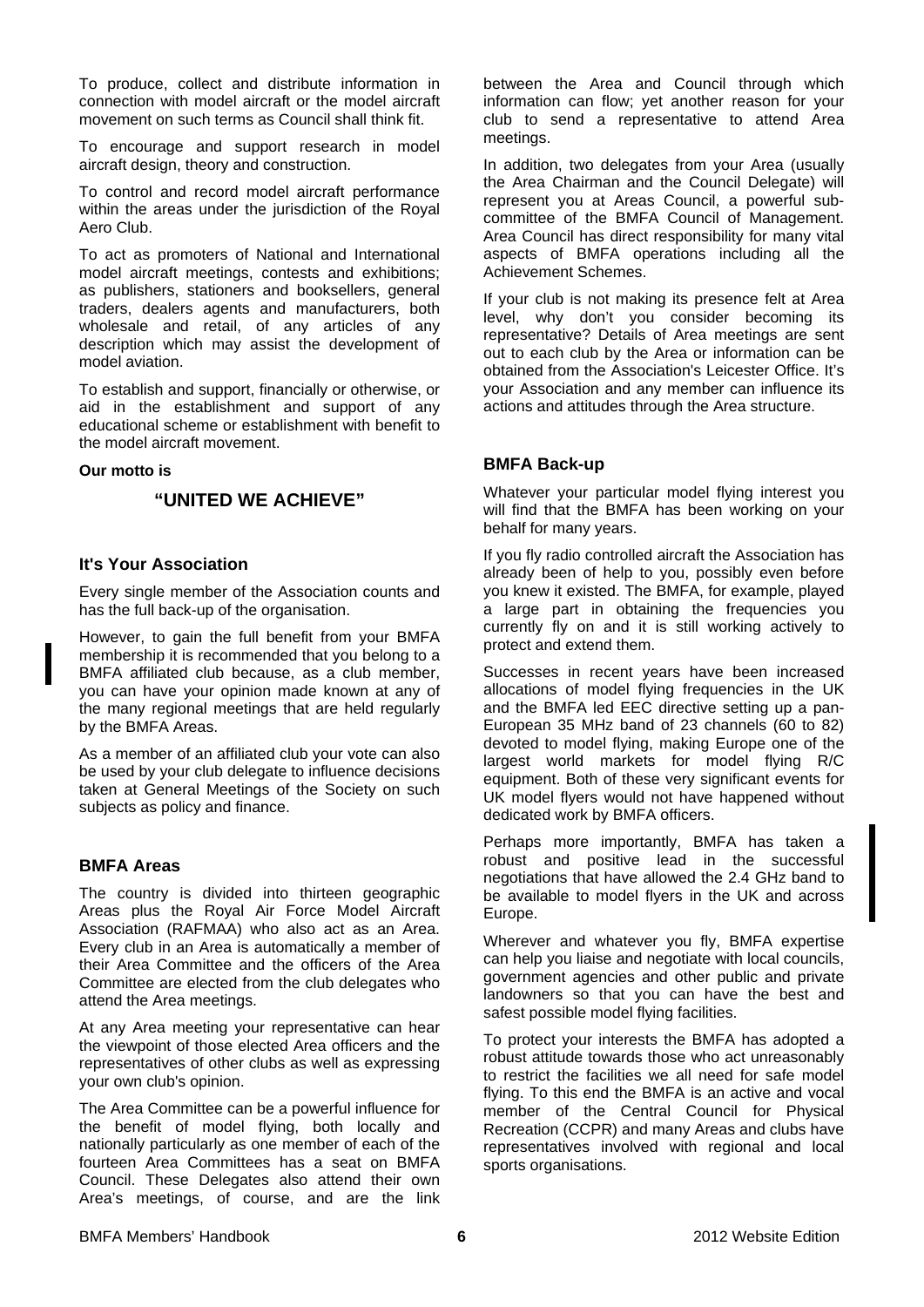As the membership of the BMFA grows its influence with such bodies increases. However, the national voice of model flying would be much stronger if all model flyers joined the BMFA instead of trying to solve their problems in isolation. As a member, you can help by encouraging fellow flyers to join the Association. There is no question that, when BMFA is in negotiations on your behalf, numbers are extremely important.

BMFA is especially useful to the ninety percent of the membership who don't take part in our sport as competitors. The major part of the BMFA's work consists of keeping you and your clubs in touch with model flying locally and nationally and, most importantly, being there with help and unbiased advice whatever model flying problems arise.

The full time staff of the BMFA make a very significant contribution to the work done by the BMFA at both area and national level but, in addition, a great deal is done entirely voluntarily by model flyers like you. This applies whether the work is of general benefit (publicity, local and national government liaison etc.) or more specialised (such as the various Technical Committees).

# **Responsible Flying and Relations with the General Public**

It is important to remember that although our chosen sport is one of the larger of the minority sporting activities, we are still vulnerable to the negative aspects of public opinion.

The BMFA spends considerable time and effort creating the best possible public impression of model flying but all this work can easily be wasted if you fly in a thoughtless manner.

Your enjoyment of model flying, now and in the future, depends on developing and displaying a highly conscious 'safety first' attitude towards your equipment and the flying site you use. The best publicity the sport can receive is through your actions and your responsible and safe attitude to flying at all times.

There is no place in model flying for those who do not consider other people's safety; nor is there a place for those who are inconsiderate about noise.

One person's thoughtless actions can jeopardise the enjoyment and pleasure of those many others who adopt a responsible approach. Considerate and careful model flying must always be our aim.

Clubs and members enjoy the benefits of flying from many varied sites throughout the UK. Everyone should remember that it is a common courtesy to make sure that they have the landowner's permission before flying on any site.

# **The Contest Scene**

The BMFA organises numerous contests at venues all over Britain, covering all aspects of the sport from indoor flying to large radio controlled scale models. Details of forthcoming competitions and events are published in the BMFA's own publications and website and in the commercial model flying magazines.

Newcomers to contests are always welcome and should not be afraid to participate, for there is no doubt that competition will improve your skills and even the experts can be beaten. Taking part in competitive events can add a great deal of eniovment to model flying and it will also give you the opportunity to see some of the country's best models and flyers in action.

Selection trials are held each year to pick teams to represent the UK at World and European Championships for many of the International classes of competition model flying.

Contest organisation is the responsibility of the Technical sub-committees of the BMFA and up-todate rules for the various classes of flying are published annually. See the index of contest rule books at the end of this handbook for more details.

#### **National and International Status**

The BMFA is the body delegated by the Royal Aero Club to be responsible for all aspects of model flying in the UK, and is in an identical situation to, for example, the Microlight Aircraft Association or the British Gliding Association.

It is recognised as the sole representative organisation for the sport in the UK by the Federation Aeronautique Internationale (FAI), the world governing body for all forms of sporting aviation, including model flying.

The FAI has numerous international committees relating to its various interests, such as gliding, aerobatics, space and model flying and the Commission Internationale d'Aeromodelisme (CIAM) is the committee responsible for our sport. The BMFA's reputation and contribution to the work of CIAM has been, and is, second to none.

BMFA is represented each year at the annual plenary meeting of CIAM by a small team of specialists who are delegated to speak for the UK.

The SMAE pioneered the present world programme of model flying and has provided many of the officers of the FAI over the years and BMFA members still hold many important FAI posts.

The Society is the holder of an Honorary Group Diploma of the FAI, which is an honour given to those who have greatly contributed to the progress of aviation or astronautics.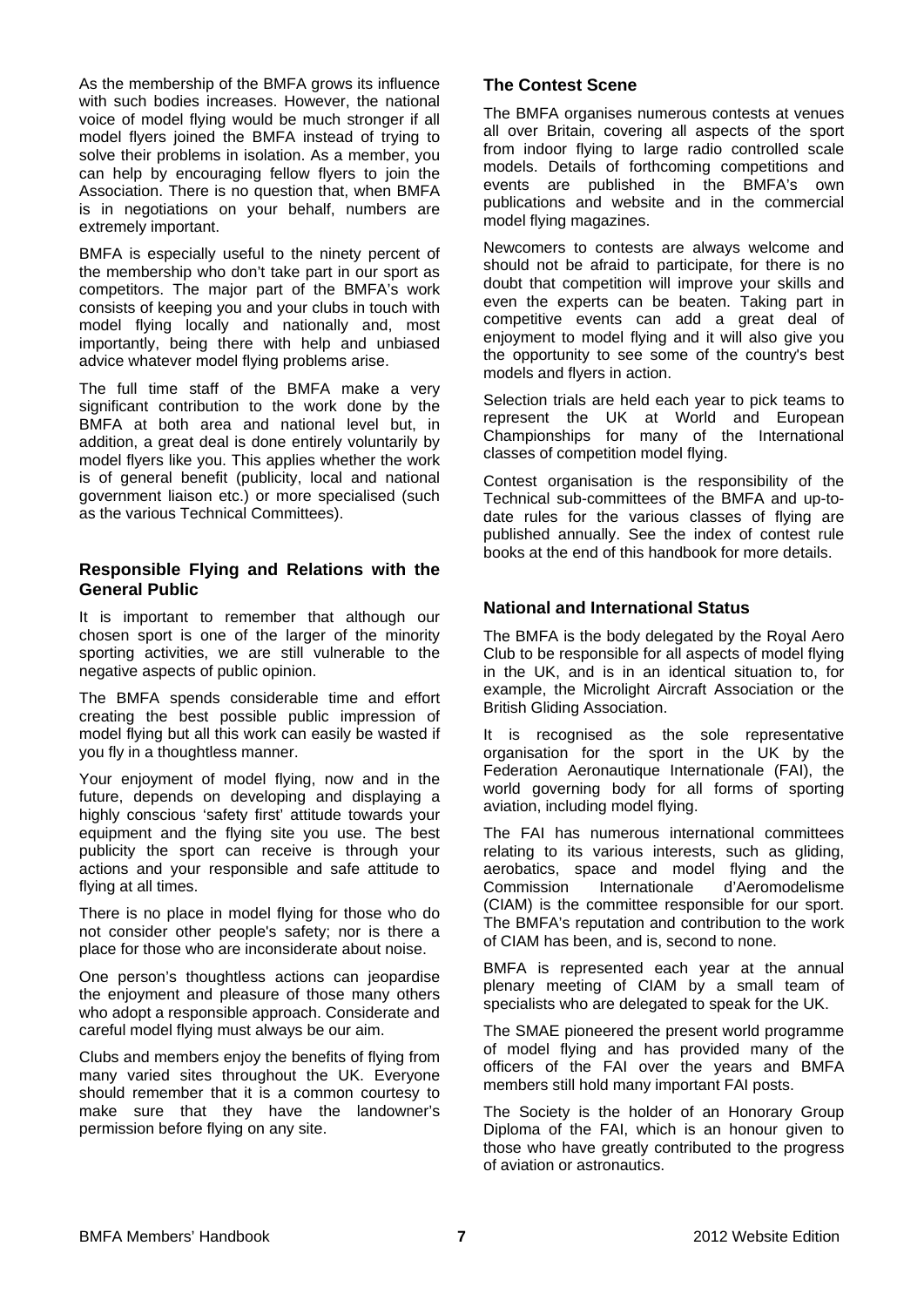The benefits of our FAI and Royal Aero Club memberships are two-way, since we can learn much from the way the problems of model flyers are tackled by other countries, as well as giving them the benefit of our own experience.

# **FAI Licences**

The BMFA is empowered by the FAI to issue international sporting licences to individuals and this document is essential for anyone competing abroad or in any FAI international event. They are available at reasonable cost on request from the BMFA office.

An FAI Licence could be of great help to anyone flying model abroad, not just competitors, as it is a document that is recognised world wide. It may be of help when dealing with airlines over the carriage of models and radios and it could help if you seek to fly with a foreign club or have to deal with local authorities abroad over model flying matters. If you are planning on model flying abroad then, for the small cost involved, it would be well worth considering obtaining your own FAI licence.

# **Sports Council Recognition**

Model flying is recognised by UK Sport as an official sport. Although not recorded as a separate entity in the UK Sport composite list of sports, model flying is one of the three categories of air sports encompassed under the single heading 'Flying'.

As a consequence of official policy being to support only 'Olympic' sports, we do not currently receive any financial assistance from UK Sport. This is a situation that is unlikely to change in the near future.

# **The Education Initiative**

The BMFA is extremely concerned about the increasing lack of exposure of school children to model flying. Increasing competition from other activities and the lure of the computer game has led to a situation where very few children have had the opportunity to fly a model.

The long term future of model flying in the UK may well depend on positive action being taken to counter this trend.

The BMFA has produced a package that has been designed to integrate into National Curriculum Craft, Design and Technology (CDT) courses and which enables any teacher or youth leader of nine to thirteen year olds to make use of a structured course as an introduction to aviation subjects.

The practical side of this course uses the BMFA Dart and other easy-to-build model aircraft as demonstration tools and, with the help of the scheme, many thousands of children have gained 'hands on' model flying experience in the past few years. It is expected that the scheme will expand considerably in the future.

The scheme is not aimed at recruiting junior members but rather to give children who may never have even held a model aircraft the thrill of that first successful flight that we all remember.

The BMFA Education Working Group co-ordinates the efforts of all who wish to be involved in this vital work. If you think you can help or you would like details of the package for your school, please contact the BMFA's Leicester office for details.

For those schools with existing model aircraft clubs or those who are considering setting up such an activity, the BMFA Youth Group Scheme will be found to be invaluable; see the section on BMFA Membership for details.

#### **Recommended Codes Of Practice and Achievement Schemes**

It is the duty of the BMFA, as the national body for model flying, to act responsibly in giving the best advice it can to all model flyers and other interested parties. This advice covers not only specific flying matters but other legal responsibilities that flyers and clubs might encounter.

The BMFA has gathered a great deal of experience in such matters and this knowledge and experience is freely available to anyone who requires it.

In some cases BMFA has published specific Codes of Practice on certain subjects and details of these Codes are included throughout this handbook.

For instance, as a practical means of improving radio control model flying standards, achievement schemes for radio control power fixed wing, helicopter, silent flight thermal soaring, silent flight slope soaring and electric flight have been introduced and you will find full details later in this handbook.

# **General Regulations and Contest Rules**

The General Regulations (Part 1) which appear later in this handbook are, in effect, Section 1 of the Contest Rule Books. They affect all contest flyers and their models and are printed in this handbook because of their general application.

The more complex and detailed individual contest rules are published separately and can be obtained from the Leicester office or the BMFA website (see BMFA Contest Rule Books).

# **Model Flying Records**

The BMFA is responsible for documenting and overseeing all model flying records set in the UK, whether they are National or World Records.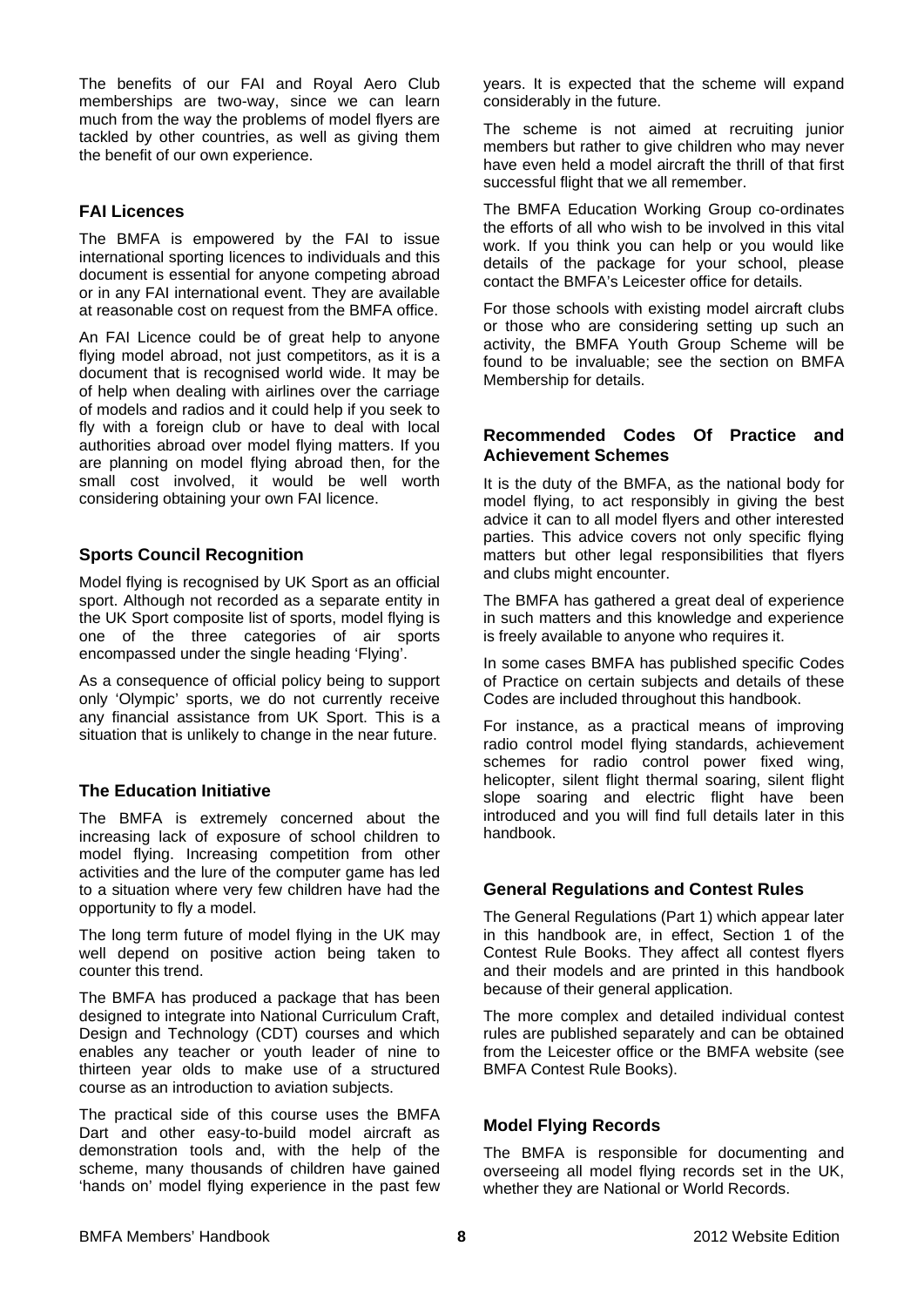There are over 80 categories of FAI World records plus many more categories in which a British record can be achieved, both contest and non-contest.

Two Records booklets are available free of charge from the BMFA's Leicester office or as downloads from www.bmfa.org. The first is Records Section 2A, which is the rule book, and the second is Records Section 2B, which is a full list of the current British records and record holders. A list of the current World records is also available.

Records Section 2A is required reading for anyone thinking about record attempts and you should not consider making an attempt without obtaining a copy.

Further advice to anyone contemplating an attempt on a model flying record of any type is available from the BMFA's Records Officer who can also be contacted via the Leicester office.

If you are serious about wanting to set and claim records then a chat with the BMFA Records Officer is essential.

# **TYPE AND CONDITIONS OF MEMBERSHIP**

(1) **BMFA MEMBERSHIP** is available to all applicants. Those over 18 years of age on the 1st January of the year of membership are Senior members, those younger than this are Juniors (but have full membership status.

Note: In exceptional circumstances, BMFA Council reserve the right to refuse membership applications.

(2) **COUNTRY MEMBERS**. Individual members not belonging to a BMFA Affiliated club are known as Country Members.

(3) **FAMILY MEMBERSHIP** is available to families living at the same address. To qualify for family membership, one senior member must register as 'Head of Family'; a spouse/partner and all children under 18 years old can then register as family members at a reduced fee. Family membership is open to both club and country members. All family members have full membership status but only the 'Head of Family' receives a copy of BMFA News.

(4) **FELLOWSHIP** and **HONORARY MEMBERSHIP** are two different classes of membership which are awarded to a few people in cases of special merit. Fellowship is, in fact, the highest honour awarded by the Association and is awarded for meritorious work within the BMFA to a maximum of two people each year by the Annual General Meeting.

(5) **MEMBERSHIP PERIOD.** The normal period of membership is from 1st January to 31st December in each year. Applications for membership part way through the year may be subject to a reduced membership fee as decided from time to time by

BMFA Council. In any case those applications which are received after 1st September in any year will have a part of the paid fee credited to the following year. The membership fees are agreed each year at the Annual General Meeting of the Society.

(6) **COMPETITION ENTRY**. Full members of the BMFA may enter the contests and events organised by BMFA on payment of the entry fee. Evidence of membership must be shown to an authorised BMFA official if requested.

(7) **FEES AND BENEFITS**. The categories, term and benefits of membership are occasionally modified as the Association develops. When in doubt about the current fees or benefits, please contact the BMFA's Leicester office where the staff will be pleased to provide you with all the information you or your club require about joining the Association.

# **BMFA AFFILIATED CLUBS**

(1) **AFFILIATED CLUB MEMBERSHIP** of the BMFA is open to clubs and model flying groups consisting of not less than five persons. All current club members who fly and/or who are involved in any organising function within the club whatsoever must be registered with the BMFA as fully paid up individual members and at least one of them must be a senior member.

(2) **SCHOOLS AND YOUTH GROUP MEMBERSHIP** is open to bona-fide school model flying clubs and clubs organised by recognised youth organisations such as the ATC, the Young Engineers or the Scouts etc. The minimum number of club members is one individual senior and four juniors. The juniors need not be named and their membership fee will be one third of the current junior fee, rounded to the nearest pound.

This gives the club full affiliated membership of the BMFA and at General meetings such clubs carry one vote for the senior member and one vote for every three reduced rate juniors, subject to a minimum of five votes.

Any reduced rate junior may become a full member of BMFA by paying the balance of the full junior membership fee. Any such full junior member is not disqualified from membership of his youth group. See also the section on insurance.

#### **VOTING**

(1) **VOTING RIGHTS AT GENERAL MEETINGS**. Fellows of the SMAE and all clubs affiliated to the BMFA have the right to vote at general meetings of the SMAE. Each shall have one vote, the affiliated club's being cast by its duly authorised representative. If a poll vote is called, an affiliated club shall have one vote for each registered full member and a Fellow shall have five votes.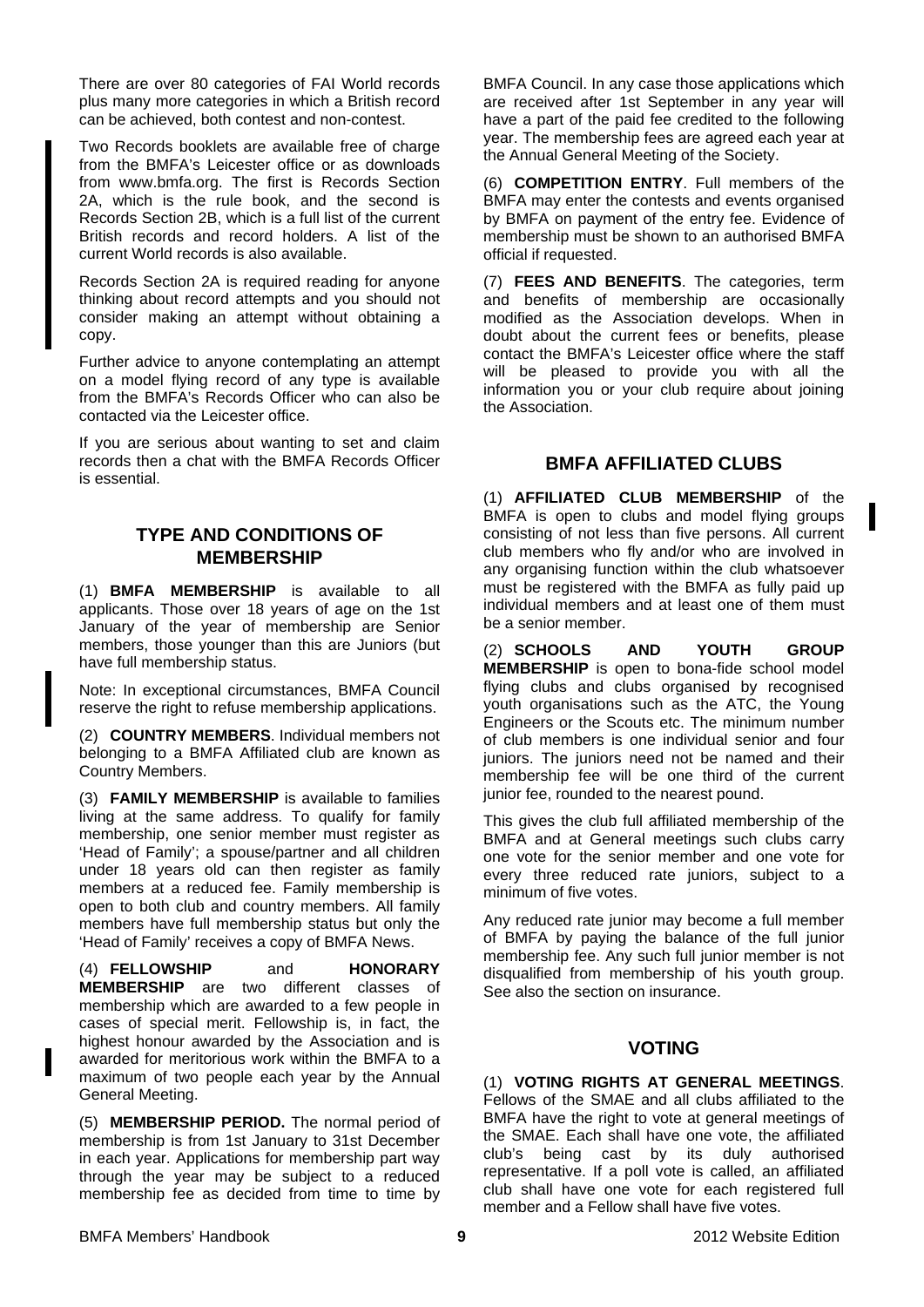Note: General meetings of the SMAE consist of the Annual General Meeting of the Society plus any Extraordinary General Meetings which may be called from time to time.

Council of Management meetings do not come into this category and have their own voting system (see the section 'BMFA Council of Management' near the end of this handbook).

(2) **VOTING RIGHTS IN POSTAL BALLOTS** are decided by BMFA Council each year. Depending on circumstances, all BMFA members may be eligible to vote in the postal ballot and voting forms will be distributed as required.

# **MEMBER'S INSURANCE**

The primary insurance cover provided by the BMFA for its members is Third Party Civil Liability.

This covers you, the flyer, against any civil liabilities you may incur during your model flying activities. Note that, as with any other third party insurance, this is NOT an automatic cover for the 'injured party'. The person insured is the flyer.

In addition, a 'no fault' personal accident insurance covering permanent disablement is included.

# **Title**

It covers the BMFA, its employed, elected and coopted officers, their committees and all registered clubs and individual members of the BMFA.

# **Activities**

It covers the normal and lawful pursuits of the Association and its registered members.

#### **Notes:**

(I) Any form of flying for trade or commercial enterprises, whether paid or unpaid, is not covered by the basic policy (See 'Exclusions' and the section on 'Model Traders Insurance').

#### **Indemnity Limits for the Third Party Public and Products Liability**

£10,000,000 for any one claim, (in the aggregate in respect of Products Liability).

Note that claims relating to property damage are subject to a £50 excess.

# **Territorial Limits**

(1) The whole of the UK and

(2) Elsewhere in the world in respect of the Association's officers and registered members temporarily abroad.

Note - Although the BMFA insurance cover is fully valid in the USA and Canada, you are required to inform the BMFA office if you intend to fly in those countries on your BMFA insurance.

# **Models Covered**

(a) All classes of model aircraft of whatever size, weight or engine capacity (subject to compliance with CAA regulations) except as noted in 'Exclusions'.

(b) Model boats and cars.

(c) Models powered by legal rocket propulsion systems up to and including 'M' size motors.

(d) Steam powered models except when used for passenger carrying purposes for hire or reward.

(e) Kites (subject to compliance with CAA regulations).

(f) First Person View RC flying provided it is carried out in accordance with CAA/BMFA regulations/ recommendations.

# **Exclusions**

(a) Any form of commercial or trade activities including professional, semi-professional or sponsored display teams.

(b) Pulse jet powered models except as specified in the BMFA General Rules, Section 1.2.3.1, Reaction Motors, parts (1) and (2) as noted later in this handbook.

(c) Deliberately staged mid-air collisions at airshows and public displays.

#### **Notes:**

(i) Money paid to clubs by organisers of fetes, shows, etc, where the club is giving a demonstration does not constitute 'professional use'.

(ii) The carrying of Company or Organisation names or logos on models does not constitute a 'form of commercial or trade activity'.

# **Extensions**

(a) **Member-to-member** liability is covered including damage to property belonging to fellow members.

(b) Indemnity is automatically extended to any Principals (**Landowners**, Schools, Local Authorities, Government Departments etc.) whose land or premises is used by any BMFA affiliated club or registered member.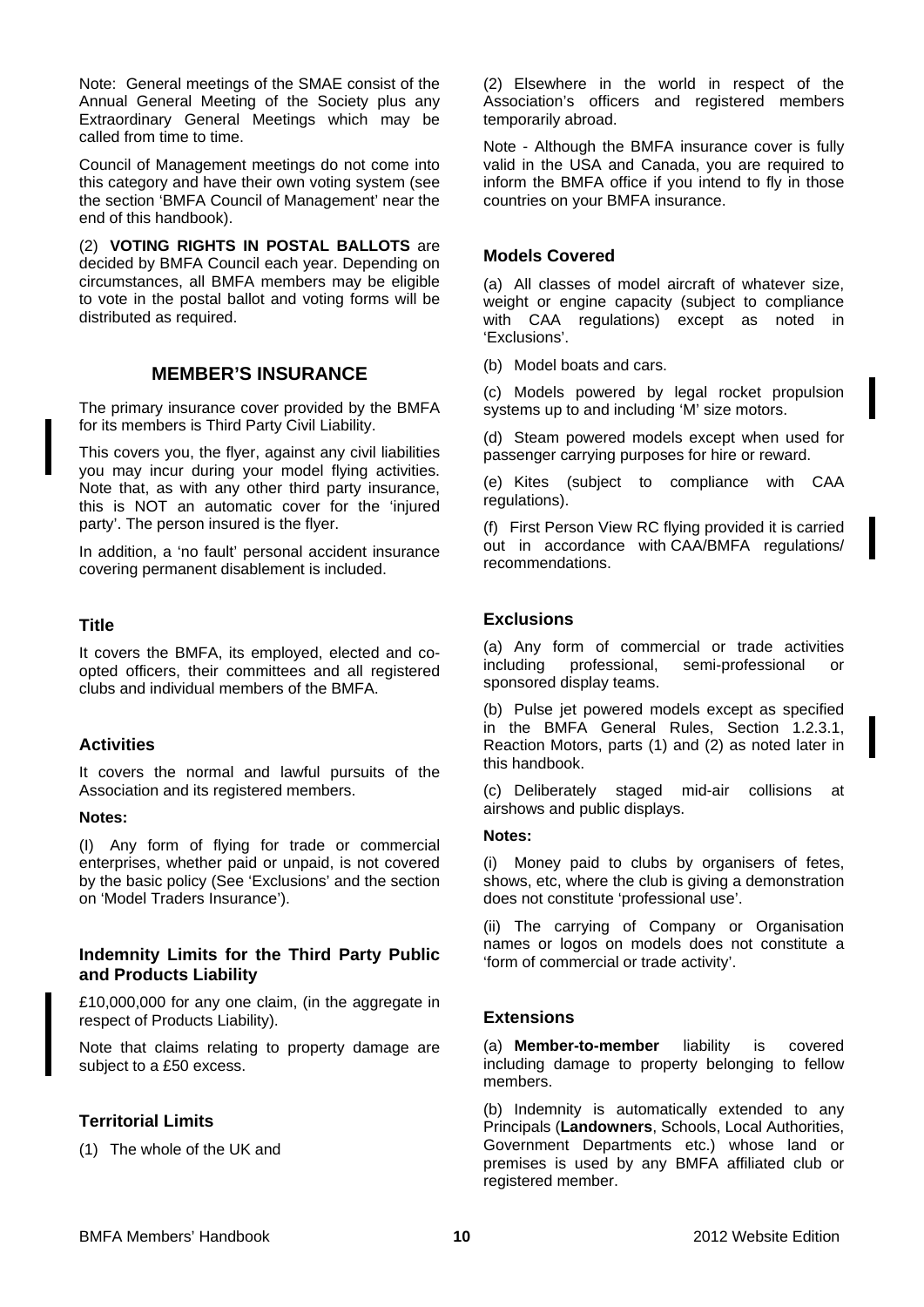(c) The Indemnity is extended to the **Committee Members** of any affiliated club and **all lawful club activities** are also indemnified.

(d) The reduced rate insurance cover available to juniors under the **Schools and Youth Groups** membership scheme only applies when such juniors are flying under the supervision of their group leader(s). To obtain the full unlimited BMFA insurance cover, any such junior must become a full junior member of the BMFA.

(e) Indemnity is provided for **paid flying instruction** provided the conditions laid down by the Association are complied with (see 'Flying Training Cover' section).

(f) In the BMFA **Airside Cover** special provision, indemnity is provided for members operating their private motor vehicle 'airside' on an airfield or aerodrome, in pursuit of any activity associated with model flying where the members own private motor vehicle policy makes a specific exclusion in this respect. A higher excess is applicable to any claim made under this special provision.

(g) Club indemnity is extended to cover first time visitors to a club who have no previous experience but are seeking to try out model flying prior to joining the BMFA and the Club. Indemnity under this **First Time Inexperienced Flyer** provision will only be in place when flights are being totally organised and supervised by a suitable club member approved by the Club Committee. The limit of this indemnity is 3 separate day visits for any single inexperienced flyer.

(h) Club indemnity is extended to enable clubs to welcome **Model Flyers from Overseas Countries** to fly at their club sites during short visits to the UK. In the interest of promoting good international relations the BMFA will absorb the cost of providing this indemnity for a period not exceeding 30 consecutive days for any one overseas visitor in any single membership year. Club Secretaries are required to notify the BMFA, in advance, if this provision is required.

(i) Employer's Liability Cover with a £10 million level of indemnity is provided to all affiliated clubs. This covers legal liabilities for damages and legal costs arising from death or injuries caused to employees in the course of their 'employment'

The definition of 'employee' in this context includes labour only sub-contractors and volunteers working within the club.

# **Conditions**

(a) When dealing with the injured/third party **you must not, under any circumstances**, admit liability or make or agree any financial settlement with respect to any incident which might give rise to a claim under the policy.

**However, when dealing with the BMFA and its insurer, you should provide a full and honest account of events, especially when filling in an incident report form.** 

(b) It is the duty of the insured to exercise reasonable care to see that their models are sound and in proper order and that all reasonable safeguards and precautions against accidents are provided and used.

# **Incident Reporting Procedure**

(a) Prompt notification of all incidents / accidents that may result in a claim on the policy is essential. Initial telephone contact with the BMFA's Leicester Office should be within 24 hours of the incident. Reports out of office hours will be recorded on the office answerphone.

(b) The Leicester office will supply you with an incident report form which will become the basis of an initial report of an incident to the Insurer if required. The office staff will give you any specific advice you need to help you complete this form.

(c) Regardless of how serious an incident may be, the reporting procedure outlined above will nearly always be adequate.

(d) It is important advice that, in the event of any incident that may have insurance implications, you should never admit any liability to any third party involved in the incident.

However, when completing the incident report form supplied by the BMFA office, **it is essential** that you provide a truthful account of events leading to the incident. If you believe that you have any responsibility or liability for the incident then you should declare this on the reporting form. Any declaration you make on the BMFA incident report form will NOT result in you being penalised in any way.

(e) The CAA has set out procedures for reporting more serious incidents in CAP 658 and these are set out later in this handbook together with more advice from the BMFA on the subject.

# **Operative Dates**

The liability cover is effective from the date of joining until the end of the current membership year. Note that 'date of joining' means, for members of affiliated clubs, the date that payment is made to the club's BMFA contact and, for all others, the date payment is received at the Leicester office.

# **Certificates**

Individual insurance certificates will be provided to all registered members of the Association from the Leicester office with their membership card.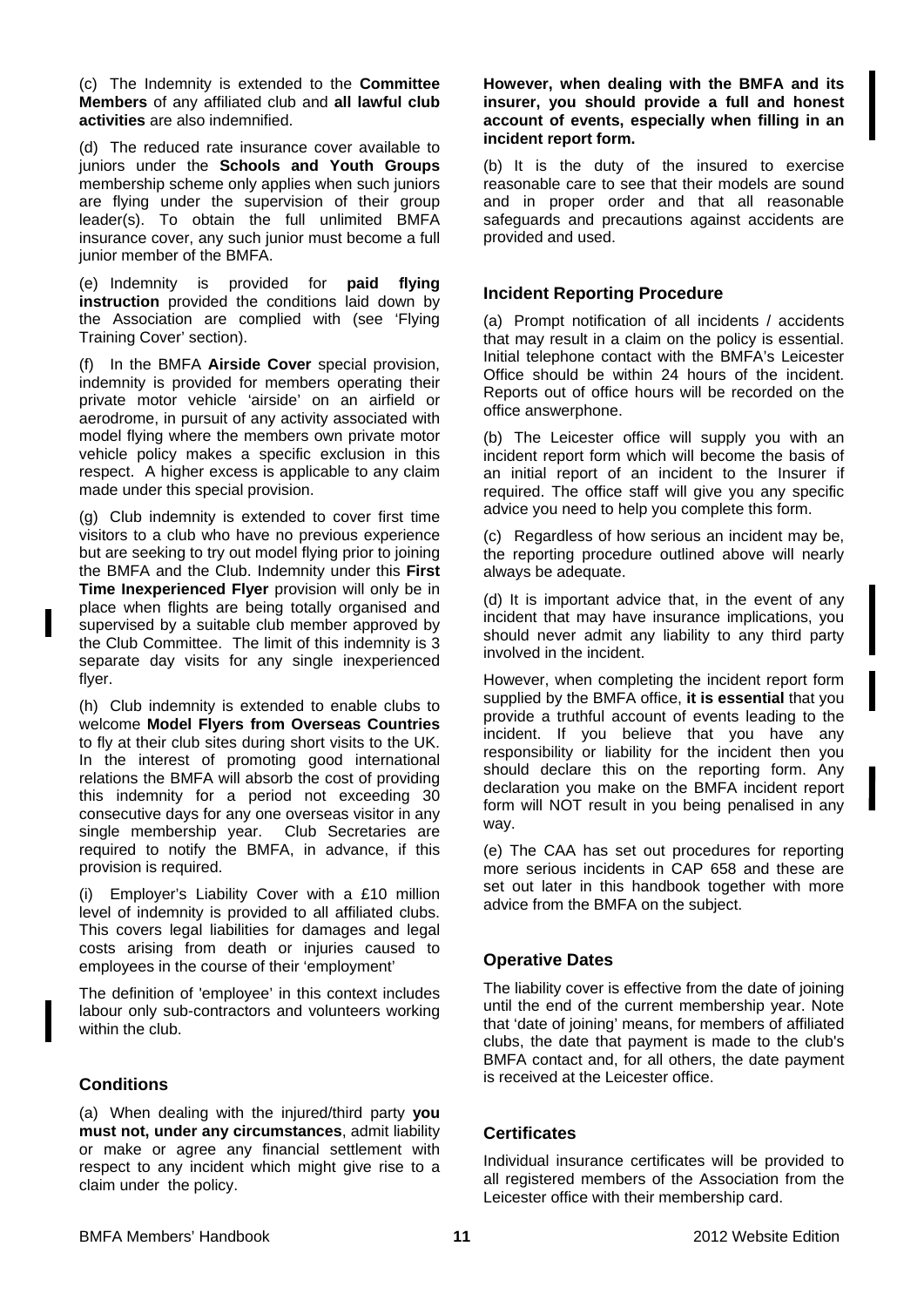To maintain continuous cover it is vital that your membership renewal each year is prompt.

Any changes to the personal information detailed on your certificate should be notified to the BMFA.

#### **Personal Accident Scheme**

Members of the BMFA between the ages of 3 and 85 are covered by a standard personal accident policy whilst participating in Association activities which include the building and flying of model aircraft for sport and recreational purposes as well as travel to and from the flying site.

The benefits payable under this policy are £5000 in respect of accidental death and up to £25000 for permanent disability (current as at 1st January 2010); however, the level of benefits payable may change from time to time. Reduced benefits are paid to members over the age of 70.

Personal Accident Cover is extended to cover first time visitors to a club who have no previous experience but who are seeking to try out model flying prior to joining the club and BMFA. Indemnity under this **First Time Inexperienced Flyer** provision will only be in place when flights are being totally organised and supervised by a suitable club member approved by the Club Committee. The limit of this indemnity is 3 separate day visits for any single inexperienced flyer.

#### **Product Liability**

In any incident it is quite possible for blame to be attributed to a component or equipment failure which could well not be the responsibility of the flyer. The supplier of the component or equipment, who could possibly be a fellow member, could be held ultimately responsible and that could be you. Hence, product liability insurance is essential and it is a key element of the BMFA insurance protection.

#### **Flying Training Cover**

The BMFA insurance policy contains indemnity cover for any member who accepts a fee for the teaching of R/C flying. This cover is only available for instruction carried out in the environment of a BMFA affiliated club and not in a commercial organisation.

In all cases, other than those covered by the First Time Inexperienced Flyer provisions, both the instructor and the pupil must be BMFA members.

#### **Ministry Of Defence Indemnity And Flying On MoD Property**

An exclusive feature of the BMFA insurance is the vital Crown Indemnity cover given to clubs and members flying on land owned by the Ministry of Defence (e.g. RAF airfields).

In order to fly on Ministry of Defence property you will require three things:

(1) Third party insurance, as provided by the BMFA for its members.

(2) Crown indemnity insurance which is a special cover provided by the Association and which is invoked as in 3) below.

(3) A licence issued by Defence Estates (DE) which must be submitted to the BMFA for countersignature to the effect that the applicant is a BMFA affiliated club or member, thus invoking the special BMFA Crown Indemnity insurance cover.

Only BMFA members will be permitted to fly on the site and, since random military security checks operate, model flyers using MoD land must carry their card identifying them as BMFA members.

The formal procedures for obtaining access to MoD lands are contained in Defence Council Instructions and will be referred to by the Commanding Officer or the Defence Estate office concerned.

The BMFA's Leicester office is very familiar with the procedure and will provide help and the necessary documents when needed. BMFA Area officials may also be able to help and advise you on this subject.

#### **Model Trader's Insurance**

The Association has made available a special insurance to indemnify model traders flying at displays, shows etc. The following conditions apply:

(1) The model trader flyer must be registered with the BMFA via the Leicester Office.

(2) All persons flying for the model trader must be a current member of the BMFA and must hold a BMFA 'B' Certificate.

#### **Optional Insurance Schemes**

Additional Insurance schemes are available directly from the BMFA's Insurance Broker. These include:

(1) House and Contents insurance, which includes cover for model equipment whilst at home, in transit or whilst left unattended in a secured vehicle.

(2) Club Equipment Cover, which provides fire and theft cover for items such as grass cutting equipment.

(3) Commercial Flyers Insurance which provides cover for aspects of commercial model flying such as aerial photography, survey work or flying training undertaken on a commercial basis.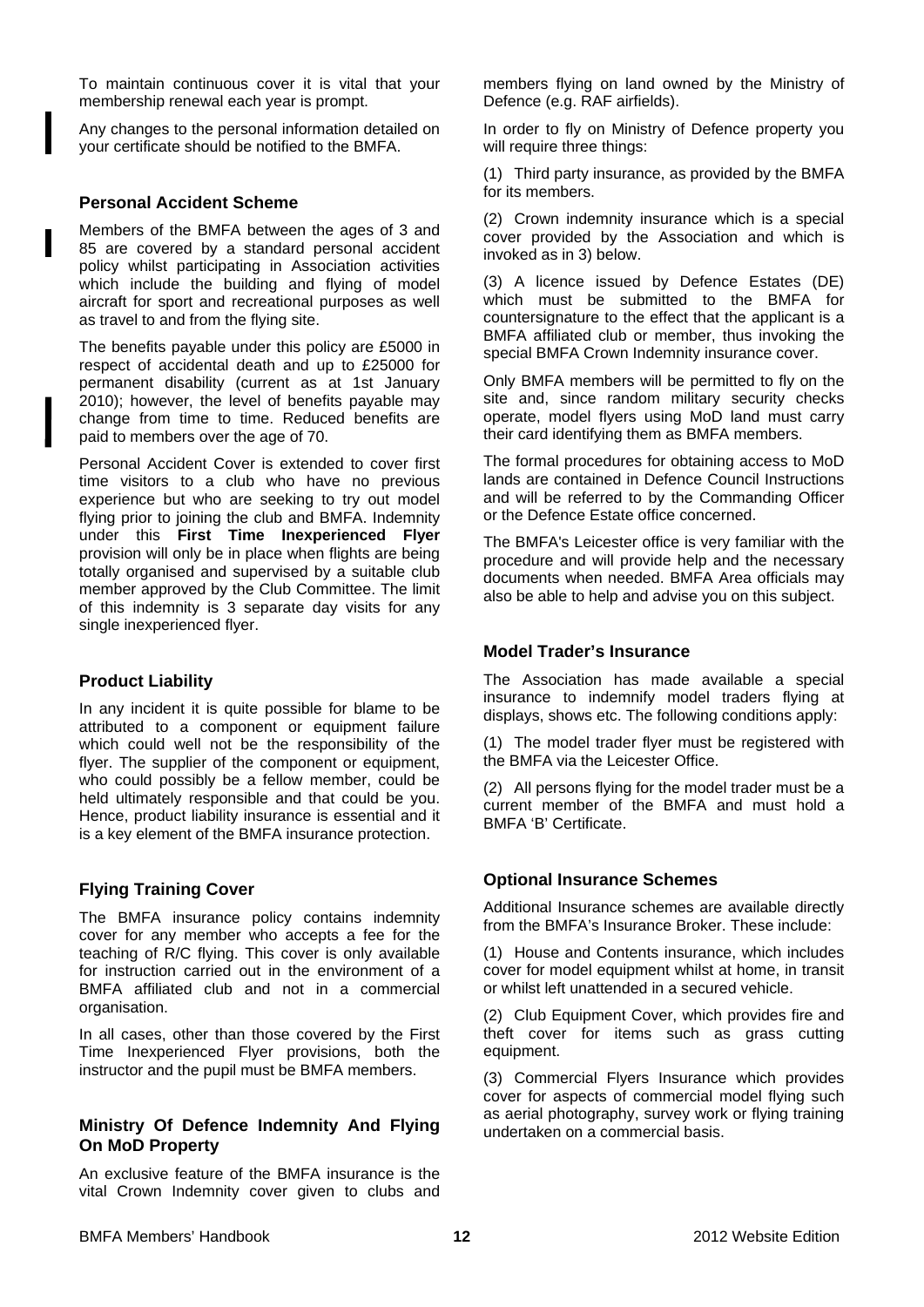# **ADVICE TO CLUBS**

# **Flying Site Negotiations**

To help your club in negotiations with local government authorities and other landowners the BMFA has, over many years, built up a unique depth of experience and expertise which is available to you.

# **The BMFA Flying Site Advisor**

The BMFA has the services of a full time planning advisor whose brief is to assist all BMFA affiliated clubs with planning and site problems.

Before your club enters into any form of dialogue with Local Authorities or anyone else on the subject of model flying it is essential, for your own benefit, that you discuss your problems or proposals with the BMFA Flying Site Advisor.

#### **Very early involvement is crucial in any negotiations.**

Your initial contact with BMFA should be as soon as you suspect that you may be involved in negotiations or planning applications. This will enable the BMFA Flying Site Advisor to build an information file on your circumstances which will be invaluable if you run into problems. All information will, of course, be confidential.

BMFA is aware that independent action by clubs has, at times, led to the complete withdrawal of flying facilities for everyone using a site so the facts are clear - to give your club the best chance of success you should use the experience and expertise available through the BMFA. It is only a telephone call away.

Help and advice from BMFA has been instrumental in obtaining and retaining the use of many flying fields so call the BMFA's Leicester office for details of how to contact the Flying Site Advisor.

# **Club Assets and Grant Applications**

If you are making grant applications (for instance, to Local Authorities) you may find that the award will depend on your Club Constitution clearly stating what will happen to assets in the event of the club winding up.

The usual requirement is that your members may not benefit directly and your Constitution may need to state that the Club assets would be transferred to, for instance, a charity or possibly to BMFA.

The BMFA operates a Trust scheme to help clubs in these circumstances. All assets are held in trust for a period of ten years and will be administered by a Board of Trustees. The money may be used to assist the re-forming of the Club or the formation of a new Club in the immediate area.

For more details, contact the BMFA Leicester office.

# **THE CARE AND PROTECTION OF CHILDREN AND VULNERABLE ADULTS**

Model flying clubs and groups have legal responsibilities to consider the care and welfare of children and vulnerable adults. BMFA has sought the best advice possible for its clubs and members on this matter so that junior and vulnerable adult members can continue to take part in club activities.

There are also insurance implications in this matter and Royal & Sun Alliance (the BMFA insurers) have indicated that, to ensure continued insurance cover for this aspect of Club activities, all Clubs that have or may have junior or vulnerable adult members should set up a policy for their care and protection.

The BMFA has produced a comprehensive document that is available to all clubs and which covers most circumstances that you will find at club level. However, it is important that any policy which you implement within your club is one that suits your particular needs and circumstances. There is no 'one size fits all' policy. Copies of the document are available free of charge from the BMFA Leicester office or as a download from the BMFA website at www.bmfa.org.

**Implementing a policy within a model flying club is a relatively simple process, the main requirement being a large degree of common sense. At all times the objective is to do what is 'reasonable'.** 

At its most basic level a policy should reflect your club's commitment to the care and welfare of junior members and vulnerable adults and define the way in which these individuals are cared for within the club environment. In most cases you will find that this is just a matter of formalising what you already do on a day-to-day basis.

# **CRB Checks**

One of the options you have when setting up a policy at club level is the voluntary Criminal Records Bureau (CRB) checking of those who directly work with or take responsibility for junior members on a regular basis. This can be seen as a measure of protection for both the club and the volunteer concerned. The BMFA can initiate the Enhanced Disclosure Check on behalf of members.

It should be noted that CRB checks are free of charge to volunteers and all information is handled and stored in the strictest of confidence. The certificate is valid for three years and two copies are issued - one to the applicant and one to the BMFA. A letter is then generated for the applicant stating whether or not they are cleared to work with juniors, which is all that a club requires.

You may be wondering why your Club should bother with these matters but the point is well made by the BMFA Insurance Brokers, Perkins Slade, that, in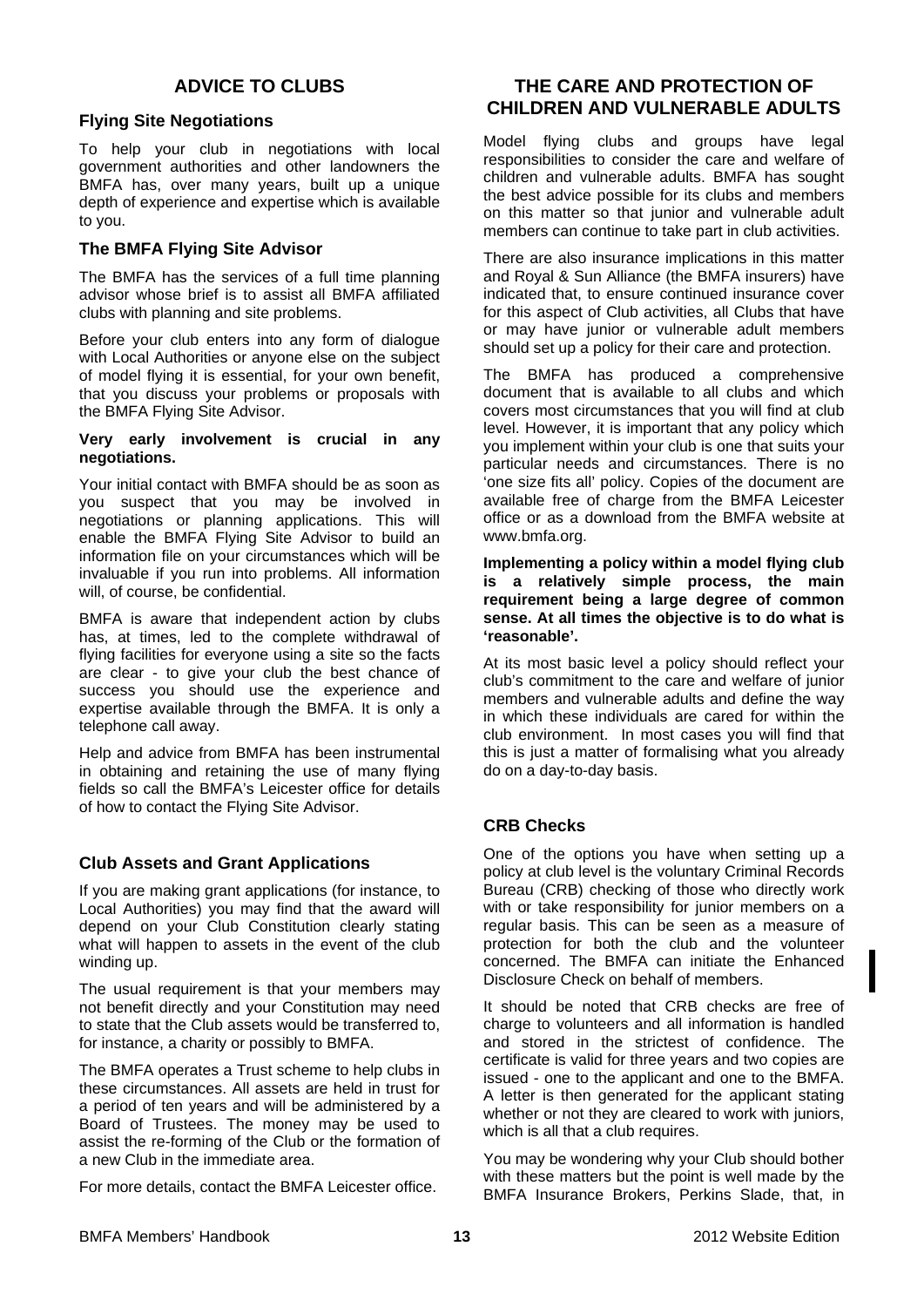relation to child protection matters, model flying is a low risk sport, not a no risk one.

**For further advice on Child Protection or CRB matters, please contact the Development Officer or the Chief Executive at the BMFA Leicester office.** 

#### **Guidance on Caring for Junior Club Members**

(a) In setting out its Child Protection Policy, a Club should have clearly defined who takes responsibility for junior club members. Depending on what has been decided, this may be the parents/guardians of the juniors, it may be club members or it may be a shared responsibility. Whatever the situation is within the Club, it should be well publicised to ensure that all are aware of any division of responsibilities. Club rules should carry this information and a copy of the rules must be given to parents/guardians and their attention drawn to them.

(b) Junior members must be supervised at all times by a responsible adult, as defined by the Club's Policy. The level of supervision is to be commensurate with the junior member's age, maturity, capabilities and levels of experience.

(c) No senior member is to be expected to assume full responsibility for a junior member unless they have been clearly requested to do so by the junior member's parent/guardian and if the action is in line with the Club's policy regarding Junior members.

(d) Should a member discover a junior member is unsupervised he must assume responsibility for the junior member's safety in the first instance. The situation should then be rectified as soon as possible by seeking out the junior member's parent/guardian or nominated supervisor. Any instance of such an occurrence is to be reported to the Club Committee as soon as possible as it is likely that the Club's Child Protection policy has been compromised and action may need to be taken to prevent this in the future.

(e) A junior member is usually defined as being under 18 years of age but particular care must be taken with the supervision of those juniors under the age of 14 years.

(f) Whilst supervising junior members, senior members should avoid placing themselves in a position that could be open to misinterpretation or question.

(g) It should be noted that any disclaimer concerning the care of any member, particularly junior members, is not acceptable in law.

**(h) Any model flyers who find themselves dealing with a matter connected with Child Welfare or Protection should remember that they are not expected to do anything other than act in a reasonable manner.** 

# **Vulnerable Adults**

(i) A vulnerable adult is defined as a person of 18 years of age or over who requires a higher level of supervision and care than that normally supervision and care than that normally commensurate with an adult member. This could range from a person who requires permanent supervision whilst on the flying field to a usually able bodied member who is suffering a temporary illness. It can include, for instance, members with heart problems and asthmatics who might function normally in nearly all circumstances but who would benefit from a little more care from other members at times.

**(j) In most cases, no more is required from members than they act in a reasonable manner, probably just as they have always done.** 

# **Disability Guidelines for Model Flying Clubs**

The BMFA encourages and supports model aircraft flying and related modelling activities at all levels and within all social groups.

The Disability Discrimination Act (DDA) of 2005 extended previous legislation to make it illegal for private clubs with 25 or more members to discriminate against a member or potential member on the grounds of their disability.

This places a requirement on private clubs to consider reasonable measures to improve access to their facilities.

Knowledge of the disability legislation and how it effects clubs and individuals is important and we recommend that everyone involved in organised model flying should be aware of their legal obligations towards disabled members.

As such the BMFA has produced a comprehensive set of Guidelines for Model Flying Clubs, which are available free of charge on request or via the BMFA website at www.bmfa.org.

Meeting a disabled person's needs is largely a matter of common sense and clear communication at the outset can often prevent problems arising at a later date. For further advice, please contact the Chief Executive Officer or the Development Officer at the BMFA Leicester Headquarters.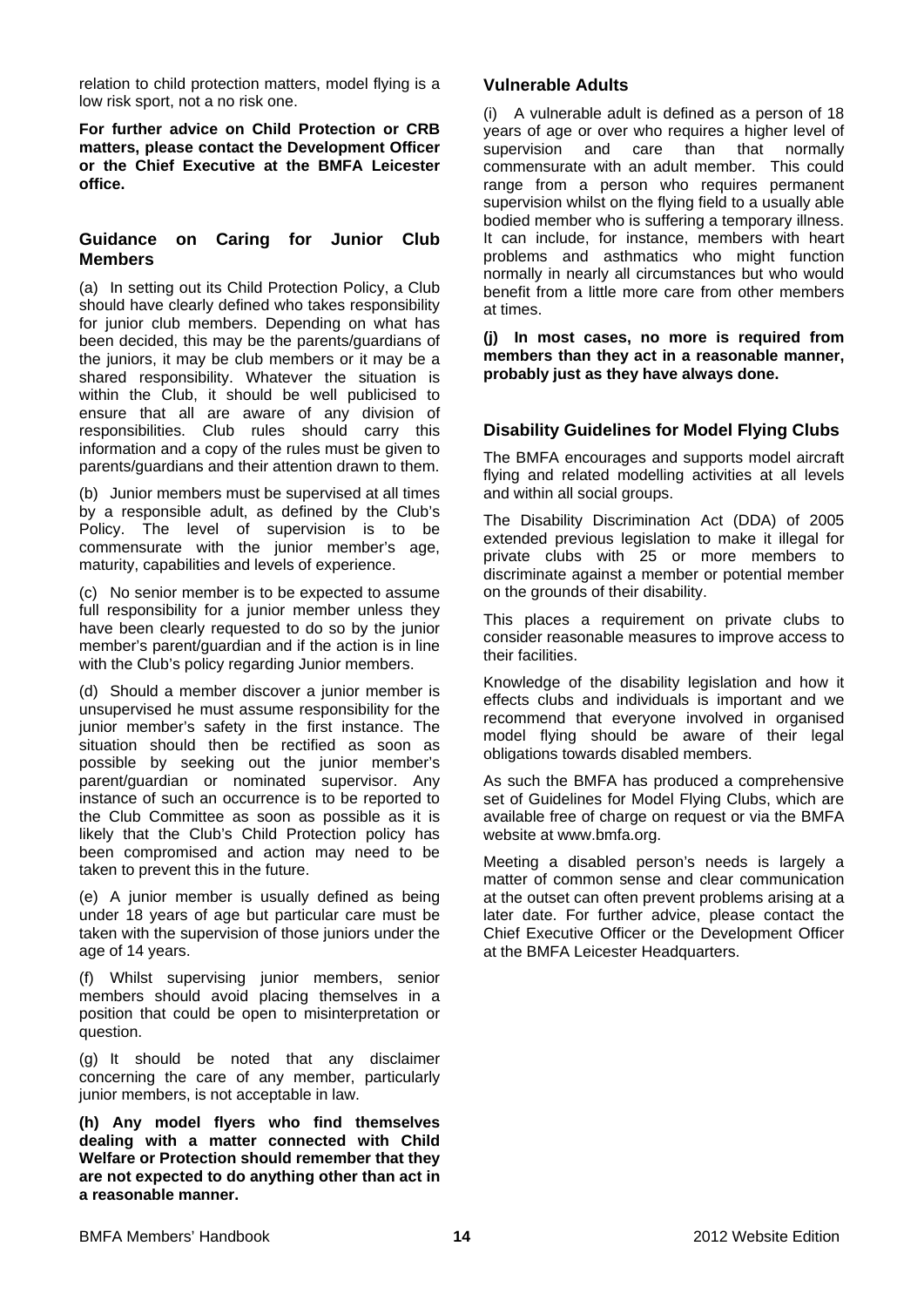# **LEGAL CONTROLS OVER MODEL FLYING**

The sport of model flying is subject to various legal controls which should be carefully considered at all times. You are personally responsible for any flights you make and knowledge of your legal responsibilities is important.

# **(1) The Air Navigation Order (ANO)**

The ANO is the legal framework which covers all flying activity in the UK. It is administered by the Civil Aviation Authority (CAA) and has been ratified by Act of Parliament. This means that the ANO is part of the body of law of the UK and, if you break it, you are liable to criminal prosecution.

However, model flying has been exempted from most of the clauses of the ANO. The main ones that still apply are Articles 138, 137, 166 and 167. These are ;-

#### **Article 138;**

**"A person must not recklessly or negligently cause or permit an aircraft to endanger any person or property"** 

#### **Article137;**

**'A person must not recklessly or negligently act in a manner likely to endanger an aircraft, or any person in an aircraft'** 

**THESE APPLY TO ALL MODEL AIRCRAFT AT ALL TIMES, WHATEVER THEIR WEIGHT OR SIZE.** 

#### **Article 166, (Small Unmanned Aircraft)**

 (1) A person shall not cause or permit any article or animal (whether or not attached to a parachute) to be dropped from a small unmanned aircraft so as to endanger persons or property

(2) The person in charge of a small unmanned aircraft may only fly the aircraft if reasonably satisfied that the flight can safely be made.

(3) The person in charge of a small unmanned aircraft must maintain direct, unaided visual contact with the aircraft sufficient to monitor its flight path in relation to other aircraft, persons, vehicles, vessels and structures for the purpose of avoiding collisions.

(4) The person in charge of a small unmanned aircraft which has a mass of more than 7 kg excluding its fuel but including any articles or equipment installed or attached to the aircraft at the commencement of its flight, must not fly the aircraft .

(a) in Class A, C, D or E airspace unless the permission of the appropriate air traffic control unit has been obtained.

(effectively in any controlled airspace down to ground level - Ed)

(b) within an aerodrome traffic zone during the notified hours of watch of the air traffic control unit (if any) at that aerodrome unless the permission of any such air traffic control unit has been obtained; or

(c) at a height of more than 400 ft above the surface unless it is flying in airspace described in sub-paras (a) or (b) and in accordance with the requirements for that airspace.

(i.e. in any uncontrolled airspace. A further point is that 'above the surface' means 'above the point of launch from the ground' and this has been clarified with the CAA on several occasions - Ed).

(5) The person in charge of a small unmanned aircraft must not fly the aircraft for the purposes of aerial work except in accordance with a permission granted by the CAA.

(Section 5 doesn't affect you unless you are flying your model commercially for 'valuable consideration' - Ed).

#### **Article 167, (Small unmanned surveillance aircraft)**

(1) The person in charge of a small unmanned surveillance aircraft must not fly the aircraft in any of the circumstances described in paragraph (2) except in accordance with a permission issued by the CAA.

(2) The circumstances referred to in paragraph (1) are :-

(a) over or within 150 metres of any congested area;

(b) over or within 150 metres of an organised open-air assembly of more than 1,000 persons;

(c) within 50 metres of any vessel, vehicle or structure which is not under the control of the person in charge of the aircraft; or

(d) subject to paragraphs (3) and (4), within 50 metres of any person.

(3) Subject to paragraph (4), during take-off or landing, a small unmanned surveillance aircraft must not be flown within 30 metres of any person.

(4) Paragraphs (2)(d) and (3) do not apply to the person in charge of the small unmanned surveillance aircraft or a person under the control of the person in charge of the aircraft.

(5) In this article 'a small unmanned surveillance aircraft' means a small unmanned aircraft which is equipped to undertake any form of surveillance or data acquisition.

**NOTE: The provision of data solely for the use of monitoring the model is not considered to be applicable to the meaning of 'surveillance or data acquisition'.** 

#### **BMFA Notes.**

**This confirms the clarification which** BMFA has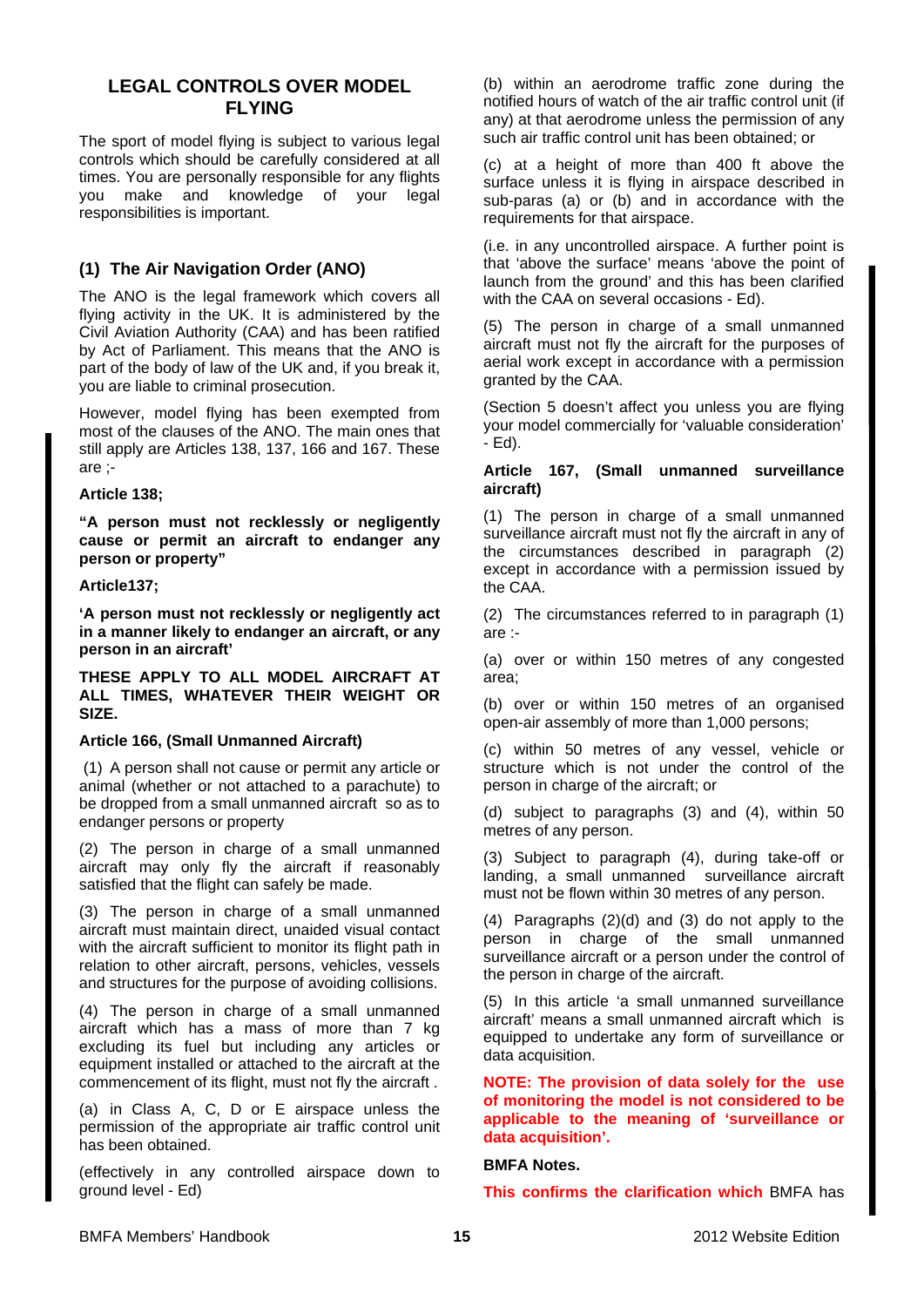had clarification from the CAA that 'surveillance or data acquisition' equipment does NOT include such items as dataloggers, variometers etc. that are clearly used to monitor the performance of the model carrying them. They are only concerned with models equipped with cameras, video equipment etc. that have the potential to be used for surveillance purposes, either visual or electronic.

It should also be noted that the above legislation (articles 166 and 167) does NOT prohibit you from flying a camera or video equipped model for recreational purposes. The person in charge of the model must retain direct visual contact with the model (Article 166) and there are some restrictions as to where you can fly (Article 167).

Probably the most important of these restrictions are the limits of not flying within 50 metres of any person or 30 metres from any person during take off and landing and these are exactly the same as for any model over 7 kg. Most clubs cope with these restrictions quite easily.

# **(2) Large Model Aircraft Regulations**

**(1) All large model aircraft having a mass of more than 20 kg (mass of model and equipment, but excluding fuel) require an exemption to fly. A large model aircraft can only be operated under the terms of an Exemption issued by the CAA.** 

**(2) An EXEMPTION is used to allow an exception to the established law. Such an exception is usually only made subject to various additional conditions to ensure adequate safety.** 

**(3) Anyone planning to build a very large model should first read Chapter 3 and contact one of the modelling associations or the CAA to see if the proposed model is likely to be acceptable.** 

**(4) It is unlikely that an exemption will be issued without the condition that the model must be flown within the 'control' of a recognised model association and at a suitable site.** 

**(5) The maximum mass for a model aircraft to be treated under the guidelines of CAP 658 is 150 kg. Above this mass full airworthiness regulations may apply. Builders contemplating the construction of a model having a mass of more than 150 kg should contact the CAA prior to commencing construction.** 

#### **BMFA Notes on Models Over 20 kg**

**These are considered by the CAA to be aircraft, not model aircraft and, as such, they are treated in a different manner to models under 20 kg.** 

**They are subject to airframe inspection and clearly defined pilot and airworthiness testing before an exemption certificate can be issued to allow them to be flown regularly or in public.** 

**The exemption certificate does exactly what it says, it exempts the model from most of the clauses of the ANO, but the model is then subject to whatever conditions the CAA might apply to the model and these are detailed on the certificate itself.** 

**Most of the conditions are usually based on those for models between 7 and 20 kg, set out in Article 167 of the ANO above, but the CAA reserves the right to include other conditions if it thinks fit.** 

**It should be noted that breaking any of the terms set out in the exemption certificate, for instance during a flight, will invalidate the certificate at that point in time and make the model and its pilot subject to the whole of the ANO. This could literally make that part of the flight illegal.** 

#### **Gliders Between 20 kg and 80 kg**

**Pure gliders over 20 kg now need an Exemption from the CAA before they may be flown. Therefore, before a model glider between these masses is built the advice of either the Large Model Association (LMA) or the British Model Flying Association (BMFA) should be sought on construction, testing and operating techniques.** 

#### **Upper Mass Limits**

**For powered models the upper mass limit is 150 kg and for gliders it is 80 kg. Beyond these masses you must contact the CAA for details of the regulations that must be followed and what permissions are needed.** 

# **(3) Mandatory Model Flying Insurance**

It is a legal requirement in the UK that all models over 20 kg maximum take off mass (MOTM) must carry at least £750,000 third party public liability insurance.

This obviously applies to all models over 20kg dry, which are covered by CAA exemption certificates. However, it also applies to those models under 20kg which do not need an exemption certificate but which are taken over 20kg when fuelled for flight.

# **(4) Planning Permission Considerations**

Use of a site for model flying may in some circumstances require specific planning permission. In granting a planning consent a local planning authority may impose conditions designed to reduce the risk of disturbance by noise and any such conditions should be observed at all times.

If your Local Authority requests that you obtain planning permission, you may find it very much to your advantage to contact the BMFA Flying Site Advisor, via the BMFA office. The success rate for planning applications is good but there is no doubt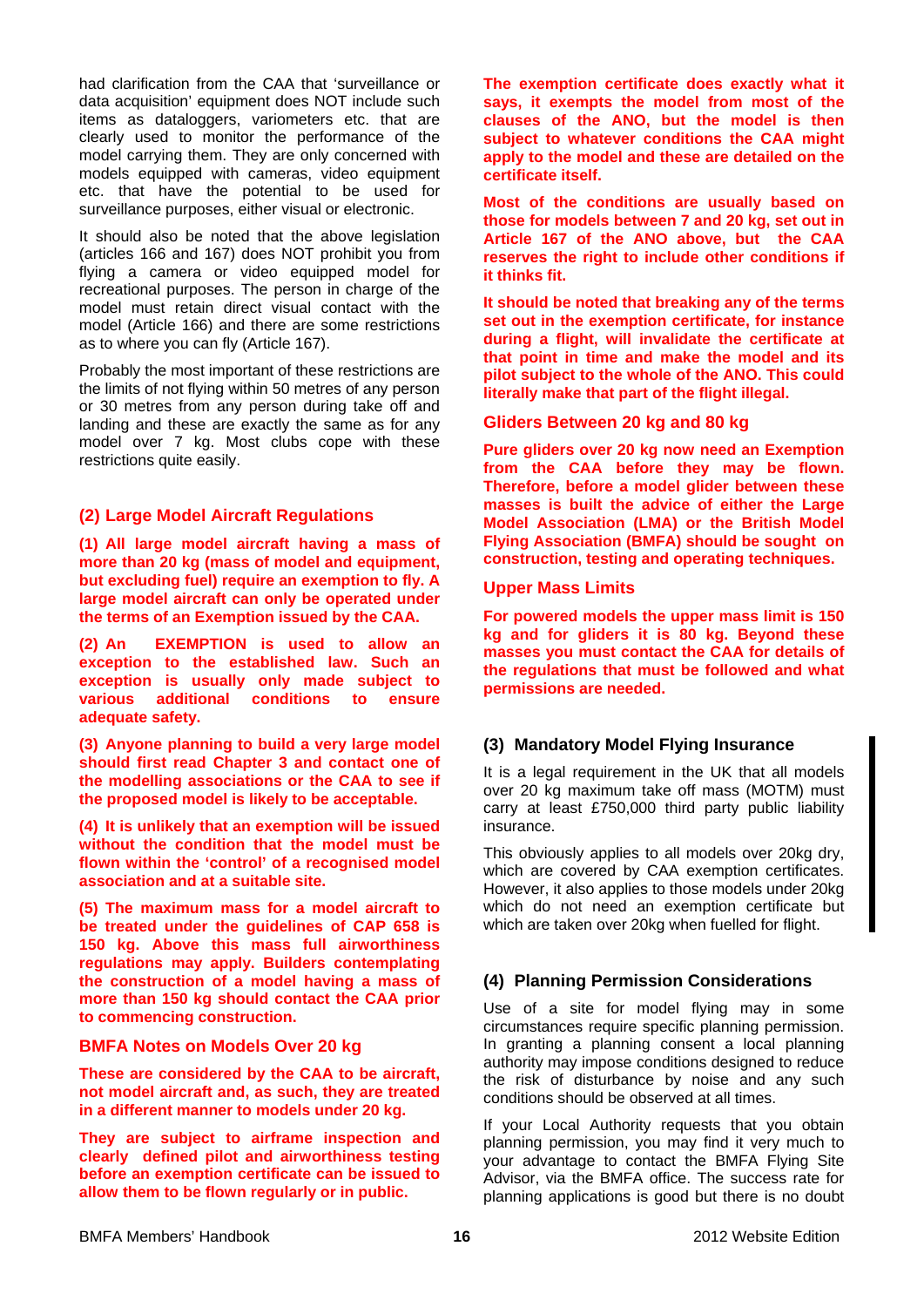that early contact with BMFA will help you avoid the errors that can severely damage your case for permission. See the section on 'Advice to Clubs'.

# **(5) Byelaws**

Local authorities may make bylaws, subject to approval by the Secretary of State, prohibiting or restricting model flying on certain municipally owned land or on land subject to certain provisions of the National Parks and Access to the Countryside Act, the Countryside Act, and the Countryside (Scotland) Act . Similar provisions apply in Northern Ireland.

# **(6) Noise**

Under the Environmental Protection Act (EPA) 1990, local authorities or individuals may apply to a Magistrate's court for a noise abatement notice which may restrict or prohibit model flying at a particular site if the noise caused by the activity is judged to amount to a statutory nuisance.

In Northern Ireland similar action may be taken by local authorities and magistrate's courts under articles 38 and 39 of the Pollution Control and Local Government (Northern Ireland) Order.

#### **(7) The Department of the Environment Noise Code**

(4), (5) and (6) above would normally entail the relevant authorities (Planning Authorities or Magistrates) consulting the Department of the Environment Code of Practice for the Restriction of Noise from Model Aircraft which follows this section.

The Code of Practice is not the law and, in fact, there are no direct legally enforceable noise level requirements for model aircraft.

What IS legally enforceable, however, is a Noise Nuisance Notice which could be issued by a Magistrate against model flyers whom they consider are creating a statutory nuisance and which would stop any flying on the site immediately and permanently.

When a Magistrate is deciding if model flyers are creating a statutory noise nuisance, the document most likely to be referred to is the DoE Code of Practice which is set out in full later in this handbook.

# **THE BMFA GUIDELINES AND SAFETY CODES FOR MODEL FLYING**

Article 138 of the Air Navigation Order states,

**'A person must not recklessly or negligently cause or permit an aircraft to endanger any person or property'.** 

Article137 of the Air Navigation Order states,

#### **'A person must not recklessly or negligently act in a manner likely to endanger an aircraft, or any person in an aircraft'.**

These laws cover ALL model flying. The codes of practice contained in this handbook have been developed over many years in response to the implications of Articles 138 and 137 and, whenever model flying takes place, the BMFA strongly recommends that these codes are used

# **CAP 658**

During 1996 some changes were made to the Air Navigation Order which re-defined model aircraft as 'small aircraft' and which are covered in detail in the section 'Legal Controls Over Model Flying'.

At the same time the Civil Aviation Authority (CAA) issued Civil Aviation Publication 658 (CAP 658), Small (Model) Aircraft: A Guide to Safe Flying.

This document gives advice for all model flyers, much of which is based on the existing BMFA Safety Codes. CAP 658 will be referred to throughout this handbook whenever it adds to the existing BMFA safety codes.

Extracts from the latest version of CAP 658 **(November 2011)** are included in this handbook where appropriate.

Whilst the recommendations in CAP 658 are not regarded as legal requirements, one of the reasons why it is issued by the CAA is to provide a guide to what would be considered 'reasonable practice' in the event of a model flyer being prosecuted by them under the Air Navigation Order.

This makes CAP 658 an important document for all model flyers and, although all relevant clauses in it are covered in this handbook, it is recommended that all model flying clubs at least should obtain their own copy of the document from the CAA. With the recent change to web based distribution, every model flyer can now obtain a copy very easily.

Go to [www.caa.co.uk](http://www.caa.co.uk/) and type CAP 658 in the search box for the download or look in the address directory if you require a hard copy.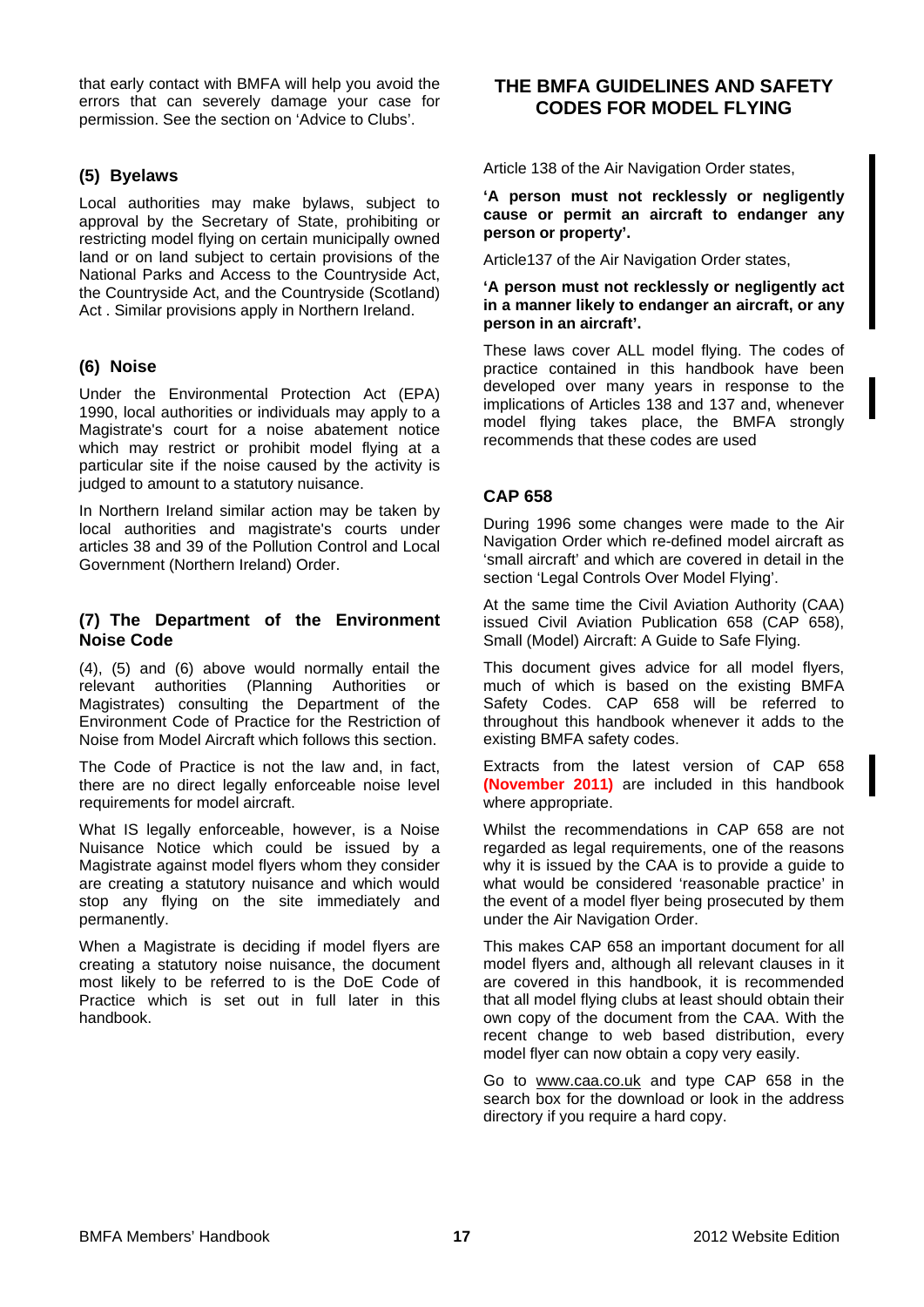# **INTRODUCTION to the SAFETY CODES**

Accident statistics and the low insurance rates that BMFA Member's enjoy show that model flying is not a dangerous sport but, as with other sporting activities, hazards can arise if common sense rules are not applied. It is important that we all follow safe model flying practice and the BMFA Safety Codes are designed to help everyone achieve this.

The BMFA Safety Codes presented here are available to all model flyers and show you ways to fly your models safely, based on over half a century of experience.

There are sections covering all model flying activities, including displays and competitions.

At some flying sites, circumstances may dictate that additional safety measures beyond those indicated in this handbook might have to be taken. Examples could be limiting the number of spectators or the number of models being flown at any one time.

With the advent of small electric models that can be flown from small sites, such as football pitches, you may also have to think carefully about the size and type of aircraft that you can safely fly from such sites.

As the pilot it is ultimately your decision as to what and where you fly but the range of types and sizes of model currently and easily available to you means that you may have to give the subject of suiting your model to your flying site much more thought than it needed in the past.

These Codes are not intended in any way to lessen the responsibility that model flyers have for introducing additional safety factors. The Association wishes to encourage any safety initiatives wherever they may be thought necessary by the users of any site and, indeed, any suggestions about the contents of the Safety Codes and the Handbook in general will be welcomed.

Finally - remember that your attitude to safety can affect the whole image of model flying.

Model flying must not only BE safe - it must be SEEN to be safe.

# **RESPECT THE ENVIRONMENT**

Much model flying takes place in countryside locations and many clubs and individuals fly in places of natural beauty or Sites of Special Scientific Interest (SSSI). Wherever you fly you should take steps to minimise the impact on your surroundings.

Our aim as model flyers should be to leave any flying site in the same condition that we found it. Clearly, leaving litter or damaging property are not acceptable.

Model flyers should be familiar with the basic provisions of the Countryside Code which is compiled by Natural England and applies to all of the countryside in England and Wales. Most of it is just good commonsense as it is designed to help us all to respect, protect and enjoy our countryside.

# **'MIXED' SITES**

Model flying does (and can continue to) take place safely on sites where other airspace users are operating at the same time close by.

Because, in all such cases, the other users always involve 'people carrying' aviation e.g. gliding, hanggliding, parachuting, light aviation etc. the model flyer is always going to have to accept that his needs are going to be secondary to the safety of the other user. Indeed, this point is specifically covered by those few articles of the Air Navigation Order which apply to all model flying.

Having made this point, it is clear that 'mixed' sites can operate perfectly safely provided that there is good preparation beforehand, involving all the user groups. The most usual practice is for arrangements to be made whereby, before each day's flying, the user groups representatives meet to determine their respective locations, take-off/landing paths etc. and to agree methods of attracting attention should changes be needed during the day or further liaison be necessary.

As a general rule, once the day's model flying location and flying area limits have been determined, the knowledge (and the confidence that the model flyers will adhere to the agreed limits) is sufficient to enable the other users to operate freely and safely within their own limits.

In essence, therefore, 'mixed' sites generally do not share airspace - instead, in consultation between users, segregated airspace is fixed by agreement and, usually, controlled by the wind direction.

It cannot be stressed too highly that a means of quick alert is needed in case of difficulties or required changes. Mobile 'phones are probably the most effective contact method so make sure that contact numbers are available to those regularly involved. However, perfectly good arrangements are known to exist by simply running a flag up a prominent flagpole as a signal to 'stop flying - come and talk'.

On any shared site, it is extremely important that the model flying group have a robust and reasonable set of rules that are agreed by all users of the site and are rigidly applied. Anything less than this could lead to compromised safety.

These rules should always include the provision to set up a permanent lookout whenever model flying is taking place, either by individuals or by everyone present. Any airfield may be used by aircraft in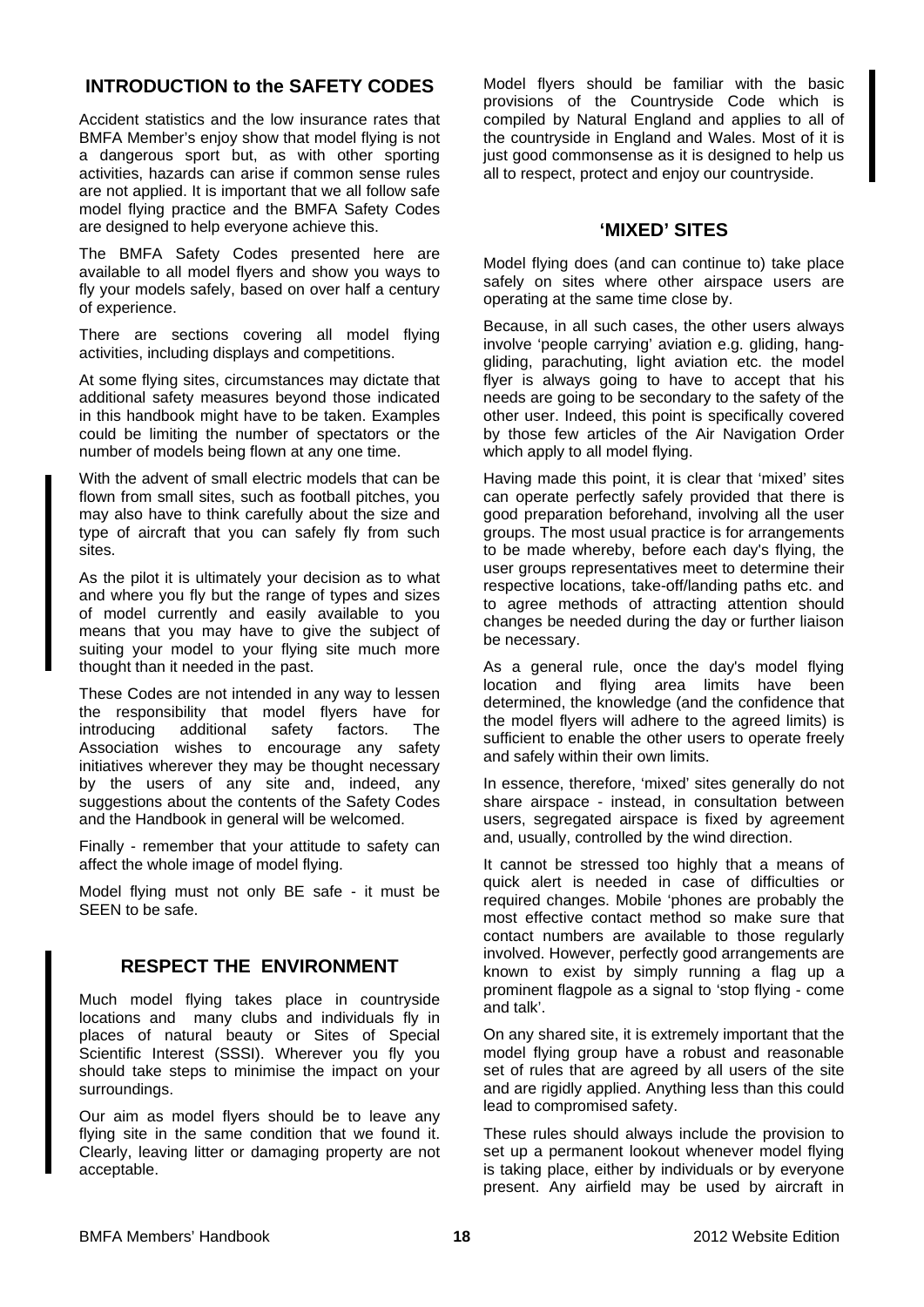emergencies or as waypoints for overflights, even when it is officially inactive.

Remember also that on such a site, there will always be a person on the full size side who will be in ultimate charge of airfield safety. This may be Air Traffic Control, the Chief Flying Instructor or even a Senior Instructor. In any disputed circumstances, their instructions must be followed

In the particular case of hang-gliding on slope sites, shared airspace is sometimes involved and the Association has a separate Code, agreed jointly with the British Hang and Paragliding Association (BHPA), which covers such situations and which is available on request from the Leicester office.

# **MILITARY LOW FLYING**

Military aircraft may conduct low flying exercises over much of the UK on any weekday and the sudden appearance of a low flying military aircraft is difficult to anticipate. However it is vital to be aware of the problem and to remember that one aircraft may be the first in a stream of three or four.

In areas known to be used for low flying a dedicated lookout should be considered essential.

On **WEEKDAYS** only, on flying sites where low level flying by military aircraft is **KNOWN** to take place and where a club is planning to operate **FIVE or MORE** models at any one time, the CANP reporting procedures outlined in CAP 658 can be used. If possible call the day before the activity. A minimum of four hours notice is required to allow full circulation of the information.

#### **Telephone Freephone on 0800 515544 or Fax on 0500 300120** or **e-mail**

**[cas-gmbaslfoslfbc@wittering.raf.mod.uk](mailto:cas-gmbaslfoslfbc@wittering.raf.mod.uk)**

and give the following information;

Civil low flying - recreational activity

Model aircraft flying

Location (ordnance survey grid reference or position in relation to the nearest town)

Operating area (e.g. 500 metres radius)

Date and start/finish in local time

Operating heights (lower and upper limits above ground level)

Number and type of models (e.g. 3 gliders and 3 aeroplanes)(sic)

Contact telephone number

Operator or club name and telephone number if different to above.

For more details of this service, clubs are advised to contact the BMFA's Leicester office.

# **YOUR FITNESS TO FLY.**

Many factors can affect your day-to-day ability not only to pilot a model aircraft, but also to participate in other flying related activities (a good example of this would be the retrieving of free flight models).

Careful consideration should be given before flying to ensure that you are not compromising your own safety and welfare or that of those around you. Be aware that you might occasionally be 'unfit to fly'.

When at the flying field take good care of yourself and make sure that you are equipped with any medication that you are taking. If you use an inhaler, make sure that you have a charged one with you at all times. In hot weather consider taking sun-block, a hat and fluids - the effects of de-hydration can be serious. In cold weather make sure that you are equipped with suitable clothing.

Some medications may render you unfit to fly and the effects of alcohol should not be ignored. As a guide, if you are fit to drive a motor vehicle then you are probably fit to fly an R/C aircraft. If you are in any doubt then do not fly solo.

If you wear prescription glasses or contact lenses ensure that these are used along with appropriate eye protection for the prevailing conditions. Good quality sunglasses will help protect your eyes from harmful UV radiation at any time of the year.

As always, however, the responsibility for the final decision on whether to fly rests with you, the pilot.

# **HAZARDOUS MATERIALS**

(a) We come into contact with hazardous materials every day but there are some that we use in and around our models that you should be particularly careful about.

(b) Carbon (and sometimes boron) fibre is regularly used as strengthening and structural material in models. These fibres, when stressed or fractured give off clouds of ultrafine microscopic fibres which are immune to your lungs' natural cleansing mechanism. Long term exposure may have very serious consequences. 'Stressed or fractured' carbon fibre could be found when you are repairing a model but it must also include cutting and sanding of new material. Whenever working with such material, always

Wear an appropriate mask.

**Cut over clean white paper. When finished, fold the paper and dispose of carefully.** 

#### **Vacuum the work surface and your hands regularly**

#### **When finished, always wash your hands initially in COLD water.**

(c) Kevlar fibres may also give long term problems so equal care should be taken if using the material.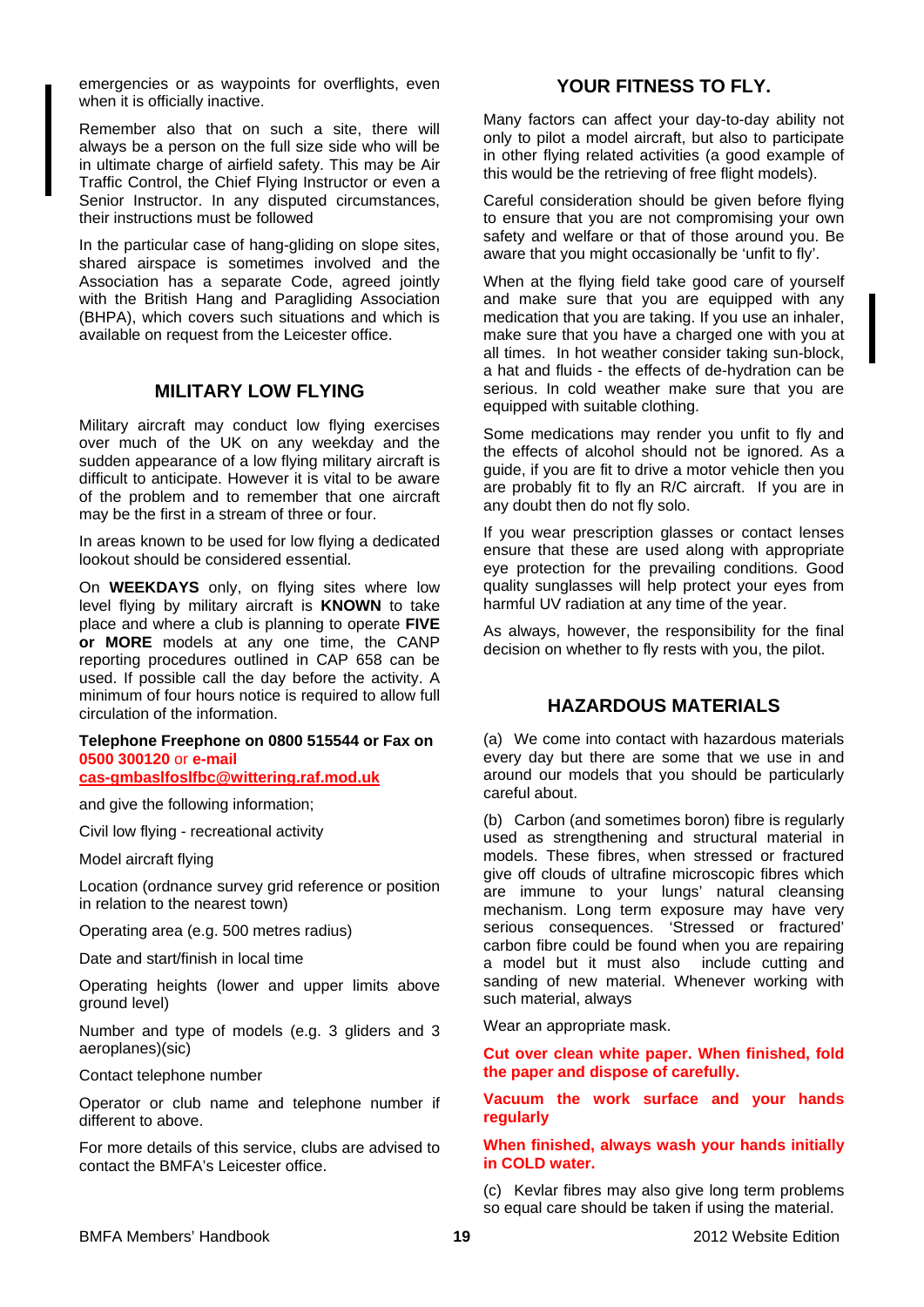(d) If any model aircraft is built or repaired using composite materials or parts then it is essential to be particularly diligent in picking up any debris after a crash or mid-air collision. Composite shards do not degrade quickly and can be a dangerous hazard in and on the ground for many years

(e) Cyanoacrylate glues (superglues) are well known for causing severe allergic reactions in some people and it seems that such a reaction can build up over time. Work in a well ventilated area, avoid breathing superglue fumes and, if necessary, wear a fume proof mask.

Superglue 'kicker' is also known to cause adverse reactions on occasions so care should be taken when using that too.

(f) Epoxy and polyester resins are also known to build up allergic reaction in some people over time. It is likely that the main culprit is the fumes given off by the products as they cure so it is important that you heed the advice to work in a well ventilated area.

(g) Methanol is fairly safe to store in a cool place and out of sunlight. However, it is a poison and the ingestion of even small quantities can be dangerous. Don't let it stay on your skin if you spill any.

(h) Petrol is an increasingly used fuel and the ease with which its vapour ignites makes it one to be very careful with. A small spark can lead to a big explosion. Don't store it or try to transfer it between containers indoors. This is one where working outdoors is very good advice.

#### **(i) Smoke Systems**

Some of the oils used in model aircraft smoke systems are known to be carcinogenic when burnt and all of them are irritants to varying degrees, even the purer types.

Smoke should only be used when the wind is blowing away or at least along the pits / flightline area and there is no possibility of the smoke cloud being blown over pilots or spectators.

# **THE BMFA GUIDES TO THE SAFE OPERATION OF MODEL AIRCRAFT**

# **General Club Information**

(a) Clubs or groups of flyers should draw up carefully considered safety rules for specific sites. It is recommended that the Codes in this Handbook are used as a basis for these rules but additions to cover local circumstances should always be considered too. These 'flying field' rules, should cover the club or group's normal operating procedures and safety measures.

(b) Clubs should take care to keep their flying field rules separate from their Club Constitution. This will enable them to regularly review their operating procedures to ensure that, if any additional safety measures are needed, they are recognised and implemented.

(c) Where byelaws restrict model flying to specific areas and times, model flyers should encourage local authorities to erect notices indicating the restrictions.

(d) On public sites, or sites where casual visits by the public are likely, always try to use the same take-off areas. Other regular users will then expect to see model aircraft operating from a particular place.

(e) On private sites with public access, suitable notices warning of model flying should be erected if possible and where appropriate. The signs should say **'Please Be Aware. Model Flying Takes Place Beyond This Point'.** 

# **The Safety Marshal**

(f) On any site with public access, and especially on sites where model flying activity and the public interact regularly, it is strongly recommended that a **SAFETY MARSHAL** be appointed at any flying sessions. His duties should include warning both the public and flyers of flight patterns, take-off areas and safety procedures and advising spectators of the safest area from which to watch.

Note that the person appointed will usually be appointed on the day and it may not be the same person all day. Many clubs operate the system successfully by having a rota system so that no one individual is expected to do too much.

It may even be that every member on the field is tasked with acting as a Safety Marshall as part of their flying field responsibilities.

The most important point is that all flyers are aware that care must be taken and that steps have to be taken to ensure public safety.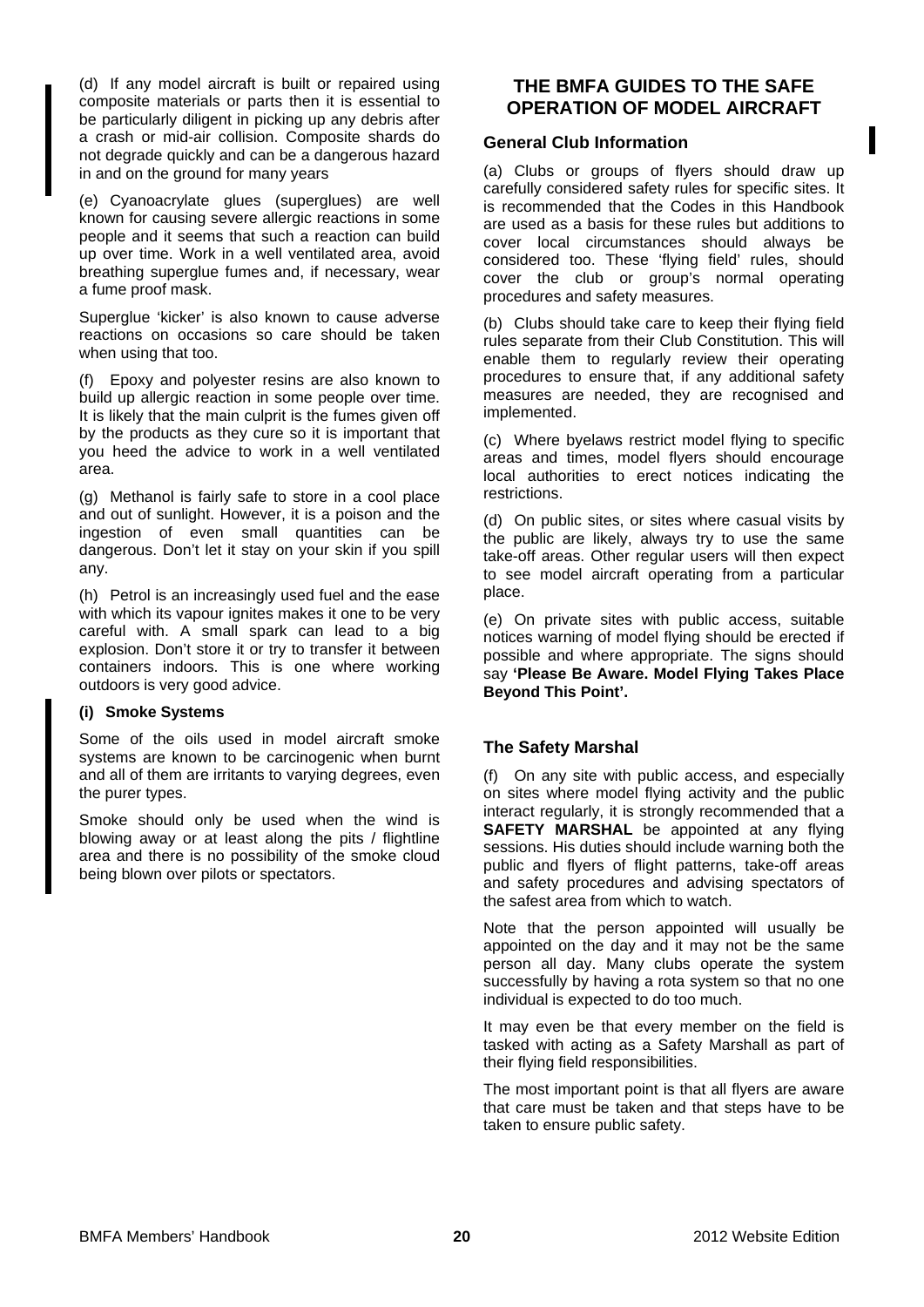# **The Club Safety Officer**

(g) If it is considered to be appropriate, a Club should appoint a competent Club **SAFETY OFFICER** whose duties would be to ensure that both the BMFA and the Club Safety Codes are followed.

However, a Safety Officer acting alone has an almost impossible task and some form of infrastructure should be set up within the club to help the designated officer.

The most successful way to do this is to make the task of Assistant Safety Officer part of the duties of every Committee member. These Assistants then report to the designated Safety Officer when required. This will keep the Safety Group to a manageable size but will ensure that there is a recognised safety presence at most flying sessions.

If it is felt that this might not be enough, you can appoint other responsible club members as Assistants too. Examiners, Instructors or senior club members might all be candidates.

It is not recommended that you appoint 'all club members' as their own safety officers. Such an approach loses the focus of a smaller group and can become ineffective.

(h) Clubs should educate and encourage their members, particularly new or junior members, to conform to Club safety requirements and should have no hesitation in disciplining persistent offenders.

# **Using Your Flying Site**

(i) All flyers must ensure that the site they intend to use is entirely suitable for the type and size of model they wish to fly before attempting to use it. You are personally responsible for the flights you make and the consequences of flying at an inappropriate site could be serious.

(j) All flyers must ensure that the site is left free of any foreign objects or debris. This is particularly important where the use of active airfields is concerned or when livestock is likely to have access to the site at any time.

# **(k) CAP 658 says,**

For any model aircraft flying, first choose an unobstructed site and at all times keep a safe distance from persons, vessels vehicles and structures.

Then only fly in suitable weather, with regard for any other conditions such as local bylaws and with due consideration for other people and property.

(l) If light conditions or visibility are such that you might lose sight of your model then do not fly.

(m) Take great care if you fly near any overhead cables. Telephone wires are dangerous and electricity cables can and have killed. Even the low level electricity lines on wooden posts carry lethal voltages. **KEEP CLEAR**.

(n) Do not leave fuel, adhesives etc. where children or other spectators may get hold of them.

(o) Flying alone should be avoided if at all possible. There are many cases on record where model flyers have been injured or incapacitated on the flying field and have only been saved from permanent injury or worse by the prompt actions of fellow flyers.

If you do fly alone, take a mobile 'phone with you. There are risks of interference with a mobile but the safety factor of being able to summon help if you are injured is more important.

(q) It is extremely unwise to let children wander on a flying site. If children are there make sure that they are under supervision and safe.

(r) Dogs and model aircraft do not mix. If you take your dog to the flying field it should be on a lead and restrained at all times.

# **R/C FLYING SITE LOCATION**

# **Inter-club interference**

(a) Inter club interference is possible when 35 MHz is in use as a model control frequency. However, if a club is set up to use 2.4 GHz equipment only then the following section is not relevant and lesser safety distances will apply.

If your club is using 2.4 GHz only, the organisation must be very careful to police the rule rigorously and, in the case that there are nearby clubs, it would be good practice to inform them of the club's location and the fact that only 2.4 GHz will be used.

(b) As a general rule, when 35 MHz is in use as a club frequency in both clubs, they should not operate closer together than 2 miles unless an agreement has been negotiated between them giving an equitable and workable frequency sharing plan. The 'block' frequency sharing arrangement is the safest and most common method. The use of odds/evens split by power and glider clubs flying close together is another, lesser used example (see the section 'Frequency Allocation at Club Sites').

(c) Both parties are bound by the implications of radio transmission law and the Air Navigation Order to take action.

#### **(d) Please take note that negotiation in such circumstances (i.e. where interference is possible) is not optional.**

(e) The use of our 35 MHz frequency bands and channels is legally granted to all of us but no one group or individual has the 'right' to reserve the use of any of our frequencies, no matter how long they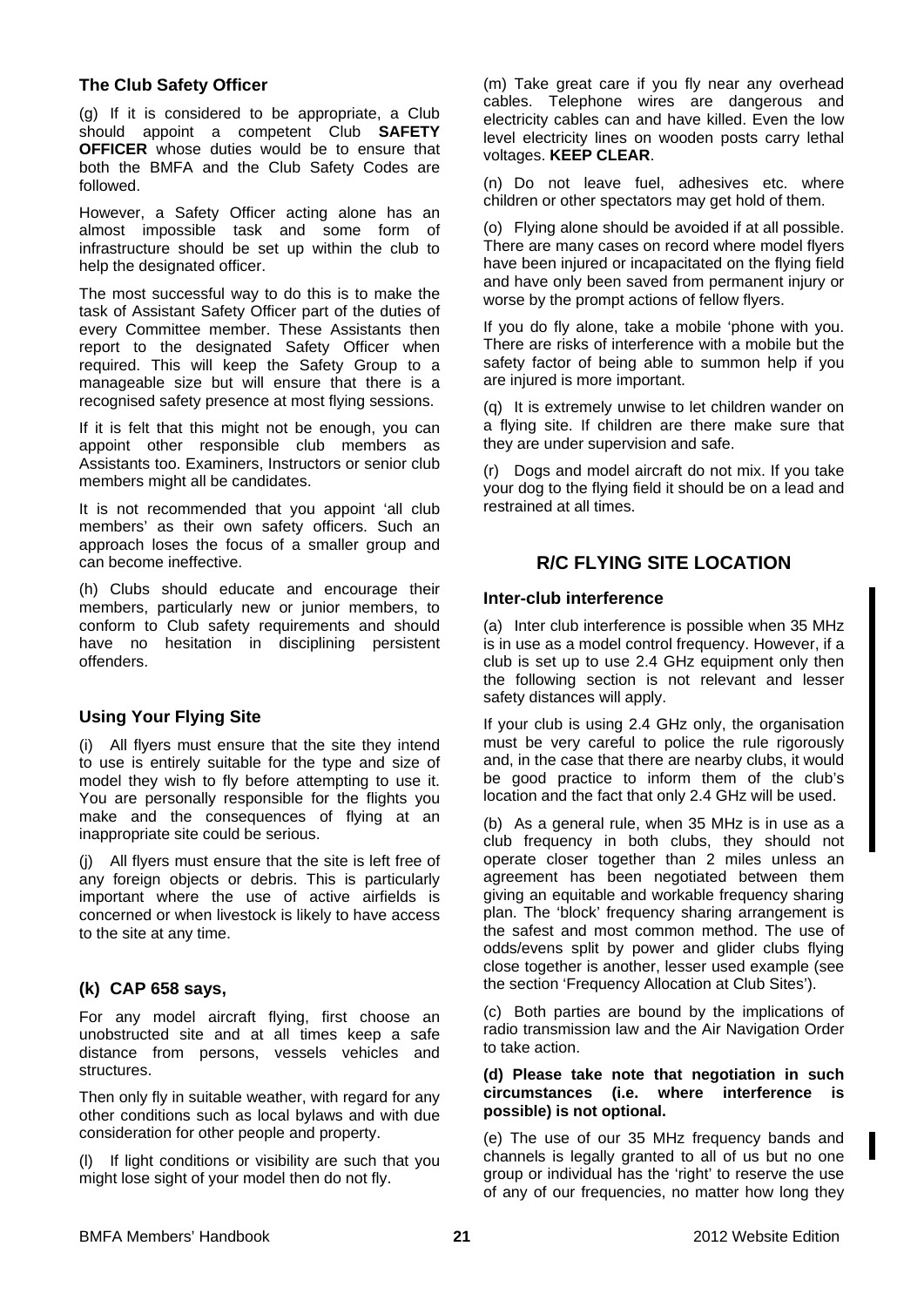have been using them on a particular site, and whoever turns on a transmitter first in any given situation is the legal user of that frequency until they turn the transmitter off.

(f) It is recommended that each negotiating club or group appoints a named person as a point of contact, possibly from its existing Committee members. Good communication is important in these circumstances to avoid misunderstandings occurring and rumour spreading and to make sure that your flying is as safe as possible.

(g) It must always be borne in mind that continuing to operate in these circumstances, (i.e. using 35 MHz as a model control frequency) without reaching a practical frequency sharing agreement may have serious legal consequences under the terms of the Air Navigation Order and may also have insurance implications for both the pilots and clubs concerned.

#### **Model Flying Heights and Interaction with Full Size Aviation**

(a) At flying sites very close to airports and aerodromes, liaison should be maintained with the airport authorities to agree any special precautions needed. For instance, in certain cases, safe model flying heights might need to be arranged.

(b) Models under 7 kg are not subject to any specific legal restrictions in this respect but you must always remember that Articles 138 and 137 of the Air Navigation Order (which cover endangering) apply at all times to all models and possible conflict with full size aircraft MUST be avoided.

(c) You do, however, have rights as model flyers and the operators of airports and aerodromes may not simply say that you cannot fly without giving very good reasons. In any situations where they will not listen to your case or where a reasonable compromise cannot be reached you should contact the BMFA office as soon as possible for assistance.

# **R/C POWER FLYING SITE LAYOUT AND FLIGHT PATTERNS**

A study of the incident reports received by the BMFA shows that many accidents are either caused or made worse by poor flying site layout, lack of thought about flight patterns or general lack of flying discipline.

The following section seeks to set out the lessons learned in general terms and it gives a framework in which the general safety code can work to its best advantage.

These guidelines are advisory as every flying site has its own particular circumstances.

It is strongly recommended, however, that all R/C power oriented clubs, both fixed wing and helicopter, study this section and see how their sites and practices compare with the guidelines, especially with respect to the provision of 'dead airspace'.



(a) Set up a car park separate from the pits area and, if possible, arrange for it to be at least 100 metres from the take-off/landing area, ideally crosswind from the prevailing wind. Some sites do not allow the car park to be positioned this far away from the flying area but you should make an effort to position it as far away as practicable. If your site allows you will find it useful to position your car park near some obstacle to flying such as trees or a high hedge.

(b) Enforce a strict ruling of no cars in the pits area. An exception could be made for any of your disabled members but only for loading and unloading.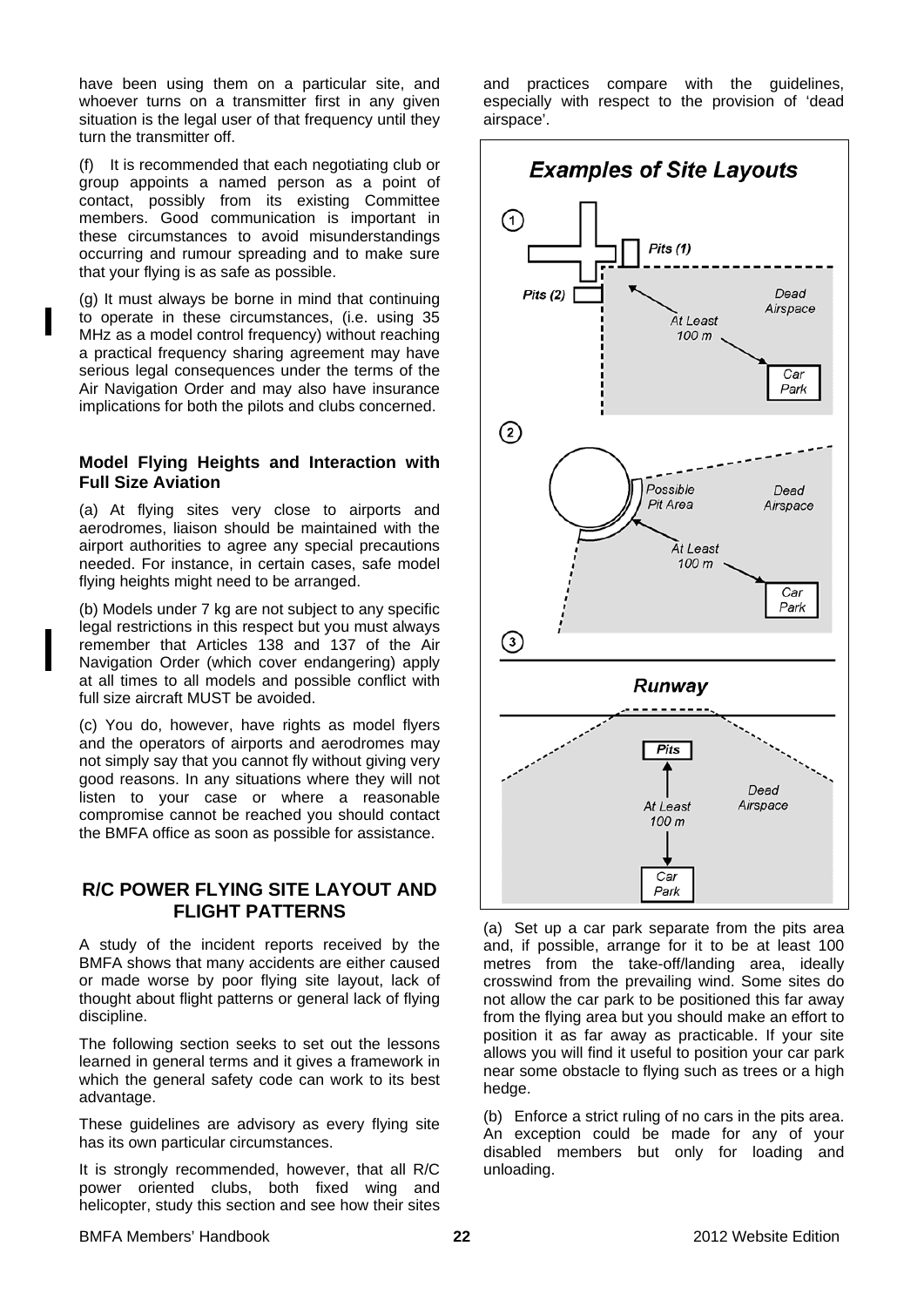(c) Have at least two recognised pits areas available so that the pits can be set up crosswind from the active runway whatever the wind direction and, if possible, at least 30 metres crosswind from the take-off/landing path. Under no circumstances allow models to take-off from or land over or towards the active pits area.

(d) Do not allow flying all around the field 'control line' fashion. Lay out an area of dead airspace that takes in the pits area, the car park, the approach to the field and any noise or safety sensitive areas which you need to avoid. The dead airspace area will usually be a segment of at least  $90^\circ$  and could be up to  $180^\circ$  i.e. all flying takes place one side of a line through the strip with the pits, car park etc. on the other side. It is vital to set up this area of dead airspace, even if your field is totally unobstructed all around.

Some field layouts may mean that your approach road cannot be included in the dead airspace you define. In these cases you must take extra care to have a laid-down method of driving on to the field and you should make sure that all your members are carefully briefed and aware of the safety situation.

#### **(e) Enforce a strict rule that NO-ONE flies in the 'dead airspace' at ANY height.**

Specify that any flying actually over the takeoff/landing area must be into wind only, i.e. in the designated landing direction. This avoids conflicting flight patterns over the active runway but does not prohibit other styles of flying away from it.

# **Notes**

Sections (d), (e) and (f) above have certain implications, the main one being that the circuit flown at any time will depend on the wind direction. For instance, if the prevailing wind is westerly and this gives you a left hand circuit on your field, a change in the wind to easterly means that you must fly a right hand circuit.

Because of this your members will have to become proficient in both left and right hand circuits and will have to be able to land either from their left or their right. None of this should bother most reasonably competent club flyers or any newcomer trained to fly like that from the start but a few flyers, even some quite experienced ones, may need encouragement and help to break old habits and begin flying in a slightly more disciplined style.

Once settled into this more disciplined style, your members may find that it is easier to fly this way.

Please note that this section refers to club flying sites only. Model flying displays have their own site safety code recommendations in a later section.

# **LEARNING TO FLY RADIO CONTROL**

# **CAP 658 says**

If at all possible contact and join a local model flying club. There is no doubt that this is the best way to learn to fly. Details of your local clubs can be obtained from the BMFA or your local model shop.

Most of the many hundreds of model flying clubs in the UK offer training in R/C flying to beginners.

It is not impossible to learn to fly without being a member of a club but it can be very difficult. If you are not able to join a club then try to get help from an experienced model flyer who will be able to guide your first efforts.

Some organisations offer commercial model flying training. Details can usually be found in the model flying magazines.

# **Simulators**

Flight simulators are becoming increasingly popular as a tool to help you learn to fly R/C models and there's no doubt that they also help develop and hone flying skills when you can't get out to fly.

Look out for depth perception problems when you move back to real models as there are differences.

# **Simulator Leads**

Be aware that the constant plugging and unplugging of simulator or training leads can lead to poor connections or damage to the host circuit board on some transmitters

# **RADIO CONTROL AND YOU**

This section gives advice and guidance on the operation of your radio equipment which may not be covered in the manufacturers literature.

# **Aerials**

(a) The aerial on your transmitter is an integral part of the set that is certified/tested by the manufacturer in order to qualify for the CE mark. If you are replacing a whip aerial on a 35 MHz set you should try to obtain the manufacturer's spare part. If you can't do this then the aerial you fit should be of the same specification (length, screw fixing etc) as the original.

If you wish to fit a base loaded or 'rubber duck' aerial, you should be aware that you may only use one of these aerials if the manufacturer has cleared your particular transmitter for such an aerial. If this is the case, then you should be able to buy the manufacturer's authorised spare.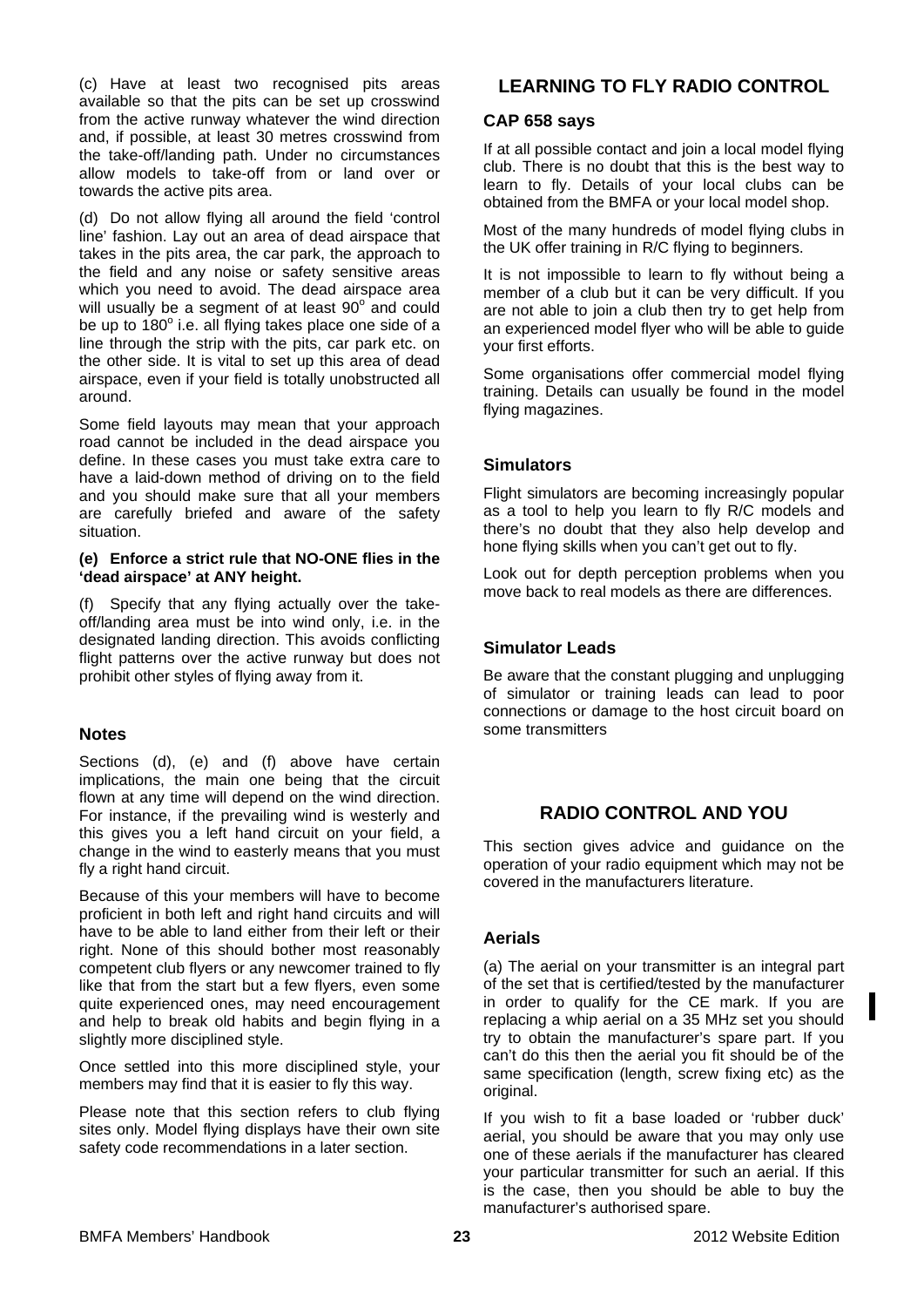If your particular 35 MHz transmitter is cleared to use such an aerial by the manufacturer but you can't get the original manufacturer's spare then any replacement aerial you buy must meet the same specification as the manufacturer's item. Note that, with this type of aerial, the specifications are more complex than simply matching the length.

You should be aware that fitting an aerial that does not meet the transmitter manufacturer's specifications will result in you being considered to have introduced into use a new variant of the transmitter which will not be covered by the manufacturer's testing/certification and CE mark.

If you wish to fit an aftermarket aerial you should first contact the manufacturer/importer of your transmitter for further information. You might also find information on the Ofcom website at [www.ofcom.co.uk](http://www.ofcom.co.uk/)

(b) A dirty or oily telescopic transmitter aerial will degrade the range of your transmitter, sometimes quite severely, and may even affect the output frequency. Clean it every two or three months with methylated spirit or similar and never lubricate it.

(c) Take care to route your receiver aerial well away from any carbon fibre in your aircraft. Carbon fibre is electrically conductive and is a good aerial itself. Large quantities of it can blanket your receiver aerial completely and even a few strands used for strength can cause glitching in flight if they are close to the aerial and can affect the signal reaching it.

It has also been reported that some metallic covering films and certainly some metal clad airframes have also been seen to suffer from degraded range and glitching and the siting of receiver aerials in these types of model can be quite critical.

(d) A point that is often overlooked, even by experienced flyers, is that the placement of 2.4 GHz receiver aerials is much more critical than for 35 MHz equipment. You must read the manufacturers installation instructions very carefully and take note of the information they give you. If you don't take care to do this you may find yourself flying equipment that is low on airborne range simply because the aerial configuration you have set up is inefficient.

If you do not have the original instructions, visit the manufacturer's website and download the information from there.

#### **Batteries**

(a) Dry cell batteries do have their uses in some transmitters but care should be taken to monitor pack voltage at all times.

(b) The use of dry cell batteries in airborne battery packs is strongly discouraged and they must never be used in the airborne pack if you have four or more servos operating.

(c) Subject to the advice given below, It is recommended that you only use rechargeable batteries in your radio control equipment. However, when fitting Nickel Cadmium (Ni-Cd) or Nickel Metal Hydride (Ni-Mh) rechargeable batteries to equipment designed and sold to take dry batteries, always ensure that the cells are soldered or welded into packs and that the packs are either hard wired or wired through a plug and socket into your transmitter and receiver systems. Do not rely on the spring type battery contacts in battery boxes.

(d) There are, however, exceptions to this advice. Some modern transmitters have very low current drain and are supplied as dry battery sets with battery boxes that are not removable. In these cases **good quality** dry cells give an acceptably long operational life and may be used safely.

If you do use individual re-chargeable cells in these transmitters, make sure that the cells are removed at least monthly. While the cells are out of the transmitter, carefully clean the spring battery contacts and the ends of the cells before replacing them. You should also carry out this procedure if the transmitter has been standing idle for any length of time.

If you don't take these precautions, your transmitter might suffer from the same symptom as many TV remotes when they stop working until you have disturbed the batteries.

(e) Lithium Polymer batteries (Li-Po) are being used increasingly in radio control transmitters and many flyers are retro-fitting Li-Pos in place of Ni-Cd or Ni-Mh battery packs. If you are considering this, it is essential that you contact your Tx manufacturer / importer for information on whether this is allowable in your transmitter. This is because there are significant issues with voltage differences between the different types of battery pack and the ability of any specific transmitter to cope with them.

If you are not given clearance to make this change but you still go ahead then you will run the risk of damaging your Tx and, in addition, any warranty you have will be invalid, you may not be able to have the equipment serviced and the CE mark on the transmitter will also be invalid. The legal responsibility that you then take on yourself is considerable and must not be underrated.

**However, If you do decide to use a Lithium battery pack in your Tx, an Li-Fe would be more appropriate as the voltage parameters of a 3 cell Li-Fe are much closer to an 8 cell Ni-Cd or Ni-Mh transmitter pack than would be the case with a Li-Po (nominal 9.6 volts for Ni-Cd, 9.9 volts for Li-Fe and 11.1 Volts for Li-Po).** 

**If you make the change to Lithium battery technology then note well that it is extremely important that, you MUST NOT use the charger supplied with the Tx. The charger used must be suitable for use with Lithium batteries and you will almost certainly have to remove the pack** 

BMFA Members' Handbook 2012 Website Edition **24**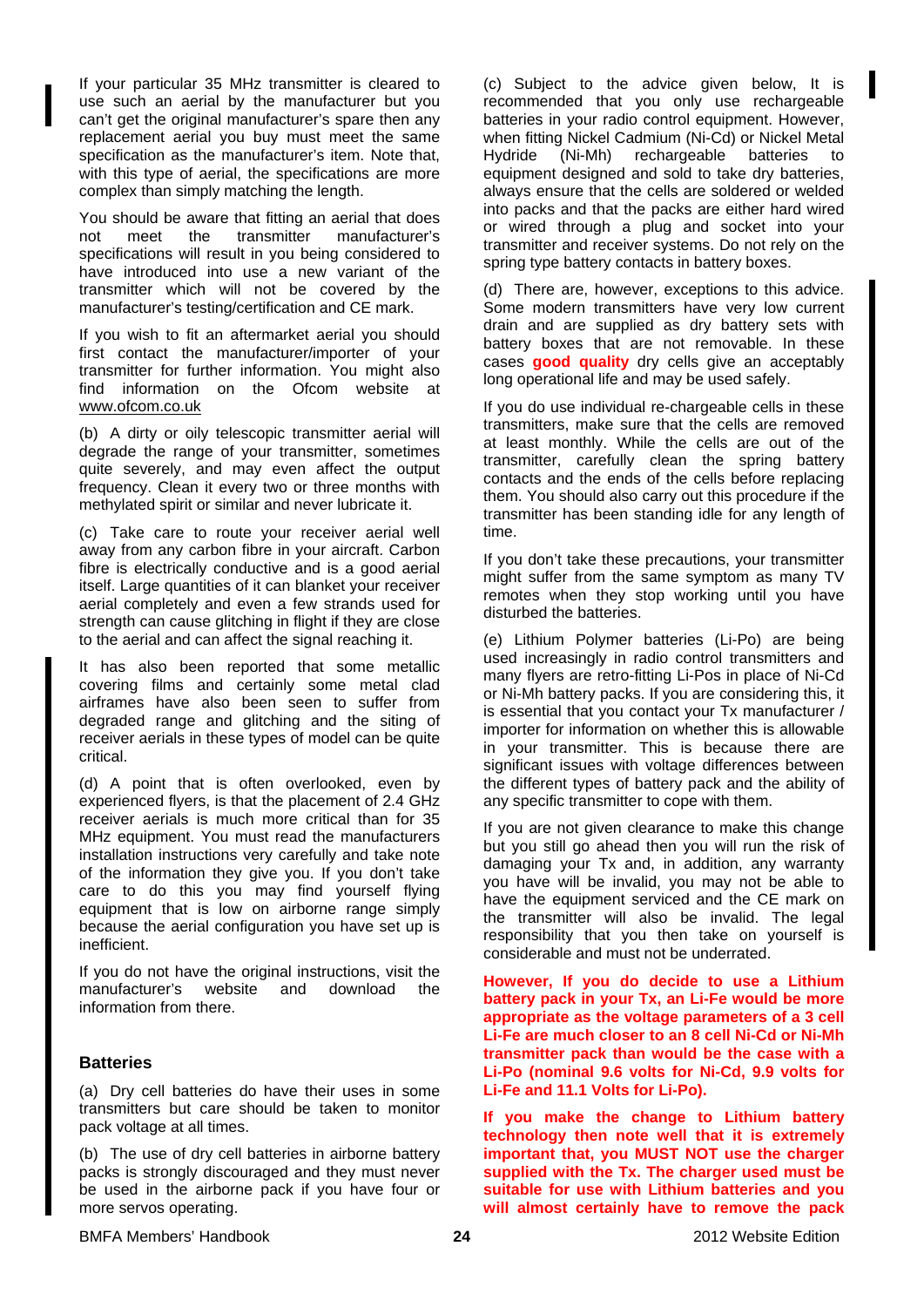#### **from the Tx to charge it, especially if you wish to use a balancer charger.**

(f) The regular use of a receiver battery checker is a good idea and there are many cheap reliable units available, either hand held or on-board. The peace of mind in knowing that the last flight of the day will not be the last flight of the model is well worth having.

There is a selection of battery checkers available to cover most battery types so no matter what type of cells you are using you can buy a checker to suit.

(g) The Electroflight section later in this handbook. gives more information on the use of batteries and associated equipment.

# **Nickel Cadmium (Ni-Cd) Batteries**

(a) Ni-Cd cells will self discharge at a rate of around 20% of their capacity each month and if a stored pack discharges below approximately 1 volt per cell, there is a danger that one of the cells in the pack may be irreversibly damaged. The lower the voltage reached the more risk there is that this will happen. It is therefore recommended that all Ni-Cd packs be charged regularly, at least every few months, and that any pack not in regular use be initially stored fully charged.

(b) Ni-Cd cells are very resilient when trickle charged at around 1/10C (i.e. 50mA for a 500mA battery). Most chargers supplied with radio equipment are designed to work in this range and there is little risk involved if packs are inadvertently left on charge when using them. Even if you regularly fast charge your cells, it is good practice to trickle charge them occasionally.

(c) Overcharging Ni-Cds at high currents (fast charging) can ruin your cells and has been known to cause battery packs to explode violently. Most fast chargers have a 'delta peak' voltage controlled cutoff and are generally very reliable. If you don't have such a charger and wish to fast charge your cells then, as a minimum, you should use a charger with a timer or temperature controlled cut-off.

(d) If you have a charger capable of both discharging and charging your battery packs then you should fairly regularly cycle the packs as this will help to keep them in optimum condition. However, it is also good practice to occasionally trickle charge any packs that are regularly fast charged whether they have been cycled or not. Just make sure that the pack has been well used or discharged before you start (no lower than 1 volt per cell though).

#### **Nickel Metal Hydride (Ni-Mh) Batteries**

(a) Ni-Mh cells can self discharge at a rate of up to 40% of their capacity each month and the danger of a stored pack discharging below 1 volt per cell and possibly causing irreversible cell damage is

therefore considerably greater than with Ni-Cd cells simply because it will occur sooner. It is therefore recommended that all Ni-Mh packs be charged more regularly than Ni-Cds, at least every two or three months, and that any pack not in regular use be initially stored fully charged.

(b) Ni-Mh cells may be trickle charged at around 1/10C (i.e. 50mA for a 500mA battery) and most chargers supplied with radio equipment are designed to work in this range.

However, Ni-Mh cells are more fragile than Ni-Cds and are susceptible to damage by overcharging even at normal trickle charge rates and should never be left connected to the charger longer than is necessary. The 'safe' constant trickle charge rate is very much less that that provided by the standard type of charger supplied with most radio equipment so the possibility of overcharge damage when using these trickle chargers must always be borne in mind.

(c) Ni-Mh packs can be charged at high currents (fast charging) but overcharging can quickly ruin the cells. Most fast chargers have a 'delta peak' voltage controlled cut-off and are generally very reliable but you must ensure that the one you are using is specifically designed for Ni-Mh batteries.

(d) Ni-Mh packs may be cycled, as with Ni-Cds, and you should consider doing this fairly regularly. However, it is also good practice to occasionally trickle charge any packs that are regularly fast charged whether they have been cycled or nor. Just make sure that the pack has been well used or discharged before you start (no lower than 1 volt per cell though) and note the advice in (b) above.

(e) A noticeable feature of Ni-Mh technology has been the increasing capacity of the cells for any given cell size. For instance, the early AA pencells were rated at around 700 mAH but you now see capacities of around 2000 mAH for the same cell size.

The only way this extra capacity can be achieved is by increasing the surface area of the active components within the cell and, for a given size of casing, this can only be done by making these components thinner. The problems that this will give you are increased internal resistance (the cell won't give it's energy up as easily and may get hot) and increased fragility of the cell. Thinner materials can be damaged more easily, both electrically when charging or discharging and mechanically, for instance, due to overheating when soldering or being over-stressed in a crash.

These problems may not be apparent in your transmitter pack but you should think carefully about using very high capacity Ni-Mh cells in airborne packs where the demand on the batteries will fluctuate and can be much higher than in a transmitter. You can easily get into a situation where a high capacity pack is unable to supply the voltage required by some hard working servos simply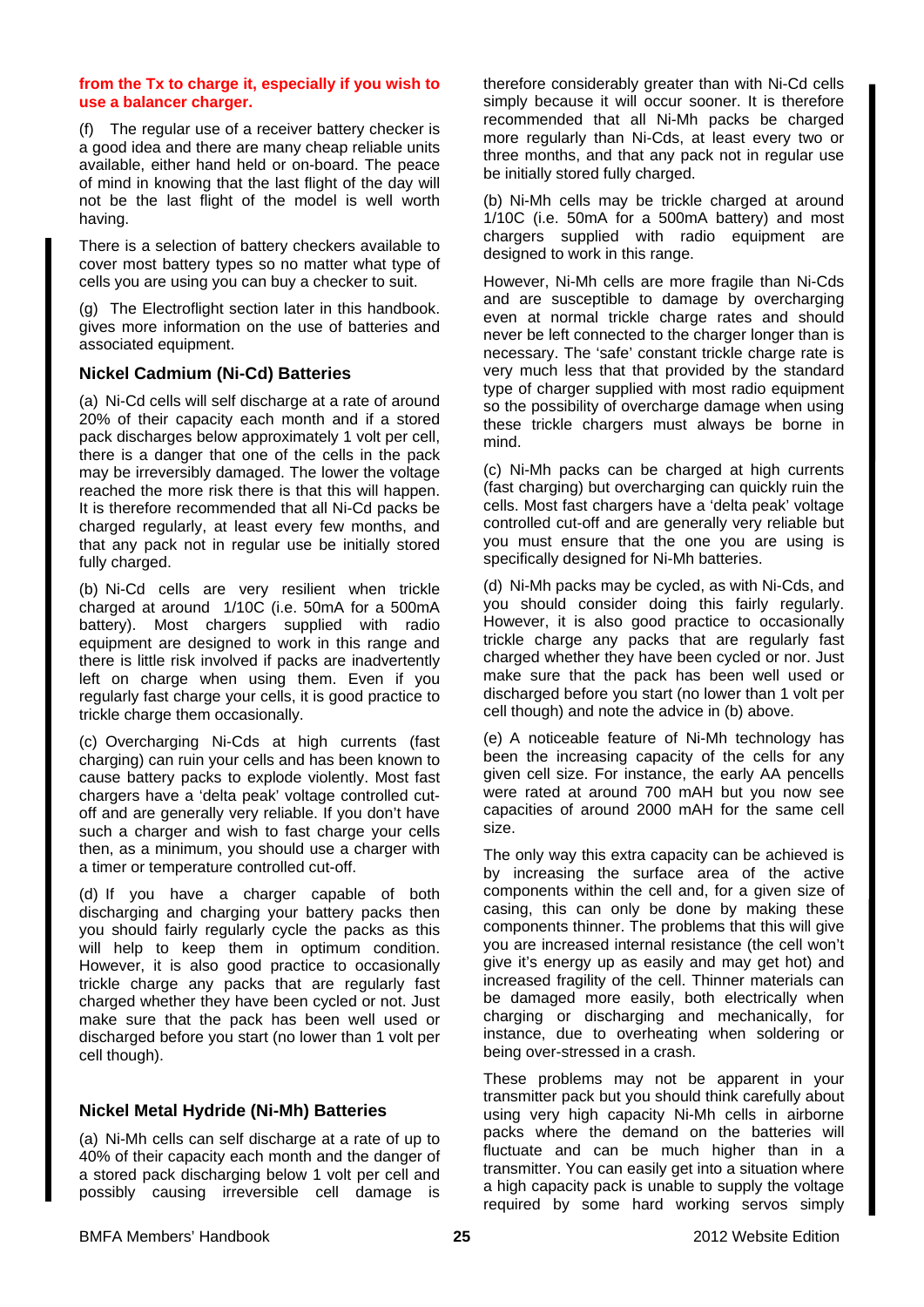because the internal resistance of the cells will not let the energy stored in them be released quickly enough.

#### **Low Self Discharge (LSD) Ni-Mh Batteries**

Originally developed by Sanyo under the trade name 'Eneloop', This type of cell is now produced by several other manufacturers.

These cells have such a low self discharge rate that you can treat them very much as you would a Li-Po and charge them when you come in from flying rather than the day before you go out.

They are robust and can be charged with a standard Ni-Mh battery charger. They are a little more expensive than standard Ni-Mh cells but their very slightly higher operating voltage gives good energy storage levels and the claimed number of possible charge cycles is greater than the standard cells. The technology is new but they are certainly worth considering as an alternative and very useable battery, especially in Transmitter applications or in airborne packs that cannot be readily removed from the airframe for charging.

**You should note, however, that generally these batteries have a fairly high impedance and may not be suitable for high current discharge applications such as flight batteries or high current demand airborne set-ups.** 

#### **Lithium-Polymer (Li-Po) Batteries**

Li-Po batteries are now used by a very significant number of model flyers and they must be treated differently to the more conventional rechargeable batteries.

One of the most useful aspects of their operation is the very low self discharge rate, which can be as low as one or two percent per month. This gives them the extremely useful property of being able to be charged when you come in from flying and still be fresh and ready to use even several weeks later. Anyone who has forgotten to put their batteries on charge the night before a flying session will appreciate that.

However, they are different to conventional cells and probably the most important aspects of these batteries from a safety point of view are the consequences of over charging, over discharging and crash damage.

The individual Li-Po cells are nominally 3.6 volts with a maximum fully charged rating of 4.2 volts and a minimum safe discharged rating of 3 volts.

If you over-discharge the battery to much below 3 volts per cell you will almost certainly damage it permanently and it will not then accept a re-charge. NEVER leave a Li-Po battery connected to something that will allow even the slightest discharge as the battery will be effectively destroyed in a few hours.

If you charge your battery beyond the 4.2 volt per cell limit, you risk damaging the battery and also have the possibility of a thermal runaway, resulting in a battery fire. You MUST use a dedicated Li-Po charger and, if your charger is not automatic, you MUST make sure that the voltage control on the charger is set correctly for the number of cells in the battery you are charging.

Most Li-Po cells and chargers have a cell balancing facility and the use of this will help keep the cells working efficiently and safely. In fact, we would not recommend the purchase of a Li-Po charger that didn't have this facility available.

You must also use a speed controller (ESC) that is designed for use with Li-Pos and will not allow them to over-discharge.

Other precautions should also be taken when charging.

Never charge batteries in a model, always remove them from the airframe.

Charge on a fireproof surface in a position where a battery flare cannot ignite other items. A Li-Po burn only lasts a few seconds so it is not a long term fire source but it is extremely hot and will easily ignite other flammable items that are in close proximity. Dedicated 'charging bags' are also available that will contain any Li-Po flare if used correctly.

Damaged cells are usually very easy to spot as they 'balloon' out.

The cells are generally 'softer' than the traditional Ni-Cd types and are much more susceptible to crash damage. Any visible damage to the cell should be treated with suspicion.

Any cell that is 'ballooned' by charge/discharge problems or by crash damage should be discarded.

Any cells you wish to discard must be made safe. The commonest recommended method of doing this with a damaged cell is to discharged the cell electrically and then submerge it in strong salt water for at least twelve hours. After this the cell is inert **should be wrapped in a plastic bag** and may be disposed of with your household refuse **or taken to your local recycling centre.**. For more guidance on this subject you should search the internet for the latest information on cell disposal.

Always read the manufacturers information on the cells you are using as this will give you information on maximum charge and discharge rates.

#### **Other Lithium Based Batteries**

Battery technology moves rapidly and there are several types of lithium based batteries now available to model flyers, including Lithium Phosphate and Lithium Manganese. These are only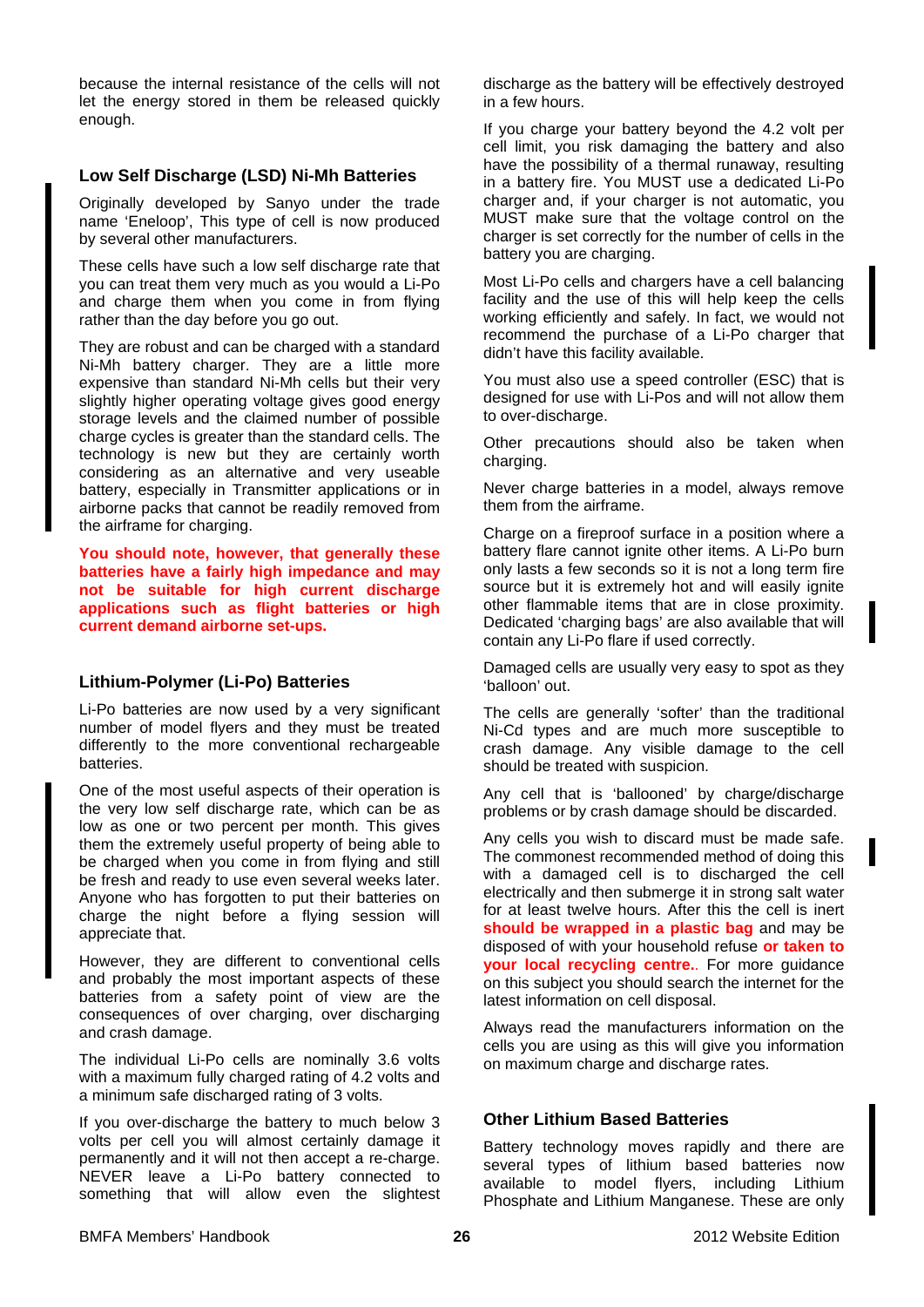two of a growing selection and you can expect many more developments in the near future that will give you more capable and safer on-board power sources.

The cells now available generally have a slightly lower energy density than Li-Pos but they are more robust and not susceptible to the potential thermal runaway problems that Li-Pos may experience.

In very general terms these packs are treated in much the same fashion as Li-Pos but it must be stressed that you should follow the manufacturers/suppliers guidelines carefully.

For more information on these newer cell technologies, keep watching the commercial magazine electric flight columns and you should also be prepared to surf the net as there is a great deal of information out there.

# **Li-Po Basics**

If you have not used Li-Pos before or do not have access to manufacturers data, the following might be of use to you.

The terminology applied to Li-Po batteries can be confusing but it is actually quite simple. There are three different things to look for.

#### **Cell configuration**

You will see a battery referred to, for example, as 3s1p or 2s1p. The first two characters are simply the number of cells in the pack;  $3s = 3$  cells =  $10.8$ volts nominal, 12.6 volts fully charged. The second two characters tell you how many packs are connected to make the battery.  $1p =$  one pack of cells. Therefore 3s1p is a single pack of 3 individual cells. 4s2p is two packs of four cells each, connected in parallel as one big battery.

#### **Capacity**

This is familiar to any rechargeable battery user and will usually be in milliamp hours (mAH), i.e. 700 mAH, 2000 mAH etc.

#### **The 'C' Rating**

This can be thought of as a measure of the ability of the battery to carry a discharge load. In conjunction with the Capacity, it will help you decide how quickly it can be safely discharged. Most batteries have their 'C' rating marked on them by the manufacturer but if you do not have this information it is always wise to consider the battery to be 10C.

#### **Charging Rate**

The generally accepted level of charge of a Li-Po battery is 1C. Therefore, the maximum charge rate of a battery will be found by dividing the capacity of the battery by 1 hour. In other words, you simply note the capacity of the battery in mAH, remove the 'H' and you will have the maximum charge rate in mA.

A 700 mAH battery will be 700 mA (0.7 amps) maximum charge rate.

A 1500 mAH battery will be 1500 mA (1.5 amps) maximum charge rate.

A 2200 mAH battery will be 2200 mA (2.2 amps) maximum charge rate.

Note that this is only a guide and that many dedicated Li-Po chargers (which you MUST be using) will only allow you to select the number of cells to be charged (and hence the charging voltage). The charging current will then be regulated automatically.

However, if you can set the charge current then, for longer battery life, you can always charge at less than the maximum allowed but do not go higher. If the battery comes off the charger anything other than slightly warm, you are charging at too high a rate.

# **Discharge Rate**

The safe maximum continuous discharge rate of the battery is the full 'C' rating multiplied by the capacity.

A 10C x 700 mAH battery will have a maximum safe discharge rate of 7 amps.

A 20C x 1500 mAH battery will have a maximum safe discharge rate of 20 x 1500 mA = 30 amps.

These are reasonable figures to use as a basis for your power decisions. If you find that your model is landing with the batteries more than reasonably warm, you are discharging at too high a rate and battery life will shortened. Much too high a discharge rate and you risk the same thermal runaway situation as with overcharging.

It is highly recommended that you invest in a good multimeter or powermeter so that you can monitor the current drain on the batteries in operation. Even a minor change in propeller selection can make the difference between safe and unsafe battery operation but you won't know unless you can monitor current levels.

#### **Battery Isolator Switches**

One of the most dangerous points in the flight preparation of electric models is when the flight battery is plugged into the model. A freshly charged battery has a lot of power locked up in it and many models are very awkward when it comes to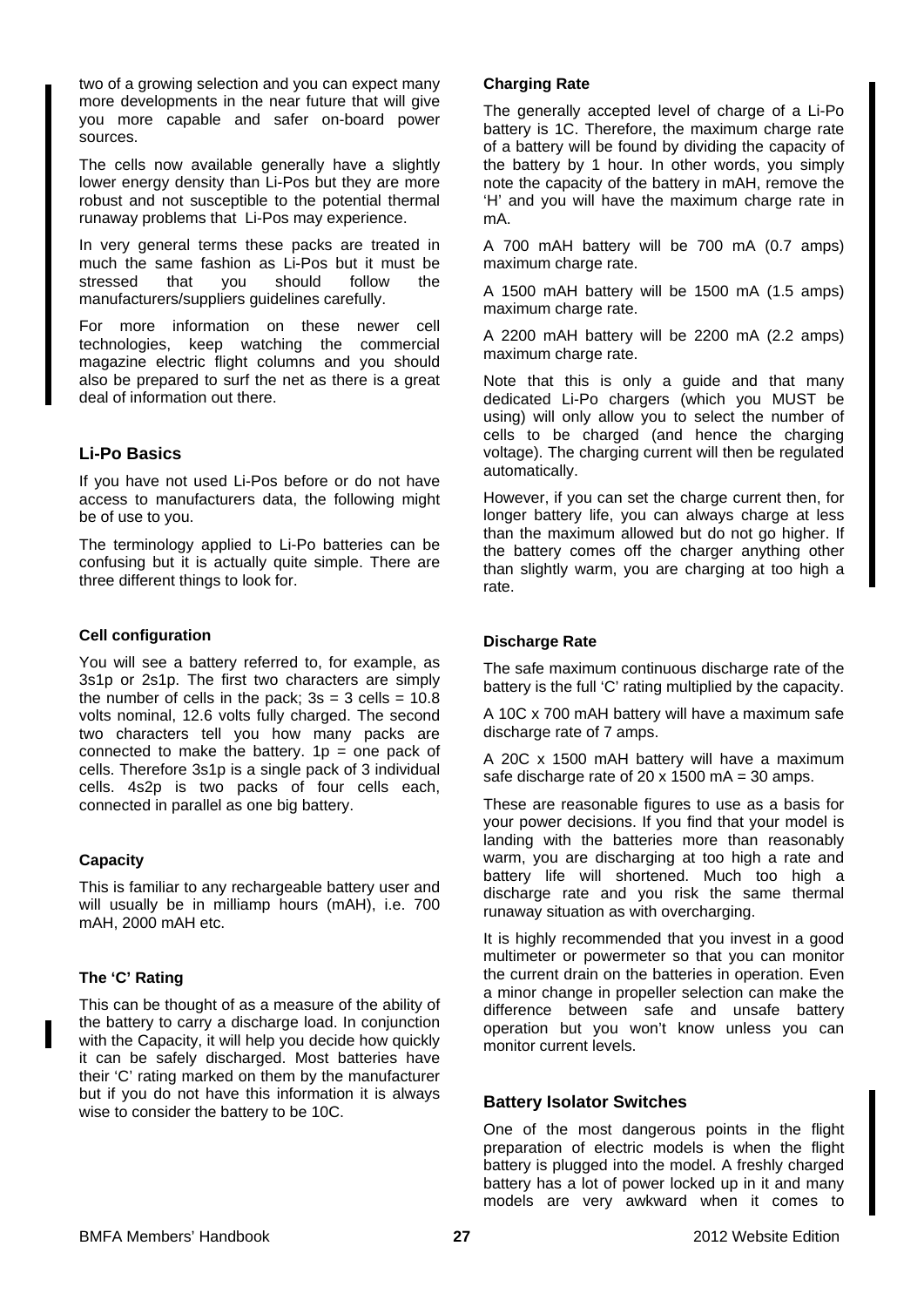connecting the battery pack, especially as you usually need both hands to do the job.

Consequently, if the pilot fails to set throttle to the correct setting or the onboard electronics in the ESC fail, it's very easy to have a propeller or rotor come to life when you least expect it to, with possible serious consequences.

Ideally, there should be an isolating switch between the battery connections and the ESC that would enable you to plug the flight battery in but still leave the model 'dead' until you were able to switch on the power with the model held safely.

Some quite substantial isolating switches are available through the trade but it is very likely that many other types will soon be on the market, some of which should be at quite attractive prices.

We recommend that you seriously consider the fitting of an isolator switch to any model that uses powerful batteries. In addition, the trade situation should be monitored and, if smaller, cheaper switches do become available, they should almost be considered to be an essential safety fitting for most electric models.

# **Becs / Ubecs / Receiver Batteries**

Virtually all Electronic Speed Controllers (ESC) have a built in battery eliminator circuit (BEC) and the use of the BEC to run the airborne radio package of electric models is very popular.

However, there are factors that you should bear in mind when using or considering the use of the BEC.

All BECs are limited in the amount of current they can supply. The cheaper BECs can usually supply current that is adequate for most sport models with three or four servos but if you are using more servos than this or are using digital, large or special servos, you should check the specifications of the BEC you are using to see if the current it can supply is adequate.

Remember that digital servos may require more current supply that you might expect and, no matter what type of servo you use, any binding or stalled servos or high aerodynamic loads will also pull significant current. Helicopters can be particularly demanding.

If you have any concerns, there are three ways to improve the situation and give your airborne system the ability to supply the current that the receiver and servos require.

1) Fit a higher specification ESC that has a BEC capable of supplying sufficient current.

2) Fit a UBEC. This is the equivalent of the BEC circuit in the standard ESC but it is a stand-alone unit that is not reliant on the ESC circuitry. These units are usually quite cheap and you can check the current capabilities of the units before you buy.

3) Fit a separate receiver battery of an appropriate capacity.

All of these solutions are potentially valid but you should think carefully about the model and flight requirements before making your choice.

For instance, if you have a model that requires nose weight, it would make sense to fit a separate receiver battery and use this as part of the weight required. An electric powered glider might also be a good candidate for a separate battery as you may reach a situation where you have exhausted the propulsion battery but may still have significant flight time to come, especially if you are thermalling.

There is one other point that you must bear in mind and that is that the current capabilities of most BECs are designed to match the specification of the ESCs of which they are a part.

The ESC will have limits to the voltage (number of cells) and to the output current in amps. The BEC output will be specified in amps at the standard voltage (4.8 to 5.2 volts) but the BEC has to handle the total voltage of the supply pack (e.g. 12 volts for a 3S Li-Po). The higher this voltage the greater is the power dissipated in heat which might require a reduction in the output current demanded of the BEC to avoid overheating and possible damage and failure.

With many electric packages now running at higher voltages, for instance four or five Li-Po cells in series, it may be that, in these circumstances, the BEC in many ESCs will not be able to safely supply the current needed by the airborne RC pack.

If the specification of the ESC or UBEC that you are using confirms that this is the case then a separate receiver battery will almost be essential.

# **Black Wire Corrosion**

(a) Systems fitted with rechargeable batteries can suffer from **black wire corrosion**. When this happens the surface of the copper strands in the core of the negative (black) wire in a circuit receive a coating of black material which works inwards until all of the copper in the wire has corroded. This black corrosion has a high electrical resistance so as it gets deeper into the wire it lets less current through until eventually your radio stops working.

(b) The wires which are most affected by this corrosion are the negative wires from the battery to the switch in both transmitter and receiver wiring but in severe cases the corrosion can go much further than this and in extreme cases has even been seen in servo leads.

(c) The causes of the corrosion are too complex to go into here but it seems worse on batteries in storage or which have been allowed to go flat or, possibly, have been kept in a damp atmosphere. Well used and maintained batteries certainly suffer much less but they are not immune to the problem.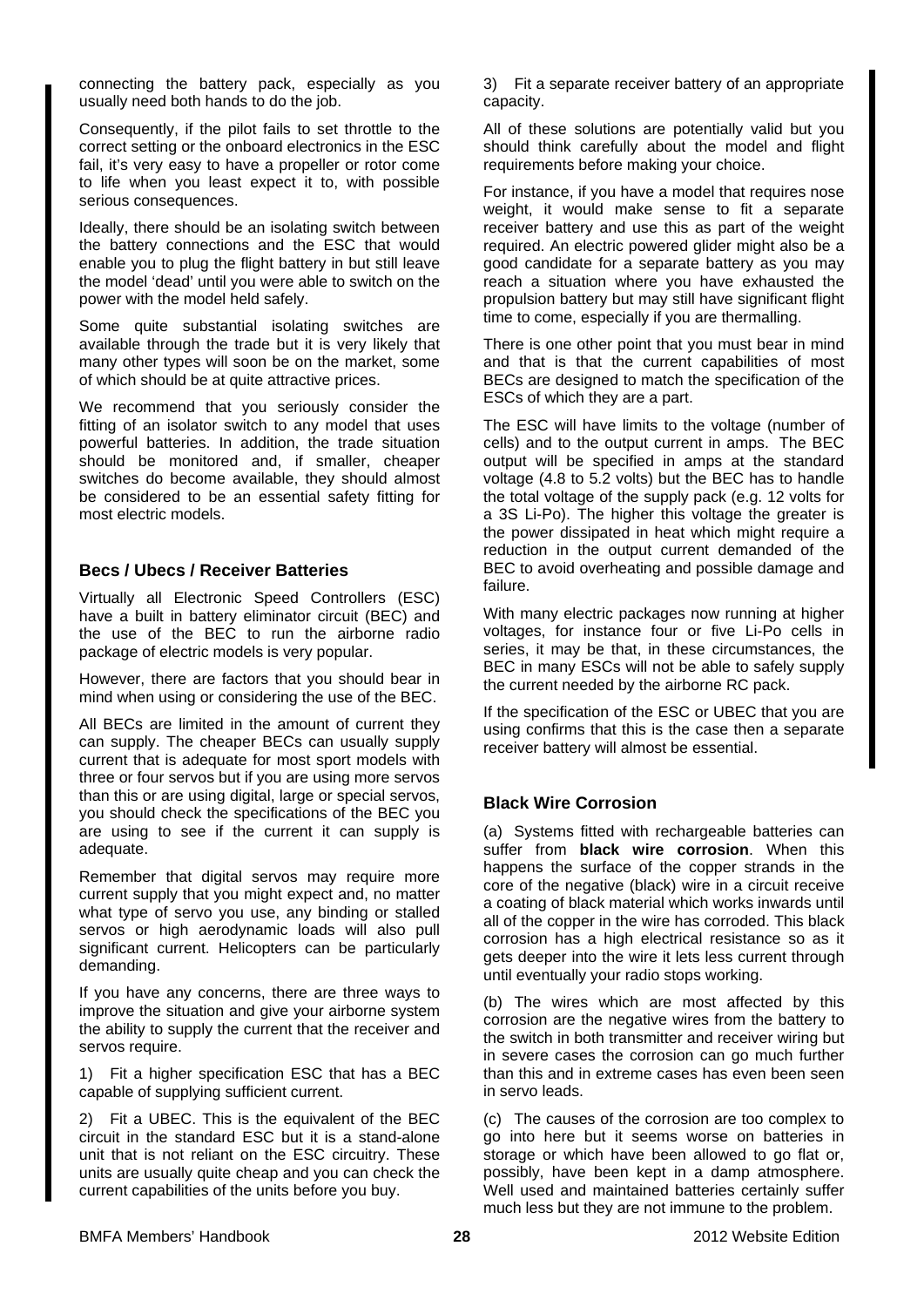(d) Unfortunately, there is only one practical way to find out if your wiring is suffering from black wire corrosion and that is a visual inspection of the core of the wire. If you are competent to do this, inspect the wire leading from the negative terminal of the battery. Stripping back a very short length of outer will show if you have the problem. Be aware that the corrosion is highly resistant to solder so if you have unsoldered the wire and it looks clear but you can't solder it back on to the battery easily then the wire has almost certainly started to corrode.

#### **(e) There is no cure for black wire corrosion other than removing the affected wire and replacing it with new.**

(f) If you find the black coating on the battery lead but the wire still looks sound then you should be able to clear the problem simply by replacing that lead. If you find bad corrosion, however, it will almost certainly have gone further into the wiring harness and you must investigate and eliminate all traces even if this means discarding an entire switch harness for instance.

(g) If you are unsure of any of this advice, it will be well worth sending your rechargeable batteries and switch harness back with your radio equipment when you have it serviced with a specific request for black wire corrosion checking. Several companies specialise in supplying batteries and they might also be able to help. Another source of advice could be your local model shop but failing all this you should ask an experienced modeller for assistance.

#### **Buddy Box and Simulator Leads**

Be aware that the constant plugging and unplugging of simulator or training leads can lead to poor connections or damage to the host circuit board on some transmitters

# **Crystals**

(a) It is essential that you use the correct specification crystals in any non-2.4 GHz transmitter or receiver you are using. Not all crystals are the same and you should **NEVER** use one manufacturer's crystal in another's Tx or Rx. The only exceptions are many of the aftermarket receivers and their manufacturers actually specify which crystals are compatible.

(b) When buying crystals, always take care to specify in which individual piece of equipment they are to be used. Original manufacturer's crystals are always the best choice.

(c) Receiver crystals are a fragile point in any airborne R/C system and they are susceptible to crash damage. If you have any concerns about your Rx crystal after an incident then you should replace it with a new one. This could be a very good investment if you consider the implications of crystal failing in the air a few flights later.

# **Failsafes**

**(a) CAP 658 says:** 

#### **For All Model Aircraft**

Any powered model aircraft fitted with a receiver capable of operating in failsafe mode (i.e. PCM receivers, Digital Signal Processing (DSP) receivers or 2.4 GHz equipment) should have the failsafe set, as a minimum, to reduce the engine(s) speed to idle on loss or corruption of signal.

#### **For Models Weighing 7 to 20 kg**

A serviceable 'fail-safe' mechanism should be incorporated to operate on loss of signal or detection of an interfering signal. For example on a power driven model this should operate, as a minimum, to reduce the engine(s) speed to idle.

#### **For All Gas Turbines**

All gas turbine models should be fitted with a failsafe. This must bring the engine to idle in the event of radio interference or failure. The fuel system must be capable of manual shut off via a fuel valve or fuel pump switch.

**Note:** The current CAP 658 does not mention that 2.4 GHz equipment has failsafe modes built in but it would not be sensible to have this section in the Handbook without making reference to the fact.

(b) This means that you will have to carefully consider what type of receiver you are using in ANY i/c or electric powered model, even the smallest.

All PCM sets, most DSP 35 MHz receivers and all 2.4 GHz equipment have settable failsafe modes and if you are using any one of these then you should take care to set the failsafe to at least engine idle.

For over 7 kg, you should ONLY use failsafe settable equipment and, again, set to engine idle as a minimum.

(c) As a reminder, nearly all PCM and DSP receivers and all 2.4 GHz equipment defaults to 'hold last position' out of the box so if you don't set the failsafe, then that's what it will do. This means that, for even the smallest model, interference or loss of signal will mean throttle and control lock-on and a potential flyaway or high throttle, high energy impact.

(d) Users of any failsafe capable radio equipment (PCM, DSP or 2.4 GHz) should check fail-safe operation before each flight. With the model restrained, switch off the transmitter and ensure that all relevant controls on the model move to their preset fail-safe positions. Switch the transmitter on again and make sure that normal control operation returns within a few seconds. If the fail-safe does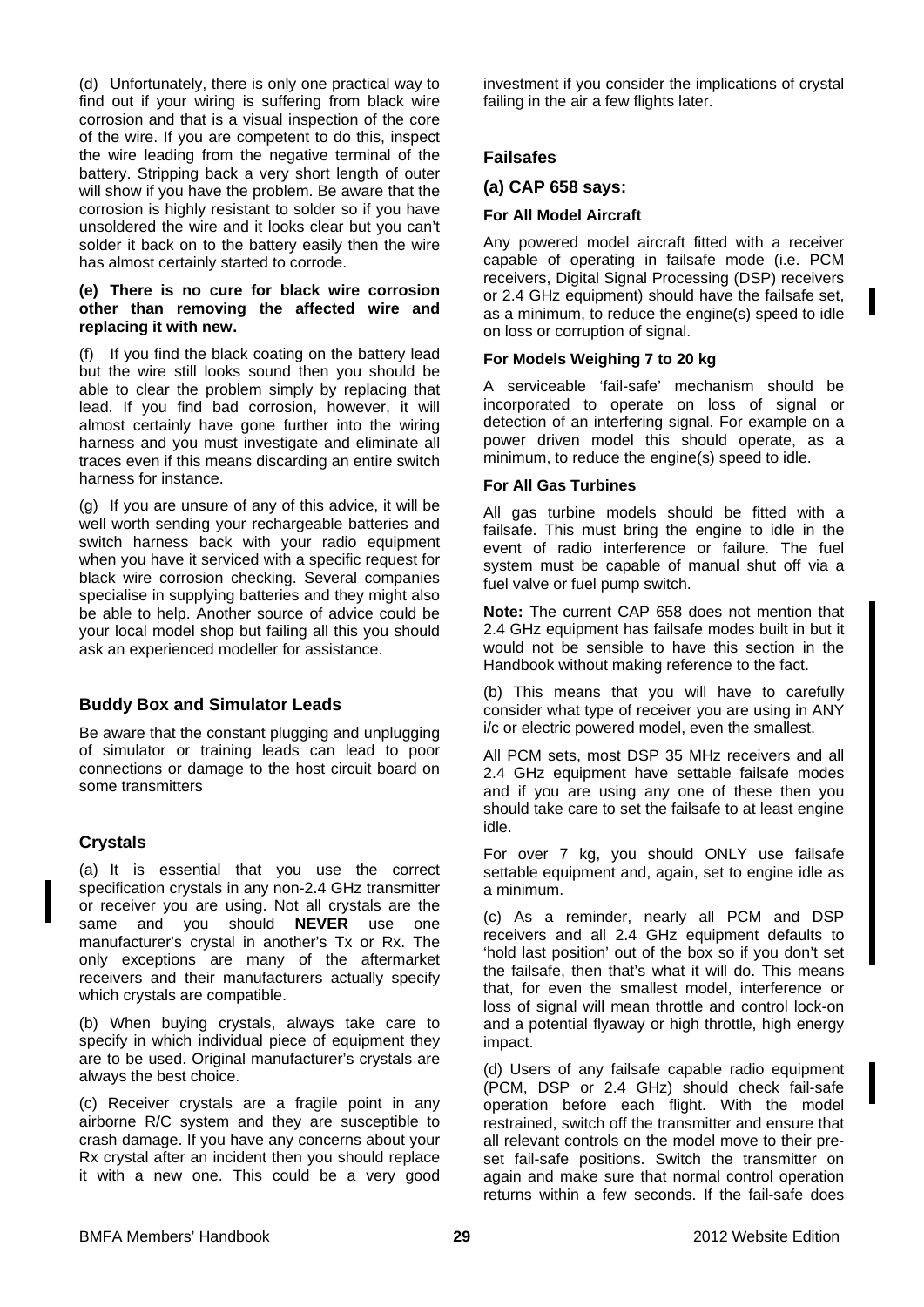not re-set quickly there may be a fault so **DO NOT FLY.**

To be safe, You must take the positive step of specifying what your failsafe should do instead of leaving it set at default. Read your radio manual carefully for details of settings.

If you don't initially understand the instructions for setting the failsafe on your equipment then you MUST take steps to find out how to do it. This is one thing you cannot ignore and ignorance of the procedure is not an excuse that can be accepted.

**Note:** If you have PPM equipment and don't have a DSP receiver but are using an add-on failsafe, it too should be set as a minimum to low throttle.

# **Glider Failsafes for Models Weighing 7 to 20 kg**

The requirement in CAP 658 to use and set failsafes applies to these silent flight models too, although obviously the 'setting of throttle' does not apply. You should remember that the reason that the CAA requires failsafes is to prevent flyaways, not to deliberately crash the model, and you should set the controls of your model with this in mind. Application of spoilers, 'crow' brakes or even rudder and elevator to spin the model might be appropriate.

# **Electric Model Failsafes**

**The setting of the failsafe to, as a minimum, reduce the engine(s) speed to idle, obviously applies to all electric models too. However, given the ability to re-start the motor(s) at will, it makes sense to have the failsafe cut the motor(s) completely. This will give you the desired 'minimum power' situation and will avoid you having to decide on what idle speed you might need to set.** 

# **Frequency Identification**

Users of 2.4 GHz will not have or need any method of frequency identification but for users of 35 MHz there will be many occasions when others might need to quickly identify the frequency you are operating on and your transmitter should carry an easily visible channel identification pennant;

For 35 MHz, an orange flag with one inch black or white numerals should be used

# **Mix-and-Match Tx and Rx**

Using different makes of transmitter and receiver is common practice when using 35 MHz equipment, especially with the large range of aftermarket receivers available. There is a point you must be aware of, however, concerning manufacturers guarantees. A matched Tx and Rx will be warranted by their manufacturer both as individual items and to work together as a pair. If you 'mix and match', the individual warranties still apply but you have no guarantee that the pair will work together. In this case you take upon yourself the legal responsibility of making sure that your equipment operates correctly.

# **Mobile Phones**

(a) Although mobile telephones operate on frequencies far removed from our model control frequency bands they are a major addition to the increasing background radio 'noise' that our equipment has to filter out. In addition, there is some evidence that there may sometimes be an interaction between mobile 'phones and microprocessor controlled transmitters.

(b) Many mobile 'phones transmit powerful signals regularly even when on standby and BMFA recommends that they are not taken into the pits area and especially not on to the flying area. Many 'phones also emit a powerful signal pulse when switching off, which is also something you may have to consider. Your radio equipment has a hard job to do filtering out background RF radiation and you could make it much worse with your mobile 'phone.

# **Module Equipped Transmitters**

(a) Plug-in transmitter modules sometimes suffer from corrosion of the connecting pins, especially if the transmitter has been operated in a damp or humid atmosphere. Unplug it regularly and check for dirty connections. Carefully clean the pins with methylated spirit or similar (check that the solvent doesn't affect the plastic before you use it).

(b) Broken fixing lugs on the plug-in module is another problem that may affect a module equipped transmitter. Never rely only on the connector pins to hold the module in. Modules in this state have been known to fall out of the transmitter without warning, sometimes with a model in flight.

# **Neckstraps**

There have been several cases of transmitter neckstrap users accidentally knocking the throttle stick open when getting ready to fly. This can have very serious consequences so take great care with your pre-flight preparations if you use a neckstrap.

#### **Pacemakers**

The use of radio control equipment by heart pacemaker users has been investigated but no direct interaction problem has been identified. If you are a pacemaker user, however, and you require more information you are strongly recommended to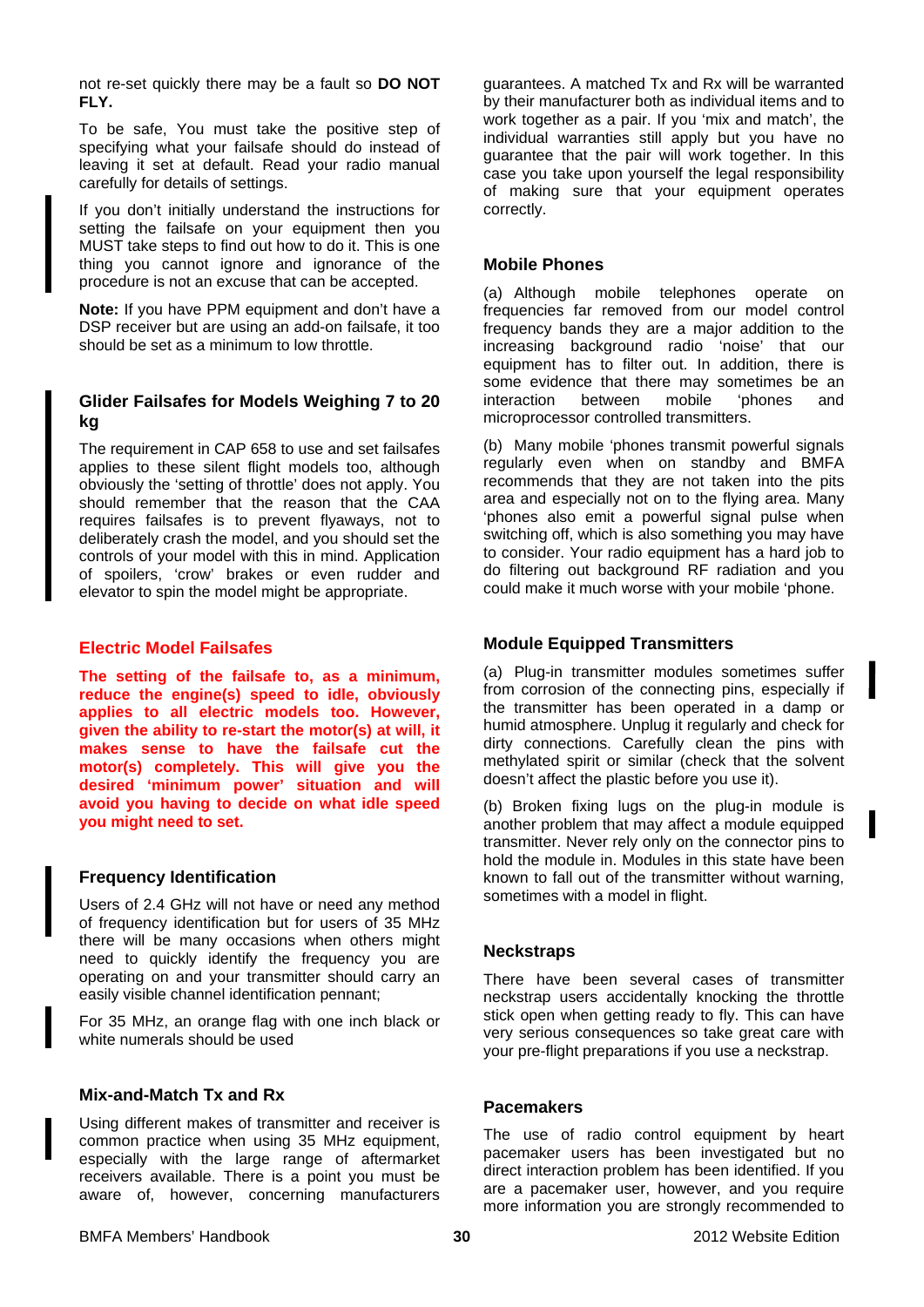speak to the Consultant who fitted your pacemaker. He should have all the technical specifications of the particular unit you use and should be able to identify any problems you may have.

It should be noted that modern pacemakers, fitted since around 2006, are very much more resistant to interference that the older models and should give very little cause for concern.

#### **Servos**

(a) Do not use standard inexpensive servos in any situation where flight loads are likely to be very high, i.e. virtually any flight control on a large or fast model. Standard servos have many uses and are usually very reliable and good value but they simply do not have the torque, precision and power of a servo designed to cope with very high loads. There is an enormous range of servos available so think about what you expect of the servo and choose carefully. If your model is large or likely to be fast then don't automatically fit the cheapest you can get or those that simply come to hand in your workshop.

(b) Many larger models feature long servo and battery leads and the trend towards separate aileron servos in each wing means that even quite small models might have extended servo leads fitted. If you are using 35 MHz equipment, these long leads make excellent aerials, feeding signals back into the receiver and possibly causing interference. Any extended lead should be de-coupled either by a using a commercial opto-electronic de-coupler or by looping the lead several times through a small ferrite ring which may be obtained from your local model shop.

It should be noted that this should not be a problem with 2.4 GHz radios.

(c) High power, high torque and digital servos may have a high power drain and you should carefully consider the capabilities of the batteries you use with them. Multiple battery systems may be required in some cases. This is especially so if you expect your servos to work hard in your model. The more work you expect them to do, the more current they will take to do it.

#### **Switches and Wiring**

(a) The standard airborne wiring harness and switch sets supplied with most new radio equipment, and also many of those available as aftermarket spares, are usually rated at approximately 3 amps. You can recognise this quite easily as the three core flat cable and plugs used are similar or identical to normal servo connector leads.

This type of standard setup is fine for most applications when four or five standard servos are in use but when multiple digital or high torque servo installations are used, the 3 amp limit can very easily be exceeded, sometimes by a large margin.

If you are using a demanding servo setup (and, for instance, most 3D capable fixed wing and Heli models or larger or faster models will be) then you should think very carefully about the capability of your wiring harness and switch.

You should fit a higher rated switch and wiring harness if you have any doubts about the standard setup.

#### **Transmitter and Receiver Issues**

(a) With a new or repaired radio control equipment, a ground range check is essential, preferably in a model and with the model's engine running if possible. Check the manufacturer's literature or website for guidance on your transmitter or, if this is not possible, look for a minimum range of between 30 and 50 metres with the transmitter aerial down.

2.4 GHz equipment usually has a 'range check' button that enables a ground range check to be done, even though the aerial cannot be altered. It is recommended that you make use of this facility regularly so that you can monitor the performance of your radio.

(b) It is good practice to carry out a routine range check on your equipment at regular intervals, at least every month or so, and a check is advisable if you have not flown for a few weeks. You should also be prepared to do a range check if you feel that you have a problem with your radio equipment or if you have removed and replaced crystals or a transmitter module.

(c) If you use aftermarket 35 MHz receivers be aware that many are designed for indoor use, especially the very lightweight models. The range and ability to filter out interference of such receivers may not be suitable for outdoor use and you should take care that you are aware of the limitations of the equipment you are using.

When selecting which receiver to buy and use you should consider carefully where you will be flying and remember that to a great extent you get what you pay for. Single conversion receivers are usually the cheapest and work well in most circumstances but the more expensive high specification or dual conversion receivers are generally more capable, especially with outside interference rejection.

(d) If you are operating in a busy radio environment (such as at a busy club site or on a site known to be subject to outside interference) then you should seriously consider only using higher specification or dual conversion receivers or moving to 2.4 GHz equipment.

The radio spectrum gets busier by the day and your transmitter signal has to be filtered out by your receiver from every other signal out there. This situation will only get worse and there are already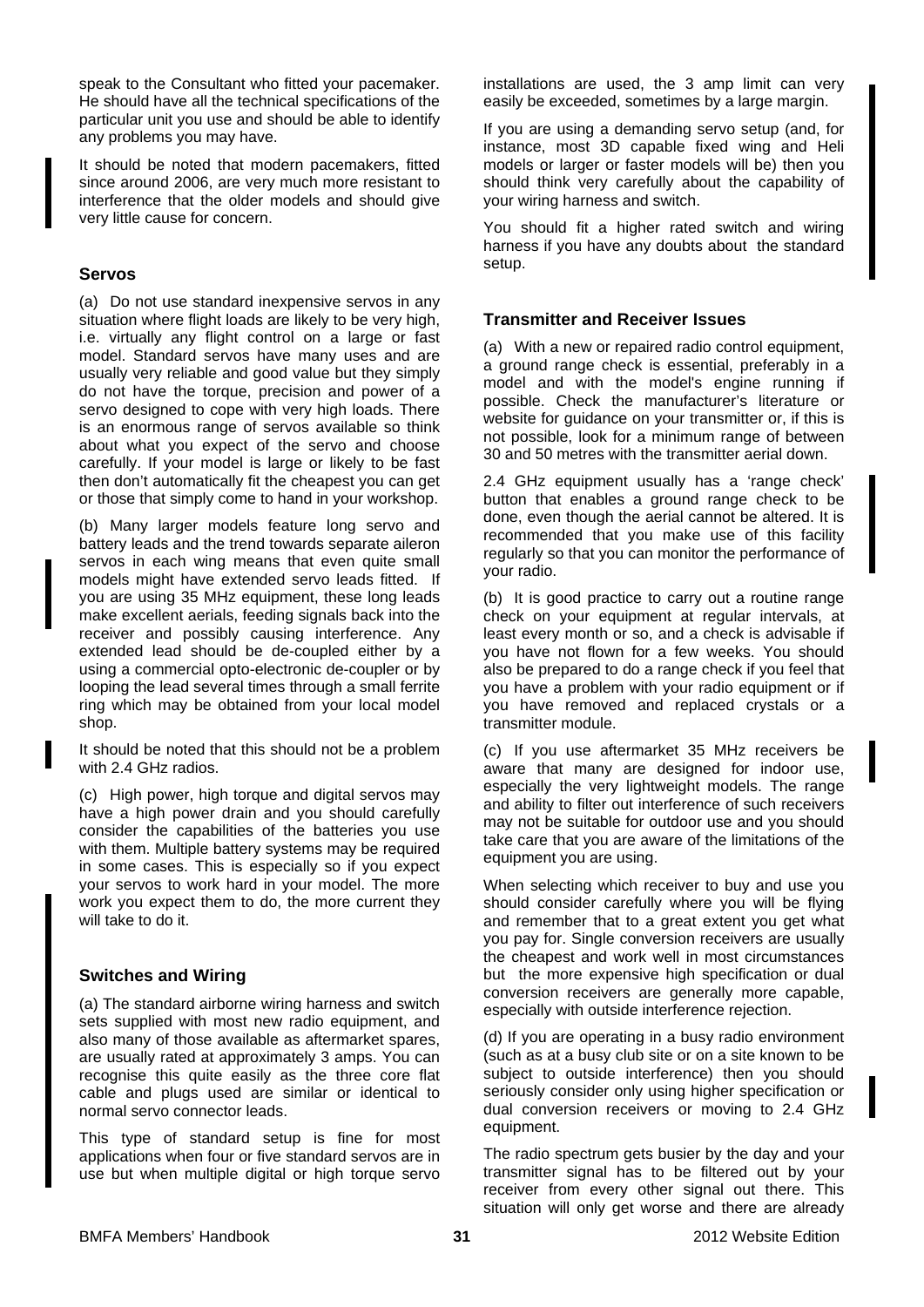some sites where only high specification, dual conversion or 2.4 GHz equipment is safe to use.

**(e) With certain types of transmitter, when setting up mixers and servo interconnections on a model it has been shown that, in some circumstances, the trim button will work in the opposite direction to that expected. Take a few seconds in the workshop to ensure that every control and trim works exactly as it should.** 

**(f) Problems have been reported with the binding of 2.4 transmitters and receivers when the Tx is surrounded by metal, such as in an open car boot or an open transmitter case. Make sure that the Tx is in 'clear air', close to and in line of sight to the Rx when binding.** 

# **RADIO CONTROL AND YOUR CLUB**

(a) Before starting to use a flying site every effort should be made to determine if there is any 35 MHz radio interference present. Particular attention should be paid to other major users of the radio spectrum in the area, such as other model clubs or hospitals, factories etc. (who might be using paging systems or other high power radio frequency transmissions).

(b) All radio control clubs should have access to some means of frequency checking or monitoring. There are several 35 MHz monitors on the market which retail from around £50 to £400. These are all good value and offer a range of facilities ranging from a basic scanner up to a combined scanner/pegboard.

BMFA has several frequency monitors which are available to clubs on loan. Contact the Leicester office for details.

An alternative is a ham radio type scanning monitor which will cover all the bands we use. These are about £400 to buy new but a second-hand unit in good condition could be a good investment.

Hand held **frequency checkers** are also available at reasonable cost and are a purchase that is highly recommended to any R/C club that has significant numbers of 35 MHz transmitters in use. They will enable a Club to keep a regular comparative check on its members' individual transmitters and are invaluable for spotting such things as faulty crystals, wrong frequency flags etc. One model even allows the checking of receiver crystals.

**If your club feels that some monitoring information on 2.4 GHz is required, please note that a USB dongle is now available that will allow a laptop to act as quite a reasonable spectrum analyser which gives good results on the 2.4 GHz band. Contact the BMFA Leicester office for details of the supplier.** 

#### **Cellphone Masts and Microwaves**

(a) It has been shown that Cellphone transmitter masts may cause short range interactions with the radio equipment we use. To be safe, do not allow models to fly within 100 metres of such masts. If there is a mast near your field, you should arrange your flying area so that the pilots have their backs to the mast and it is in 'dead airspace' if possible.

(b) The UK is crossed by many low level microwave communication beams and the number of these has increased dramatically since most cellphone masts have been converted from landline feeds to microwave interconnection.

If one crosses your field it may cause problems with interference and glitching, particularly with 35 MHz radios. If your club member's suffer from such interference regularly (usually in the same place on the field) then it may be a microwave problem.

You can guard against it completely by simply wrapping 35 MHz receivers in a layer of aluminium cooking foil, making sure to tightly crimp the foil for about 5cm out along both the receiver aerial and the bundle of servo leads. The interference affects the components of the receiver directly and doesn't work through the aerial.

Note that some receivers already have a conductive coating of carbon sprayed on the inside of their plastic case which has the same effect as the external foil wrap.

#### **35 MHz Transmitter Interaction Problems**

Any model using 35 MHz can suffer severe interference if it flies closer to an operating 35 MHz transmitter other than the one that is controlling it. To avoid the chance of this happening Clubs should:

(a) Ensure that all pilots stand reasonably close together when flying. The concept of a 'pilot's box' is useful, even though it will not usually be marked out.

(b) Ensure that operating transmitters are not overflown. Care should be taken by the club to ensure that flying field procedures make this very clear.

(e) Take action to prevent operating transmitters being taken out on to an active flying area when, for example, models are being retrieved. Transmitters should be handed to a helper on the flightline and should remain switched on until the model has been retrieved and switched off.

(f) Ensure that all inactive transmitters in the pits area have their aerials retracted if possible. The extension of the aerial should be one of the last actions taken when moving out to the pilot's box to fly and retracting the aerial should be one of the first actions when moving back into the pits area with your model and transmitter switched off.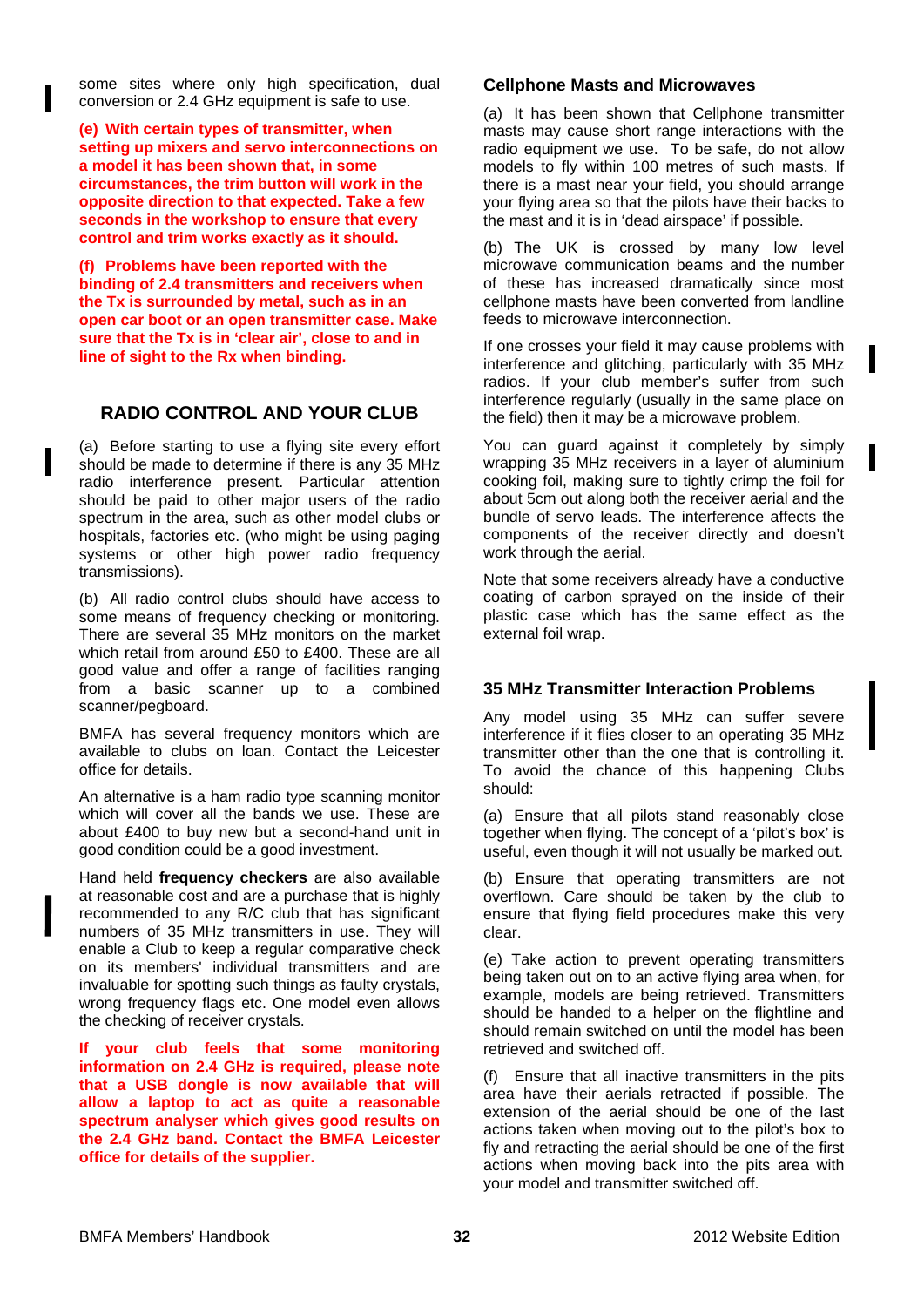#### **Frequency Control at Club Sites**

(a) All clubs should operate some form of frequency control system on the flying site, such as a peg-board

(b) At larger flying sessions the use of a transmitter pound should be considered in addition to the frequency control system.

(c) All transmitters, except 2.4 GHz sets, should carry an easily visible channel identification pennant;

For 27 MHz, a correctly coloured ribbon and/or a white flag, approximately three inches by two inches with one inch minimum height black numerals.

For 35 MHz, an orange flag, approximately three inches by two inches with one inch minimum height black or white numerals.

For 2.4 GHz, there is no need for an identifier.

(d) All clubs operating a mix of 35 MHz and 2.4 GHz transmitters should institute very robust preflight checks, especially if individual members fly a mix of frequencies.

Several incidents have occurred where a flyer has not appreciated that the 35 MHz set they have in their hand is not the 2.4 GHz set they are used to using and have neglected to extend the aerial. Constant vigilance is required.

**(e) If you are setting out a pegboard after a flying session starts, take care to identify all the models present and the frequencies they are using. Check thoroughly as a mistake can lead to a shoot down and don't assume that a model in the air is on 2.4 GHz.** 

# **PEGBOARD RECOMMENDATIONS**

It is highly recommended that all club pegboards are clearly marked with the GPS co-ordinates or map reference of the flying field. This will enable emergency services to find your location easily in the event of a serious incident, even in isolated areas.

#### **2.4 GHz**

2.4 GHz radios do not need a pegboard system to be set up to control radio frequency safety.

However, there is one circumstance where a 2.4 GHz pegboard might be extremely useful to a club and that is when there is a limit to the number of models allowed to be flown at any one time.

Many clubs in these circumstances use the number of pegs 'on the board' to help control the number of active models and the ability to monitor the number of 2.4 GHz sets actually in use at any one time could be important.

#### **The 35 MHz Peg-Off System**

The pegboard displays all useable channel number/colours each with an appropriately numbered peg or marker clipped to it. To reserve a channel the flyer must take the correct peg off the board and, usually, clip it to his transmitter aerial.

Pegs must be returned to the board at the end of each flight or there can be confusion as to who has the right to fly. Flyers can easily forget this and it can then be difficult to find out who actually has the peg for a specific channel, especially at larger flying sessions.

Flyers sometimes take the peg home with them and the 'missing peg' can lead to a new peg being made. The problems when both pegs then turn up at the field can be imagined.

Even worse is the situation where it is assumed that a missing peg has been taken off-site and a new temporary peg is made for the rest of the day. You can very easily have two people both thinking that they have use of a frequency.

This system is useful for fixed base operations when the board and its pegs can be left on site without being subject to vandalism.

# **The 35 MHz Peg-on or Reversed Peg System**

The pegboard is marked out with the channel numbers/colours as before but with no pegs. Each flyer carries his own named peg and to reserve a channel the peg is clipped on to the board before a transmitter is switched on. It is essential that pegs are removed from the board when a flight is finished and pegs must always carry the pilot's name. Under no circumstances may pegs be shared by pilots or blank pegs used. You must be able to identify whose peg is clipped to the board.

If a pilot goes to the pegboard to reserve a frequency and it is in use, he can easily see who is using it and can arrange to reserve it later.

Under no circumstances should anyone simply remove a peg that is reserving a frequency.

If, however, you suspect that a peg has been left on the board in error (the flyer may have gone home) then you should check with senior flyers on the field and the peg may then only be removed after stringent checks that it is no longer in use. The name on the peg helps again here and is yet another reason to make sure that all pegs are named.

This system is useful for sites where vandalism might be a problem as the pegboards can be made small enough to carry easily and each member of a club can have his own, only one being used at any flying session of course.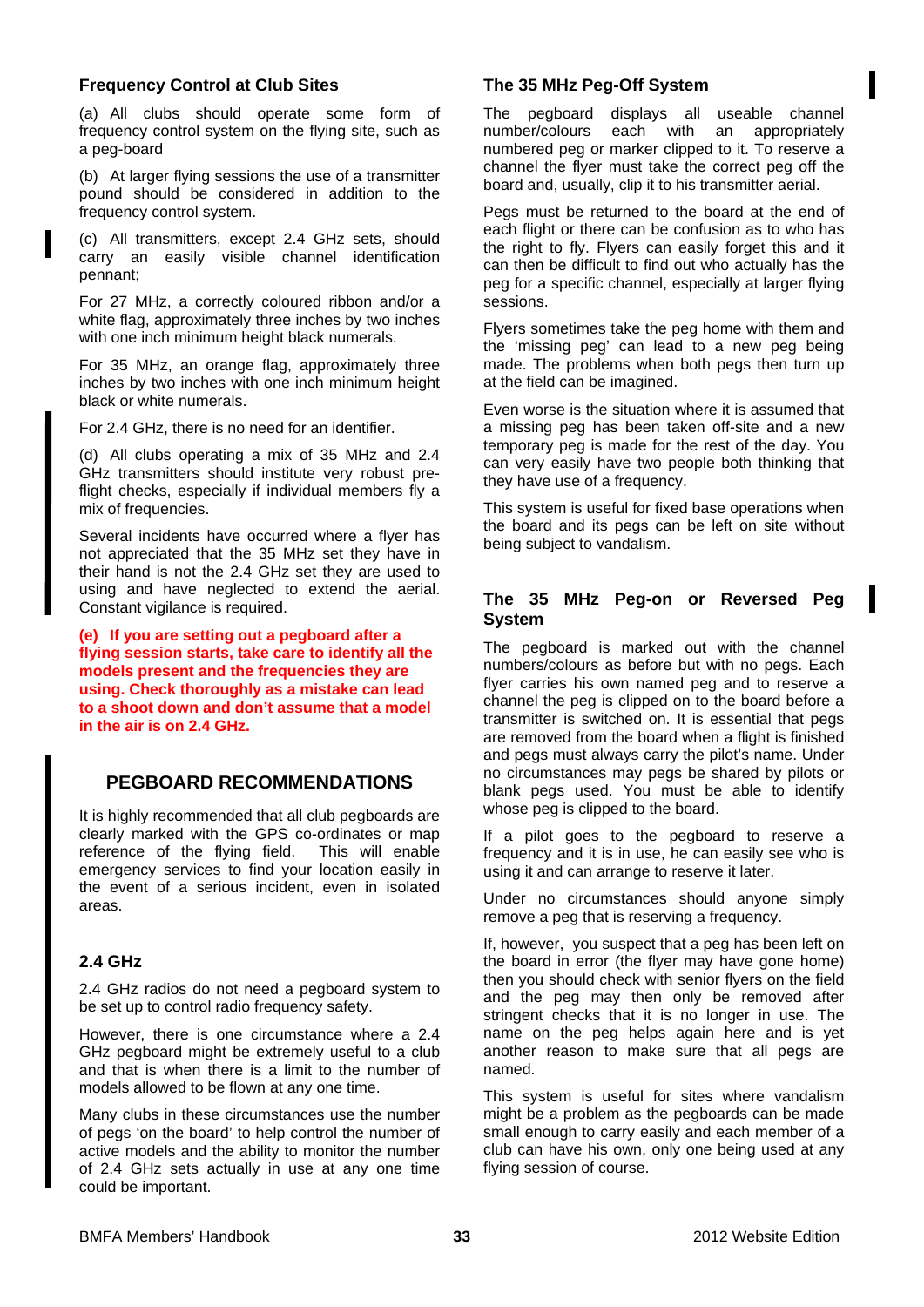# **The 35 MHz Double Peg System**

The pegboard used is exactly the same as for the peg-off system, complete with a full set of numbered pegs. The pilot, however, also has a named peg that he carries with him as in the peg-on system.

In use, to reserve a frequency, the pilot takes the numbered peg off the pegboard and replaces it with his own named peg.

This system still has to be used carefully but it is recognised as probably the most reliable system as it avoids several of the potential problems with the two other peg systems. It can still be wrongly applied, however, and all the comments in the pegoff and peg-on systems should be noted and applied.

#### **The Individual Marker System**

A further popular system is where each club member has his own small individual frequency marker board with his name and channel number marked on it. These are stuck side by side in the ground by the flyers as they arrive on the site making, in effect, one large pegboard. Flyers on the same frequency place their markers one behind the other and use a peg or similar to reserve the channel between them.

This system has been known to be effective on beach and hill sites as the marker boards can carry 'permit to fly this year' details as well as name and frequency information.

This system may also have uses with 2.4 GHz equipment, not as a frequency control system but to enable the flyers to see who is actually on the field or slope and this may have significant safety implications if anyone is injured or taken ill.

There are other variations and clubs should select the system which they feel is most appropriate to their flying field situation and, whichever system is chosen, should ensure that the operation of frequency control is well understood by all their members and visiting flyers.

#### **Pegboard Problems**

(a) Switching on without 'getting the peg' is the cardinal sin and can have very serious consequences so Clubs should make very sure that their flyers do not slip into such bad habits. This is especially important as many flyers are now using both 35 MHz and 2.4 GHz sets and not using the 35 MHz pegboard because they have become used to using a 2.4 GHz set is becoming a common problem. It cannot be emphasised enough that all Clubs should insist on high standards of training in the use of their frequency control system. The move to the pegboard before even thinking about switching on a 35 MHz set should be second nature to all R/C flyers.

(b) Changing 35 MHz crystals, either on the field or at home, can also have very serious consequences if the flyer forgets that he has done it. It is very easy to then take his 'usual' peg and reserve a completely different frequency to that which he is actually using. The dangers are obvious.

(c) If 35 MHz channels are changed, it is essential that channel flags are used and changed with the crystals. Pilots must discipline themselves to act correctly in these circumstances as it is very easy to make a mistake with the pegboard after a change has been made.

#### **35 MHz Synthesised Frequency Transmitter Control**

Synthesised frequency transmitters are legal to use in the UK, as long as they have been tested and carry the familiar CE mark.

Synthesised transmitters do not have a higher risk factor than crystal controlled sets but the possible problems that may arise are slightly different because of the ease with which channels may be changed.

To help control this situation, all UK available synthesised frequency sets either have a two stage switch-on sequence where the frequency to be transmitted is clearly shown on initial switch-on or a permanent display of the set frequency that is shown even when the transmitter is switched off.

This ensures that the user always knows what frequency will be transmitted before the 'live' switchon when the set can actually transmit.

This is virtually the same procedure that the user of a crystal controlled transmitter goes through and it gives the users of both type of set the opportunity to go to the frequency control system and reserve their frequency ('get the peg').

From the club's point of view, no changes to the normal 35 MHz frequency control will have to be made but we strongly recommend that you emphasise the correct use of the pegboard to all your 35 MHz using members at regular intervals. A regular check on the flying field will also be useful to make sure that flyers are all following the correct pegboard procedures.

Whatever type of 35 MHz transmitter your members are using, the biggest risk will always be the flyer who switches on without thinking and without 'getting the peg' and it makes no difference if their transmitter is a synthesised one or not.

#### **35 MHz Frequency Allocations at Club Sites**

The 35 MHz frequency band is by far the most used by club flyers but, because almost every club operates in unique circumstances, it is not possible

#### BMFA Members' Handbook 2012 Website Edition **34**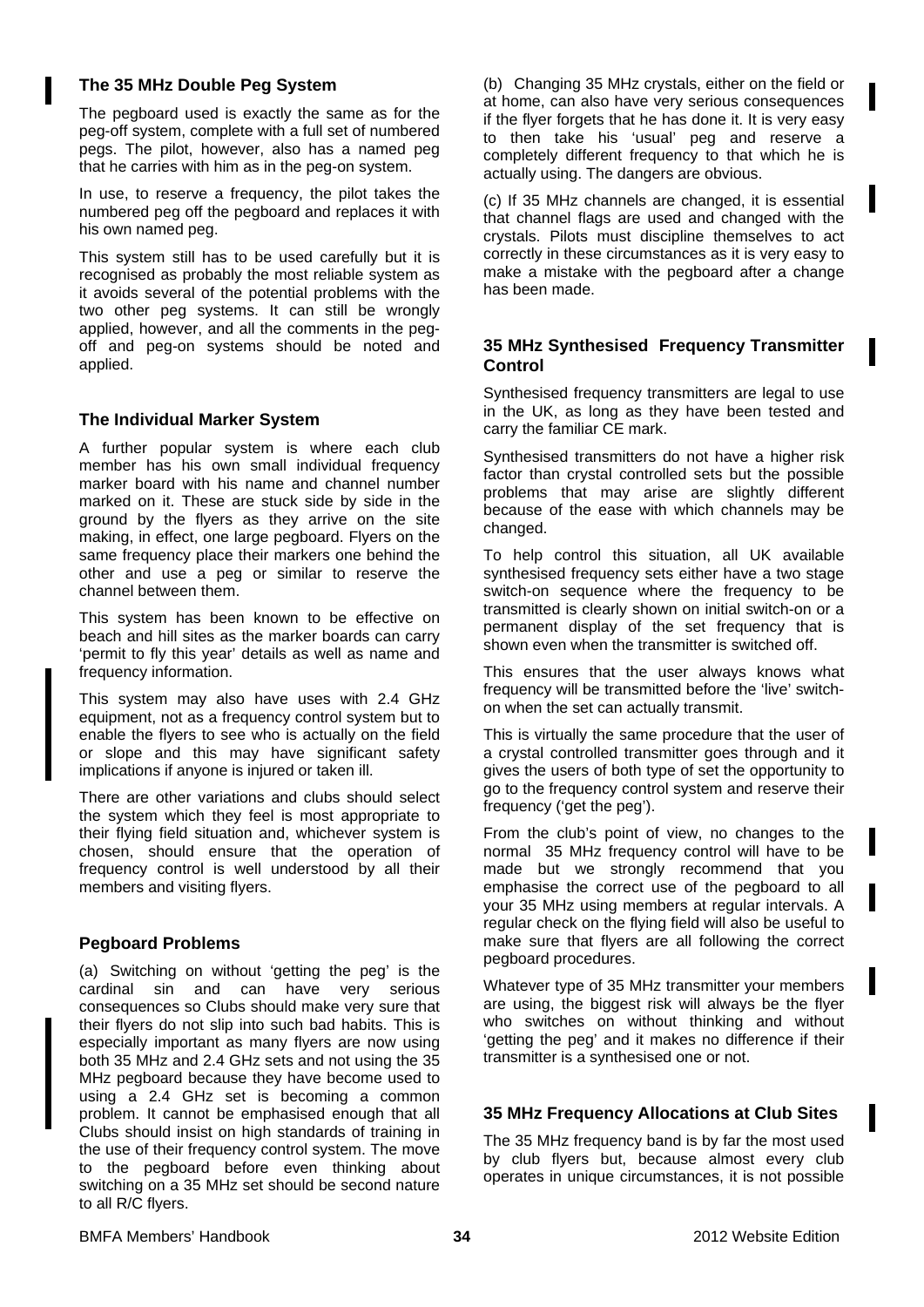to recommend a fixed band plan for the regulation of those frequencies on every site.

There are, however, several different types of frequency allocation already in operation at club level, as laid out below, and all clubs should consider very carefully which method of frequency allocation they should use.

# **(1) Use of all frequencies at 10 kHz spacing**

This is the most used system and it is operated successfully by most clubs. Modern equipment gives very few problems at 10 kHz spacing, especially when common sense precautions against self generated radio interactions are taken.

As one safeguard, it is important that flyers regularly operating together on adjacent channels should perform an adjacent channel check every two or three months.

Use of all the frequencies at 10 kHz spacing, combined with the Club's general safety precautions and the Adjacent Channel Check is probably the safest way to operate. Modern equipment is quite capable of operating to this standard and when faults do develop (usually faulty crystals) they can usually be spotted before they cause any trouble.

# **THE 35 MHz ADJACENT CHANNEL CHECK**

The check is quick and easy to do. Flyer A switches on transmitter (with aerial down), then switches on his receiver and stands about 4 metres from his model. Flyer B, on an adjacent channel, switches on transmitter (aerial up) and stands alongside flyer A. No interference should be noted on A's model and it should be under the full control of A's transmitter. The test is then repeated using B's model and with his transmitter aerial down and A's extended.

Note that 'interference' will range from 'glitching' with older sets to failsafe operation with DSP receivers or PCM sets.

Any interference noted indicates possible tuning or crystal problems and must be investigated further. The test may save your model as it will give early warning of problems beginning in your radio equipment, usually well before they become bad enough to cause control problems in the air.

# **(2) Use of the Contest Band Plan / 20 kHz spacing**

The original contest band plan, dating from the first allocation of 35 MHz frequencies, is as follows:

R/C power . . . . . . . all odd frequencies

R/C silent flight . . . all even frequencies

The original allocation of competition channels was the responsibility of the BMFA Technical Committees but it was also used by most clubs as their standard 35 MHz frequency band plan.

It gives an automatic 20 kHz split between frequencies in use on a site and this was important in the early days of 35 MHz, when the equipment available was not as reliable as it is today.

However, Increased demand for frequencies and better standards of radio equipment has led to this system becoming used much less, both at club level and in competitions.

This system may still be useful for some 'silent flight' clubs and for some power clubs with sites near to known slope or thermal soaring sites. Its use has, however, been overtaken by frequency requirements and availability and the 'block frequency allocation' is now more appropriate in many cases.

# **(3) Use of a Block Frequency Allocation**

Where a club has a large site and is able to set up two or more flight lines, or where two clubs operate closely together then the block frequency allocation should be used.

For example, if a power club, using all frequencies at 10 kHz spacing, has room to set up a separate helicopter flight line, the frequency allocations could be:

Main flight line channels 55 to 79

Second flight line channels 81 to 90

leaving channel 80 unused as a safeguard although, depending on site considerations, this may not be necessary.

Each flightline then has its own pegboard, allowing only the agreed allocated frequencies to be used.

Similarly, two clubs operating in close proximity could arrange that one uses 55 to 71 and the other uses 73 to 90, leaving 72 unused as a buffer.

Again, each group would have their own pegboard showing only those frequencies that they had agreed to use.

Many combinations can be worked out to suit individual needs and the increased number of channels made available in recent years has made this type of frequency sharing much easier. The ability to have targeted pegboards on each flightline or site is very important in avoiding frequency clashes.

# **(4) Lone Flyers**

Lone flyers, or people who fly in small groups of two or three, must take the greatest care that they are not operating in situations where they can cause interference to a local club or flying group. As a general rule, you should not fly within two miles of a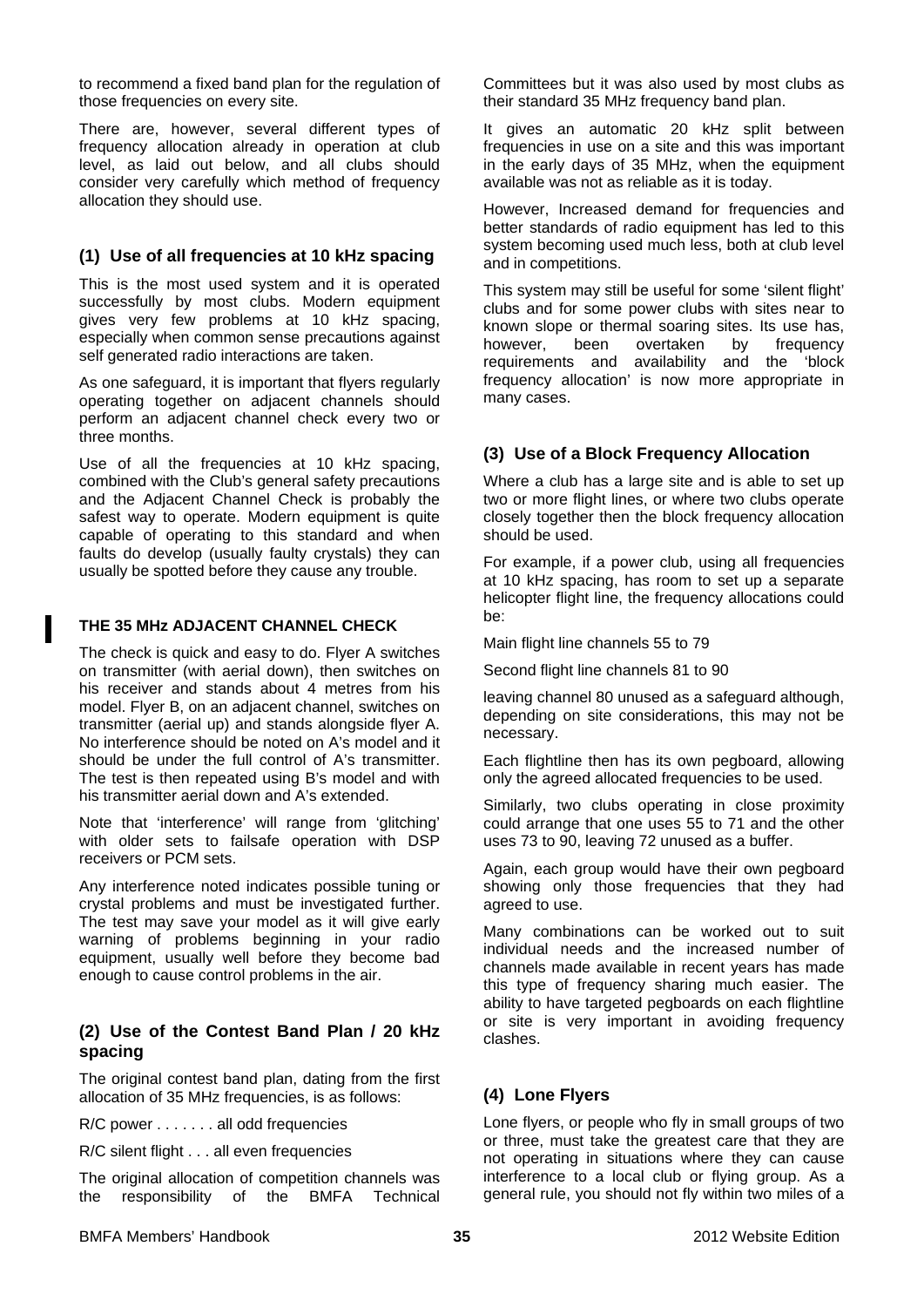recognised club flying site unless you have some arrangement with the club who fly there.

This is for the benefit of both parties as interference works both ways and could result in the loss of aircraft on either site.

Lone Flyers, in fact, are far safer when operating on 2.4 GHz as there are no interference implications and the radios can be used anywhere that the flyer wishes.

If you wish to fly alone and are still using 35 MHz radio but are not sure if there are clubs sites local to you, contact your local model shop or the BMFA's Leicester office for information. You will usually be able to get into contact with clubs quite easily through these sources and it is essential that you do so to ensure safe flying for all concerned.

## **INTERFERENCE**

### **Individual Cases**

(a) It is a great temptation to claim interference whenever a model crashes but the plain fact is that outside radio interference is rare and causes very little trouble.

(b) If you have crashed a model and think you have been affected then run through this checklist first. These are the main causes of model crashes.

(c) Pilot error – this includes stall/spin incidents on final turns, tip stall incidents everywhere, not 'keeping up' with the model so that it doesn't seem to be doing what you tell it, disorientation, lack of awareness of where the model is in relation to ground features, flying over operating transmitters, the inappropriate use of low specification radio equipment and very many more.

(d) Airborne power failure – including receiver battery failure or lack of capacity, wiring, plug and switch failures, black wire corrosion etc.

(e) Airborne hardware failure – including individual servos and receivers, crystal failures, aerials breaking or being masked, linkage failures, airframe failures etc.

(f) Ground failures - transmitter battery failure or low capacity, transmitter crystal failure, module pins corroding, dirty, faulty or loose transmitter aerial, dirt and oil in transmitter electronics etc.

(g) 35 MHz Club interference – other members switching on without frequency clearance, other transmitters faulty, people wandering over the field with operating transmitters etc.

(h) The list is by no means exhaustive and you can add to it if you give it some thought but these are the things that you should think about very carefully. If you can honestly say that you can eliminate all of these then you MAY have suffered from interference.

(i) If so then you should report the matter to your club committee, setting down all the relevant facts, and your club will then be in a position to file a report with BMFA if necessary.

### **Club Cases**

(j) If your members are reporting regular cases of what seems to be interference then it is almost certain to be on 35 MHz and your first step is to conduct what on-field investigations you can.

(k) Look very carefully at the individual incidents to see if you can eliminate any. Try to collate the incidents you have to see if there is any pattern. Use your club scanner to see if you can pick up any specific interference.

(l) Investigate the equipment used by anyone suspected of suffering from interference. It may be that your site requires the use of high specification receivers and you can spot this quite easily if those affected are all using single conversion but no high specification receivers are affected. Read the section 'Radio Control and You' for more information. A new club site rule may be all that is required to solve the problem.

(m) When you are reasonably sure that you are suffering from 35 MHz interference then contact BMFA Leicester office and ask for an interference reporting form. When you have completed and returned this form, it will be cross-referenced with the BMFA interference database and appropriate action will be taken, usually in conjunction with the UK Radio Control Council - UKRCC (which was the JRCUC), of which BMFA is an active member.

(n) The action taken may range from setting up an independent on-field investigation with specialised tracking equipment to gain more information to directly reporting your problems to Ofcom for immediate action.

## **GENERAL MODEL SAFETY**

(a) Models should be built to a standard such that they will not fail under normal circumstances, giving particular attention to control surfaces and connections.

(b) Models should be thoroughly checked prior to each flying session and after any abnormally hard landing.

(c) It is recommended that rounded spinners or safety propeller nuts of the domed type are fitted to internal combustion and electric powered models and that gliders and pusher powered aircraft noses should also be rounded (no needle noses)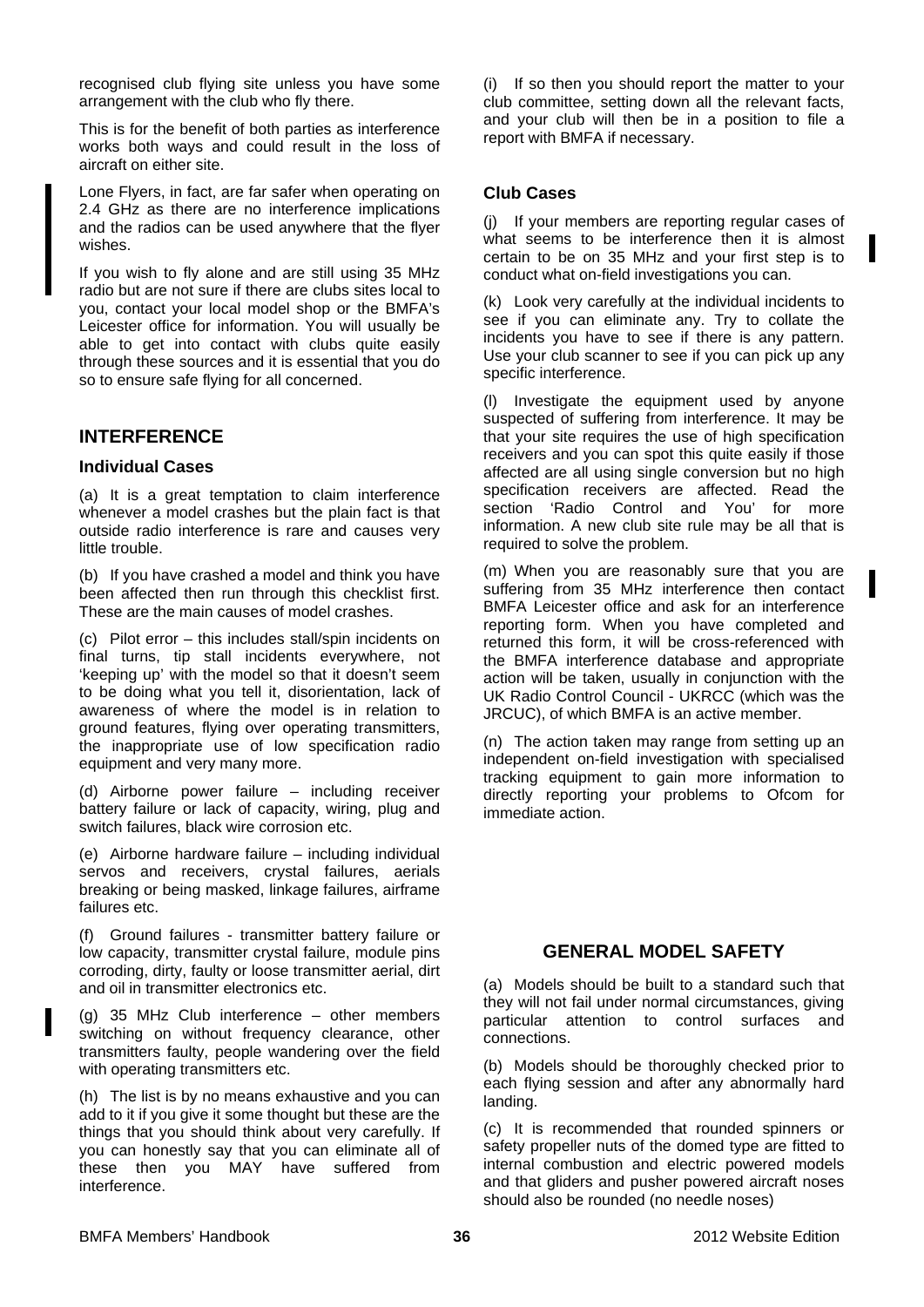(d) Care should be taken by the operator that propellers are of suitable size and construction for their engine or motor's operating speed. All propellers should be carefully balanced. Cheap and efficient propeller balancers are available from you local model shop and you should ask an experienced modeller for help if you are unsure how to use them.

(e) Do not use propellers on i/c engines that are designed for use on electric motors.

(f) On internal combustion engines and electric motors, damaged propellers must not be used. Inspect your propellers regularly and replace any that are not in good condition

(g) On internal combustion engines and electric motors, metal propellers must not be used.

(h) The use of locking prop nuts is recommended, especially for users of 4-stroke engines. A backfire or 'kick' can loosen a prop nut and locking nuts will prevent the propeller flying off.

The safety factor of locking prop nuts on four-stroke engines is more important than the recommendation to use 'domed' safety nuts so, if you have to choose, go for the locking nuts.

(i) Heavy ballast, or any other heavy part, subject to jettisoning in flight is prohibited. Jettisonable ballast must be of a safe nature e.g. water.

(j) All R/C models are subject to in-flight vibration, landing knocks, transport damage etc. Be sure that receivers and batteries are well protected, servos are fixed securely, control linkages (pushrods, snakes, closed loop etc.) are robust enough for their purpose, are properly supported where necessary and are as slop free as possible and that all control surface hinges and horns are fitted correctly. Pushrod clevises should fit control horns cleanly with no sideways strain and they should be fitted with a plastic or silicon tube 'keeper' as a secondary closure.

(k) When starting an engine make sure that the model is restrained and cannot move forward. Although this may not always be practical, restraint is best done by either a helper or by some mechanical means.

(l) Never put yourself in a position where your face is in line with a turning propeller. A broken propeller will fly out and forward so make all engine adjustments from the rear if possible. A broken propeller will also be a danger to anyone standing nearby so take care that no-one is in line with it when starting your engine.

# **A SAFER FLYING FIELD AND YOU**

When you arrive at a flying field and before you start flying, we recommend that you take a few moments to consider the surroundings and the flights you will be making.

Think **S.W.E.E.T.S.**

- **S Sun**
- **W Wind**
- **E Eventualities**
- **E Emergencies**
- **T Transmitter Control**
- **S Site Rules**

**Sun** – Where is the sun in relation to where you will be flying? Will it affect your flight patterns? What actions will you take if you accidentally fly 'through' the sun? Should you be wearing sunglasses? Remember that low sun in winter can be a particular problem.

**Wind** – Consider the wind strength and direction. How will this affect your flights? Will you have to modify your normal take-off and, especially, your landing patterns? From your local knowledge, will there be any turbulence with 'this' wind direction and strength? And how bad might it be?

**Eventualities** – What will you do if you hear or see a full size aircraft or helicopter flying at low level near the field? What if the landing area is suddenly obstructed when you are on finals to land? What will you do if a nearby footpath or bridle path suddenly has walkers or horses on it?

**Emergencies** – You may have an engine cut at any part of a flight so consider where your deadstick landings might be safely made and which ground areas you should definitely avoid. How will you warn other field users if you have an emergency?

**Transmitter Control** – Is the site pegboard in operation? If not, why not? Where has the pegboard been placed? Are you familiar with the system and understand how it works?

**Site Rules** – Are there any specific site rules you should be aware of? Most importantly, where are the no-fly zones or dead airspace areas on the site?

The answers to most of these questions are contained within these Safety Codes and your local Club rules but you will be making the final decisions as to whether flights can be made safely. If conditions are poor or a site is unsuitable remember that a decision not to fly can be both valid and sensible.

We would also recommend that you review the sections on the sun and wind throughout the day as they obviously change over time and this may affect some of the decisions you will be making.

# **RADIO CONTROL FLYING SAFETY**

(a) Before you do anything else, make sure that you understand and are complying with the field frequency control system. NEVER switch on until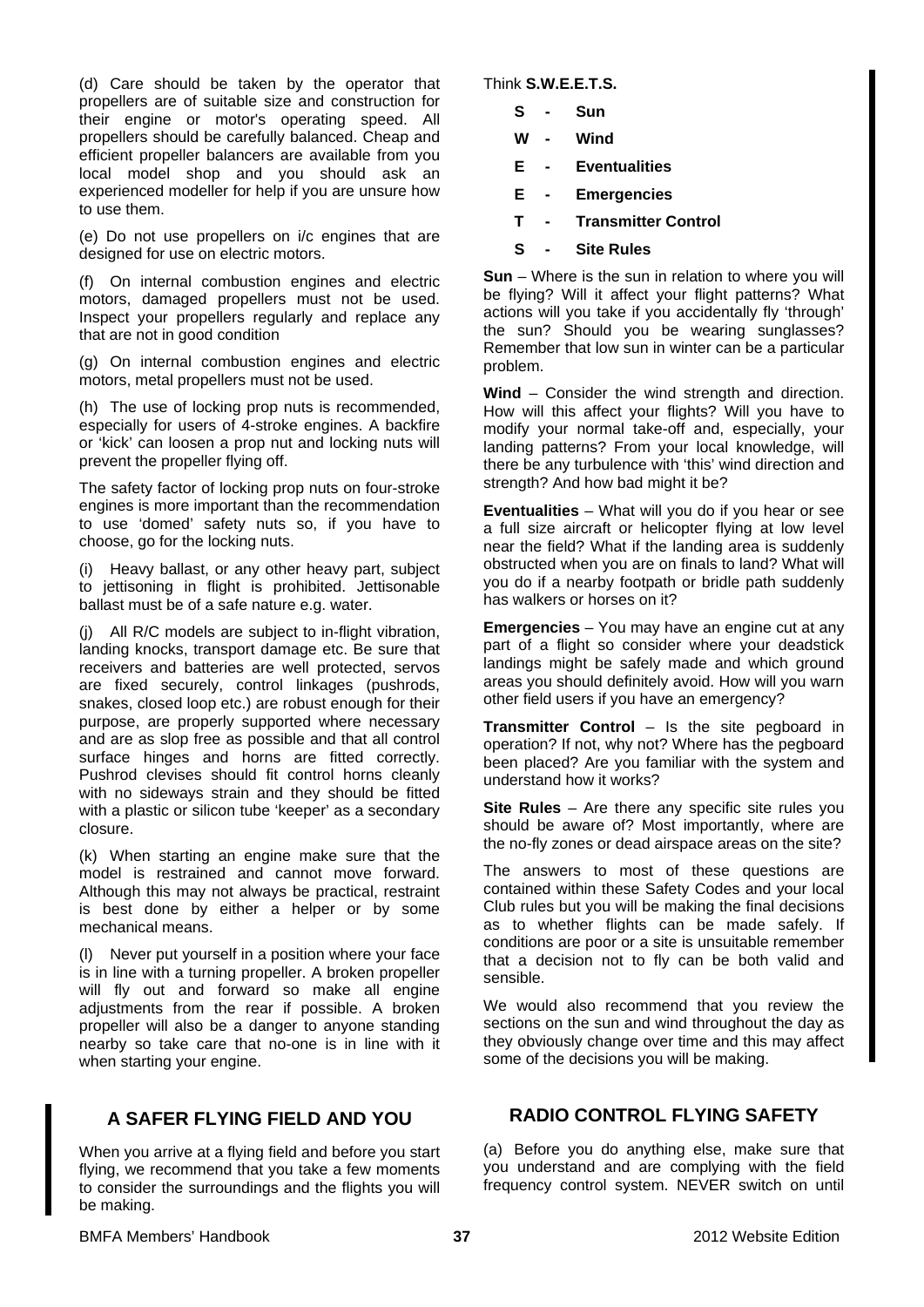you are sure it is safe. ALWAYS check the pegboard – on EVERY flight.

(b) Before every flight, check that transmitter trims, rate switches etc. are in their correct positions and that each control surface on the model moves freely and in the correct sense.

(c) Immediately before take-off, flight controls must be checked for full, free and correct movement under full power if applicable. If there are any doubts as to their operation, **DO NOT FLY**.

(d) Flyers wishing to use adjacent frequency channels should first perform an interaction check. Flyers regularly operating together on adjacent channels should perform the check every two or three months.

**See the previous section on Radio Control and Your Club for details of the simple check you should perform.** 

(e) Inexperienced R/C flyers should never fly without an experienced helper.

(f) Unless positive controls are in force, all flyers should use the same take-off area at any particular flying session.

(g) Do not taxi in or out of the pits area. Wheel or carry your model well clear of the pits before commencing taxying and stop the model well clear when taxying back after landing. Do not put other flyers at risk.

(h) Before take-off, check that both ground and sky are clear and never take off or land towards other pilots, spectators or the pits area.

(i) Always make the initial turn after take-off away from spectators and parking areas. Diving manoeuvres should always be pointed away from spectators, parking areas and other people.

(j) Always maintain a clear view of the model and allow plenty of room between the flight path and spectators, other flyers or model pit areas.

(k) **DO NOT OVERFLY** houses, domestic gardens, car parks, traffic, railways, organised games or spectators. You may not be able to control people walking by at a reasonable distance from the take off/landing area but you should take care not to overfly them at low level.

(l) At any sign of malfunction or an unexpected jettisoning of model parts, land as soon as it is safe to do so.

(m) Do not distract pilots, particularly when they are controlling models taking off or landing.

(n) Clubs should exercise strict control over the take-off/landing area used. Pilots about to take off should inform people already flying. Pilots landing should have priority but must call out their intentions 'loud and clear' and must **NEVER** assume that they have been heard. A pilot going out to take off may not hear a call over the noise of his model's engine.

(o) **NEVER** assume that the landing area is clear even if you have called landing. In emergency situations call for help from your fellow flyers and always be prepared to land in a safe place off the landing area if necessary. In **ALL** cases, the safety of people is paramount.

(p) Care must be taken at all times to avoid overflying operating transmitters. Pilots should stand together and should not be allowed to wander over the flying area when operating transmitters. Clubs should take action to prevent operating transmitters being taken out on to an active flying area when, for example, models are being retrieved (see the section on 'Radio Control at your Club').

There are exceptions to this particularly in some silent flight operations, and extreme care should be taken not to overfly transmitters in these cases.

(q) Under no circumstances whatsoever should you move to the far side of the flying area so that you can land your model between yourself and the pits area.

(r) Under no circumstances whatsoever should you fly between yourself and the pits area.

(s) Take extra care when flying in adverse weather conditions. It is easy to lose sight of your model in fog or low cloud. Strong winds and turbulence can be a stimulating challenge but can catch out the unwary. Flying in rain can give serious radio problems if water gets inside your transmitter.

(t) The staging of deliberate mid-air collisions at airshows and public displays is banned and they are not covered by the Association's insurance.

# **PRE FLYING SESSION MODEL CHECKS**

On arrival at the flying site:

(1) Check airframe for any transit damage.

(2) Check that servos and linkages are secure.

(3) Check undercarriage for secure fixing and correct alignment.

(4) Check propeller for damage and secure fixing.

(5) Check receiver aerial for damage and secure fixing and, with 2.4 GHz equipment, that the aerial orientation is correct.

## **Checks Before Each Flight**

(1) Obtain frequency clearance. Exactly what you do will depend on the rules of the site but be sure you understand exactly what you are doing and do not forget this step.

(2) Switch transmitter ON then receiver ON. **(Unless your equipment manufacturer specifies otherwise).**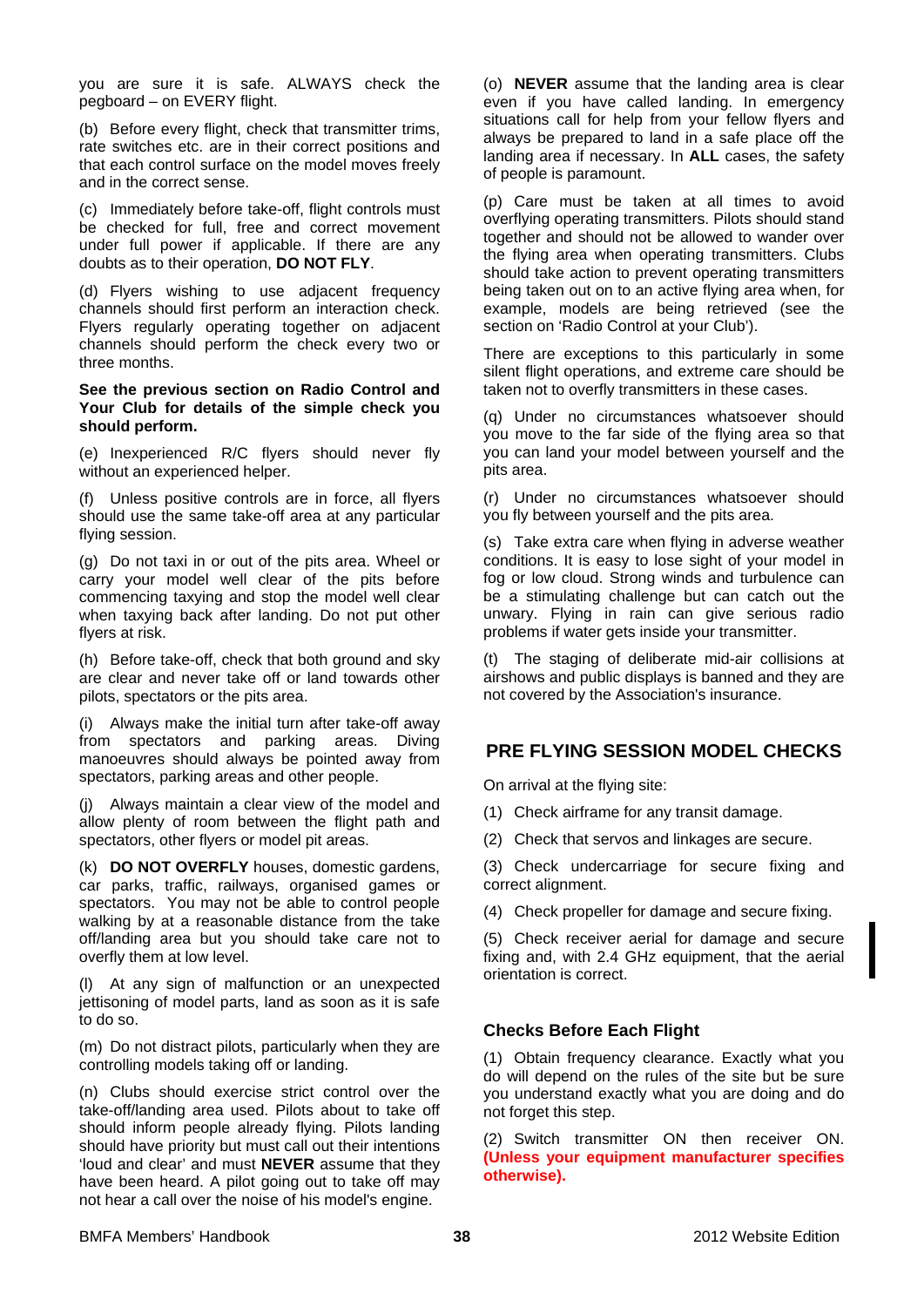(3) Check that all controls operate freely and do not bind or stick at any point in their movement.

(4) Check that all controls move in the correct sense. For conventional models, stand behind the model and look for;

Elevator stick back – Elevator comes up.

Aileron stick right – Right hand aileron comes up.

Rudder stick right – Rudder moves to the right.

(5) Check that all control surfaces are in their correct positions with the transmitter trims at neutral.

(6) Look for any minor radio malfunctions such as slow or 'jittery' servos, glitches etc. If in doubt, **DO NOT FLY.** 

#### **(7) With i/c models;**

(a) After starting the engine and allowing it to warm up, check that the pick-up from idle to full power is satisfactory. Hold the model with its nose pointing upwards at a steep climbing angle for ten or fifteen seconds and check engine operation at full power. If the engine falters or cuts it is usually set too lean and must be re-tuned. Repeat the test until the engine runs correctly in the nose-up attitude.

#### **With electric models:**

**(a) The first and most important principle of electric flight ground safety is to understand that the instant you start to plug in the flight battery, the model you are holding may transform itself from a dead airframe into one with its motor running at full revs and all controls moving. No matter how good your other safety checks, you must be prepared for this to happen every single time you start to connect the flight battery.** 

**(b) Since plugging in the flight battery is nearly always a two-handed job you must give serious thought to how your model will be restrained BEFORE it does something you don't expect.** 

**(c) When plugging in the flight battery, positive restraint, either by a helper holding the model or by some other method, and staying completely clear of the propeller must always be part of your regular routine.** 

**(d) Electric motors have very different power and torque characteristics to normal IC model engines. You must take very great care when setting up their control systems and handling them as an accident, such as the propeller hitting your hand, which would stall a glow engine, might just make an electric motor turn even harder.** 

(8) Just before you go out to fly, **DOUBLE CHECK** that all transmitter trims, rate switches, mixers etc. are in their correct positions and that the transmitter meter is 'in the green' or that you have the correct model selected and that your aerial is extended.

(9) Finally, with the aircraft held securely (usually on the ground for i/c models), open up to full power and re-check all flying controls again for full and free movement, also noting any glitches, hesitations or odd vibrations. If **ANYTHING** seems odd, **DO NOT FLY**

#### **Be S.M.A.R.T**. with your transmitter.

**S... Switch** on

**M... Model** selected is correct / **Meter** in the Green

**A... Aerial** secure / extended

**R... Rate** switches all in correct positions

**T... Transmitter voltage** good and **Trims** all in correct positions

#### **Checks After Each Flight**

(1) Receiver OFF then transmitter OFF **(Unless your equipment manufacturer specifies otherwise).**

(2) Clear the frequency control system.

(3) Clean the aircraft down

(4) Check propeller, airframe, undercarriage, wing fixing etc. for security of fastening and for possible flight or landing damage.

**REMEMBER** - Never fly with a damaged aircraft or propeller, or with any possible radio problem.

### **ALMOST READY TO FLY MODELS**

(a) ARTFs are very popular and usually offer very good value for money but you should be aware that some airframes you may buy could have manufacturing or design defects. Close scrutiny of even a pre-covered airframe may pay big dividends if you can prevent a future failure.

(b) All visible glue joints within the fuselage should be checked, especially the engine bulkhead, fuselage bulkheads, wing mounting plates or wing dowels, undercarriage mountings and servo mountings. If you have any concerns then the reinforcement of many of these joints using scrap balsa stripwood will significantly increase the strength and durability of the airframe for very little weight increase.

(c) Take particular care when gluing wing panels together. Follow the manufacturers instructions and when adding such things as dihedral braces make sure that the whole joint is wetted out by the glue.

(d) Check pre-fitted pushrods, snakes and clevises for suitability. Most will be fine but some have been seen that were inadequate for the job expected of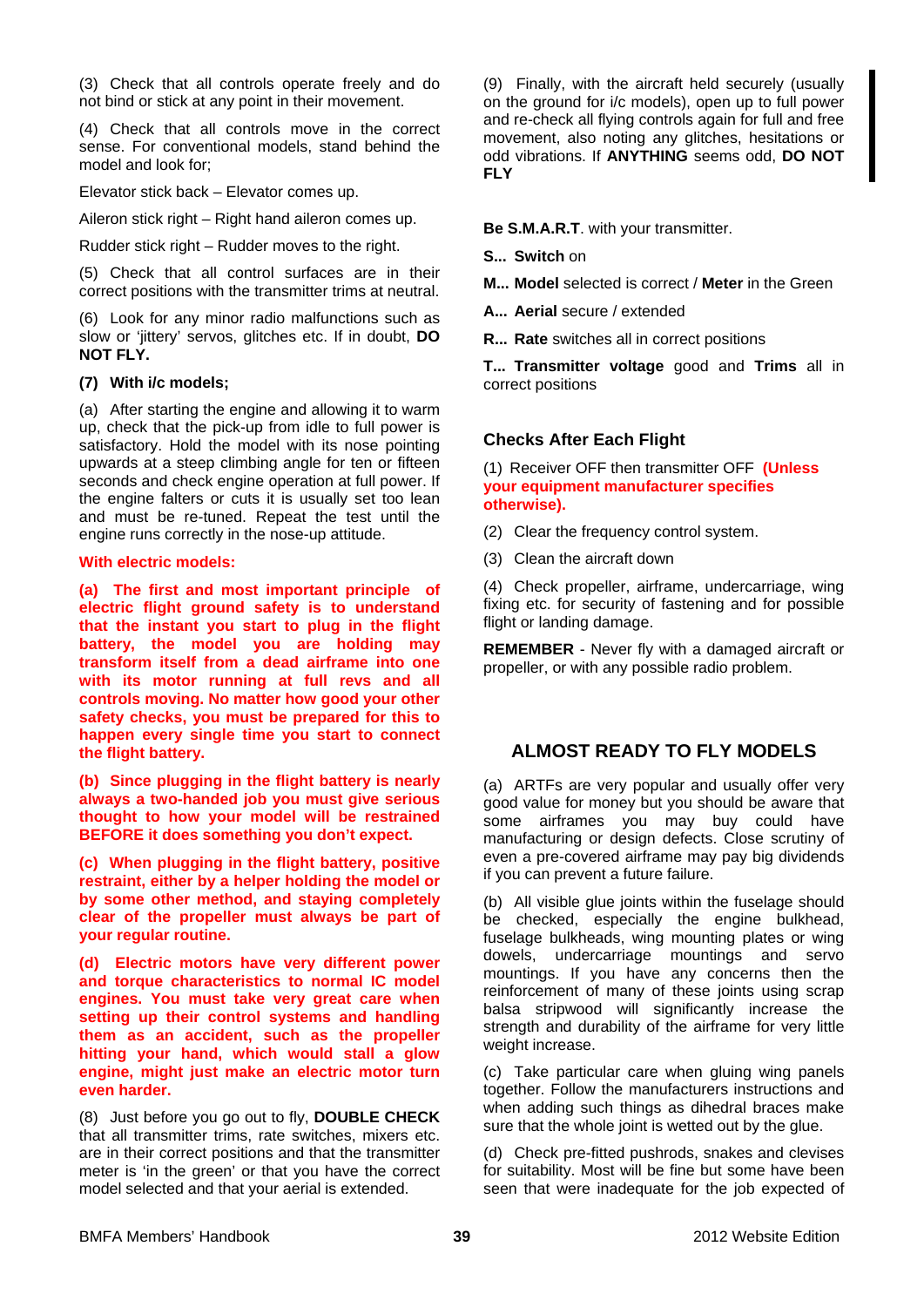them, either being to thin or too weak. The rule of thumb should be 'if I was fitting this, would I fit this'.

(e) Always check flying surfaces for warps - don't assume that a wing will be straight because it was built for you. Minor warps can sometimes be removed by gently heating the covering, twisting the surface in opposition to the warp and holding until cool. Major warps are a reason for returning to where you bought the model.

(f) The ONLY acceptable (and beneficial) warp on an R/C model is matched wash-out. That is, looking from the rear the trailing edge at each wingtip is twisted upwards a little compared to the root of the wing. If this is present then it MUST be even on both wings or it's just another warp.

(g) On i/c powered models, have a good look at the fuel proofing around the engine and fuel tank bay. If you are looking towards something more than a throw away airframe then an extra coat of fuel proofer in and around the nose will certainly be worth while.

**(h) Extra care should be taken with second hand airframes as you will usually have no idea of their history. Close scrutiny of the whole airframe and any necessary repairs and strengthening are essential before you fly the model.** 

## **ULTRALIGHT R/C MODELS**

(a) There are numerous electric powered 'Slow Fly' or 'Park Fly' models on the market that may be classed as 'Ultralight' and this is encouraging the flying of R/C models in places that have never seen model flying or which have been out of bounds to flying for many years.

(b) Although virtually all of these models are lightly loaded and may seen innocuous, great care must be taken when flying them as you can be led into situations that you would not face on a club field.

(c) Read the Safety Codes contained in this handbook carefully as virtually all of them still apply to this type of flying, especially those concerned directly with radio control.

(d) Be very careful to avoid flying near to existing model flying sites if you are using 35 MHz equipment. Find out where models are being flow in you area and check on a local map that your chosen flying area is far enough away to be safe.

(e) Take special care to avoid putting members of the public at risk. Your activities, with quiet slow models will almost certainly draw the attention of passers by and they could appear from anywhere.

(f) Park flyers have the possibility of introducing model flying to great numbers of the general public who may never have seen our sport close up before. Your behaviour and safety awareness could result in there being many new model flyers in the future.

(g) Be aware that some Local Authorities have bylaws banning the flying of powered models from their open spaces. Check carefully to avoid trouble.

You may, however, find yourself in a situation where you are flying sensibly, safely and not causing a nuisance and are approached by someone who says he represents the Local Authority or some other official body and who tells you that you are not allowed to fly. You are within your legal rights to ask to see a copy of the by-law that bans flying on the area you are using.

If you still have trouble and you consider that your rights as an individual and a model flyer are being overridden, then you should contact the BMFA office for help and advice as soon as possible.

## **HELICOPTERS**

It cannot be stressed enough that a model helicopter must have a higher degree of safety built into it than perhaps any other flying model. Because the Association feels so strongly about this the following comprehensive guide is set out below. This is in addition to the regular R/C safety code.

It is VITAL that you never fly or run up your helicopter in or near the pits area or near spectators.

Rotor blades must always be carefully balanced and you should always remember that vibration in helicopters can be very destructive.

## **Electric Model Setup**

**An electric model can start up with full power and torque immediately. Therefore when setting up an electric model it is imperative that the electric motor is disengaged from the transmission. This can be done by disconnecting the motor, disconnecting the pinion or disengaging the gears. This procedure should also be followed when any changes are made to the ESC.** 

**For i/c powered helicopters:** 

**When starting the model in the pits, hold the rotor head firmly. When the engine is running carry the model a sensible distance from other people before running up or flying.** 

**Do not release the rotor of the model until you are sure that it is safe to do so and NEVER FORGET the amount of energy there is in a spinning rotor.** 

**Never hold the model overhead to run up the engine or run the engine with no rotor blades**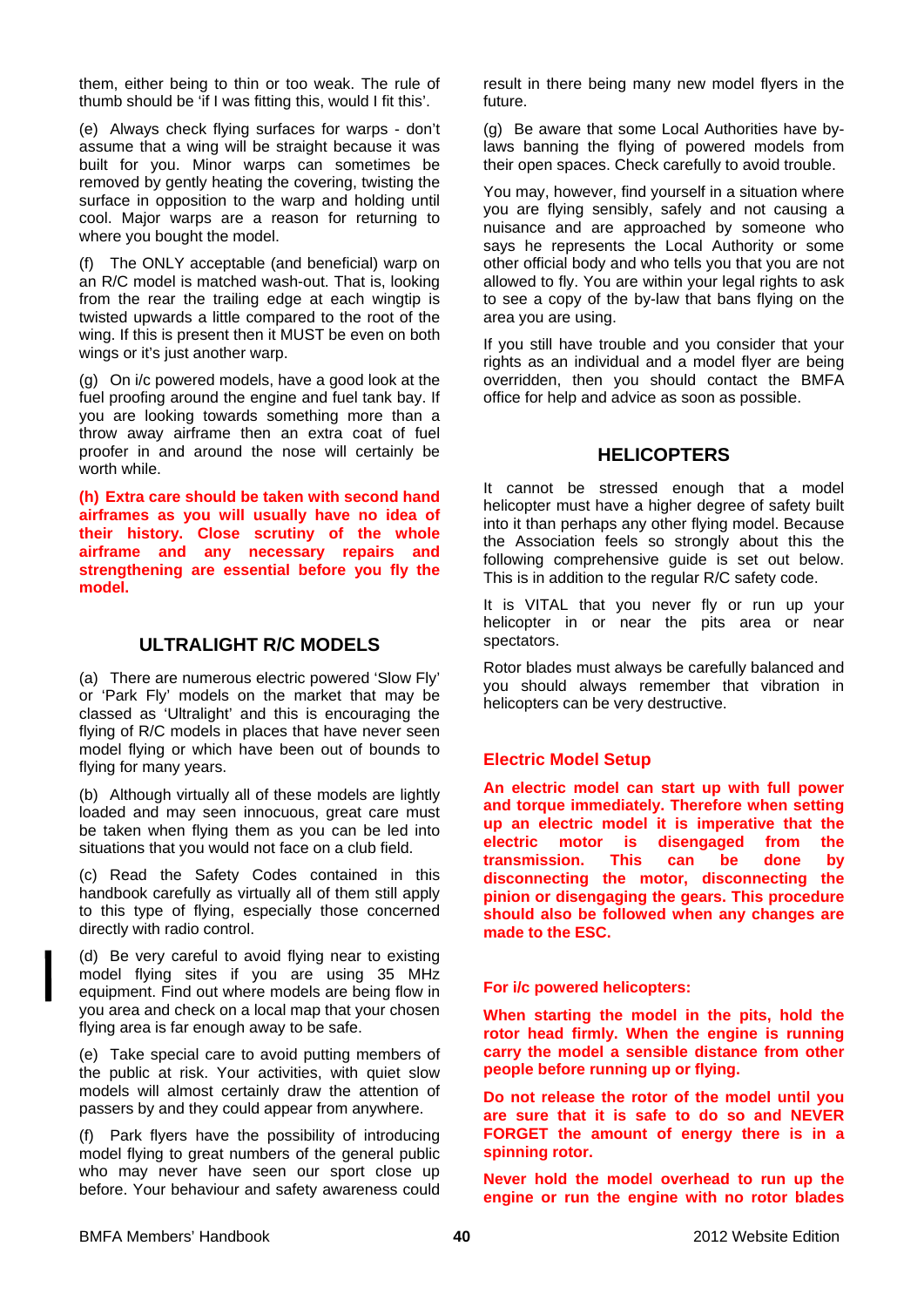**fitted.** 

**For electric powered helicopters:** 

**Electric helicopters should be carried out from the pits area with the flight battery disconnected and it should only be connected in a safe area. The model MUST be considered to be live as soon as this is done and great care is needed during this procedure.** 

**A MODEL HELICOPTER MUST NEVER, UNDER ANY CIRCUMSTANCES, BE FLOWN OR RUN UP:** 

(a) **IN OR NEAR** the pits area or close to any spectators.

(b) Directly towards the pits area or any spectators.

(c) With metal rotor blades.

(d) With knife sharp leading edges on main or tail rotors.

(e) With damaged or out of balance rotor blades. Note that blades, especially wooden ones, should be reinforced at the root with hardwood, glass-fibre or some other suitable material.

(f) With radio equipment unproofed against shock and vibration.

(g) In the presence of spectators or at a competition or fly-in until properly tested and proved airworthy.

(h) Until thorough maintenance checks are carried out as set out in (A) and (B) below.

(i) Note that all helicopters weighing more than 7 kg without fuel are subject to the ANO regulations concerning models over this weight and must comply with those conditions when flown. In particular, you must have permission to fly from the appropriate Air Traffic Control Unit if you are flying in controlled airspace. If you don't have such permission, your flight is illegal.

### **(A) CHECKS BEFORE DAILY FLYING SESSION**

(1) Check all ball links for slop and change as necessary.

(2) Check that all rotor blades are in good condition with no damage apart from minor tip damage.

(3) Check for loose or missing nuts and bolts.

(4) Check that there is no backlash in the drive system apart from gear backlash which should not be excessive.

(5) Check that servos are secure and free from oil.

(6) Check that the fuel tank and all piping is secure.

(7) Check that the receiver aerial is secure and in good condition with no chafing or damage.

## **(B) CHECKS BEFORE EACH FLIGHT**

(1) If a helicopter suffers damage or a heavy landing, recheck all of (A) above.

(2) Check all controls before starting especially for binding links or slowing of servos.

(3) Re-check controls at high rotor rpm just before lift-off.

(4) Check for vibration and eliminate before flight.

(5) Check main rotor blades for true tracking in hovering flight.

(6) Check that the receiver aerial cannot become entangled with any moving or rotating part.

(7) Double check that all switches on the transmitter are in their correct positions before **EVERY** flight.

#### **(8) A range check involving a 360 degree rotation of the model to check for any receiver aerial shielding. This is especially important on 2.4Ghz systems where the aerials are easily shielded by carbon and metal.**

For more information on the British R/C Helicopter Association, contact the BMFA's Leicester office.

### **Helicopter Rotor Blade Safety**

Rotor blade failures have five basic causes, (1) design and manufacture faults, (2) incorrect assembly, (3) incorrect repairs, (4) unnoticed accident damage and (5) ageing and weathering.

(1) Most design and manufacturing faults seen are centred around the rotor fixing hole. Typical faults are the hole being drilled on the junction between two wood laminations and incorrect wood selection leading to the hole being drilled in a soft lamination.

Blades with this type of fault should not be used. Even root reinforcement may not stop a failure.

(2) Incorrect user assembly is commonly found in root reinforcements and in blades which have to have tip weight of some description added. In all cases you should take the greatest care that any components added are fitted correctly and with suitable adhesive. Incorrect glue joints and badly applied reinforcing components are probably the biggest single cause of blade failure so it is very important that you take the greatest care with any assembly work you have to carry out.

#### **(3) Do not be tempted to undertake any repairs to damaged rotor blades.**

(4) Any ground strike or boom strike will almost certainly cause damage to rotor blades and in many cases this may go unnoticed under the blade

BMFA Members' Handbook 2012 Website Edition **41**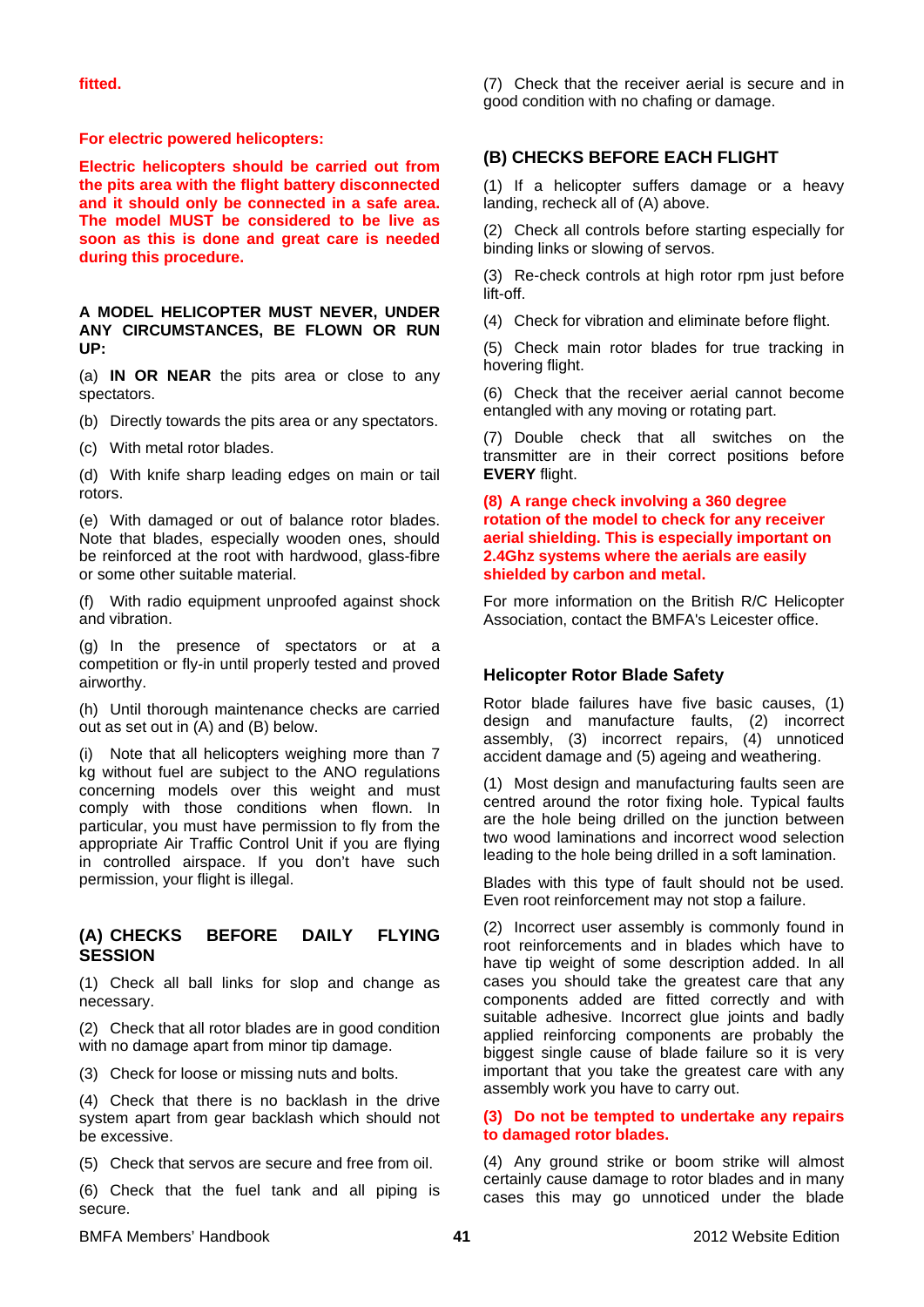covering. If in doubt, have no hesitation in stripping off the covering for inspection. Re-covering and rebalancing the blades is a small price to pay for peace of mind.

(5) Ageing of glue joints in wooden structures is common and the high stresses inherent in rotor blade operation mean that you should keep a close eye open for delamination in wooden blades.

A problem sometimes seen in composite blades is heat damage. Blades left in a car on a hot day can suffer from softening of the resin and this, combined with an expansion of the foam filler, can make the blades unsafe.

To summarise, keep a close eye on your rotor blades and do not hesitate to discard them if you are at all concerned over their condition.

#### **Metal Rotor Blades**

**The BMFA has negotiated a dispensation from the CAA concerning the use of metal rotor blades. These may now be used under certain restrictions on non-aerobatic models over 7 kg and strictly subject to a written permission from the CAA.** 

**The CAA will only grant such dispensation for a model following an application from the BMFA. All applications will be subject to scrutiny of blade manufacturer, material specifications, method of manufacture etc and there will be ongoing monitoring by both the AHA and the BMFA.** 

**If you are considering using such blades on a large non-aerobatic helicopter, you must contact the BMFA office for details of the current application procedure.** 

## **SILENT FLIGHT**

## **(THERMAL / SLOPE / ELECTROFLIGHT)**

(a) R/C silent flight models generally operate with low wing loading and low drag. Consequently, landing approaches may cover a lot of ground at low level. Check your landing approach path before you launch. Check again before you enter the landing circuit. Remember that people will not hear your model coming so take no chances.

(b) When strong thermal or slope lift is encountered, beware of flying too high. At altitude, lift is often very strong and turbulent. Models fitted with spoilers or 'crow' brakes should have little trouble leaving such lift but do not try to dive out of strong lift if these are not fitted. Fly away from the lift and try to find sinking air. If emergency action is required, full up elevator and full rudder may give the safest descent.

(c) Design considerations mean that many silent flight models are built light. Be sure that the design, construction and materials are adequate for the job.

(d) Silent flight models are often flown at considerable distances from their pilots and a high visibility colour scheme can be a great safety factor. Be extra careful when flying at distance and/or height and beware of flying across the sun.

### **THERMAL SOARING**

(a) When using a towline, bungee or power winch, locate yourself and your equipment well away from car parking areas and ensure that there is no possibility of launching lines falling on buildings, persons, roads or where they might distress wild, domestic or farm animals.

(b) Launch stresses can be severe. Be sure that wing joiners/attachments are strong enough to cope with the high loads imposed. The use of a 'weak link' of known breaking strain in launch lines is a measure that may safeguard model wing structures and should be considered.

(c) Bungee (Hi-Start) anchorages must be very secure. Use a screw-in type of fixing and do NOT peg the end down with devices such as old screwdrivers. Consider using guy lines on the stake for extra security and always do so if the stake is in soft earth.

(d) Electric winches should have an obvious, clearly marked master on/off switch accessible to anyone in an emergency. Shrouded plugs and sockets should always be used and the motor switching should be indirect, i.e. by relay.

(e) Turn-round pulleys must be very securely staked and braced with guy lines. Remember that the load at the pulley is double that on the line and pulley carrier geometry may produce even more load at the stakes.

(f) Whether you use winch, bungee or hand tow, make sure that spectators cannot be endangered if the model veers to one side on launch.

(g) Soaring pilots may tend not to stand together when flying. If this happens on your site then avoid overflying other transmitters at any distance from your own. It is your model that will suffer from interference and it could easily be damaged.

### **SLOPE SOARING**

(a) Slope sites are often used by many people other than model flyers. Always ensure that flying is permitted on your selected site. Note that an increasing number of slope sites are being used on an exclusive basis by clubs who may be paying considerable fees for the privilege. Keep away from paths used by ramblers and climbers and make sure that you do not frighten or disturb any animals.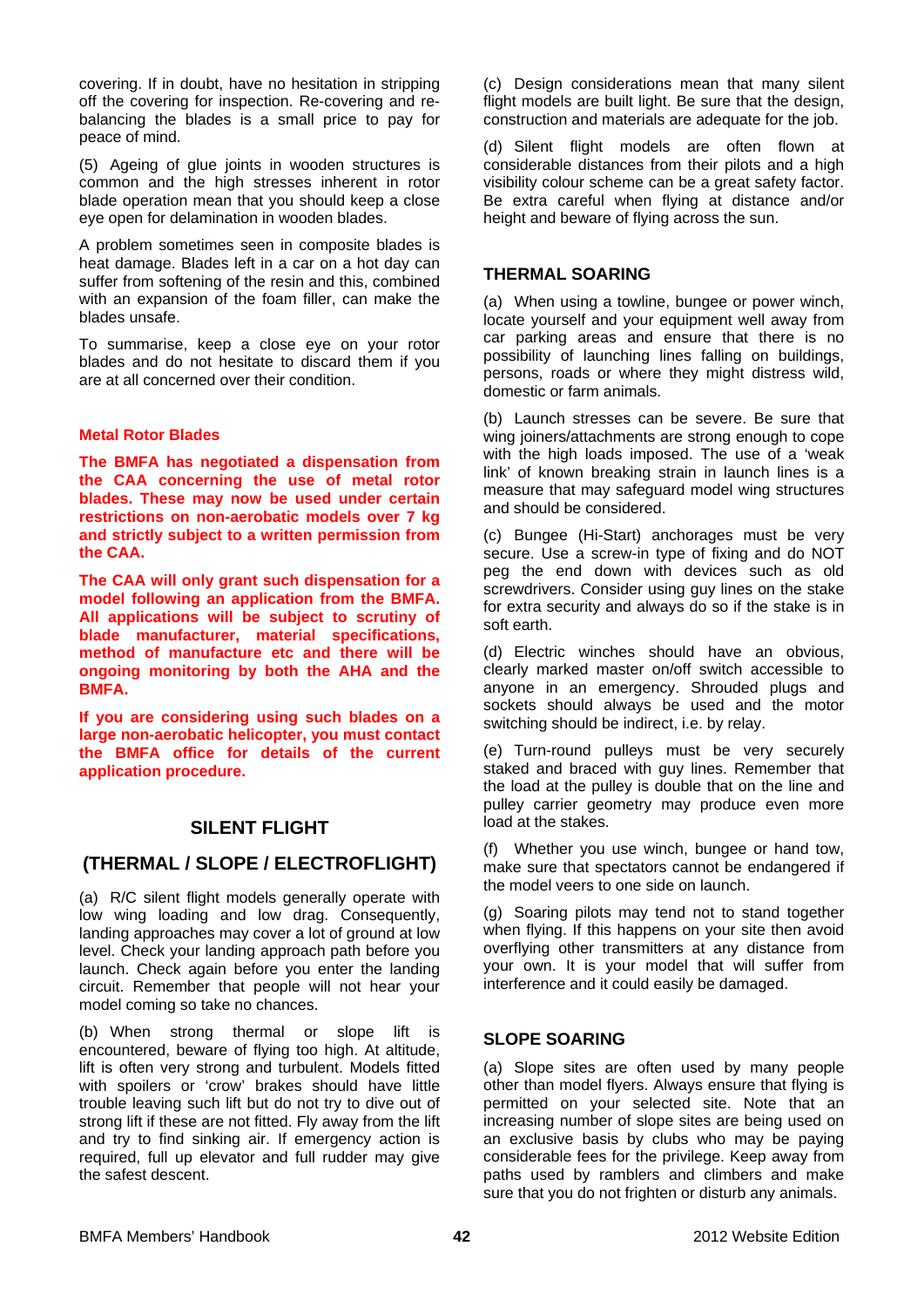(b) If the site is regularly used or overflown by full size gliders or hang gliders, then you should attempt to contact them and arrange shared use of airspace and land. We all have airsports participation in common and discussion is better than confrontation. Advice is available from the Association's Leicester office along with details of an agreed code of practice for shared sites.

(c) If a frequency control system is operating on the site, you MUST use it. If no control is operating you must not switch on your radio until you have checked that it is safe to do so.

(d) To avoid possible interference, pilots should attempt to keep reasonably close together. If this is not possible (i.e. if a pilot does a cross-country flight) then everyone on the slope should be made aware of the fact.

(e) Be aware of the turbulence immediately behind the apex of the slope. With high wind conditions and/or steep slopes this can be severe. If necessary, land either slightly down-slope or well back in the lee of the hill.

(f) Specific guidelines for the flying of slope combat, covering models, flying sites and legal requirements, are available from the BMFA Leicester office. These contain important advice and information for the slope combat flyer and should be considered essential reading if you fly this type of model. Be aware, though, that this is a legal activity if carried out on suitable sites and with care taken to avoid the endangering of other people on the slope.

## **ELECTROFLIGHT**

(a) The first and most important principle of electric flight ground safety is to understand that the instant you start to plug in the flight battery, the model you are holding may transform itself from a dead airframe into one with its motor running at full revs and all controls moving. No matter how good your other safety checks, you must be prepared for this to happen every single time you start to connect the flight battery.

(b) Since plugging the flight battery in is nearly always a two handed job you must give serious thought to how your model will be restrained BEFORE it does something you don't expect. When plugging in the flight battery, positive restraint, either by a helper holding the model or by some other method, and staying completely clear of the propeller must always be part of your regular routine.

(c) Electric motors have very different power and torque characteristics to normal i/c model engines. You must take very great care when setting up their control systems and handling them as an accident, such as the propeller hitting your hand, which would stall a glow engine might just make an electric motor turn harder.

(d) Developing technology has made it much more acceptable to use battery eliminator systems (BECs) to save the weight of a receiver battery, especially in lightweight installations using two or three small servos.

You should not use BEC in an installation where servo battery drain may be high or prolonged, for instance with four or more servos or with standard servos in a thermalling electric glider. Also, many older BEC systems are not as reliable as the modern equipment and in all these cases the use of a separate battery is still considered to be the safer choice.

The decision is yours but if you have any doubts then you should use a separate battery. It should be noted that the use of BECs will not invalidate your insurance.

(e) Always check that motor operation does not interfere with the R/C equipment in the model. Range checks with the motor off and with it on will highlight any problems. Suppression of a brushed motor is a simple task and you should seek the advice of an experienced flyer on the subject.

(f) All connectors and cables should be robust enough to carry safely the current for the motor/s used. Wiring used for small motors will reduce the power of larger motors and may run dangerously hot. If you change a motor, check that the wiring is adequate for the new one.

(g) Batteries

Ni-Cd or Ni-Mh fast charge cells and larger Li-Po packs can be discharged at very high currents (up to 100 amps and more). Short circuits, faulty wire insulation or loose contacts can result in very considerable heat generation and may cause fires.

(h) The standard two pin polarised connectors supplied with many 'buggy' type battery packs are only suitable for small to medium current draw as they can offer significant resistance at times and have been known to overheat badly. There are other specialist connectors, especially the readily available 2mm and 4mm gold plated 'bullet' connectors, which are much better as they offer very low resistance and are designed to carry high currents.

(i) Always ensure that flight batteries are securely fixed and that they cannot move in flight.

(j) Many speed controllers have a specific 'arming' sequence, which is a pre-programmed sequence of actions that have to be followed before the motor will respond to throttle stick movements. For instance, after switching on the transmitter and receiver and then plugging in the main flight battery. one type of controller requires that you move the throttle stick from low to full throttle and then back to low before the motor is 'armed' and ready for flight. You must be fully familiar with the system fitted to your model.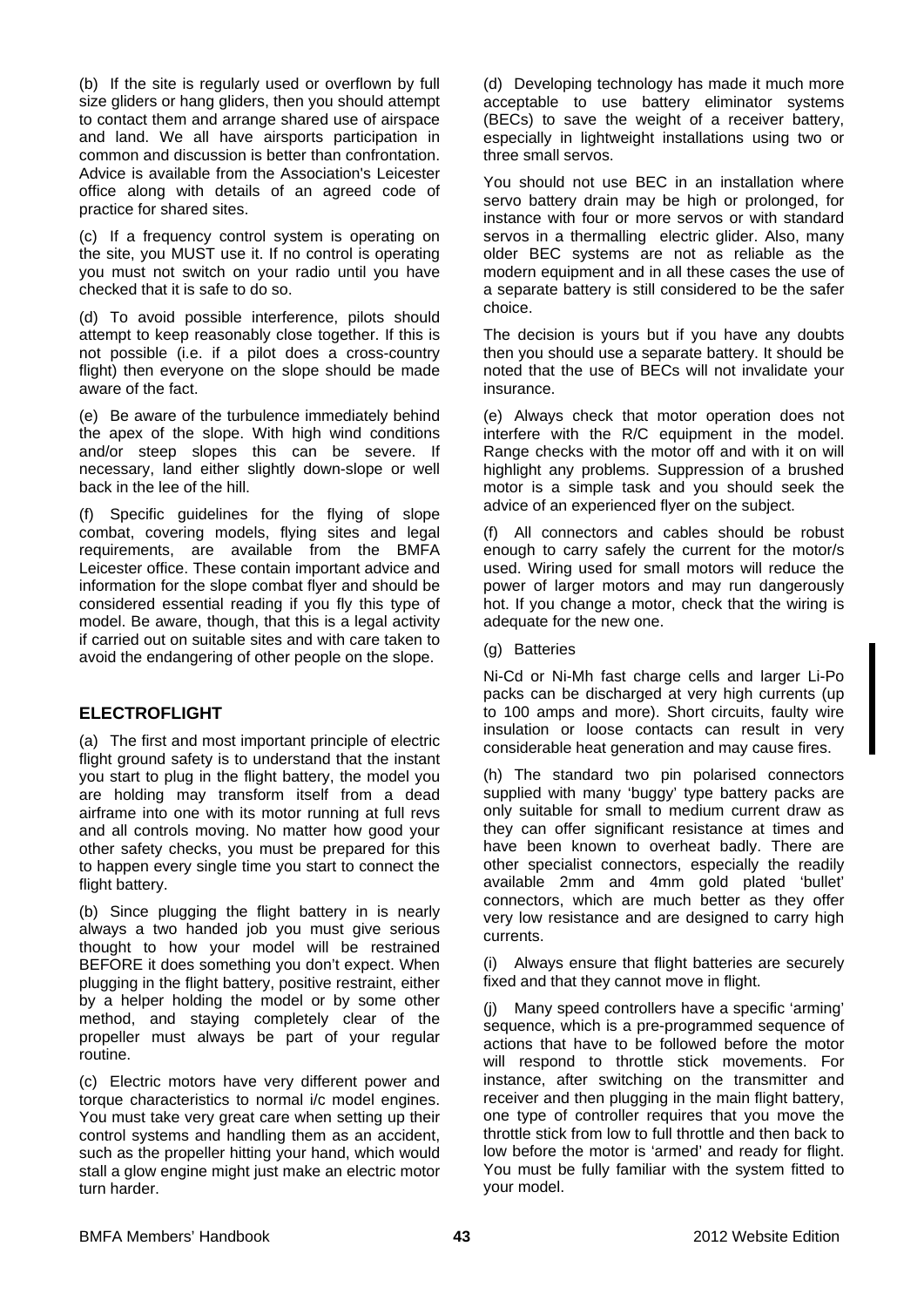(k) You must pay particular attention to the 'throttle to low - transmitter on - receiver on' sequence and be aware that the model you are holding will be 'live' as soon as you start to plug in the flight battery, no matter what controller arming sequence you may then have to go through. **(Note that some radio equipment manufacturers may require a 'throttle low - receiver on – transmitter on sequence').**

**(l) The setting of the failsafe to, as a minimum, reduce the engine(s) speed to idle, obviously applies to all electric models too. However, given the ability to re-start the motor(s) at will, it makes sense to have the failsafe cut the motor(s) completely. This will give you the desired 'minimum power' situation and will avoid you having to decide on what idle speed you might need to set.** 

(m) The BMFA has an Electric Flight Safety Committee who are able to give advice on any technical aspect of electric flight. They can be contacted via the BMFA's Leicester office.

### **CONTROL LINE**

(a) Always use steel lines of sufficient strength for the type of model you are flying. Where possible, stranded lines should be used when flying over grass or when the model is going to be manoeuvred.

(b) If swivels are used between the control handle and the lines they must be of substantial construction. Do not use the thin bent wire type.

(c) Before each flying session and after any heavy landing, the model should be subjected to a pull test of at least 10 times the model's weight.

(d) Before every flight check the lines and linkages thoroughly. If any damage is found, **DO NOT FLY** until it has been rectified and re-tested to your satisfaction.

(e) Ensure that there are no spectators near to the circle before you release the model.

(f) Do not fly near **ANY** overhead cables. Even the low level distribution cables on wooden posts carry lethal voltages which can 'jump' many metres to your control lines. **KEEP WELL AWAY**.

(g) Control lines make good lightning conductors. Do not fly in thundery weather.

(h) Whenever high pulls are expected, use a safety strap connecting the handle to your wrist.

(i) Never release the control handle when the model is flying.

(j) Encourage spectators to stand upwind of the circle.

(k) Always mark a centre spot for your circle, ensuring that adjacent circles are not too close to each other.

(l) Always stay on the centre spot when flying.

(m) If someone strays into the circle whilst you are flying, fly high to avoid them and stay high until the circle has been cleared.

(n) Always 'ditch' your model rather than hitting someone.

## **FREE FLIGHT**

(a) A model should not normally be launched from an area such that it would overfly houses, major roads, railways or similar hazards in its expected flight pattern.

(b) Always launch models, particularly powered ones, well away from and downwind of any spectators or vehicles.

(c) When a fuse type dethermaliser is used, always use a snuffer tube.

(d) Check flying surface alignment and, if your model employs them, the dethermaliser and any automatic systems fitted thoroughly before launching.

(e) All glider launches should be undertaken with the towline detached from the hand winch.

## **INDOOR FREE FLIGHT**

(a) Take care when launching that no one is standing in the flight path of the model.

(b) If your model hangs up at height, take great care when retrieving. If you have to climb to get the model, use ladders and get someone to hold them steady. Do not over-reach, take foolish risks or take on tasks that are beyond your ability.

If you are flying in the larger sites such as the Cardington airship sheds, professional help is usually available and should be used.

## **INDOOR RADIO CONTROL**

(a) Most of the precautions for outdoor R/C club flying will apply to indoor events.

(b) It is not advisable, except under exceptional circumstances, to have free flight and radio control flying at the same time.

(c) Active transmitter control should be in operation throughout the meeting and at larger events a transmitter pound should be used.

(d) You should take note that some indoor specification receivers may not have the performance of standard receivers and should be prepared to limit the available frequencies to 20 kHz spacing for some sets.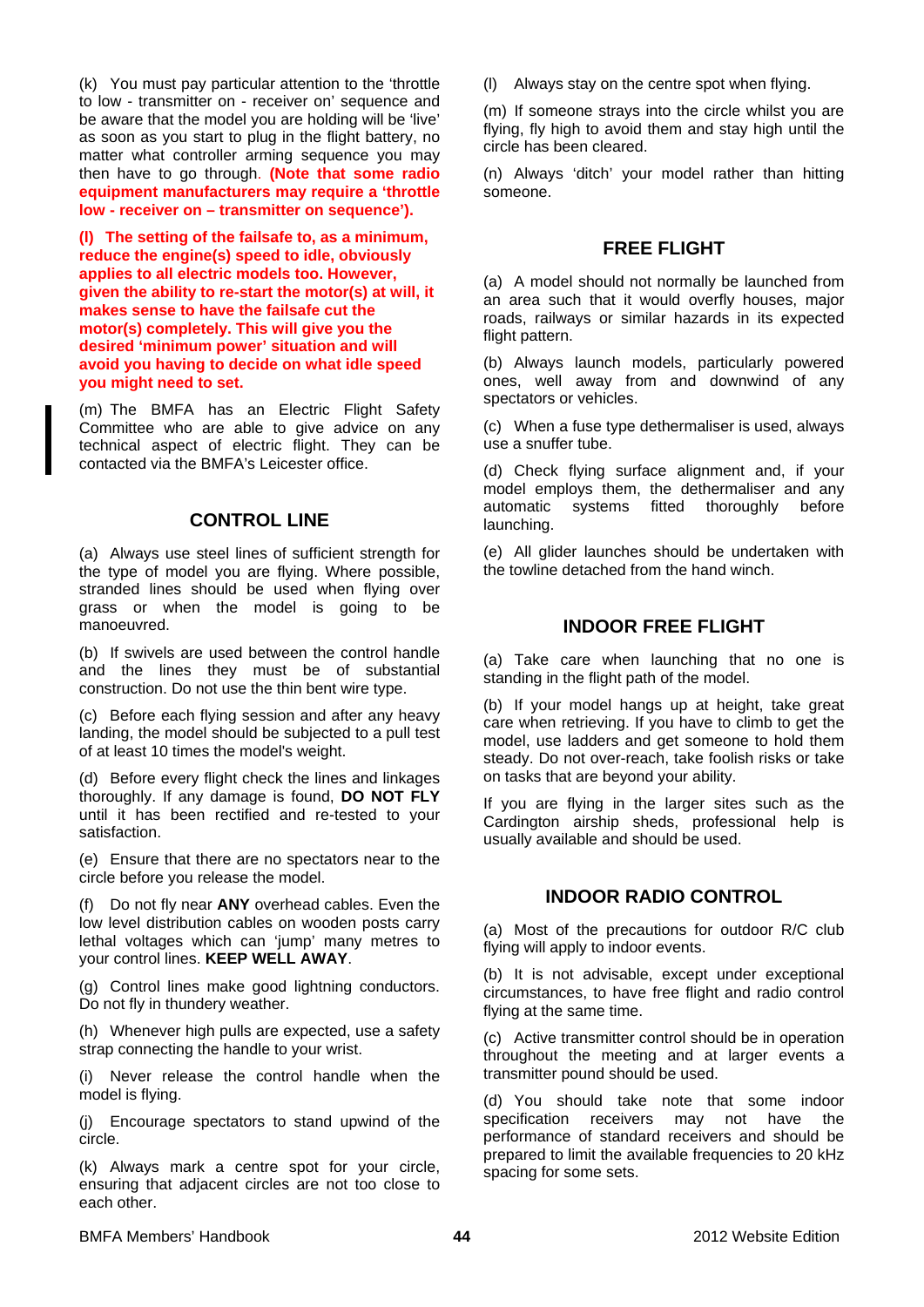(e) The pits area should usually be situated along the shorter wall next to the door and you should, if possible, use netting to isolate the pits area from the flying. Pilots should stand together in front of the nets.

(f) A 'duty pilot' should always be on duty to act a flight marshal. This may not be the same person for the whole event but, whoever it is, they must have the authority to ground any persistently unsafe pilots.

(g) The duty pilot should decide on the number of aircraft to have safely in the air and which direction the circuit to be flown should be.

(h) A written event briefing sheet should be given to all pilots if staggered arrivals make a pilots briefing impractical.

(i) The size of the venue will limit the size of model allowed to fly but as a general rule for a larger hall you might consider a maximum weight of 200 grams and a maximum wing loading of 10 grams per square decimetre (just over 7 ounces and 3 ounces per square foot).

(j) A Guide to Safe Indoor R/C Flying is available from the BMFA Leicester office on request.

# **MODELS BETWEEN 7kg AND 20kg**

(a) Any model aircraft **(that is, either power fixedwing, glider or helicopter)** weighing between 7 kg and 20 kg without fuel is subject to regulation by the Air Navigation Order, over and above Articles138 and 137. Full details are included in the section 'Legal Controls over Model Flying.

Pilots of models between 7 and 20 kg should take great care to comply with these regulations as their wilful or negligent breaking could result in their flights being illegal under the terms of the ANO and they may be liable to criminal prosecution.

The address of the CAA is listed at the back of this handbook and you can contact them or obtain a copy of CAP 658 from [www.caa.co.uk](http://www.ccc.co.uk/) for details of current regulations. In addition, BMFA will supply news of all the latest CAA conditions on request. Contact the Leicester office for more details.

One of the most important clauses in the ANO regulations for these larger models is Article 166 (2) which says 'The person in charge of a small unmanned aircraft may only fly the aircraft if reasonably satisfied that the flight can safely be made.'

This puts a legal requirement on the pilot to consider all aspects of safety before a flight is made. Pilots should take great care not to underestimate the importance of this clause.

(b) Large models may not be flown in any full-size air traffic control zone or special rules zone without the specific permission of the appropriate ATC authority. For information on such zones, contact your nearest airfield or airport air traffic control. They will be able to give you the permission you require if your flying site falls within such an area. If you have any problems with this process you should contact the Leicester office for advice.

(c) Pilots of large radio control models should be aware that such models may have different operating characteristics to smaller models, several of which may not be initially apparent.

The greater mass and inertia of the large model, its generally more robust (less compliant) structure and the differences in aerodynamic efficiency of larger flight surfaces can mean handling characteristics nearer to full size aircraft than to models. You may be caught out if you are not aware of this.

You may also have visual perception problems caused by the size of the model. This usually takes the form of the aircraft being much further away than you think and can cause positioning problems in flight and danger on landing due to the large 'swept' area on the approach. Be aware of this problem, especially when flying at low level.

(d) When constructing the model ensure that all parts have adequate strength for the task they perform. Pay special attention to the way in which wing load stresses are transferred between the wing structure and the fuselage. Tailplane members, if detachable, should have a positive lock to their mounting so that they cannot be shed in flight.

(e) Never use long unsupported control rods to the control surfaces or plastic clevis connectors as control forces will be high. Wherever possible each aileron should have its own servo and the elevator should preferably have two independent servos with either (a) mechanical interconnection so that either can drive the control surface (with reduced movement) should the other fail or (b) each servo should drive one half of the elevator through separate pushrods.

(f) Pay particular attention to the state of the battery and the switch harness. Ensure that the batteries in both the model and the transmitter have adequate capacity for the flight to be undertaken and are fully charged for each flying session. Don't expect a standard receiver battery pack to cope with the demands of high power servos and large control forces. Loss of battery power is the most frequent cause of system failure. There are commercial battery back-up systems available and circuits have been published for similar systems. These should be seriously considered if overall servo current drain is likely to be very high.

(g) As required by the CAA, a radio fail-safe device must be fitted and operational to all models over 7 kg. Remember that the purpose of the device is not to land the model but to prevent it from flying away in the event of radio failure. You should test it regularly as part of your pre-flight checks.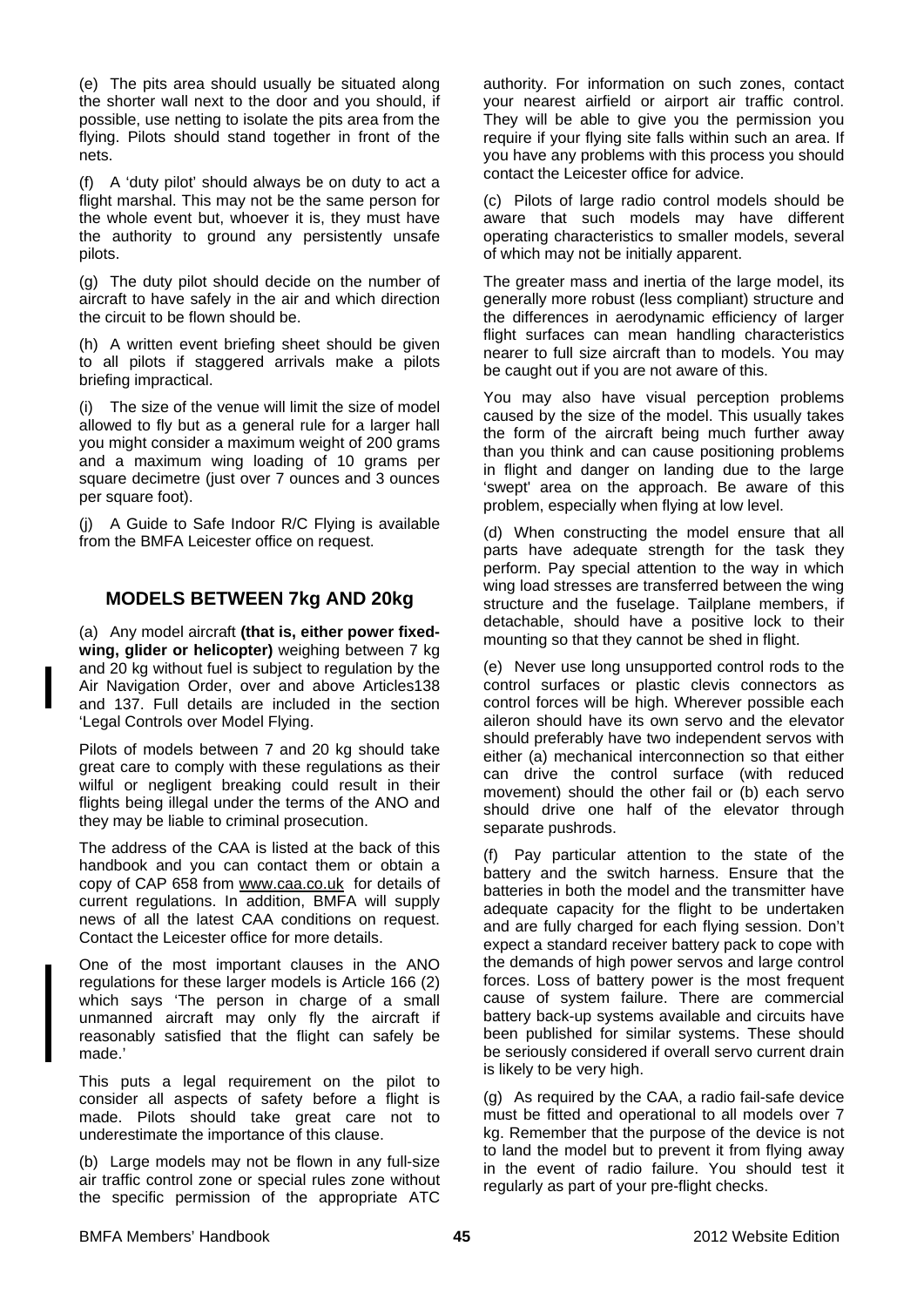(h) It is recommended that all 'large model' pilots should hold the BMFA 'B' certificate or its equivalent (e.g. SAA Silver Wings, LMA Certificate of Competence), and should ensure that both adequate third party insurance is operational and that all flights made comply with CAA regulations.

(i) Do not operate large models at a site which allows public access to the take-off or landing area unless that access can be marshalled during the duration of the flight. Although you may be aware of the potential dangers, the general public, especially children, will not know these of hazards.

(j) Above all always fly sensibly and safely.

## **Power Fixed Wing**

(a) The fail-safe device fitted must, as a minimum, bring the engine to idle speed.

(b) Pay particular attention to vibration proofing the airframe. Larger engines may produce high amplitude low frequency vibration unlike that normally associated with model aircraft engines. Ground test the airframe under full power until you are satisfied that nothing will loosen in flight.

(c) Take No Chances With a Running Engine. The greatest care should be taken when running the engine of a large model. Full-size aviation standards of safety and awareness must be exercised whenever you start, run and adjust the settings of the engine.

### **Helicopters**

(a) The fail-safe device fitted must, as a minimum, bring the engine to idle speed.

(b) The greatest attention must be paid to the effects of vibration on the airframe and radio installation. Linkages must be regularly checked and any that are suspect must be renewed.

(c) Because of the high airframe density and lifting power of modern helicopters, it is very easy to be operating a model weighing over 7 kg without being aware of the fact. Pilots are recommended to weigh all helicopters powered by '40' sized engines and above and to make certain that you are complying with any current CAA regulations if necessary.

### **Gliders - Slope And Thermal**

(a) Considering that the purpose of the fail-safe device fitted is to avoid a flyaway, it is recommended that it should be set with that in mind. Activation of spoilers, crow brakes or even the elevator to full up and the rudder to full left (or right) would be appropriate.

(b) Many large gliders have scale 'bolt on' wing fixings. Pay strict attention to how the wing load stresses are passed from the wing skins and spars through any such fixings to the fuselage structure.

(c) When flying from the slope be sure that you give audible warning to spectators, assistants and other pilots when about to launch or land. Agree a flight pattern to be used along the slope with other pilots or follow local rules. Always turn away from the hill at the end of each pass.

(d) Do not operate large gliders in the same airspace as other users, e.g. full-size gliders, aircraft, hang gliders etc. (see the earlier section on 'mixed sites').

(e) Always perform aerobatics well away (not less than 50 metres) from people or property and never, under any circumstances, overhead.

### **Flying Sites For Models Between 7 Kg And 20 Kg**

Models between 7 kg and 20 kg are directly regulated by the Air Navigation Order and two of the main legal requirements are that they are not flown in controlled airspace or in aerodrome traffic zones (ATZ) without Air Traffic Control (ATC) permission and that they are not flown at more than 400 ft agl without the permission of the relevant authority.

Within controlled airspace this is the appropriate ATC unit and outside controlled airspace it is the CAA itself.

### **CAP 658 says;**

Models between 7 and 20 kg must not be flown above 400 ft agl unless with ATC permission (if in controlled airspace – Ed) and should be flown well clear of any congested area of city, town or settlement; 150 metres is suggested. (note that the CAA definition of 'congested area' includes playing fields that are actually in use, i.e. if a football match is in progress - Ed).

Arranging to fly on a site already cleared for model flying could save you some problems.

Long term permission can be arranged for sites within controlled airspace and ATZs and you should liaise with your local ATC to arrange this. Such permission should be in writing and will probably be for one year.

This type of long term permission is endorsed by the CAA and BMFA and if your local ATC is not willing to give it in what you consider to be reasonable circumstances then you should contact the BMFA Leicester office. An arbitration procedure has been agreed with the CAA and the matter will be taken further on your behalf by the BMFA.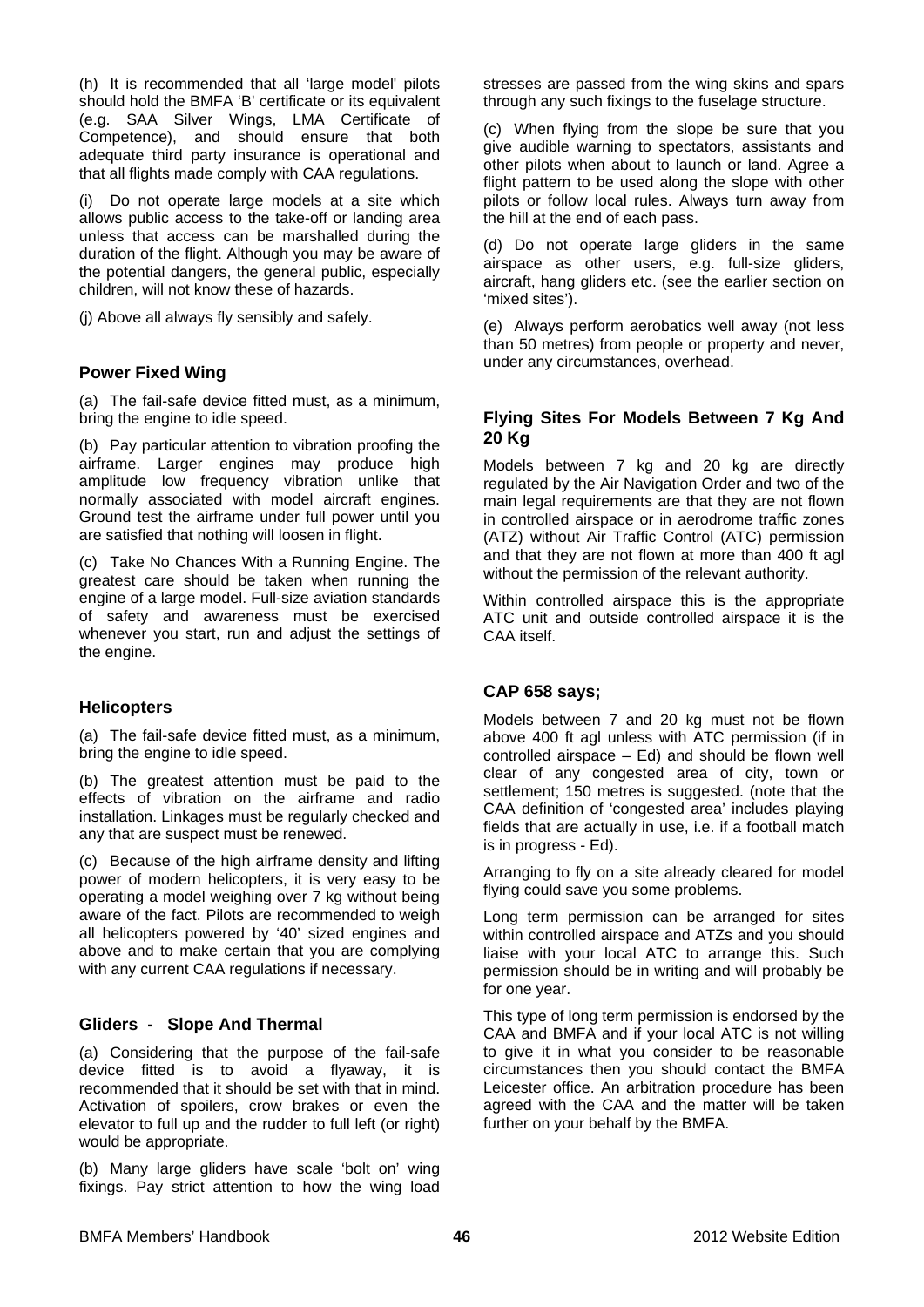### **Flying Sites For Models Over 20 Kg.**

Such models are subject to the issue of a CAA exemption certificate before they may be flown. The certificate will set out any conditions required but you can certainly expect any restrictions to be at least based on those noted above for models between 7 and 20 kg and it is extremely unlikely that they will be less strict.

## **Models Over 20 Kg**

Models over 20 kg are subject to the issue of a CAA 'Permission to Test' exemption certificate before they may be flown. This certificate lasts for twelve months.

The CAA will not issue such a certificate unless the construction of the model has been monitored and 'signed off'. A UK wide building inspection system which is available to all who need it has been set up and details can be obtained from the BMFA office.

A full exemption certificate will then only be issued by the CAA on the completion of a witnessed test flight schedule. Only pilots named on the exemption certificate may fly the aircraft in public and each named pilot is required to complete the flight test schedule on the aircraft separately.

It is extremely important that anyone building or thinking of building a model that may exceed 20 kg should use the inspection service and test flight monitoring service.

If you don't then an exemption certificate will not be issued by the CAA. Flying the model will then be illegal (in the strict definition of the word) and you will be liable to prosecution if you do fly it.

# **SPACE MODELS**

### **CAP 658 Says**

**NOTE: Article 137 of the ANO 2009 (Endangering Safety of an Aircraft) applies to all rockets: the operator of a model rocket must ensure that it does not endanger a real aircraft.** 

### **General**

**Only fly on sites that are clear and open with adequate open space downwind of the launch point and in good visibility.** 

**No person shall launch a rocket unless he has reasonably satisfied himself that:** 

**(a) the flight can be safely made; and** 

**(b) the airspace within which the flight will take place is, and will throughout the flight remain, clear of any obstructions including any aircraft in flight.** 

**Models should be constructed of lightweight materials capable of meeting the minimal**  **structural loads expected during flight. The use of metal components should be limited to the absolute minimum necessary to ensure the integrity of the rocket during flight and recovery.** 

**Models should, for the most part, use commercially available factory-produced motors. Models powered by non-commercial motors must follow the United Kingdom Rocket Association (UKRA) approved safety code. Only motors that are compliant with all relevant UK legal requirements shall be used. For further information contact either the BMFA or the UKRA.** 

**Models should be equipped with a suitable recovery system to ensure a safely retarded descent.** 

**Motors should be ignited electrically in such a way that the operator is at least five metres from the launch point.** 

**Rockets between 160 Newton-seconds ('G' Rating) and 10,240 Newton-seconds ('M' Rating)** 

**In addition to the above, article 168 of the ANO 2009 (Rockets) applies to all rockets with motive power exceeding 160 Newton-seconds ('G' Rating) and the requirements of the article are summarised below:** 

**No person shall launch a rocket with a motive power that exceeds 160 Newton- seconds ('G' rating) unless he has reasonably satisfied himself that:** 

**(a) the flight can be safely made; and** 

**(b) the airspace within which the flight will take place is, and will throughout the flight remain, clear of any obstructions including any aircraft in flight;** 

**and unless:** 

**(c) for a flight within controlled airspace, he has obtained the permission of the appropriate air traffic control unit for aircraft flying in that airspace;** 

**(d) for a flight within an aerodrome traffic zone he has obtained the permission of the air traffic control unit, the aerodrome flight information service unit at the aerodrome or the air/ground communications service unit as appropriate; and** 

**(e) for a flight for aerial work purposes the flight is carried out under and in accordance with a permission granted by the CAA.** 

**Rockets over 10,240 Newton-seconds ('M' Rating)** 

**Large rockets exceeding 10,240 Newtonseconds must not be launched unless in accordance with a permission granted by the CAA. Further details can be obtained from the**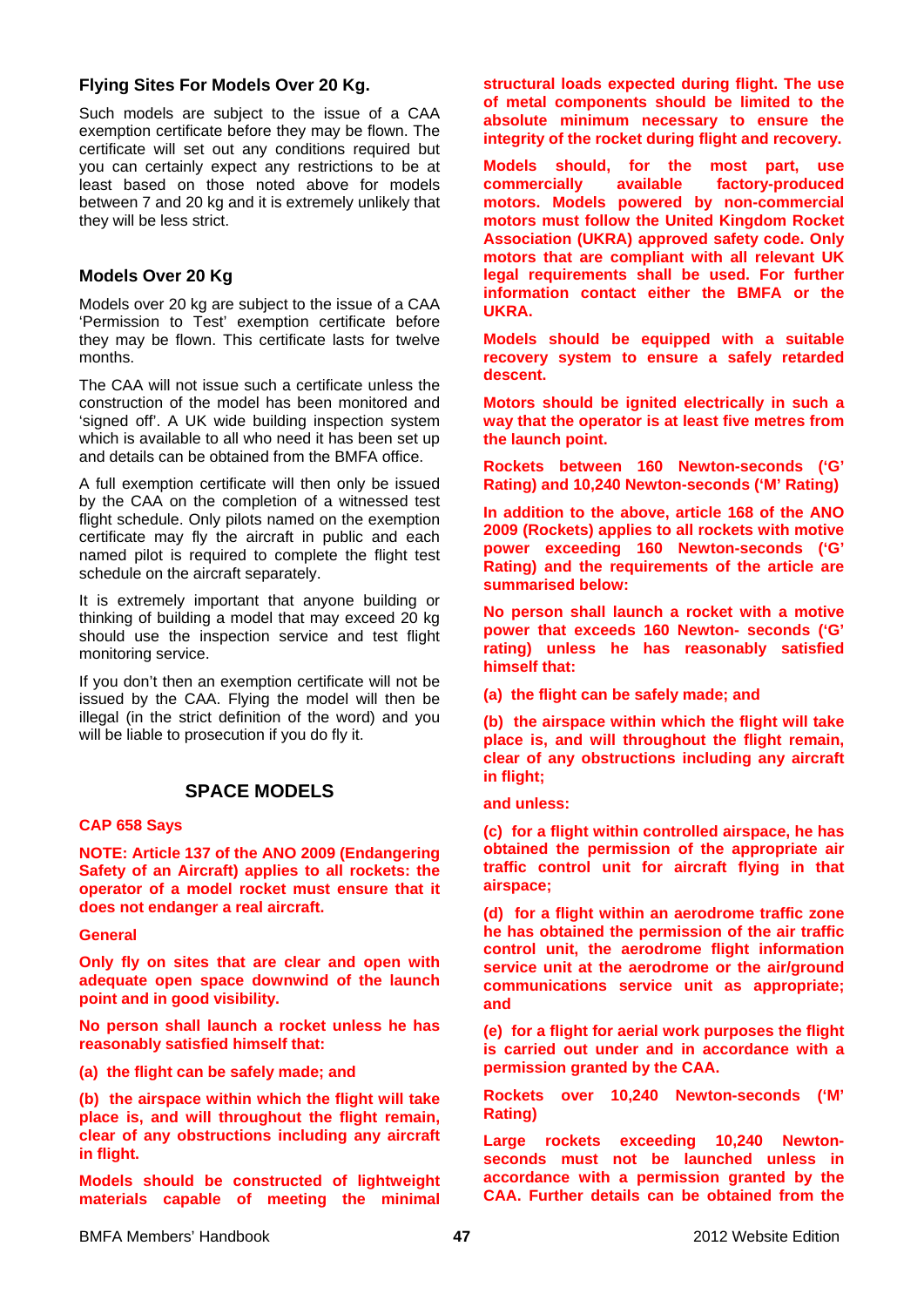**Airspace Utilisation Section of the CAA (see Annex A for contact details).** 

#### **BMFA Notes**

#### **In addition:**

**(a) Models must be launched from a stable platform equipped as a minimum with a launch rod for initial guidance and must not be**  launched at an angle of more than 30° from the **vertical.** 

**(b) A clearly audible countdown of at least 5 seconds must be given by the launch supervisor. In the event of a misfire, do not approach the model until it is certain that ignition will not occur.** 

**(c) Where spectators are present, a Range Safety Officer should be appointed to take responsibility for all flying activity.** 

**(d) For more information plus a detailed set of safety rules, contact the Association's Leicester Office.** 

**Large Scale Rockets, 'H' To 'M' Motors** 

**Details of the operating and safety procedures for large scale high powered rockets are naturally more extensive and involved than for the lower powered ones.** 

**A comprehensive safety code has been written by UKRA to cover such operations and is published by the BMFA. It is required reading if you are interested in large scale rocketry.** 

### **Space Modelling Specialist Bodies**

The BMFA Specialist Bodies covering space models are Federation Aeronautique Internationale Rocketry (FAIR) and the United Kingdom Rocketry Association (UKRA). These bodies can be contacted via the BMFA's Leicester office.

### **GAS TURBINES**

This section includes all the Gas Turbine guidance in the current version of CAP 658.

#### **General**

(a) The operation of gas turbines requires special care and the manufacturer's operating instructions must be understood and closely followed. All pilots and helpers must be fully briefed on the operation of the engine before any starts are attempted.

(b) Never run an engine in excess of the manufacturer's recommended power rating. Always follow the manufacturer's recommendations on pipework and fittings, especially with regard to periodic renewal.

(c) Take extra care during the engine's initial operating period. Until the unit is proven, do not operate it near people.

(d) Pressurised gas fuels, such as Propane, require care in handling; spill dispersal rates can be slow and the gas can 'pool' in hollows or in void areas in fuselages. The liquid can also cause frostbite, if allowed to come into contact with skin.

(e) Ensure that all fuel is stored in labelled containers fit for the purpose. These containers should be no larger than necessary.

(f) Model jet turbine installations may produce significant amounts of RF interference. In particular, fuel pumps, if they use brushed motors, and the turbines themselves, which have been known to produce significant static interference, especially if ceramic bearings have been incorporated. Make sure that you do not install receivers or servos or run aerials near to the engine installation.

(g) All gas turbine models are required by the CAA to be fitted with a failsafe. This must, as a minimum, bring the engine to idle in the event of radio interference or failure. The fuel system must be capable of manual shut off via a fuel valve or fuel pump switch.

### **Before Starting**

(h) Smoking or naked flames must not be allowed near the engine and the fuelling area.

(i) A suitable fire extinguisher (CO2 or dry powder but not water) should always be present at Start Up and for any period during which the engine is running.

(j) The Start Up area should be kept clean and free from any loose items that may get sucked into the fan or turbine.

(k) Ideally the Start Up area should be on a paved surface, but if this is not possible the grass should be short and clear of all loose material.

(l) Check the integrity of any compressed air hoses, clips etc, prior to turning on the air. Manufacturer's instructions should always be followed, particularly those relating to safety.

(m) Gas fuelled models must never be left in the pits area fuelled up. Once fuelled up they should be moved directly to the designated start-up area.

(n) If the engine is home-built or of a new design you should take extra care during its initial operating period. Until the unit is proven, do not operate it with large crowds of spectators present or in pit areas.

(o) The use of plywood or composite impellers is not recommended unless the builder has detailed and specific knowledge of the use of such materials.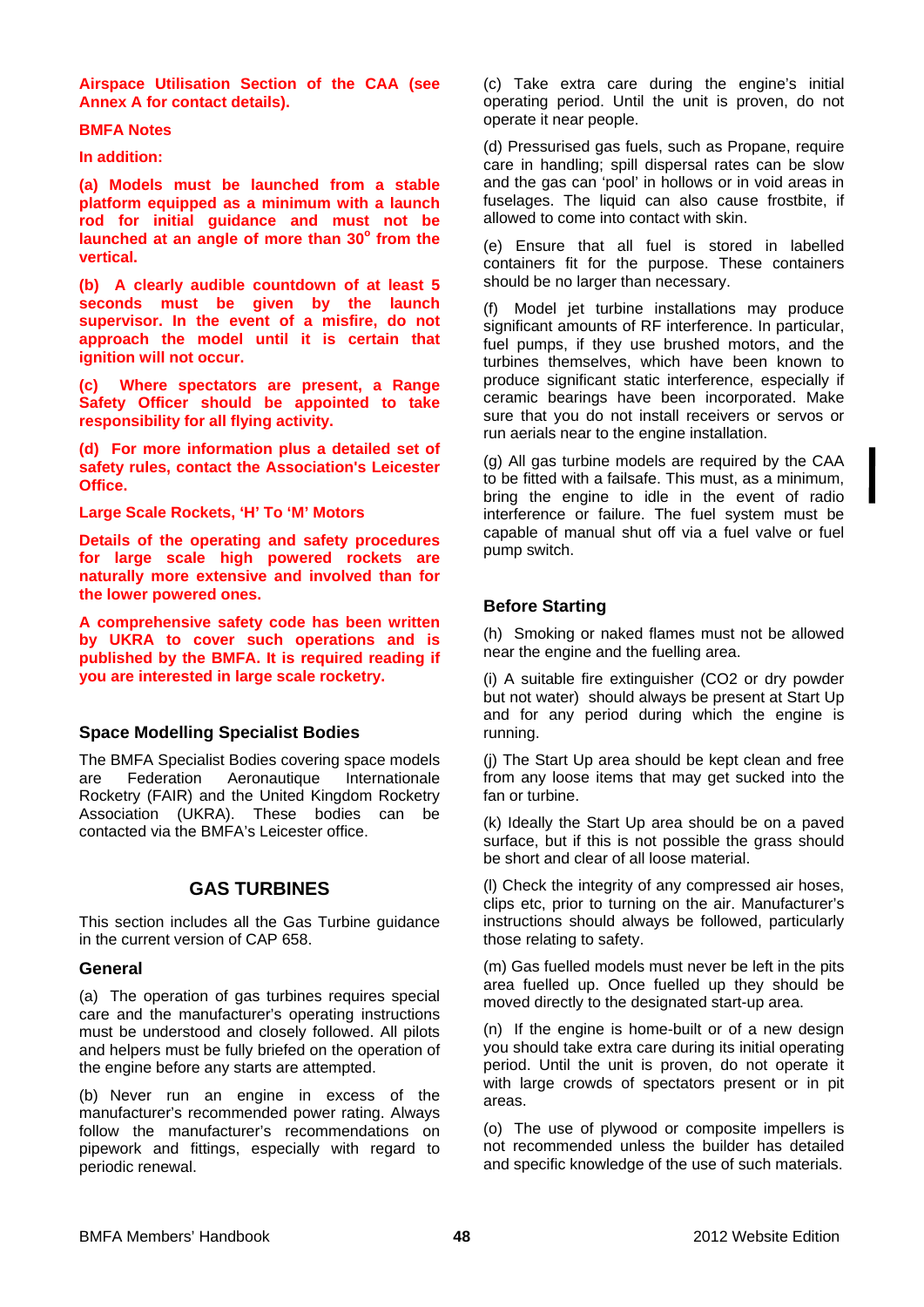## **Starting**

(p) The engine should normally be started facing into wind but make sure that it is not pointed at people or the pits area. The effect of the jet blast must always be kept to the absolute minimum.

(q) Beware of 'wet' starts with liquid fuels.

(r) After starting the engine always check the oil flow to the bearings. It is also advisable to check the exhaust gas temperature each day and you should keep a constant watch for any new noises or vibration. Any deviation from normal could indicate trouble. Do not run the engine if you are not sure.

(s) Whenever possible a reliable helper should assist with the start. The helper should be close by and fully briefed on the operation of the engine. The helper should ensure that you are not distracted during the start sequence.

(t) Models must be physically restrained during start up. The use of wheel brakes alone is not sufficient.

### **Shutdown**

(u) After every flight ensure that the engine is fully shut down, the fuel shut-off has been operated and that any hatches are opened to assist engine cooling.

### **Turbine Model Flight Safety Information:**

(v) Adverse runway conditions can have an adverse effect on the aircraft's performance on take-off. e.g. wet or long grass will significantly increase take-off distance.

(x) The rate of climb at take-off weight may be significantly less than that of a propeller driven model aircraft. Care must be exercised to ensure safe clearance of any obstacles immediately after take-off.

(y) The lack of "prop wash" over the control surfaces of a jet propelled model aircraft will result in less control surface effect particularly at low speed.

### **Turbines and BMFA**

(z) There is a detailed guidance booklet covering the safe operation of model gas turbines which is available from the BMFA Leicester office. This booklet is a joint GTBA / BMFA production and study of it cannot be recommended too highly for any gas turbine operator.

(az) The BMFA Specialist Bodies covering gas turbines are the Gas Turbine Builders Association and the Jet Modellers Association. These bodies can be contacted via the BMFA's Leicester office.

## **First Person View Radio Control (R/C)**

**FPV RC is a legitimate activity but there are limitations that you must observe to be both legal and insured.** 

#### **CAP 658 Says -**

**(1) What is First Person R/C?** 

**First person R/C, also known as First Person View, is a system whereby a radio control model aircraft is piloted, not through direct line of sight, but by using a live video downlink from an on-board camera allowing the pilot to experience a 'cockpit view' and to control the aircraft from the visual perspective of that camera. The live video is normally displayed to the pilot through 'video goggles' worn on the pilot's head or through a stand-alone monitor.** 

**(2) Legal Position** 

**The law requires that the person in charge of a model aircraft must maintain direct unaided visual contact with the aircraft sufficient to monitor its flight path so that collisions may be avoided. This is obviously not possible if the person in charge is wearing goggles. Therefore there needs to be a way to facilitate this and to address other safety concerns.** 

**(3) Safety Concerns** 

**Images captured by a camera and displayed on a flat screen afford the pilot little by way of depth perception and no peripheral vision. Moreover, the field of view available is often very limited and any field of view greater than approximately 60 degrees is likely to be distorted towards the edges. This can make it very difficult for the pilot to accurately judge speed and distance and to maintain sufficient awareness of the area surrounding the aircraft to effectively 'see and avoid' obstacles and other aircraft. The ability to control the aircraft and avoid collisions is also greatly affected by the quality of the video which can be very variable. Furthermore, in the event of a loss of data link, which can easily occur if the aircraft is flown beyond the range of the transmitter or indeed if the battery or another component of the systems fails, the pilot is likely to experience difficulty in locating the aircraft relative to his own position and visually acquiring it before loss of control occurs.** 

**(4) Control Measures** 

**One mechanism to address the safety concerns and to overcome the visual contact problem is already in place within radio control flying. This is the Buddy Box system which is regularly employed to train ab-initio pilots in R/C flying. The system electronically links two transmitters in a master and slave configuration, whereby a switch on the master provides the facility to**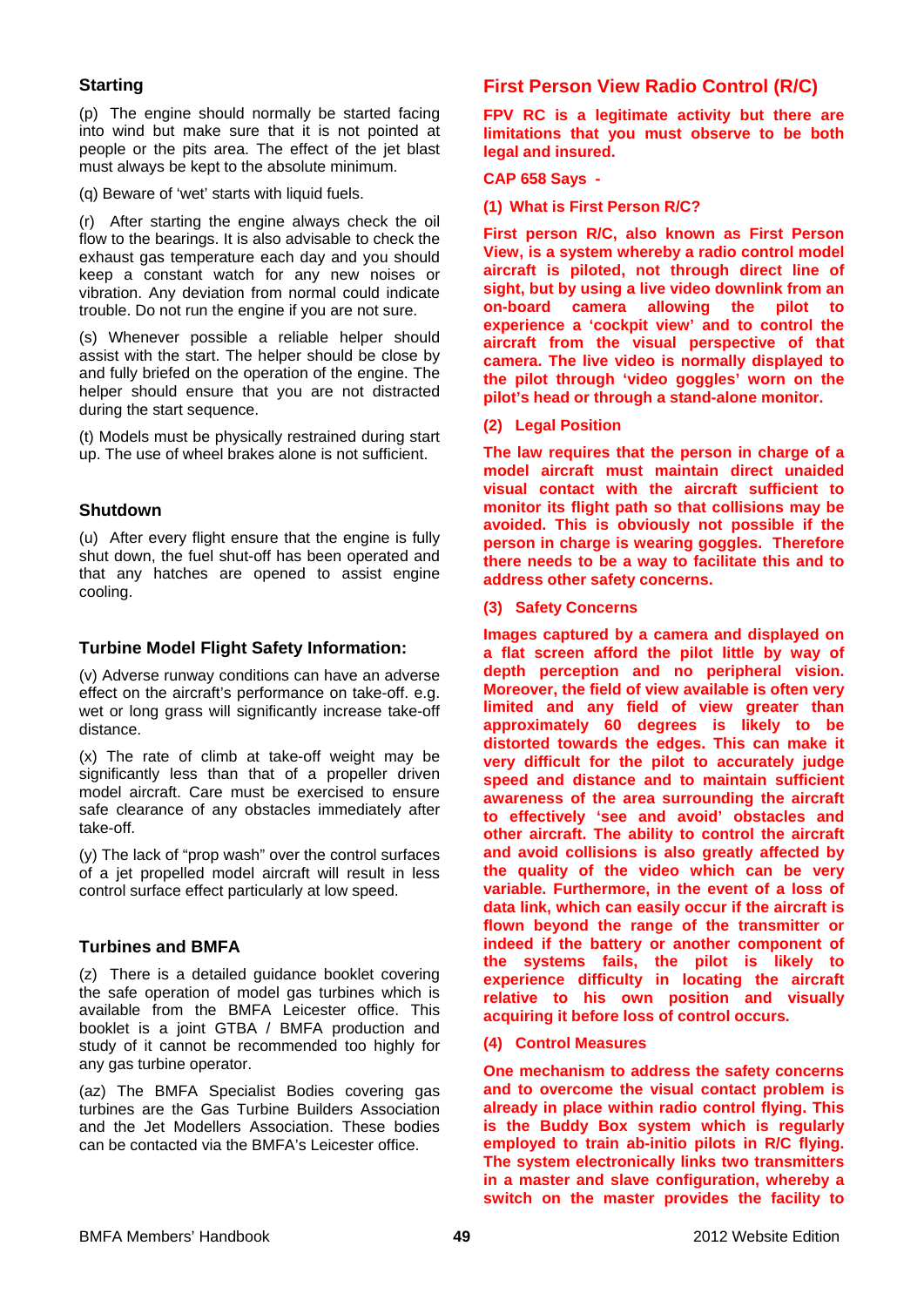**instantly transfer control of the aircraft to either transmitter. In a First Person R/C scenario it enables the person in charge of the model to hold the master transmitter and maintain direct unaided visual contact with the model whilst another person flies the model by reference to the live video from the on-board camera. In the event of an emergency or problem the person in charge with the master transmitter must take control of the aircraft and take whatever action necessary to maintain safety.** 

**(5) Only fly if:** 

**(a) the activity is solely for 'sport and recreation' purposes;** 

**(b) two pilots take part;** 

**(c) a Buddy Box system is employed;** 

**(d) the person in charge operates the master transmitter;** 

**(e) the person in charge does not wear the headset or view a screen;** 

**(f) the aircraft remains within the natural unaided visual range of the person in charge;** 

**(g) reliable operation of the Buddy Box is established;** 

**(h) a clear handover protocol is established; and** 

**(i) the person in charge is solely responsible for the safety of the flight.** 

**These operating conditions very clearly place the legal responsibility for the safety of the flight on the person in charge who must maintain direct unaided visual contact with the model at all times.** 

#### **BMFA Notes**

**Because the model is equipped with a video camera and video link to the ground which is sending recordable data, it will automatically be classed by the CAA as a small aircraft equipped for surveillance.** 

**Consequently, all of ANO Article 167, (Small unmanned surveillance aircraft) will apply to any flights made. This can be read in full in the section 'Legal Controls over Model Flying'.** 

**Again, these are strict legal requirements.** 

## **THE BMFA SAFETY CODE FOR MODEL FLYING DISPLAYS**

This code is issued for guidance only. The Association takes no responsibility for arrangements at particular events outside the Association's direct control.

#### **General**

This code has been prepared to give guidance to organisers of, and participants in, public displays which include model flying as part of a demonstration or entertainment. The Code will assist the organisers in meeting their direct responsibility for the safety of spectators and nearby persons and property.

The recommendations contained herein are not intended to apply to

(a) competitive model flying events where spectators attend in the knowledge that model aircraft will be taking part in contest flying; for these events specific safety rules are included in the appropriate competition rules; or

(b) general model flying, the safety requirements for which are covered in the BMFA Safety Code for General Flying.

Article 138 of the UK Air Navigation Order which states that: **'A person must not recklessly or negligently cause or permit an aircraft to endanger any person or property'**.

Article 137 of the UK ANO states that **'A person must not recklessly or negligently act in a manner likely to endanger an aircraft, or any person in an aircraft.**'

These apply to ALL aircraft flown in the United Kingdom, including unmanned ones. This, of course, includes all model aircraft, whether above or below 7 kg. Model aircraft of over 7 kg must also comply with other CAA regulations whenever they are flown including Article 166 of the ANO which contains an additional requirement to fly safely.

Clubs organising displays at which large models will be flown must take careful note of the CAA regulations in order that they do not lead the pilots of such models into breaking the conditions laid down by the CAA.

The following minima for sites, distances maintained from spectators and proficiency standards required from flyers of model aircraft at displays are recommended as a result of many years experience by the BMFA. As there are several different types of model aircraft they each require different facilities and site conditions for safe and effective displays. The different types will therefore be treated separately below.

The BMFA is available to give advice to display organisers, insurance companies, local authorities, etc., in specific cases.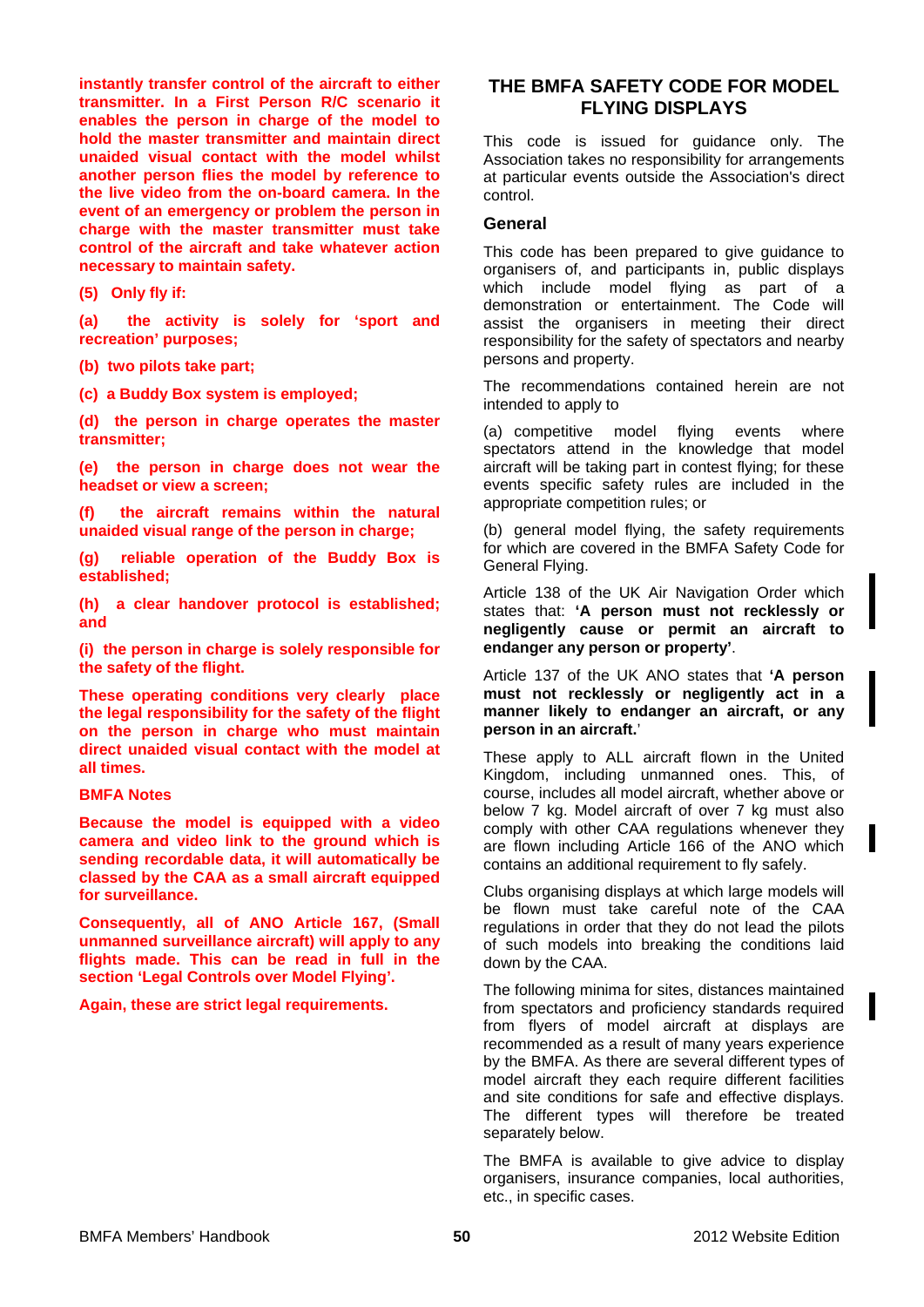### **Organisation**

One person, the **DISPLAY ORGANISER**, should assume overall responsibility for the event; he will make arrangements for:

#### **(a) Site assessment**

(b) Spectator control or, in the case of an event at which model flying is part of a large function, the siting of the model flying area with respect to spectator enclosures, car parks etc..

(c) Verification of flyers' competence. The BMFA and other organisations have voluntary achievement schemes for R/C flyers and organisers should consider these as they are all guides to the proficiency of flyers wishing to take part in the display or event. Details of the BMFA Achievement Scheme are included in this handbook.

(d) In the case of R/C flying, establishing effective transmitter control and frequency monitoring.

(e) Airworthiness and safety checking of all model aircraft and equipment to be used in the display.

(f) Verification of third party insurance validity, covering individual flyers, the model flying club carrying out the flying and the display organisers.

The appointment of a **FLYING DISPLAY DIRECTOR** who will be responsible for the safe conduct of the flying display and who will assume overall responsibility for the planning, organisation and subsequent running of the event.

(g) The appointment of a **FLIGHT LINE DIRECTOR** who will assist in the planning of the flying, the briefing of pilots and who will take full control of the model flying area (in modelling terms, a Contest Director or CD).

The appointment of a **FLIGHT LINE MARSHAL** who is responsible to the Flight Line Director and who will directly control the active model flying.

**A POLICE AND EMERGENCY SERVICES LIAISON OFFICER** who is responsible for all contact with police and emergency services both before and during the display.

His duties will be to liaise with police and local authorities or, in the case of model flying as part of a wider function e.g. fetes, traction engine rallies etc, to notify the function organisers, in writing, of any special requirements.

The Flying Display Director and Flight Line Director's posts can be held the same person but the Flight Line Marshal must be a separate post and it would be sensible if the Emergency Services Liaison Officer was a separate person too.

(I) The Flight Line Marshal must exercise authority over all flying matters as he is directly responsible for the flying safety of the display. He must not hesitate to discipline pilots if necessary and it cannot be stressed too strongly that his is the final say on all matters on the airside of the flightline.

This places a great deal of responsibility on the Flight Line Marshal and it almost defines his job. A very pro-active approach must be taken so that these responsibilities are fulfilled and all display organisers are urged to consider very carefully the quality of the person appointed to this task.

### **SITE ASSESSMENT**

#### **The BMFA Site Assessment Service**

The BMFA offers a free voluntary site assessment service to all display organisers and you should contact the Leicester office for details. The use of this service is very highly recommended to you although the conclusions reached during the site assessment are not binding.

However, you may be very surprised at what a fresh pair of eyes can see in your plans and you should lose no opportunity to make sure that what you are going to do is as safe as possible; which is what the CAA expects of you as a display organiser.

### **Control Line Aircraft**

The flying area shall be substantially flat. The aircraft are tethered and fly in a circular path; the minimum radius of the area required is the maximum control-line length to be used during the display, plus 13 metres.

A three metre diameter circle should be marked in the centre of the flying area (emulsion paint is recommended for this purpose), and pilots should ensure that they do not leave this circle while flying.

Under no circumstances should the boundary of the flying area be less than 50 metres from ANY overhead cables or masts supporting such cables.

## **Radio Controlled Aircraft**

A minimum area for take-off and landing of 100 x 40 metres, with the 100 metre direction substantially parallel to the wind direction, shall be available, with a tarmac or mown grass surface.

To the upwind and downwind sides of this area there should be no spectators, parked or moving vehicles, or other obstructions within a minimum 150 metres of the boundaries of the take-off and landing area. Specific attention shall be paid to the possibility of turbulence caused by nearby tall buildings, trees, marquees, etc..

It is essential that the site be positioned so that all flying can take place without car parks and spectator areas being overflown.

It is recommended that no radio-controlled flying displays should take place within 5 km of any airfield without prior consultation with the chief air traffic control officer of the airfield concerned. This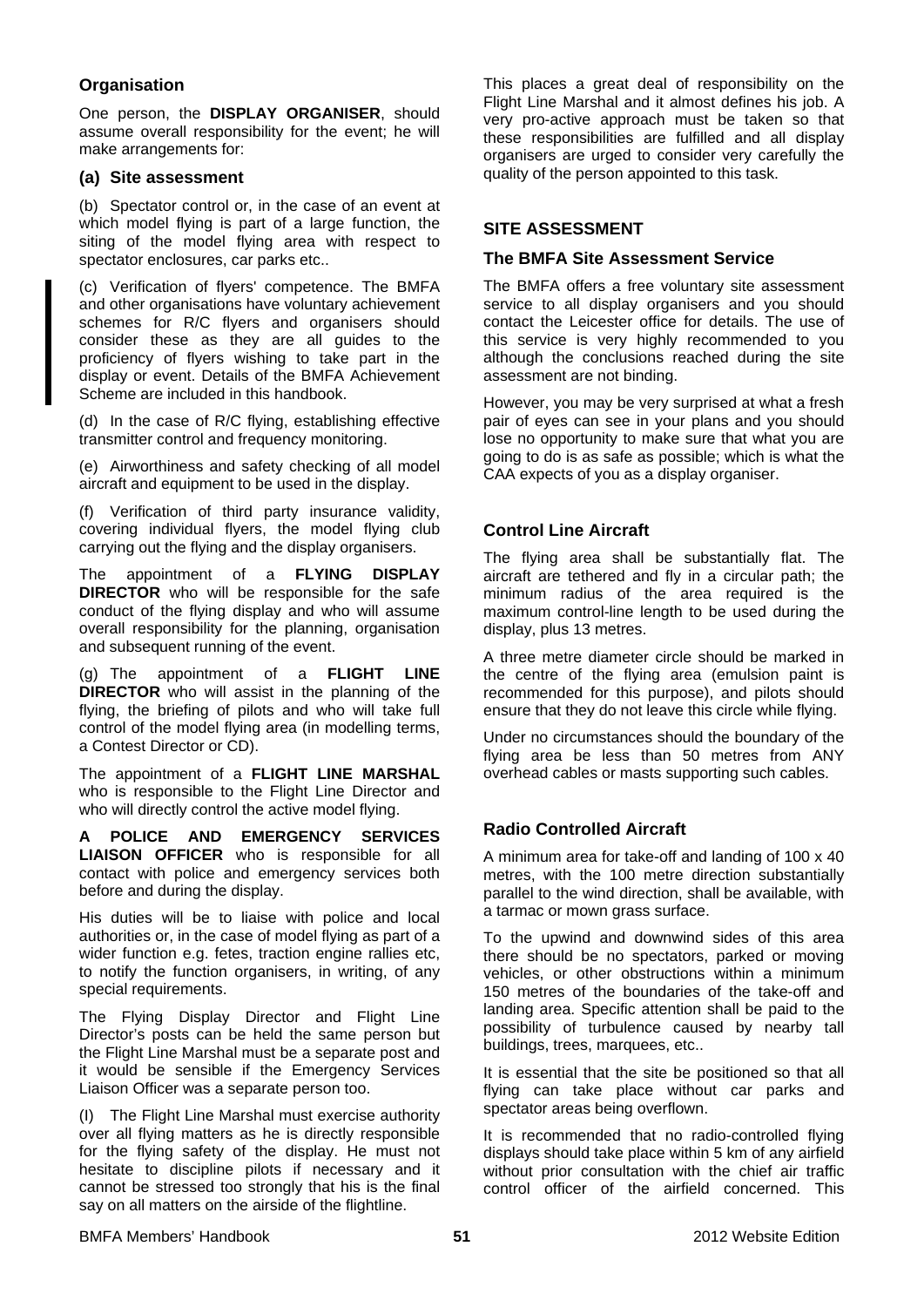consultation should be sought at least 30 days before the display is due to take place.

Clubs wishing to organise or participate in displays away from their normal flying site must take great care not to interfere with the legitimate flying of other clubs or groups near the display site.

Enquiries should be made (with the BMFA, with local club contacts and local model shops) and if any club or group is flying within 2 miles of the display site, the display should only take place with their agreement and co-operation.

### **Control and Siting of Spectator and Car Parking Areas**

### **Control Line Aircraft**

Spectators should be behind stout rope barriers or similar restraints surrounding the flying area. Sufficient marshals should be available to ensure that spectators are adequately controlled and organised.

### **Radio Controlled Aircraft**

Spectators should be behind a stout rope or other barrier located parallel to the take-off and landing direction. They should thus be on only one side of the flying area for radio-controlled aircraft. In NO circumstances should take-off or landing be performed towards or over spectator or car park areas. Sufficient marshals should be appointed to ensure that spectators are appropriately controlled and supervised.

## **PLANNING AND CONDUCT OF MODEL FLYING DISPLAYS**

The organiser should himself preferably be an experienced flyer of the type(s) of model aircraft being used at the display, but in any case must be thoroughly familiar with the operating characteristics of the aircraft taking part. He is responsible for the postponing or cancelling of all or part of the display in case of adverse circumstances likely to cause a hazard to safety. It is also his responsibility to ensure that minimum nuisance is caused, and that no unauthorised flying takes place. All flyers should have had experience with the aircraft they are to fly and the types of manoeuvres to be performed. In the case of radio-controlled flying;

(a) It is recommended that all flyers should be BMFA 'B' Certificate holders or equivalent.

(b) All helpers should be familiar with the Safety Codes within this handbook.

### **Control Line Flying**

Model, control-lines, handle and safety straps shall be subjected to the pull test specified for the type of aircraft in the contest rule book before each flight, and visually examined for damage. Safety wrist straps shall be used at all times. All helpers in the control-line flying area shall wear safety helmets and should be familiar with the safety codes within this handbook. All control lines shall be of steel.

## **Radio Controlled Flying**

All display pilots should have a helper/caller with them when they are flying.

All ground helpers should be familiar with the safety codes in this handbook.

All flyers should hold the BMFA 'B' Certificate or its equivalent (SAA Silver Wings or LMA Certificate of Competence).

When using the LMA Certificate of Competence in place of the BMFA 'B' Certificate, the following conditions must be complied with.

(a) The pilot must be a paid up member of both the BMFA and the LMA.

(b) The pilot may only fly the type of model for which he is certified.

(c) All CAA regulations regarding model flying must be complied with.

(d) The pilot's helper/caller should be either a 'B' certificate or LMA Certificate holder.

It is strongly recommended that a frequency monitor shall be operated throughout the display and for half an hour before flying commences.

The number of frequencies in use should be kept to a minimum. At the planning stage enquiries should be made to ascertain whether any hospitals, factories, military or public service establishments in the vicinity may use radio equipment or any other electronic or electromechanical devices likely to cause interference on the radio frequencies to be used during the display.

If there is felt to be any risk of such interference, then no flying must take place. If any radio interference is suspected during flying all models should be landed immediately and no further flying may take place until the interference source is identified and eliminated.

**Strict control of transmitters MUST be enforced.** 

**For 35 MHz, a transmitter pound, together with a pegboard, is essential and the use of a frequency checker on all transmitters is highly desirable.** 

**It is also strongly recommended that all 2.4 GHz transmitters are impounded and checked as switched off as there is evidence that, in certain circumstances, the 2.4 MHz band may become saturated and there is an increased safety factor in having all transmitters not in use impounded and in your control.** 

BMFA Members' Handbook 2012 Website Edition **52**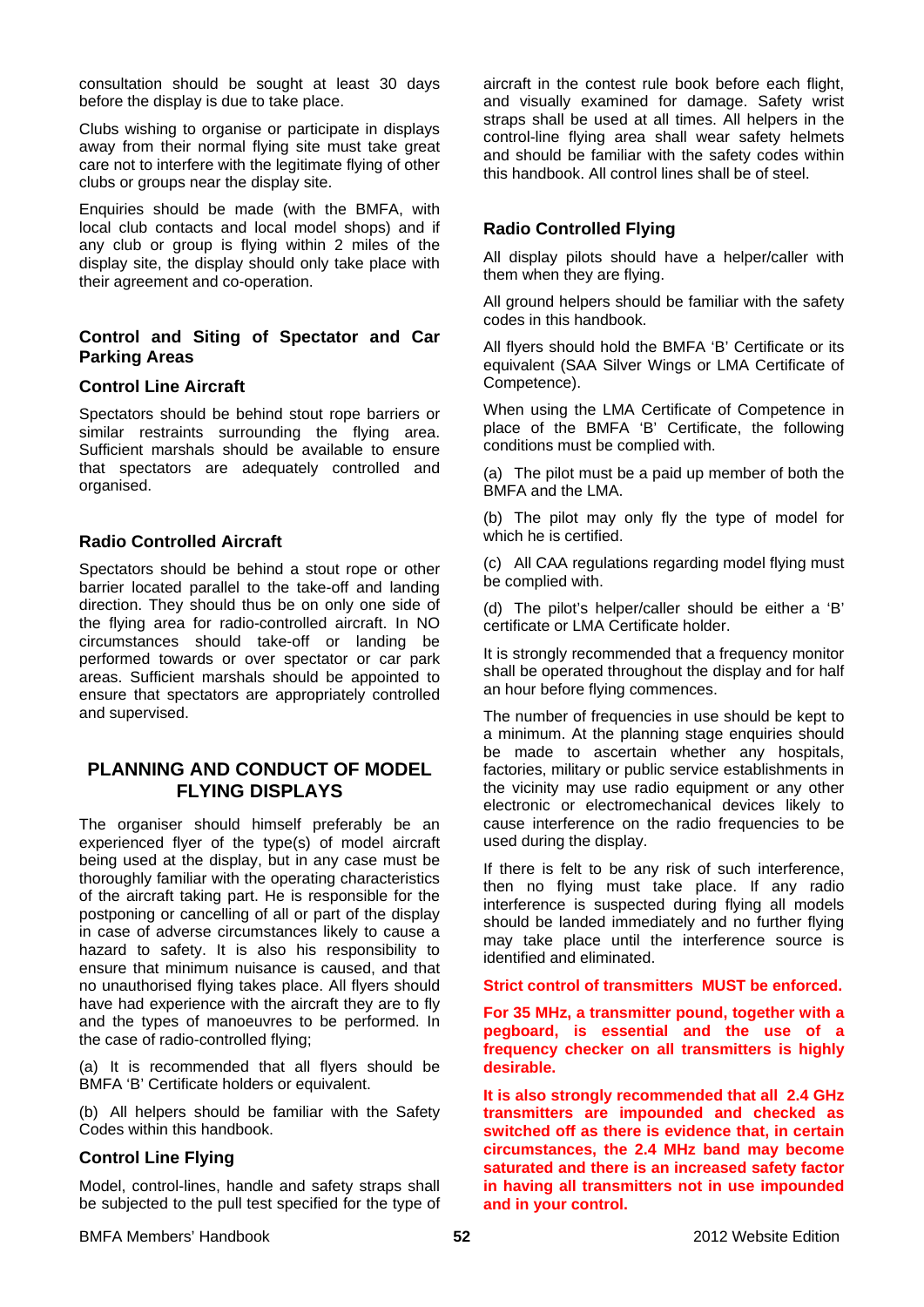All control functions of each aircraft shall be checked before each flight (1) when the radio is switched on and (2) with the engine at full throttle before take-off. All power-driven aircraft flown at displays should have throttle control.

Particular attention should be paid to the state of both transmitter and receiver batteries - dry batteries must not be used and rechargeable battery packs should be fully charged at the start of the display.

No flying should take place if the surface wind speed exceeds 25 knots, or if the visibility is less than 500 metres.

27 MHz radio control equipment must not be used for public displays owing to the danger of interference from other legitimate model users, industrial or medical installations.

No turn should terminate with the aircraft on a heading towards the spectator enclosure.

No aircraft may be flown within 30 metres of spectators. For models over 7 kg and all gas turbine powered models this distance should be 50 metres. This may be reduced to 30 metres for take off and landing only.

The organisers, especially the Flight Line Marshal, should also consider the need to add additional separation distance for models of exceptional



dimensions, weight or performance.

The Flight Line Marshal must position the pilots so that they are between the spectators and the flying models.

**Note that the distance of 30 metres shown must be 50 metres when models over 7 kg or gas turbine powered models are flown.** 

## **Toffee Bombers**

Models dropping toffees should not weigh in excess of 7 kg. The toffee bomber should fly alone. All other models should remain on the ground during the toffee drop and all transmitters should be switched off and in the care of Tx control. An area within the public enclosure should be provided for those children wishing to take part.

The toffee bomber should make its drop from as high an altitude as is practical. It should then circle at height upwind and should not fly over the area where the toffees have landed. If this is not possible without flying over car parks, houses, roads etc, no toffee drop should be included in the programme.

Children should be controlled by officials and/or the PA system and prevented from leaving the enclosure until the toffees have been dropped and the model is away from the area. The field should then be cleared as soon as possible after the drop. All children must be safely back in the spectator's enclosure before the pilot is permitted to bring the model back for its landing.

### **Young Pilots**

Whenever a young pilot takes part in a display, it is very strongly recommended that a suitable person is tasked to stand with them as a safety pilot. The legal responsibilities and possible liabilities of young people under the age of 15 are not clearly delineated and the organisation should take great care that no young pilot is allowed to fly unless accompanied by a person known to the organisers as being a proficient safety pilot.

#### **Smoke Systems**

Some of the oils used in model aircraft smoke systems are known to be carcinogenic when burnt and all of them are irritants to varying degrees, even the purer types.

Smoke should only be used when the wind is blowing away or at least along the pits / flightline area and there is no possibility of the smoke cloud being blown over pilots or spectators.

#### **General**

It is important that a written description of arrangements for the model flying programme be circulated in advance to all people participating in the display. This should be reinforced and, if necessary, updated by a further oral briefing on the day of the display.

## **The Club Fly-In, Small Display or Open Day**

The BMFA Safety Code for Model Flying Displays was written to cover the larger type of display and questions are often asked about what to do in the case of the smaller display or club fly-in.

The answer lies, as it so often does, in the organisers acting in what may be seen to be a reasonable manner.

As an organiser, you should read the Display Code very carefully and pick out the parts that you feel apply to your event and apply them carefully.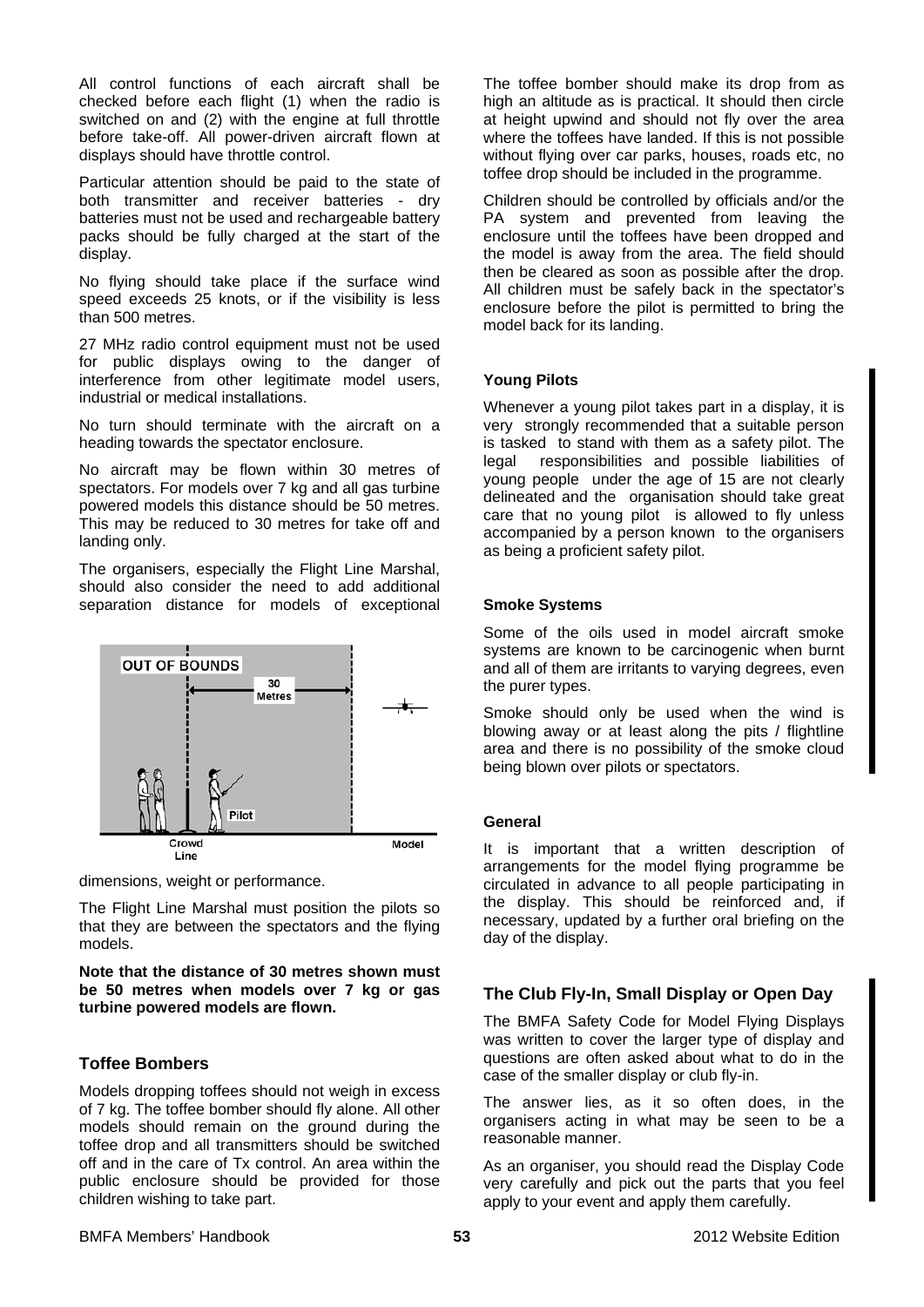There's no doubt that a Display Organiser to take overall control of the event and a Flight Line Marshall to take responsibility for all the flying would be required posts no matter how big or small the event is.

However, you may feel that you do not need the full range of other personnel required at a larger display and, although most of the jobs are valid, they could be amalgamated into far fewer people.

The requirement for pilots to hold a 'B' certificate is also sensible for a large display but at a smaller event it could be appropriate to accept a lesser qualification and take care that the flying is carefully monitored.

Checking pilot's insurance details is essential. However, and should always be done.

The Display Code will give you the guidance you need and you should try to operate within the spirit of the document. You should also remember that, if there is an incident, your actions will be judged on the basis of 'did you act reasonably?', and the Code will give you the help you need to make the decisions you have to make.

## **THE BMFA DISPLAY PILOT'S LOGBOOK**

To assist display organisers in their task of assuring themselves of pilot competence as required by the CAA in CAP 658, the BMFA has introduced a Display Pilot's Logbook scheme.

The logbooks are free from the BMFA Leicester office and are also available from various show organisers. The only qualification needed to obtain a logbook is that you must hold a 'B' Certificate.

The logbook has spaces for pilots to fill in their show-by-show flying experience and for organisers to sign off each entry.

If you are a display organiser or flight line marshal and a pilot hands in his logbook, you will have a direct view of his experience (or lack of it) on the 'show circuit'. You will be able to see the types of aircraft he has flown and you should be able to come to a better informed conclusion about his competence than you could before.

If you are a regular or occasional display pilot and you haven't already done so then please think about getting your logbook started. Anything that might reduce the workload and responsibility of a display organiser has to be of benefit and a good logbook record is very impressive - It's your show flying CV already laid out for you.

# **MANDATORY OCCURRENCE REPORTING**

### **CAP 658 Says:-**

#### **1 Definitions**

An **ACCIDENT** is where a person suffers a fatal or serious injury as a result of contact with any part of any model including parts that have become detached from the model.

A **SERIOUS INCIDENT** means an incident involving circumstances indicating that an accident nearly occurred.

An **INCIDENT** is an occurrence that has the potential for an accident or serious incident to occur.

### **2 General Flying**

In the event of an accident involving a model aircraft which causes injury to a third party, the pilot must inform their own National Association as soon as is reasonably practicable.

### **3 Public Events (Displays or Competitions)**

The Organiser of a display is responsible for ensuring that any Accidents involving injuries to members of the public are reported to the CAA as soon as is reasonably practicable. Note this includes injuries caused by ground special effects.

The Organiser of a display or competition is also responsible for reporting any accidents or serious incidents to their respective Association with information to the BMFA.

Incidents occurring near or behind the crowd line or in any area to which the public has access must also be reported to the respective Association as soon as is reasonably practicable.

The Flying Display Director shall be responsible for the initial determination of the seriousness of any incident occurring at the display. The Display Organiser shall be responsible for initiating the reporting procedure outlined above.

At a display or competition, the Display Organiser must appoint a Police and Emergency Services Liaison Officer to act as the point of contact for liaison with the police and emergency services in the event of an accident or serious incident.

### **4 Contact Details**

The respective Associations are to maintain a list of contacts who are authorised to act on behalf of their Association on notification of an accident or serious incident occurring.

Accident reporting to the CAA (Out of Office Hours) is on **07808 900327**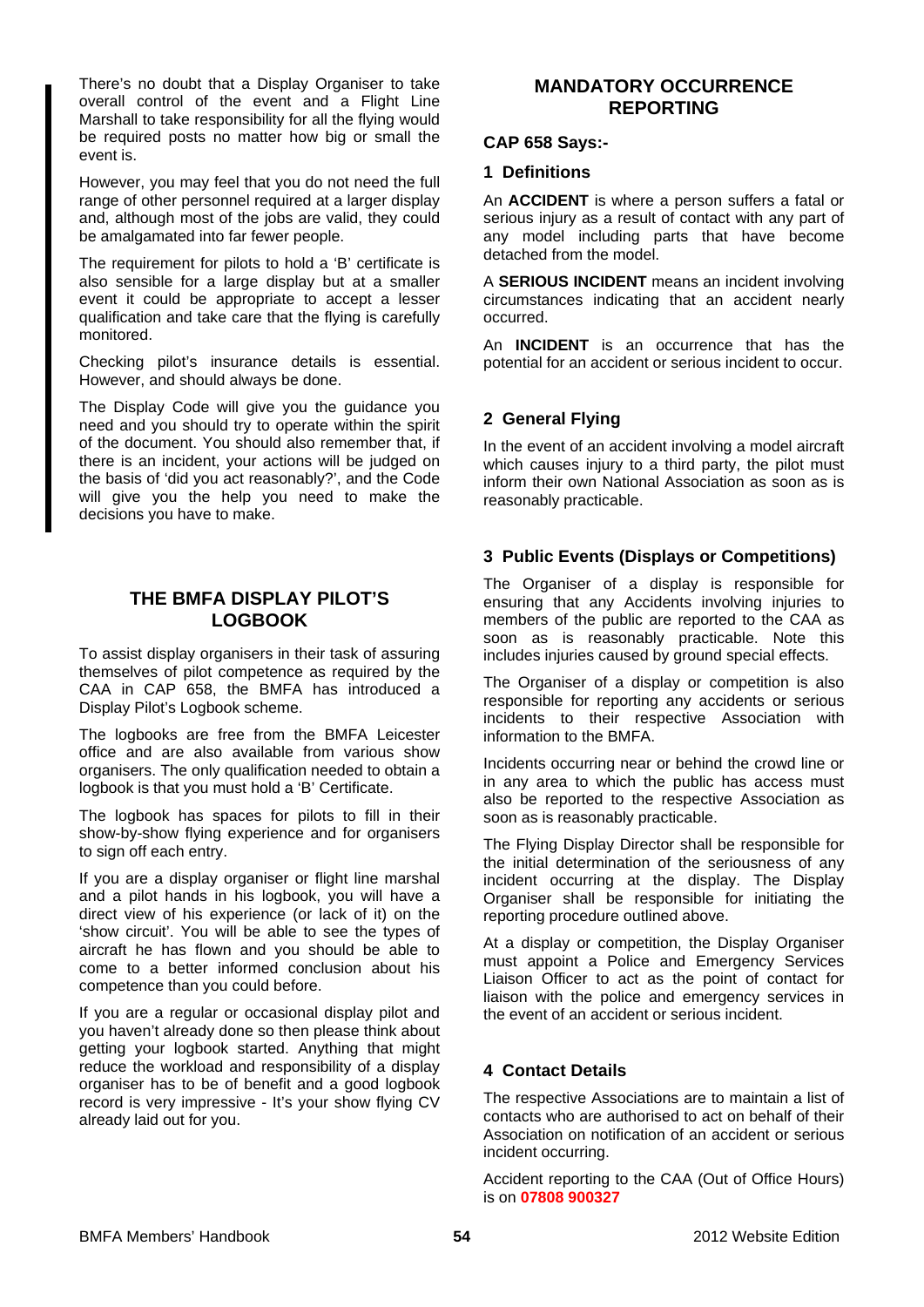## **BMFA ADVICE ON MANDATORY OCCURRENCE REPORTING**

### **1. General**

First of all, you should bear in mind that any reportable incident might well trigger a CAA inquiry, run by the Air Accident Investigation Board (AAIB).

The possibility of a future inquiry will usually depend on the severity or potential severity of the incident and your actions regarding collection of evidence, etc. should be with this in mind.

A fatal accident is certain to result in such an inquiry.

Almost all these inquiries are conducted for the AAIB by the BMFA so there is an assurance that an experienced modeller will be involved and not someone who is unfamiliar with model operations.

### **2. General Flying**

Whilst not being required to report accidents (defined as involving fatal or serious injury) directly to the CAA, any serious incident may well trigger an AAIB inquiry.

With this in mind, those present on the flying field will have to decide very quickly on their course of action.

In the case of a fatal incident there is no doubt that the first course of action will be to alert the emergency services, e.g. ambulance and police.

The model, radio equipment and any other items involved should not be moved or even touched, if that is possible. If any transmitters operating during the incident are switched off later this should be noted.

All other transmitters, the pegboard and the pits area should be left untouched until full details have been recorded.

Photographs of the area will be extremely useful and, if a camera is not available, mobile phone pictures will do; as many as possible.

Names and addresses should be taken of all those present and no one should be allowed to leave the field until a police presence has been established.

If there are no Committee members on the field then, at some point, Committee officers must be contacted. This should obviously be done as soon as possible but Club members on the field should not wait for a Committee presence to take care of the steps outlined above, many of which need to be done quickly.

For any incident that has not resulted in a fatality but is still serious, a police presence will probably not be required and the level of evidence collection may be reduced but you should always remember that an inquiry might be held into the incident.

Plenty of photographs of the scene, possibly impounding the model and radio equipment, names and addresses of witnesses and notes taken at the time will all be extremely helpful if you consider that you may be involved in an inquiry

It will also help in any insurance related queries that might arise.

## **3. Public Events (Displays or Competitions)**

### **Who is Responsible for What**

CAP 658 specifies three people within a display organisation, all with specific jobs to do if an incident occurs.

If there is an accident, serious incident or incident, it is clear that the Flying Display Director (that is, the flightline CD) is responsible for deciding how serious the incident is and then reporting this to the Display Organiser.

The Display Organiser is then directly responsible for following any of the reporting paths outlined in the regulations.

He is also responsible for the initial appointment of the Police and Emergency Services Liaison Officer.

The Liaison Officer must be kept informed by both the CD and the Display Organiser of the current situation regarding any incident as his job will be to act as a point of contact for all the emergency services. He must be a person who is able to be aware of the overall situation as, when emergency services arrive at an incident and have no single person to deal with, serious confusion can arise

It is quite possible that, at a smaller display or competition, these three posts may be held by one or two people. For instance, in many cases the Display Organiser is also the Flightline CD.

The Emergency Services Liaison Officer should, if possible, be a separate person who can step in if needed.

Note that the Flightline Marshal is not mentioned here. This is because that job requires constant vigilance and the person doing it should not be distracted.

### **Accidents and Serious Incidents**

In the case of accidents and serious incidents (as defined in CAP 658) and for organisers of displays, fly-ins and competitions, almost all of the above comments apply.

The exception will be the taking of names and addresses if there are many people present. You should focus on those directly involved and anyone who might be a witness to events.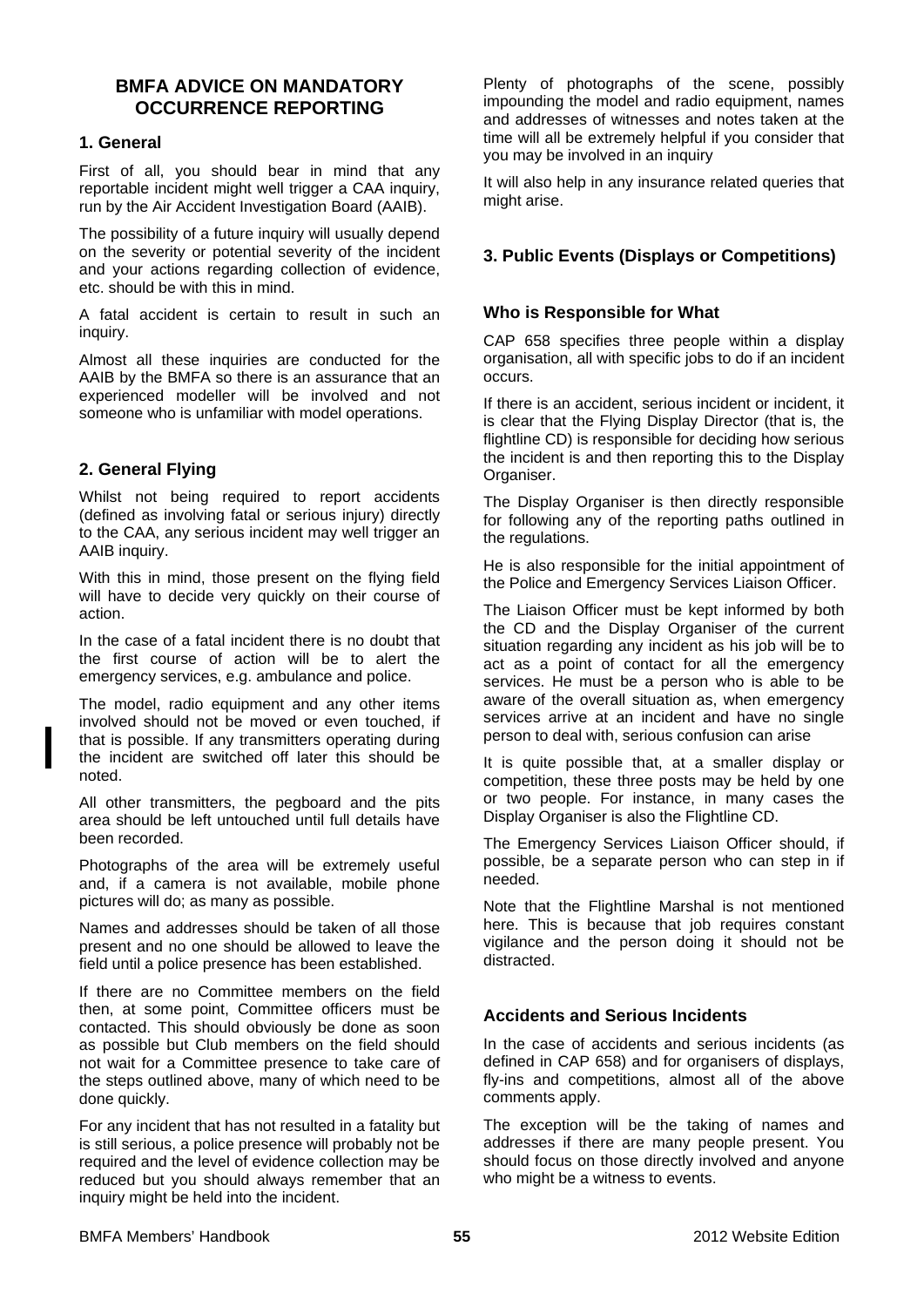One thing in particular that might help considerably is the collection of video evidence and, at a larger event, this might be available. A request from the organisers over the PA should be made and details of anyone offering such evidence should be taken.

Do not be complacent about these details. Any incident, serious or potentially serious, that occurs in front of the public will almost certainly be reported to the press, probably before the dust has settled, and the press will almost certainly contact either the CAA or the BMFA for comment.

Consider the consequences of a telephone call from the press to the CAA on a Monday morning asking for details of the 'model aeroplane crash' that turns out to be a serious one and neither the CAA nor the BMFA has any knowledge of it.

### **Incidents**

An incident (defined by CAP 658) may still require the organisers to collect and retain some evidence.

Careful noting of circumstances, taking names and addresses of those involved, a careful check of frequency control arrangement, whatever statements from officials that can be arranged and photographs of the scene if possible are all important.

You will have to report the incident to your local association and they may come back to you for more details than you gave them initially, so be prepared to take the time to collect any evidence.

Again insurance matters may also be involved so you need to gather whatever information you consider necessary, depending on the potential severity of the incident, remembering always that members of the public might see the incident in a different light to you and that most of them have mobile 'phones to contact the press.

# **THE RADIO CONTROL ACHIEVEMENT SCHEMES**

#### **General**

The main aim of the R/C Achievement Schemes is to encourage model flyers to reach a given standard of flying ability and safety and to prove that standard to an Examiner. There are two grades;

(a) The 'A' Certificate which may be equated to a 'safe solo' standard of flying.

(b) The 'B' Certificate which is designed to recognise a more advanced pilot's increased ability and knowledge and a demonstrated high level of safety. **A candidate presenting himself for a 'B' test must already hold the 'A' certificate in the discipline being tested.**

In addition, there are endorsements available to the 'B' Certificate in various disciplines for those flyers who wish to take their personal flying standards and achievements further. At the time of writing, these are,

The 'C' Certificate, Aerobatics.

The Gold, Diamond and Diamond Star Silent Flight Thermal Certificates (run by BARCS).

The Gold, Diamond and Diamond Star Silent Flight Slope Certificates (run by BARCS).

The Achievement Scheme is run by the BMFA as a National Scheme and it is open to all model flyers. However, non-members of the BMFA must produce evidence of Third Party insurance in the sum of not less than £5,000,000.

The scheme may also be used by any model flying group or club, whether it is BMFA affiliated or not and all applications from clubs who wish to participate in the scheme are welcome.

### **National Standards and Advice to Area Chief Examiners, Club Examiners and Candidates.**

### **The Achievement Scheme Standards Leaflets**

Leaflets are available to Club Examiners setting out the nationally agreed standards for the testing of candidates taking all of the available 'A' and 'B' certificates and 'C' Aerobatics.

These leaflets are also available to test candidates, either from your club examiner or on request from the Leicester office, on receipt of a SAE. They are available for download from the BMFA website.

**Note that the Achievement Scheme Standards Booklets, will be re-issued annually on 1st January each year, regardless of whether there are any changes. This is to ensure that**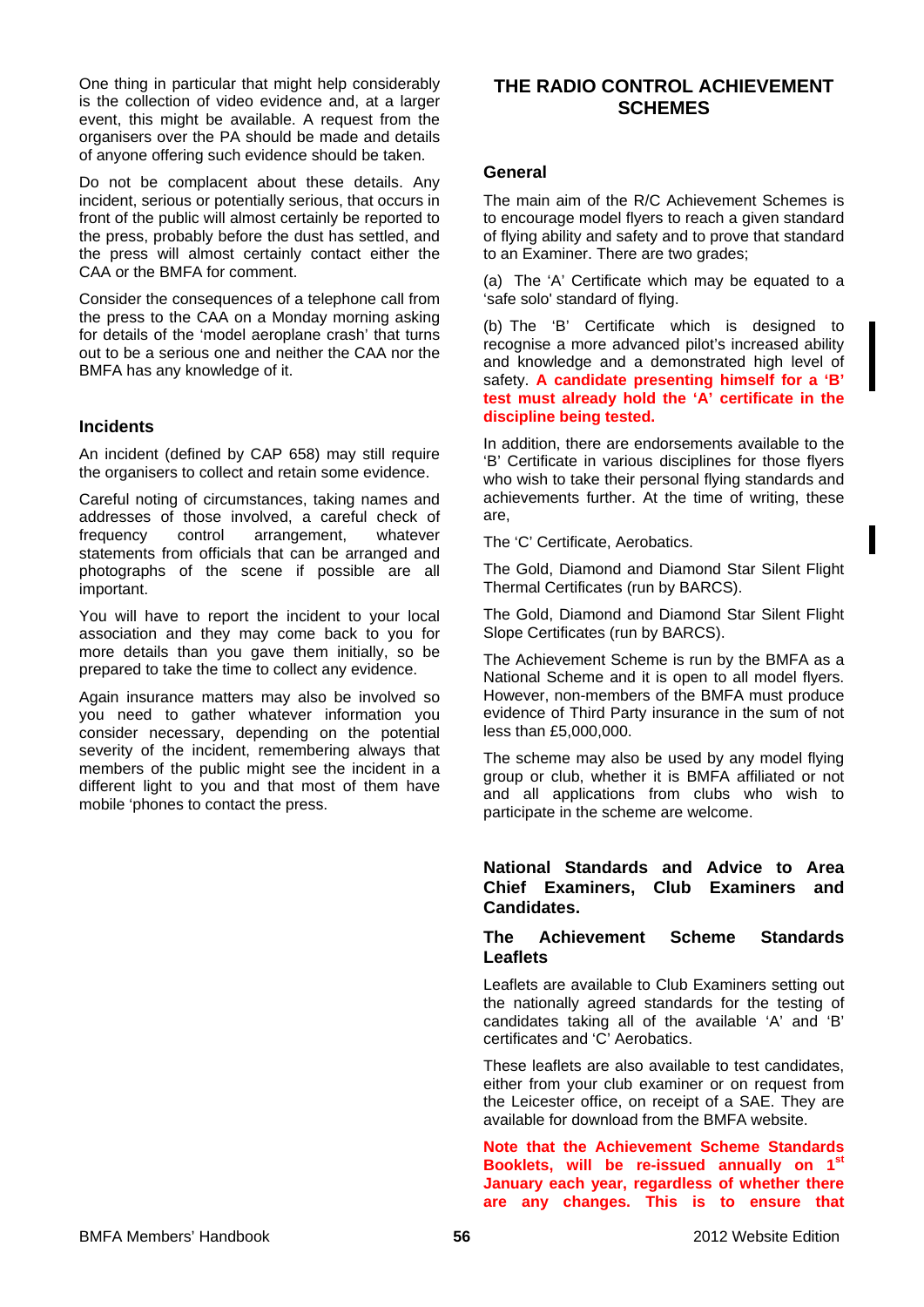#### **Candidates and Examiners are fully aware that they are working from the correct documentation.**

**Candidates are very strongly advised to make every effort to obtain a copy of the relevant standards leaflet as it explains every aspect of the test they will be taking in great depth.** 

### **Testing of Club Examiner Candidates**

Area Chief Examiners are supplied with a leaflet detailing the nationally agreed standards that they should employ in testing candidates for Club Examiner. This leaflet is also available to examiner candidates and may be obtained from your Area Chief Examiner or from the Leicester office.

### **How the Achievement Scheme is Run and Administered**

### **The Scheme Controllers**

The Achievement Schemes are administered by a national Power Scheme Controller and a national Silent Flight Scheme Controller acting for the Areas Council .

Contact details for The addresses of the Power and the Silent Flight Scheme Controllers may be found in the address directory at the back of this handbook. Contact details for Area Co-ordinators may be obtained from the BMFA Leicester office by telephone or e-mail.

### **The Area Achievement Scheme Co-Ordinators**

Each of the fourteen BMFA Areas has appointed an Achievement Scheme Co-ordinator whose job is to oversee the running of the schemes in their Area and to liaise with their local Area Chief Examiners and Club Examiners as well as with the overall Scheme Controllers.

If your club does not have any Registered Examiners, does not have enough Examiners or has any problems with co-ordinating the work of your existing Examiners, then it is essential that your club committee contacts the local Area Achievement Scheme Co-ordinator who will be able to help.

Contact your Area Secretary or the BMFA Leicester office for more details.

## **Area Chief Examiners**

### **(Fixed Wing, Helicopter and Silent Flight)**

The Achievement Scheme is run at Area level by Area Chief Examiners who are persons nominated by Area Committees and ratified by Areas Council as Area Chief Examiners.

A sufficient number of Area Chief Examiners should be maintained by each Area to ensure good geographic coverage for their clubs.

The principal duty of an Area Chief Examiner is to test applicants for the post of Examiner and to promote and maintain the standards of the R/C Achievement Schemes by example and by visiting clubs that require their services.

They are also non-voting officers of their Area Committee and are required to liaise with their Area Scheme Co-ordinator and to submit an annual report to the Area AGM.

It is important to note that Area Chief Examiner status is an appointment, not a qualification and is subject to annual re-ratification.

### **Area Chief Examiner Eligibility**

Area Chief Examiners must be senior members of the BMFA and may be appointed for fixed-wing, helicopter, silent flight or any combination of the three and all Area Chief Examiner ratings will be shown on the individual's BMFA membership card.

They must have long term knowledge and experience of any discipline for which they are appointed for and must also have full knowledge of the BMFA Safety Codes

All Area Chief Examiner candidates must have held an Examiner rating in the discipline for which they are to be appointed for at least two years.

The initial Areas Council ratification ends on December 31<sup>st</sup> of that year. After that, Area Chief Examiner appointments are for a period of one year only, from January  $1<sup>st</sup>$  to December  $31<sup>st</sup>$ . The appointment may be renewed by the appropriate Scheme Controller annually at the request of the appropriate Area Committee.

### **How an Area Appoints an Area Chief Examiner**

The first step is for the Area to decide that an Area Chief Examiner is needed and then to decide on a suitable candidate.

Before the presentation of a potential candidate to an Area meeting for ratification, a consultation with the appropriate Scheme Controller is required by the Area Achievement Scheme Co-ordinator so that the candidate's experience within the Achievement Scheme can be properly appraised by the Area.

The vote to put the candidate forward is then taken at an Area meeting and, for the candidate to be successful, the voting **MUST** show at least two thirds of those present and eligible to vote to be in favour of the candidate. The Area should note that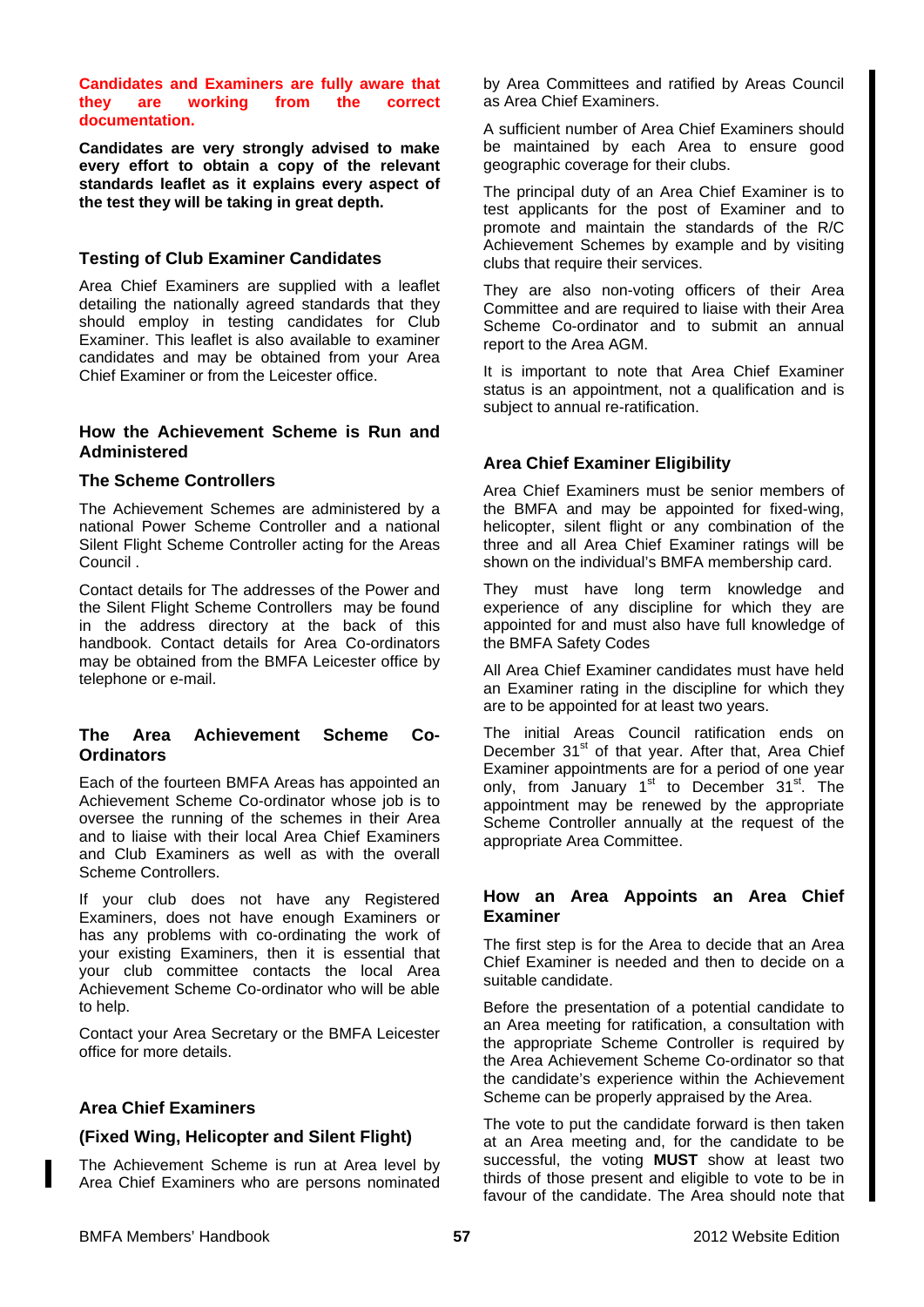there is a requirement that the candidate provide a CV to go with the proposal.

The proposal form raised by the Area is then passed to the BMFA office, usually by an Area Achievement Scheme Co-ordinator.

Immediately on receipt, the BMFA Office will check the proposal form to see that the Area voting was correct, that the required CV is present, that the candidate has been an Examiner in the requested discipline for the required length of time and that the required consultation with the Scheme Controller has taken place.

If all is correct, the proposal will be added to the agenda of the next available Areas Council meeting and a copy will be sent to the appropriate National Controller.

The National Controller will pass to the BMFA Leicester Office for inclusion with the proposal any comments about the candidate's record of activity within the Scheme and any recommendations to Council on the suitability of the candidate that he feels are necessary. This must be done by the National Controller as soon as possible after receiving his copy of the proposal.

At the Areas Council the proposal is voted on and, if successful, the candidate becomes a full Chief Examiner for his Area.

#### **Retaining Area Chief Examiner Status**

There are two conditions for remaining an Area Chief Examiner which must be fulfilled each year.

One of these is that you are a current BMFA member.

The other is that you are ratified by your Area each year at the Area's AGM and then confirmed by the appropriate National Scheme Controller.

If either of these is not done then you will lose your Chief Examiner appointment and your status on the membership database will be changed.

If your membership lapsed then you will be credited a 'B' certificate.

If you are not ratified by your Area then your status will depend on whether you are accepted by a club as an Examiner. If so then you will be credited with an 'E'. If not then you will be credited with a 'B'.

Regaining Chief Examiner status on re-joining or being re-ratified by your Area is not automatic and will be subject to the normal process of ratification by Areas Council.

### **Area Chief Examiner's Area Of Operation**

Chief Examiners operate within the Area for which they are ratified.

If a Chief Examiner is

(a) requested to operate in another Area as a Chief Examiner for any reason or

(b) asked to test Examiner candidates from a club in another Area

He **must** obtain prior agreement from that Area's Achievement Scheme Co-ordinator before taking any further action.

However, an Area Chief Examiner may operate without permission outside of their own area at any time but only with Club Examiner status (e.g. they operate by invitation and they may take 'A' Certificates or stand as one of the two Examiners for a 'B'. They cannot take a 'B' test on their own).

#### **Club Examiners**

#### **(Fixed Wing, Helicopter and Silent Flight)**

The Achievement Schemes are run at local level by Club Examiners who will be tested and appointed by an Area Chief Examiner, arranged by their local Area Achievement Scheme Co-ordinator.

The principal duty of a Club Examiner is to test applicants for 'A' and 'B' Certificates and to maintain the standards of the Achievement Scheme, both in their club environment and further afield.

Examiners are appointed specifically to clubs and may not operate unless initially appointed by a club and then ratified annually by at least one club.

It is important to note that Club Examiner status is an appointment, not a qualification and is subject to annual re-ratification.

A Club has the sole right to specify which Examiners may test their members on their own flying fields. The Examiners may be those ratified annually by the Club or they may be Examiners who are invited by the Club Committee to visit the Club to test members.

This does not restrict the right of model flyers to be tested at a venue and with an Examiner of their choice but it should be noted that any Club may insist on satisfying themselves regarding the flying proficiency of any member or visitor who has been tested away from the Club and not by their own **Examiners** 

### **Club Examiner Eligibility**

Club Examiners will be categorised as 'Fixed-wing', 'Helicopter', 'Silent Flight' or any combination of the three. Separate certificates will be issued for Fixed-Wing, Helicopter and Silent Flight Examiners and all Examiner ratings will be shown on the individual's BMFA membership card.

Club Examiner appointments are for a period of one year only. After this time the appointment may be renewed by the BMFA Leicester office on receipt of

BMFA Members' Handbook 2012 Website Edition **58**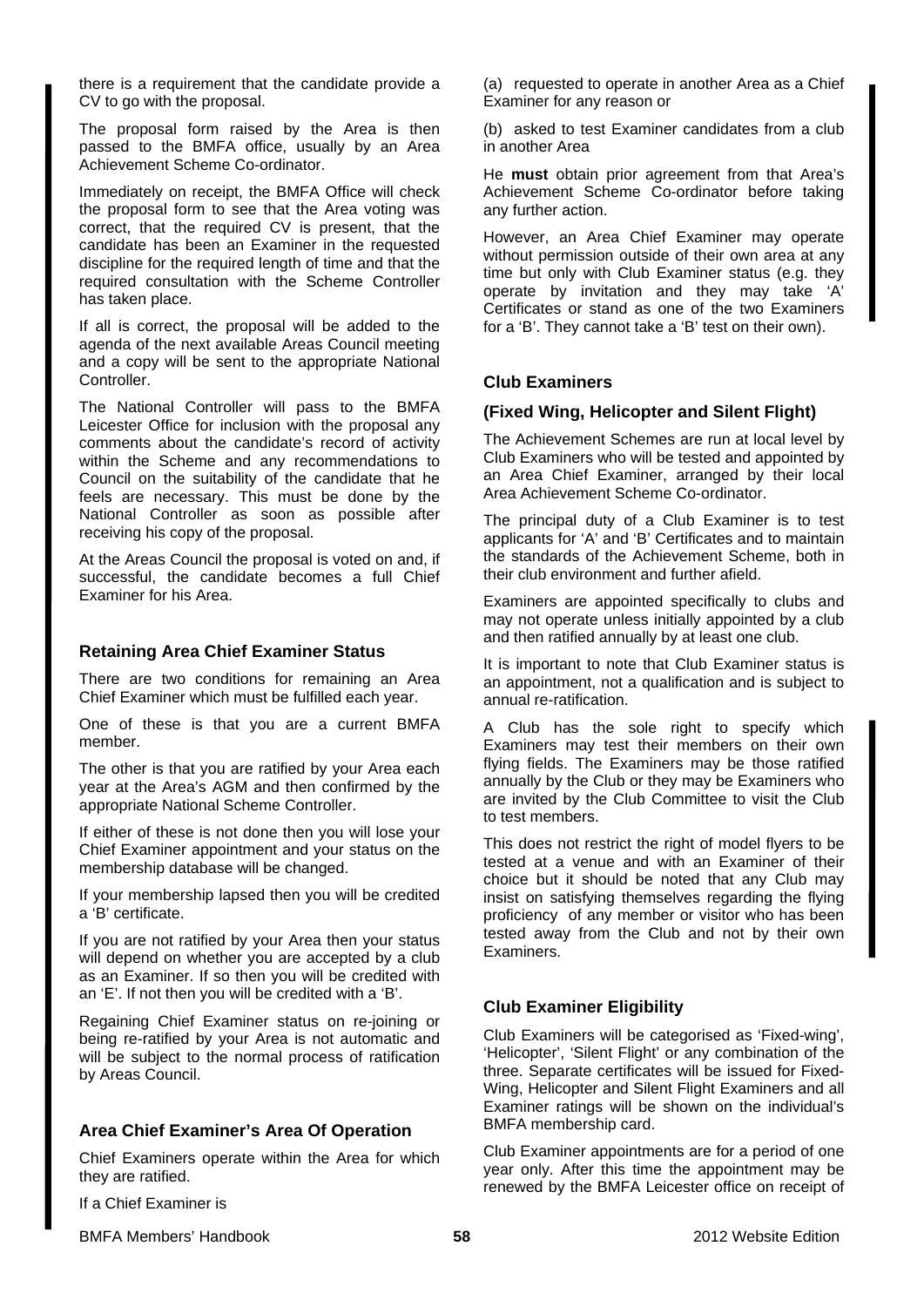the annual club affiliation form or a letter from the club committee.

Candidates for the post of Club Examiner must be senior members of the BMFA (i.e. over the age of 18 years) and must have held a 'B' Certificate in the relevant discipline for a minimum of 6 months (Fixed Wing 'B' for Fixed Wing Examiner, Helicopter 'B' for Helicopter Examiner and either Thermal, Slope or Electric 'B' for Silent Flight Examiner).

They will be asked to fly by the Area Chief Examiner and will be expected to demonstrate a high standard of flying and flight safety, based on the relevant 'B' Certificate test.

In their interview with the Area Chief Examiner, prospective examiners must also show a long-term knowledge of R/C flying, particularly in the discipline for which they are being tested, and a full knowledge of the BMFA Safety Codes and local club rules.

### **How a Club Appoints an Examiner**

To request the appointment of a Club Examiner, the candidate's club must apply to their BMFA Area Achievement Scheme Co-ordinator (Area ASC) in writing, asking that the candidate be tested and giving, in advance, written acceptance of the candidate as a Registered Club Examiner should the test be successful.

If the Club is not certain who the local Area ASC is then they should contact the BMFA Leicester office who will provide contact details. Requests for Examiner tests actually sent elsewhere, such as to an Area Chief Examiner or to the BMFA office, will be forwarded to the appropriate Area ASC but this may introduce a delay.

On receipt of the written request, the Area ASC will arrange for an Area Chief Examiner to contact the candidate and make arrangements for the test to take place.

If this procedure is not followed then any Examiner test undertaken will be ruled invalid. The Area ASC must be involved in the process and an Area Chief Examiner cannot be approached directly to take tests.

If the candidate is successful, the Area Chief Examiner will report to the BMFA Leicester office where the appointment will be registered and the relevant operating paperwork will be sent to the new Examiner.

The Achievement Scheme is run by the BMFA as a National Scheme and so requests that Examiner candidates be tested will be welcomed and accepted from both BMFA affiliated and nonaffiliated clubs.

### **Retaining Club Examiner Status**

One of these is that you are a BMFA member. If your membership lapses then you will lose your Examiner status. This will be followed through near the end of the lapsed membership year when your status on the membership database will be changed and you will be credited 'B' certificate. Regaining Examiner status on re-joining is not automatic and will be subject to certification by an Area Chief Examiner.

The other condition is that you are ratified by at least one club each year and if this is not done then your status on the database will eventually be changed to show a 'B' certificate. As with lapsed membership, regaining Examiner status on being appointed or re-ratified by a Club is not automatic and will be subject to certification by an Area Chief Examiner

#### **The two conditions for remaining a Club Examiner must be fulfilled each year.**

The BMFA Achievement Schemes are intended to operate as National Schemes and not just within BMFA. Club Examiners may therefore be registered by both BMFA affiliated clubs and by non-affiliated clubs.

### **ACHIEVEMENT SCHEME ADMINISTRATION**

#### **Number of Registered Examiners**

A register of BMFA Examiners will be maintained by the BMFA Leicester office on behalf of Council and only those whose names appear on the register are authorised to conduct examinations

The number of Examiners in a club will vary but, as an approximate guideline, a club should have at least two Examiners plus an additional Examiner for every 25 members. This will vary, of course, and some clubs will have more Examiners than this.

As an example, if a club runs the Fixed Wing, Helicopter and Silent Flight schemes, it will almost certainly need more Examiners than the guidelines suggest.

Clubs should make every effort to ratify enough Examiners for their needs and the local Area Achievement Scheme Co-ordinator will be able to help. Contact them via the BMFA office.

### **Examination Fees**

No examination fees will be charged to either BMFA members or non-members.

## **Displays And Competitions**

CAP 658, the Civil Aviation Authority's guide to the flying of Model Aircraft requires that all display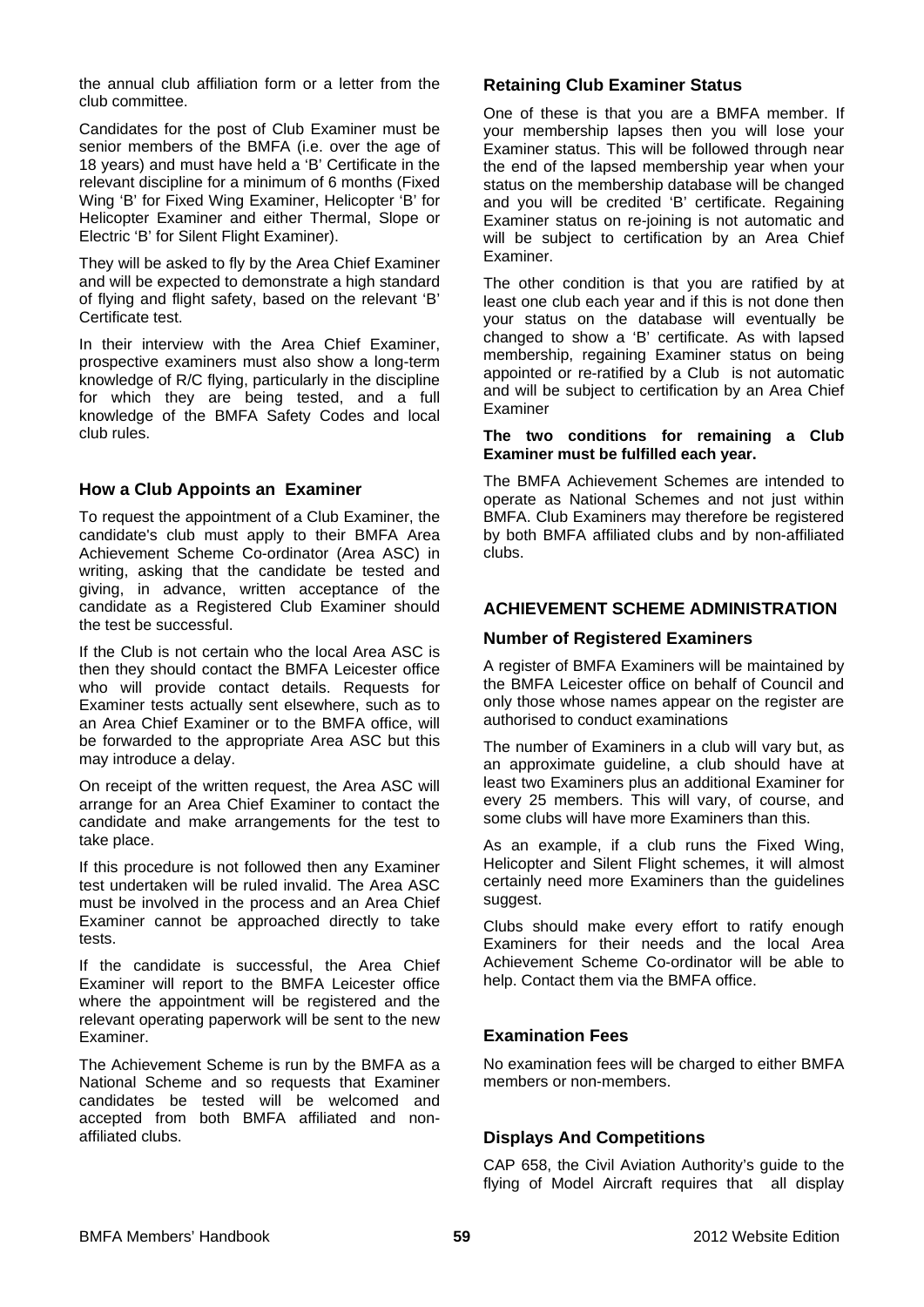organisers verify the competence of pilots flying in the display.

The BMFA's recommendation, as stated in the Safety Code for Model Flying Displays, is that the organisers should require that pilots produce evidence of holding a valid 'B' Certificate or equivalent qualification.

Competitors in BMFA contests for radio controlled powered model aircraft must, however, produce evidence of holding a valid `B' Certificate or equivalent as a condition of entry.

#### **Penalties**

#### **Withdrawal of Certificates**

Where an 'A' or 'B' Certificate holder or an Examiner consistently disregards the requirements of the Safety Codes or local Club rules, his Club is empowered to take the following action:

(a) In the first instance, a verbal warning to the offender by an officer of the club.

(b) In the second instance, a written warning from the club committee.

(c) Where these warnings fail to have the necessary effect, the club committee may formally request that the Areas Council withdraw the offender's Certificate or Examiner qualification.

**A BMFA Area or the Achievement Scheme Review Committee may also formally propose directly to Areas Council that a certificate or qualification be withdrawn.** 

Once a certificate or qualification has been withdrawn by Areas Council, the offender will not be permitted to re-take the test for a period of 6 months from the date of withdrawal.

Note: The removal of a 'B' certificate will automatically mean that any endorsements to the 'B' will also be lost (for instance the 'C' Aerobatics). This is because you must have a 'B' certificate to take and hold a 'C'.

### **'A', 'B' and 'E' Certificate Re-Tests**

**Where a Club, an Area or the Achievement Scheme Review Committee (ASRC) has concerns about the standards of flying or behaviour of any individual but do not wish to take the matter to Areas Council, a re-test procedure is in place as follows:** 

(1) Any Club or Area may apply to their local Achievement Scheme Co-ordinator (ASC) to have any member re-tested for 'A', 'B' or 'E' certificates. Requests from a Club must be on Club headed notepaper and must be signed by at least two current Club Committee members. Requests from an Area must be on Area headed Notepaper and signed by at least two current Officers of the Area.

**(2) The local Area ASC will pass on any such requests from Clubs or Areas to the appropriate National Scheme Controller. Any requests from the ASRC will be passed directly to the appropriate National Scheme Controller.** 

**(3) The National Scheme Controller will then arrange for a Chief Examiner (CE) from a different Area to conduct the re-test by arrangement with the candidate.** 

(4) Any costs involved with travelling will be borne by the organisation that requests the re-test.

(5) If the candidate fails the re-test, the CE will be authorised to revoke the candidate's certificate or appointment and re-grade the candidate as required. For instance, a candidate who failed a 'B' test could be re-graded as an 'A' certificate. These actions will be ratified by the Scheme Controller after receiving the report of the CE.

(6) If the candidate for the re-test does not cooperate with the designated CE then he will be deemed to have failed the re-test.

(7) If a candidate fails a re-test and is re-graded, they will not be allowed to re-take the test for six months from the date of the failed re-test.

Note: The removal of a 'B' certificate will automatically mean that any endorsements to the 'B' will also be lost (for instance the 'C' Aerobatics). This is because you must have a 'B' certificate to take and hold a 'C'.

### **The Achievement Scheme Grievance Procedure**

**In a situation where anyone involved with the BMFA Achievement Schemes has a problem which cannot be worked out at local level, there is a ratified Grievance Procedure set out by Areas Council that can be referred to.** 

**If you need to access this service. Please contact the BMFA Office for a copy of the leaflet which outlines the procedure.** 

### **Equivalent Qualifications**

### **BMFA and the Scottish Aeromodellers Association (SAA)**

There is a reciprocal agreement between BMFA and the SAA to jointly recognise some of the various Achievement Scheme qualifications in the case of members moving between the Associations. This recognition will result in the automatic granting of a qualification in some cases and will work whichever way the member moves.

The equivalent qualifications agreed are:

The BMFA 'A', Fixed Wing and the SAA Bronze, Fixed Wing.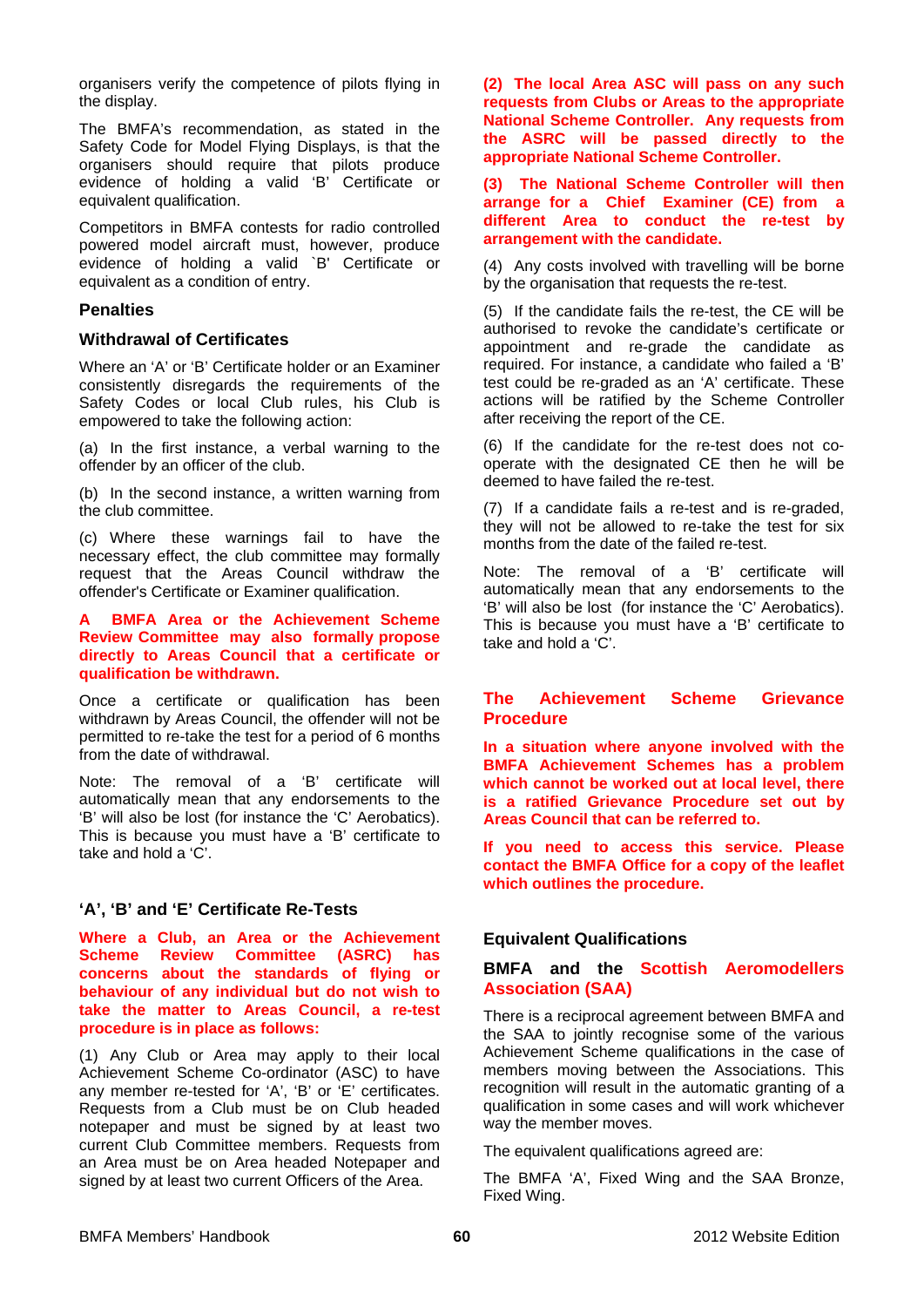The BMFA 'A', Helicopter and the SAA Bronze, Helicopter.

The BMFA 'B', Helicopter and the SAA Silver, Helicopter.

## **Competition Entry**

For the purposes of competition entry only:

The SAA Silver Certificate, Fixed Wing and the LMA Certificate of Proficiency are accepted as equivalent to the BMFA 'B' Certificate, Fixed Wing.

The SAA Silver Certificate Helicopter is accepted as equivalent BMFA 'B' Certificate, Helicopter.

## **BMFA and BARCS**

The Achievement Schemes for Silent flight beyond the 'A' and 'B' Certificates, are run by BARCS. The levels achieved are recorded on the BMFA database and the BMFA membership card as endorsements to the 'B' Certificate. Therefore:

Any holder of a BMFA or BARCS Silent Flight Thermal Gold, Diamond or Diamond Star prior to 2005 will be assumed to hold a 'B' Certificate, Silent Flight Thermal.

Any holder of a BMFA or BARCS Silent Flight Slope Gold, Diamond or Diamond Star prior to 2005 will be assumed to hold a 'B' Certificate, Silent Flight Slope.

## **Badges**

Badges in a wings design are available for all grades and disciplines of the Achievement Scheme. They may be obtained direct from the BMFA Leicester office (call the office or check the BMFA website for the latest prices). Orders must include evidence of qualification by quoting your certificate number.

### **BMFA Membership Cards**

Details of a member's Achievement Scheme qualifications will be shown on his membership card.

# **THE TEST QUESTIONS**

In general, most of the test questions will be based on the BMFA safety codes.

In this edition of the BMFA Member's Handbook, the BMFA General Safety Code sections run from page 17 to page 37.

Pages 38 to 47 cover specific disciplines within model flying and you should read at least those sections that apply to the test you are taking.

The section on Legal Controls over Model Flying which is on pages 15 and 16 is also worth studying as it contains considerable information on how the Air Navigation Order may affect your flying.

The Radio Control Technical section on pages 76 to 79 is also an area that you should study for general information.

For 'B' Certificate tests, some questions may be based on the BMFA Safety Code for Model Flying Displays that run from page 47 to 51.

The test for Examiner or for the 'C' Fixed Wing requires that the Chief Examiner interviews the candidate to form an impression of the person's depth of knowledge of model flying in general and, in particular, the discipline in which they are being tested.

Specific questions, as for the 'A' and 'B' tests, might not be asked but if you don't have a good knowledge of these handbook sections you are not likely to impress during the interview.

### **Buddy Box Leads**

**Buddy leads and other dual control training aids must not be used during any achievement scheme test.** 

# **THE 'A' CERTIFICATE**

# **(FIXED-WING)**

The examination for an 'A' Certificate may be taken on application to any Registered Club Examiner or Chief Examiner. The candidate must successfully carry out the following flying test and reference to the Guidance Notes is very strongly recommended:

(a) Carry out pre-flight checks as required by the BMFA Safety Codes.

(b) Take off and complete a left (or right) hand circuit and overfly the take-off area.

(c) Fly a 'figure of eight' course with the cross-over point in front of the pilot, height to be constant.

(d) Fly a rectangular circuit and approach with appropriate use of the throttle and perform a landing on the designated landing area.

If the engine stops during the landing the model may be retrieved and the engine restarted to enable the remaining parts of the test to be completed.

(e) Take off and complete a left (or right) hand circuit and overfly the take-off area

(f) Fly a rectangular circuit at a constant height in the opposite direction to the landing circuit flown in (d).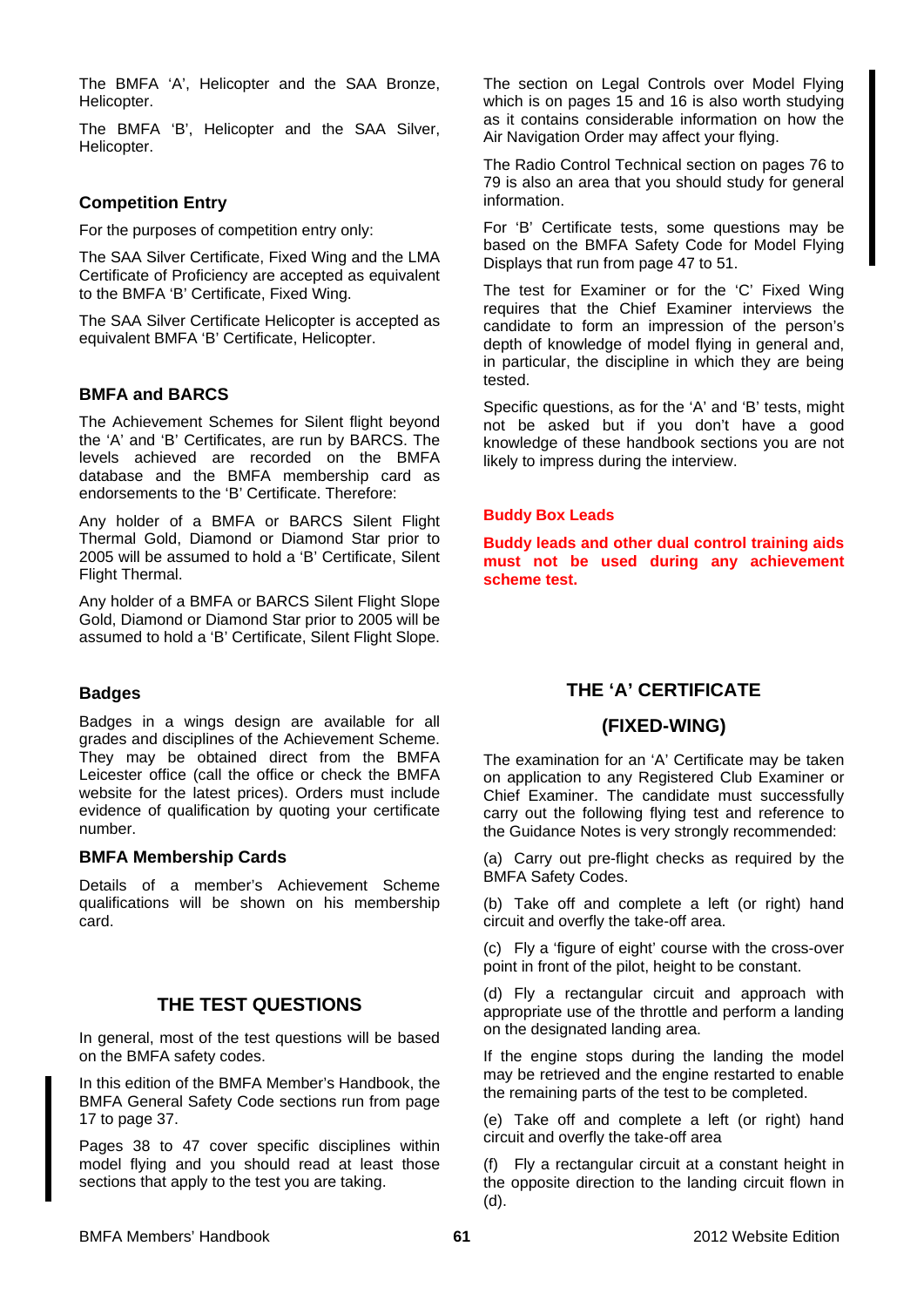





(g) Perform a simulated deadstick landing with the engine at idle, beginning at a safe height (approx. 200 ft) heading into wind over the take-off area, the landing to be made in a safe manner on the designated landing area.

(h) Remove model and equipment from takeoff/landing area.

(i) Complete post-flight checks required by the BMFA Safety Codes.

All manoeuvres must be carried out in front of the pilot and, depending on the wind direction, (c), (d) and (f) may be flown as shown in the accompanying drawing.

The above schedule is treated as one test flight and must be completed in one attempt. Two attempts per examination will be allowed in any one day.

You must turn up for the test with a model that is capable of taking off on its own undercarriage or from a dolly. However, if, in the opinion of the Examiner, the surface of the flying area is such that a rolling take-off would not be possible, hand launches may be permitted.

#### **The minimum weight of the model used for taking the test will be 1kg (2.2 lbs).**

In addition to the flying schedule, the candidate must answer correctly a minimum of five questions on safety matters, based on the BMFA Safety Codes for General Flying and local flying rules.

# **THE 'B' CERTIFICATE**

### **(FIXED-WING)**

The examination for a 'B' Certificate may be taken on application to a Registered Examiner. The examination may be carried out by:

(a) Two Registered Examiners (the 'lead' must be a Fixed Wing Examiner).

(b) A Fixed Wing Chief Examiner

If your club does not have any Registered Fixed Wing Examiners, you should contact your local Area Achievement Scheme Co-ordinator who will be able to help. Names and telephone numbers of Area Coordinators are available from the BMFA Leicester office.

The candidate must successfully complete the following flying tests and reference to the Guidance Notes is very strongly recommended:

(a) Carry out pre-flight checks as required by the BMFA Safety Codes.

(b) Take off and complete a left (or right) hand circuit and overfly the take-off area.

(c) Fly a 'figure of eight' course with the crossover point in front of the pilot, height to be constant. This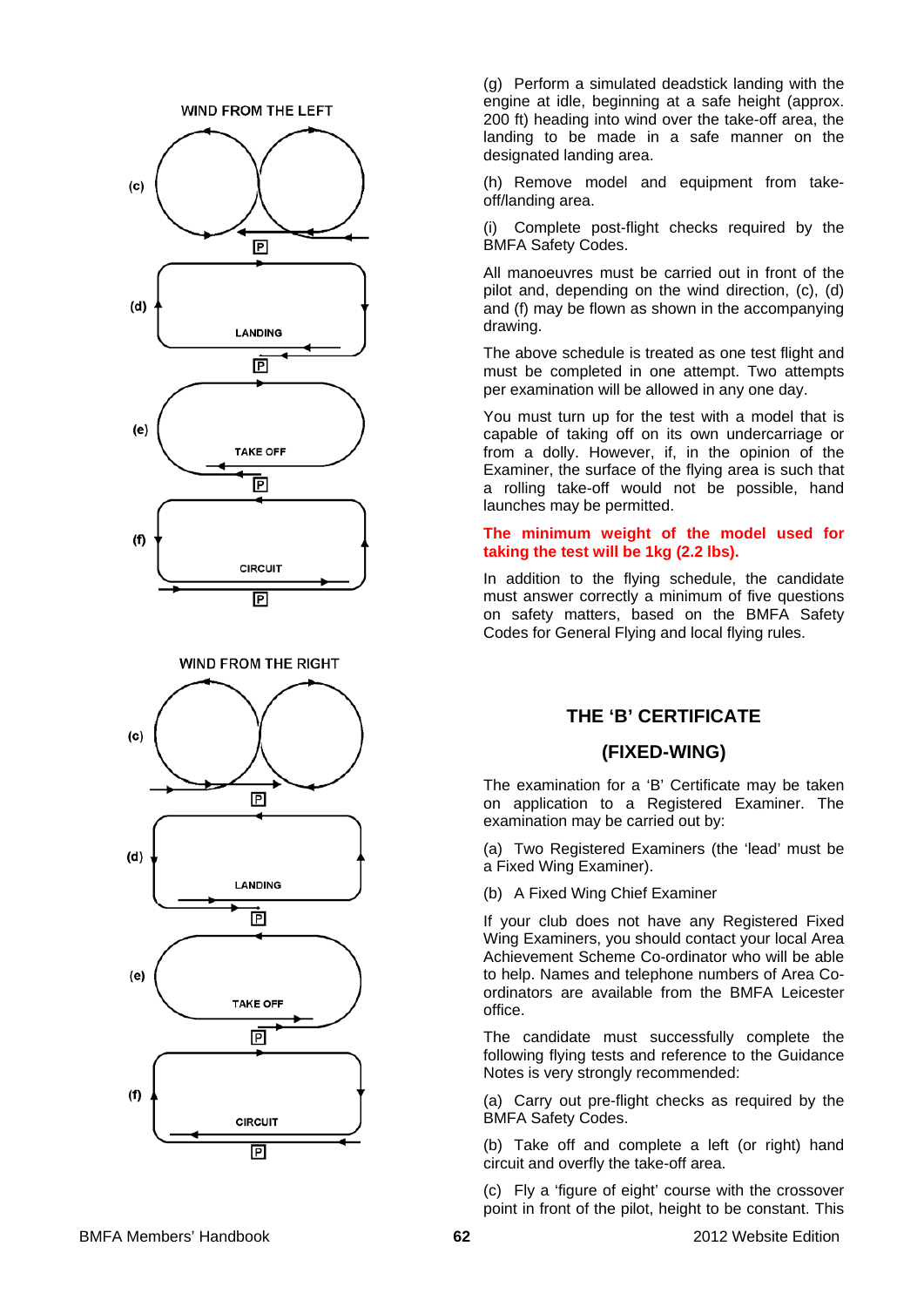manoeuvre must be flown more accurately than the similar manoeuvre in the 'A' certificate test.

(d) Fly into wind and complete one inside loop.

#### **(e) Fly downwind and complete one outside loop downwards from the top (i.e. a bunt).**

(f) Complete two consecutive rolls into wind.

(g) Complete two consecutive rolls downwind using the opposite direction of roll rotation to that used in (f) above.

(h) Complete a stall turn either left or right.

#### (i) **Gain height and perform a three turn spin, the initial heading and the recovery heading must be into wind and the model must fall into the spin (no 'flick' spin entry).**

(j) Fly a rectangular landing approach and overshoot from below 10 ft. Note that this manoeuvre is an aborted landing, not a low pass.

(k) Fly a rectangular circuit in the opposite direction to that in (j) at a constant height of not more than 40 feet.

(l) Fly a rectangular landing approach and land (wheels to touch within a pre-designated 30 metre boundary).

(m) Complete post-flight checks as required by the BMFA Safety Codes.

Parts  $(d),(e),(f),(g),(h)$  and  $(i)$  must be performed in airspace designated by the examiner prior to the test flight. The schedule must be completed in one flight.

Exceptionally, at a pre-determined point in the flight an intermediate landing may be permitted for the sole purpose of either refuelling or the fitting of a freshly charged flight battery. This landing may only be made with the prior consent of the Examiners. The pre-determined point may be either after a specific manoeuvre or at a specific time of flight, whichever is requested by the candidate and agreed by the Examiners.

Two attempts per examination will be allowed in any one day.

All manoeuvres must be carried out in front of the pilot.

Depending on the wind direction, (j), (k) and (l) will be flown as EITHER left hand overshoot circuit, right hand rectangular circuit, left hand landing circuit OR right hand overshoot circuit, left hand rectangular circuit, right hand landing circuit.

#### **The minimum weight of the model used for taking the test will be 1kg (2.2 lbs).**

In addition to the above flying schedule, the applicant must answer satisfactorily a minimum of eight questions on safety matters based on the BMFA Safety Codes for General Flying and Model Flying Displays and local flying rules.

# **The 'C' CERTIFICATE**

### **(AEROBATICS)**

The examination for a 'C (Aerobatics)' Certificate may be taken on application to your Area Achievement Scheme Co-ordinator. The examination will be carried out by either one Area Chief Examiner and One Club Examiner, both of whom must be **Power** Fixed Wing Qualified, or two Chief Examiners, one of whom must be **Power**  Fixed Wing qualified.

To apply to take the 'C(AE)' Certificate, the candidate must already hold the 'B' Certificate (Fixed Wing).

The applicant may use any type of model capable of performing the manoeuvres set out in the following schedule. Reference to the appropriate Test Standards Booklet is very strongly recommended.

(a) Carry out pre-flight checks as required by the BMFA safety Codes, including fail-safe operation if appropriate.

(b) Take off and join the circuit in whichever direction is appropriate for the conditions.

(c) Perform a slow roll in either direction.

(d) Fly Inverted straight flight for a minimum of 5 seconds at approximately 30 feet with one roll from inverted to inverted.

(e) Perform an inverted 2½ turn spin, exit to inverted.

(f) Perform a square loop with ½ roll on both vertical legs.

(g) Stall turn with ¼ rolls on the ascent and descent, exit upright. Stall turn to be done with underside of model towards the pilot.

(h) The candidate will then select and perform seven manoeuvres from the list below. The manoeuvres and the order in which they are flown must be agreed with the examiners prior to the test.

(1) Knife-edge flight in either direction, below 30 feet, for at least 4 seconds or longer at the discretion of the examiner.

(2) Cuban 16 with half and full rolls.

(3) Hourglass with half roll in top line.

(4) Two consecutive outside square loops, from the bottom.

(5) Double stall turn, entry and exit inverted.

(6) Inverted rectangular figure of eight at a constant height of no more than 50 feet.

(7) Pull to vertical, one vertical roll up, push to vertical down, one vertical roll down, pull to upright level flight.

(8) Double avalanche. Two consecutive inside loops, each with positive snap roll at the top.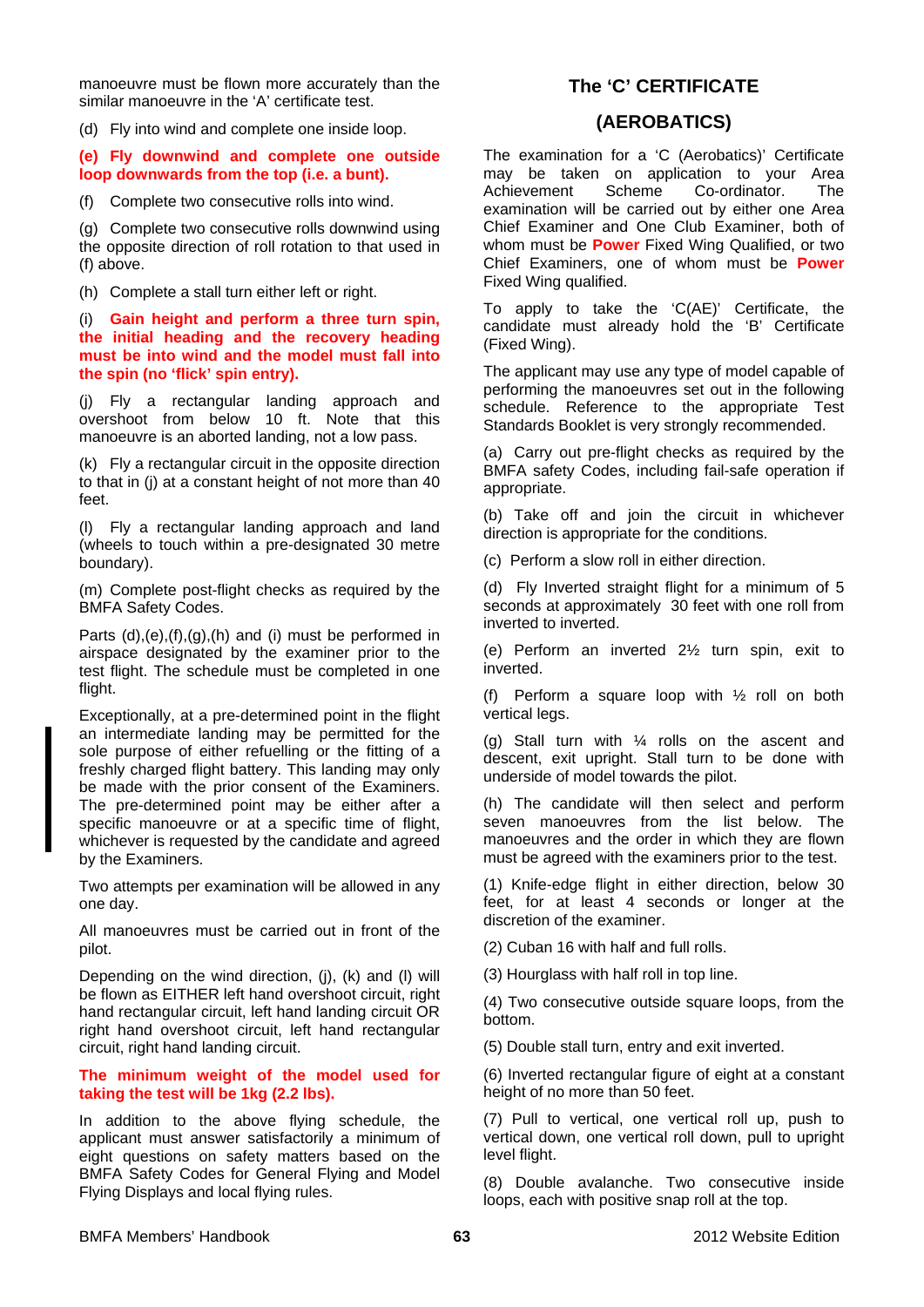(9) Knife edge 45 degree climb with one positive snap roll from knife edge to knife edge in either direction.

(10) Rolling Circle.

(i) Perform a landing circuit appropriate to the site and conditions.

(j) Perform a landing, wheels to touch within 5 metres of a pre-designated point.

(k) Complete post flight checks as required by the BMFA Safety Codes.

(l) At least once during the test the examiner will call an emergency and this may happen at ANY time during the assessment. The candidate will be expected to respond in a way appropriate to the emergency called. Note that this may involve an intermediate landing and take-off. If the emergency is called part way through a manoeuvre, the manoeuvre must be repeated after the emergency has been dealt with.

(m) Exceptionally, at a pre-determined point in the flight an intermediate landing may be permitted for the sole purpose of either re-fuelling or the fitting of a freshly charged flight battery. This landing may only be made with the prior consent of the Examiners. The pre-determined point may be either after a specific manoeuvre or at a specific time of flight, whichever is requested by the candidate and agreed by the Examiners.

(n) Two attempts per examination will be allowed in any one day.

(o) All manoeuvres must be carried out in front of the pilot.

(p) In addition to the above flying schedule, the applicant will be interviewed by the examiners and must display a satisfactory depth of knowledge of model flying in general and, in particular, of safety matters based on the BMFA Safety Codes for General Flying and Model Flying Displays.

# **THE 'C' CERTIFICATE (SCALE)**

**The examination for a 'C (Scale)' Certificate may be taken on application to your Area Achievement Scheme Co-ordinator. The examination will be carried out by either one Area Chief Examiner and one Club Examiner, both of whom must be Fixed Wing qualified, or two Chief Examiners, one of whom must be Fixed Wing qualified. The lead Chief Examiner involved in a test will be appointed by the PAS Controller.** 

**To apply to take the 'C (Scale)' Certificate, the candidate must already hold the 'B' Certificate (Fixed Wing). The manoeuvres required for the 'C (Scale)' Certificate are no more difficult than those of the 'B'. However, the candidate must**  **demonstrate the ability to fly them smoothly and accurately and, in particular, in the manner of the prototype. The way in which each manoeuvre should be presented and associated errors which might lead to failure are outlined in detail in the appropriate Test Standards Booklet; reference to this booklet is very strongly recommended.** 

**The applicant may use any type of model that is clearly recognizable as a bona fide model of a full size prototype but it must weigh a minimum of 3Kg and no more than 20 Kg. (i.e. 'Park Flyer' and large models subject to CAA exemption are not acceptable). The Examiners may disallow the use of any model that they consider does not meet this specification.** 

**The applicant is not required to have built the model himself but he will be expected to demonstrate an interest in the subject and the fact that some research has been done. 'Competition standard' documentation is not required but the candidate may provide drawings and/or photographs of the full size to help explain the model he's using. As a minimum he must state the scale of the model and be prepared to discuss and, if requested by the Examiners, provide documented evidence of the performance characteristics of the full size including the maximum or cruising speed and whether or not the full size was considered 'non-aerobatic'.** 

**He will also be expected to describe the origins of the camouflage or paint scheme and markings of his model. If a specific aircraft is modelled then there should be knowledge of that aircraft. If the scheme is more generic, as with some ARTFs, then an effort should be made to explain the origins of the scheme and, as an example, explain that a scheme is incorrect and why it is incorrect.** 

**The Flying Test** 

**(a) Carry out pre-flight checks as required by the BMFA safety Codes, including fail-safe operation if appropriate.** 

(b) Take-off, turn 90<sup>°</sup> away from the take-off **path and then join the circuit in whichever direction is appropriate for the conditions.** 

**(c) Fly a level figure 8** 

**(d)** Climb to height and fly a descending 360<sup>°</sup> **circle at constant low throttle setting.** 

**(e) Fly a further 6 manoeuvres appropriate to the prototype selected from the options below. These should demonstrate the fullest possible capabilities of the aircraft subject type modelled. Whilst any of the options may be chosen, models of prototypes deemed to be aerobatic will be expected to demonstrate some aerobatic capability. Candidates must be prepared, if**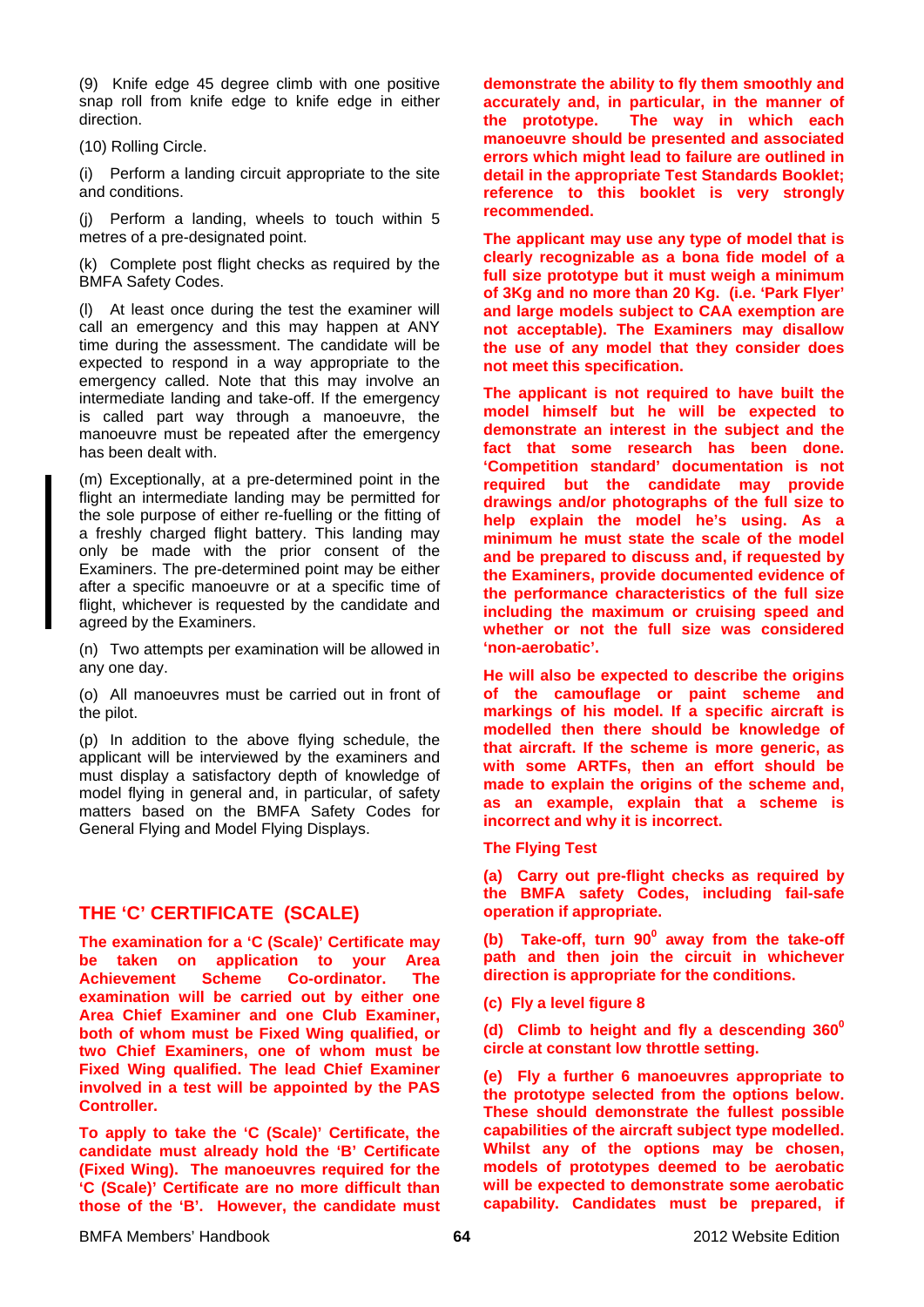**required by the Examiners, to give evidence that the options selected are typical and within the normal capabilities of the aircraft subject type modelled.** 

**The selected options must be given to the Examiners in writing before taking off. The Examiner will determine the order in which the manoeuvres are to be flown and inform the pilot which manoeuvre he wishes to see next.** 

**A candidate may not select option C (Retract and extend flaps) if option B (Retract and extend landing gear) has been selected.** 

**(See the 'Test Standards for Chief and Club Examiners and Guidance for Test Candidates for the C Certificate (Scale)' document for detailed descriptions of how these manoeuvres are to be presented)** 

- **A Chandelle**
- **B Extend and retract landing gear**
- **C Extend and retract flaps**
- **D Procedure turn**
- **E Stall turn**
- **F Immelman turn**
- **G One inside loop**
- **H Spilt S (Reversal)**

**I Cuban eight (variation to be nominated e.g. reverse, half, half reverse)** 

**J Normal 3 turn spin** 

**K Roll (type of roll to be nominated e.g. slow, barrel, 4 point etc.)** 

- **L Touch and go**
- **M Overshoot**
- **N Side slip to left or right**

**O Option - The candidate may demonstrate a flight function of his own choice. He must supply evidence that this function was performed by the subject aircraft. He must indicate to the Examiners the nature of his demonstration before commencing the test.** 

**P Option - As O above but different flight function** 

**Q Flight in a triangular circuit (subject to site suitability)** 

**R Flight in a rectangular circuit (subject to site suitability)** 

**S Flight in a straight line at consistent height** 

**T Flight in a straight line with one engine throttled - (for multi-engines)** 

- **U Lazy Eight**
- **Wingover**
- **W Inverted Flight**
- **X Derry Turn**

**(f) Approach and Landing** 

**(k) Complete post flight checks as required by the BMFA Safety Codes.** 

**(l) At least once during the test one of the Examiners will call an emergency and this may happen at ANY time during the assessment. The candidate will be expected to respond in a way appropriate to the emergency called. Note that this may involve an intermediate landing and take-off. If the emergency is called part way through a manoeuvre, the manoeuvre must be repeated after the emergency has been dealt with.** 

**(m) The schedule must be completed in one flight. Exceptionally, at a pre-determined point in the flight, an intermediate landing may be permitted for the sole purpose of either refuelling or the fitting of a freshly charged flight battery. This landing may only be made with the prior consent of the Examiners.** 

**(n) In addition to assessing the individual manoeuvres, the Examiners will also consider the overall realism throughout the fight including the speed, stability and smoothness of control between manoeuvres. To achieve a pass the candidate will be expected to make no more than 3 significant errors in any manoeuvre as described in the Test Standards** 

**(o) Two examination attempts will be allowed in any one day.** 

**(p) All manoeuvres must be carried out in front of the pilot.** 

**(q) In addition to the above flying schedule, the applicant will be interviewed by the Examiners and must display a satisfactory depth of knowledge of model flying in general and, in particular, of safety matters based on the BMFA Safety Codes for General Flying and Model Flying Displays.** 

### **THE 'A' CERTIFICATE**

### **(HELICOPTER)**

The examination for a helicopter 'A' Certificate may be taken on application to any Registered Club Examiner or Chief Examiner. The candidate must successfully carry out the following flying test:

(a) Carry out pre-flight checks as required by the BMFA Safety Codes.

(b) Take off and hover tail in over the take off point, with the helicopter skids at eye level, for about twenty seconds **and then land**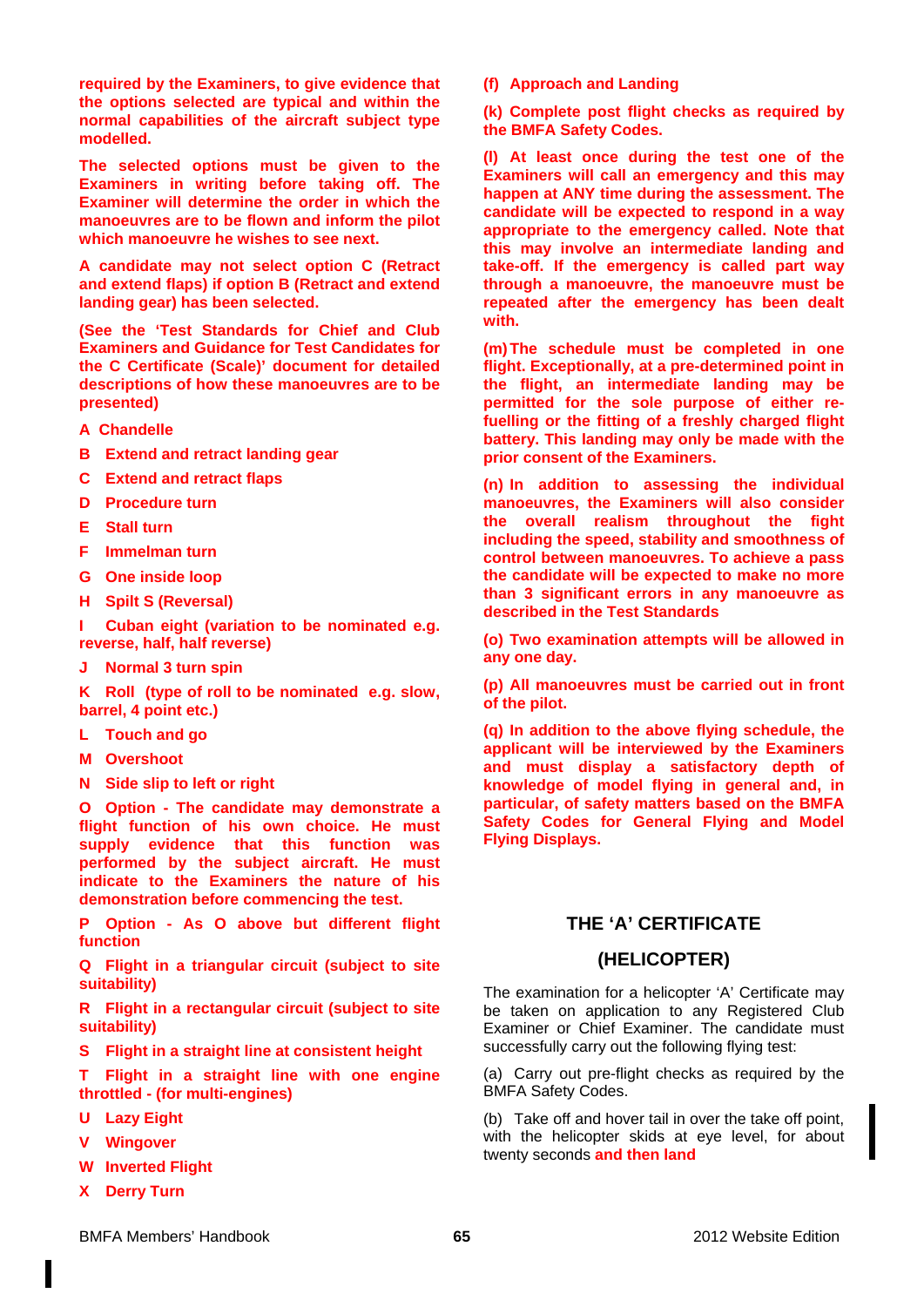(c) Hover the helicopter slowly forwards for approximately five metres, stop, and hover for about five seconds.

(d) **Take off and hover for about five seconds, then** hover the helicopter slowly sideways for approximately five metres, stop, and hover for about five seconds.

(e) Hover the helicopter slowly sideways in the opposite direction for approximately ten metres (five metres past its original position in front of the pilot), stop, and hover for about five seconds.



(f) Hover the helicopter slowly sideways in the first direction to bring it back to its original position in front of the pilot, stop, and hover for about five seconds.

(g) Fly slowly backwards, bringing the helicopter back to its original position over the take off point, stop, hover for about five seconds and land.

(h) Take off and fly forward for approximately 5 metres to a point over the centre marker, stop and hover for about five seconds. Turn 90 degrees either left or right and fly forward to perform two 'lazy eights', each at least 30 metres in length. Each time the helicopter passes in front of the pilot it must be sideways on to the pilot and throughout the manoeuvre the model must be flying forward, not sideways.

(i) At the conclusion of the two 'lazy eights', bring the helicopter to a halt sideways-on over the centre marker, turn the model tail-on to the pilot and hover for about five seconds. From this point fly the model to a landing on the original take off point.



(j) Complete post-flight checks as required by the BMFA Safety Codes.

The above schedule must be completed within one flight and two attempts per examination will be allowed in any one day.

The test must be taken outdoors.

The use of helicopters with coaxial contra-rotating main rotors is not allowed.

**Where a fly bar is fitted no other artificial stabilisation of the helicopter is allowed other than a tail rotor gyro.** 

**If the helicopter has no fly bar fitted it is acceptable to use an electronic fly bar system, however the extra electronics must only be acting as a fly bar replacement system and must not take over control from the pilot or achieve automated flight.**

In addition to the above flying schedule, the candidate must answer correctly at least five questions from the BMFA Safety Codes for General Flying and local flying rules.

## **THE 'B' CERTIFICATE**

### **(HELICOPTER)**

The examination for a helicopter 'B' Certificate may be taken on application to a Registered Examiner. The examination may be carried out by:

(a) Two Registered Examiners (the 'lead' must be a Helicopter Examiner)

(b) A Helicopter Chief Examiner

If your club does not have any Registered Helicopter Examiners, you should contact your local Area Achievement Scheme Co-ordinator who will be able to help. Names and telephone numbers of Area Co-ordinators are available from the BMFA Leicester office.

The candidate must successfully complete the following flying tests.

(a) Carry out pre-flight checks as required by the BMFA Safety Codes.

- (b) Perform one hovering 'bow tie'
- (c) Perform one 4-point pirouette
- (d) Perform one 'Top Hat'.
- (e) Take off and climb to a safe altitude.
- (f) Fly a left hand rectangular circuit.
- (g) Fly a right hand rectangular circuit.

(h) Fly a 'figure of eight' course with the crossover point in front of the pilot, height to be constant (note that this is not a hovering manoeuvre).

(i) Perform one twenty second nose-in hover.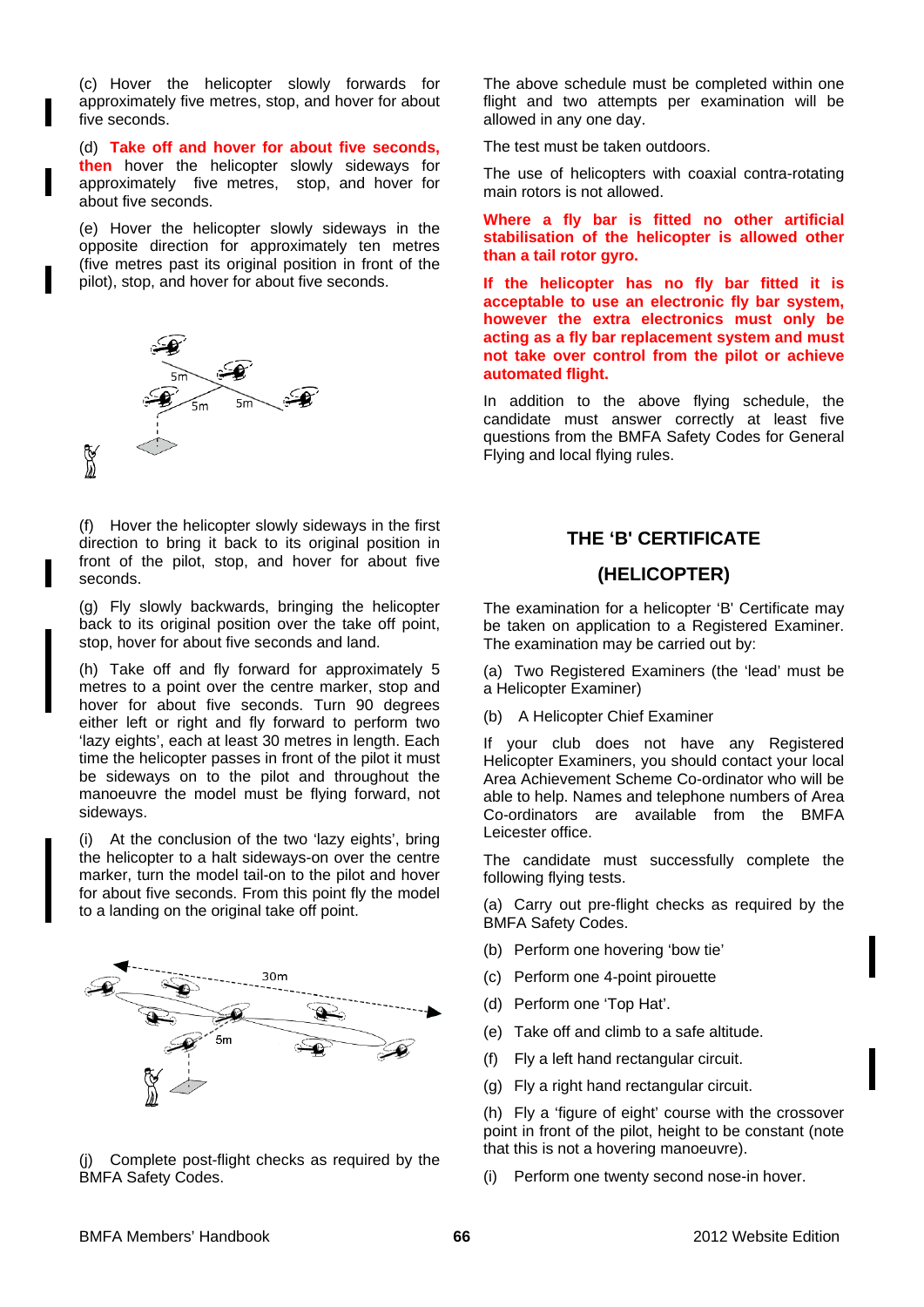(j) Perform one double stall turn. Note that the stall turns must be performed with opposite rotation i.e. first one to the left, second one to the right or viceversa.

(k) Perform an approach at 45o to the vertical, landing within a predetermined two metre square.

(l) Complete post-flight checks as required by the BMFA Safety Codes.

All manoeuvres must be carried out in airspace and orientations pre-determined by the Examiner and Candidate prior to the commencement of the test flight. The schedule must be completed in one flight.

The test must be taken outdoors.

The use of helicopters with coaxial contra-rotating main rotors is not allowed.

**Where a fly bar is fitted no other artificial stabilisation of the helicopter is allowed other than a tail rotor gyro.** 

**If the helicopter has no fly bar fitted it is acceptable to use an electronic fly bar system, however the extra electronics must only be acting as a fly bar replacement system and must not take over control from the pilot or achieve automated flight.** 

Exceptionally, at a pre-determined point in the flight an intermediate landing may be permitted for the sole purpose of either refuelling or the fitting of a freshly charged flight battery. This landing may only be made with the prior consent of the Examiners. The pre-determined point may be either after a specific manoeuvre or at a specific time of flight, whichever is requested by the candidate and agreed by the Examiners.

Two attempts per examination will be allowed in any one day.

In addition to the above flying schedule the candidate must answer satisfactorily at least eight questions from the BMFA Safety Codes for General Flying and Model Flying Displays and local flying rules.

## **THE 'A' CERTIFICATE**

### **(SILENT FLIGHT - THERMAL)**

The examination for the thermal 'A' Certificate may be taken on application to any Registered Club Examiner or Chief Examiner. The candidate must successfully carry out the following test.

(a) Carry out pre-flight checks as required by the BMFA Safety Codes. Particular attention should be given to airframe, tow hook, launching aids, control linkages and surfaces.

(b) Check that any launching equipment is laid out correctly, securely and safely with respect to the field layout. Depending on the launch method, ensure that towlines are in good condition, that the bungee is securely anchored to the ground, that winches and turnaround pulleys are secure and a master on/off switch is fitted to the winch or that, if aerotow is to be used, the tug pilot is aware of the model he will be towing and that a launch plan is agreed.

(c) Check that the launch area and landing area are clear both on the ground and in the air and, after complying with the site frequency control system, prepare the model for launch. If a helper is used to launch the model they should be fully briefed as to what is required.

(d) Clearly announce "launching" and launch the model under full control, any deviation from the expected launch path must be corrected smoothly and quickly. Complete the launch by releasing the model from the launch line cleanly, if applicable, and level the model into wind without stalling.

(e) Fly the model straight and level for at least 15 seconds while pilot and Examiner clear the launch area. This does not apply to Hand Launched Gliders.

(f) At the Examiners call the model should be stalled into wind and recovered smoothly with minimum loss of height, heading into wind.

(g) Perform 3 consecutive 360 degree thermal turns to the right or left with minimum loss of height, ending on the same heading as the entry. The model must show no tendency to stall or enter a spiral dive.

(h) Perform 3 consecutive 360 degree thermal turns in the opposite direction to above with minimum loss of height, ending on the same heading as the entry. The model must show no tendency to stall or enter a spiral dive.

(i) Fly the model up wind to prepare the model for the landing phase. The model should be flown with no tendency to stall and with minimum loss of height.

(j) Call "landing" and fly a down wind leg, followed by a crosswind leg and final approach. The crosswind leg may be a continuous turn if preferred and it may be stretched past the centre line of the landing approach to allow control of height but the model must be flown back to the centre line for the final approach. The whole approach should be flown smoothly with no stalling and the turns should have a reasonably large radii.

(k) Land the model into wind within 20 metres of a predetermined spot.

(l) Retrieve the model from the landing area, informing other pilots that the landing area is clear.

(m) Complete post-flight checks required by the BMFA Safety Codes.

(n) Repeat the above schedule twice more, giving a total of three flights.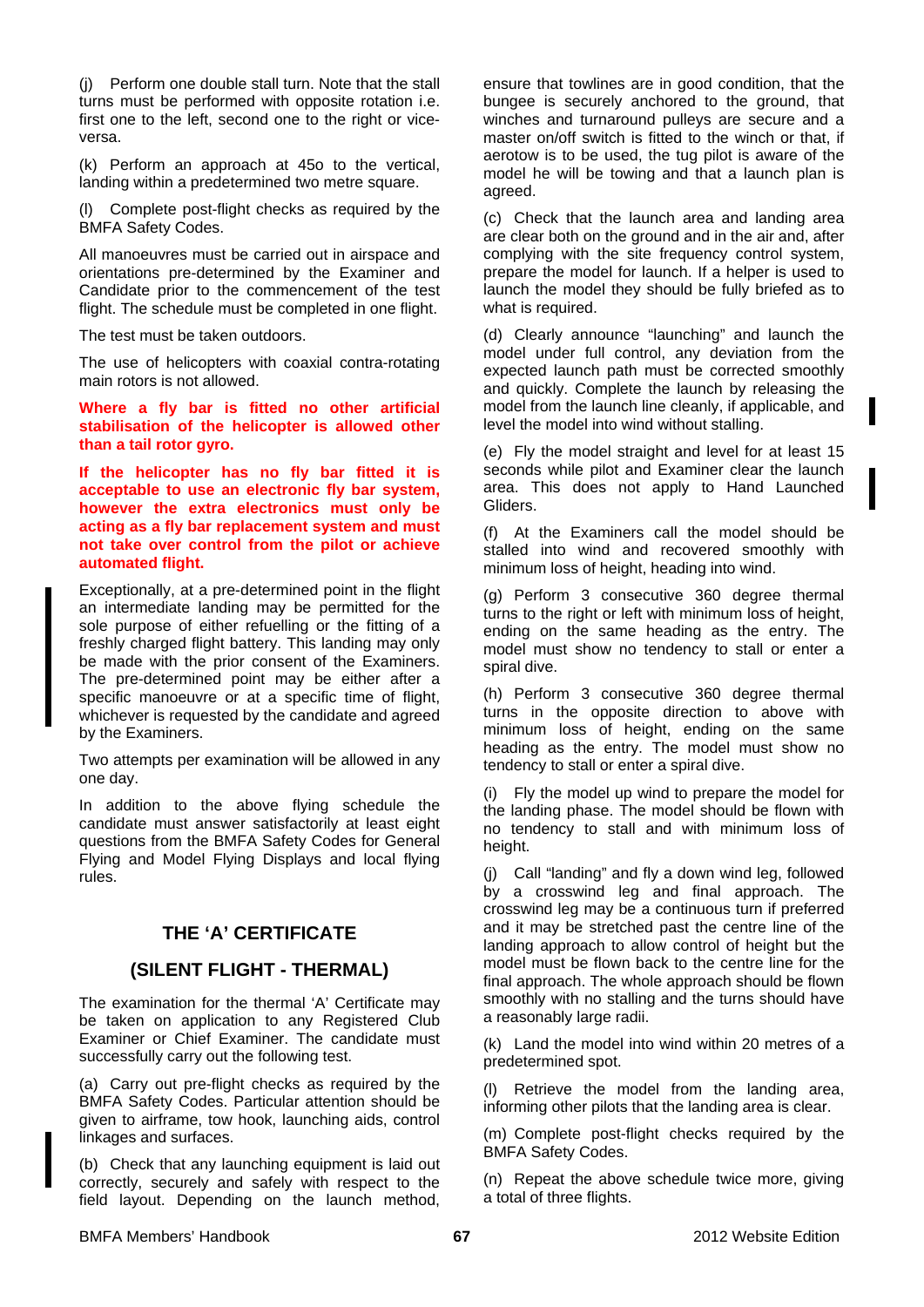(o) Answer at least 5 questions on safety matters from the BMFA Safety Codes.

If insufficient height is achieved at launch or very bad sink is encountered that will not allow the completion of the entire test schedule the Examiner may allow an additional flight. If in the opinion of the Examiner a poor launch height is due to pilot ability the test is failed. Note that this applies to Hand Launched Gliders too and they are not allowed multiple attempts to obtain good launches.

All manoeuvres must be carried out in airspace predetermined by the Examiner and Candidate prior to the commencement of the test flights.

Aerotow release height will be determined by the Examiner during the launch and should be approximately the same as a bungee, towline or winch launch.

The above complete multi-flight schedule is treated as one test attempt. Two attempts per examination will be allowed in any one day.

# **THE 'B' CERTIFICATE**

# **(SILENT FLIGHT - THERMAL)**

The examination for a the Thermal 'B' Certificate may be taken on application to a Registered Examiner. The examination may be carried out by:

(a) Two Registered Examiners (the 'lead' must be a Silent Flight Examiner).

(b) A Silent Flight Chief Examiner

If your club does not have any Registered Silent Flight Examiners, you should contact your local Area Achievement Scheme Co-ordinator who will be able to help. Names and telephone numbers of Area Co-ordinators are available from the BMFA Leicester office.

The candidate must successfully carry out the following test.

(a) Carry out all relevant pre-flight checks as required by the BMFA Safety Codes. Particular attention should be given to airframe, tow hook, control linkages and surfaces.

(b) Check the launching equipment is laid out correctly, securely and safely with respect to the field layout. Depending on the launch method, ensure that towlines are in good condition, that the bungee is securely anchored to the ground, that winches and turnaround pulleys are secure and a master on/off switch is fitted to the winch or that, if aerotow is to be used, the tug pilot is aware of the model he will be towing and that a launch plan is agreed.

(c) Check that the launch area and landing area are clear both on the ground and in the air and, after complying with the site frequency control system, prepare the model for launch. If a helper is used to launch the model they should be fully briefed as to what is required.

(d) Clearly announce "launching" and launch the model under full control, any deviation from the expected launch path must be corrected smoothly and quickly. Complete the launch by releasing the model from the launch line cleanly and level the model into wind without stalling.

(e) Fly the model straight and level for at least 15 seconds while pilot and Examiner clear the launch area.

(f) Fly the model through either a half loop or half roll to inverted, hold straight, controlled inverted flight for a minimum of five seconds and then half loop or half roll back to level flight.

(g) Fly the model on a thermal search pattern. The model is to pass over three points, agreed with the Examiner prior to the start of the flight (e.g. corners of the field).

(h) Fly the model through consecutive 360 degree thermal turns to a position a minimum of 100m down wind of the pilot. The model should gain height if in lift or be flown with minimum loss of height if no lift is found.

(i) Fly the model a minimum of 150m up wind of the pilot with minimum loss of height.

(j) Gain speed and perform a stall turn into wind.

(k) Fly the model across wind and stall, recover with minimum loss of height, still heading across wind.

(l) Turn the model down wind and stall, recovering with minimum loss of height on the same heading down wind.

(m) Call "landing" and fly a down wind leg, followed by a crosswind leg and final approach. The crosswind leg may be a continuous turn if preferred and it may be stretched past the centre line of the landing approach to allow control of height but the model must be flown back to the centre line for the final approach. The whole approach should be flown smoothly with no stalling and the turns should have a reasonably large radii.

(n) Land the model into wind within 10 metres of a predetermined spot.

(o) Retrieve the model from the landing area, informing other pilots that the landing area is clear.

(p) Complete post-flight checks required by the BMFA Safety Codes.

The pilot must perform three flights and all sections (f) to (l) must be completed sometime during those three flights, nominating before each launch which parts will be attempted. Sections (a) to (e) and (m) to (o) apply to each individual flight.

If the pilot has completed all tasks in 1 or 2 flights they must still perform the total of three flights. In this case the Examiner may ask for any of tasks (f)

BMFA Members' Handbook 2012 Website Edition **68**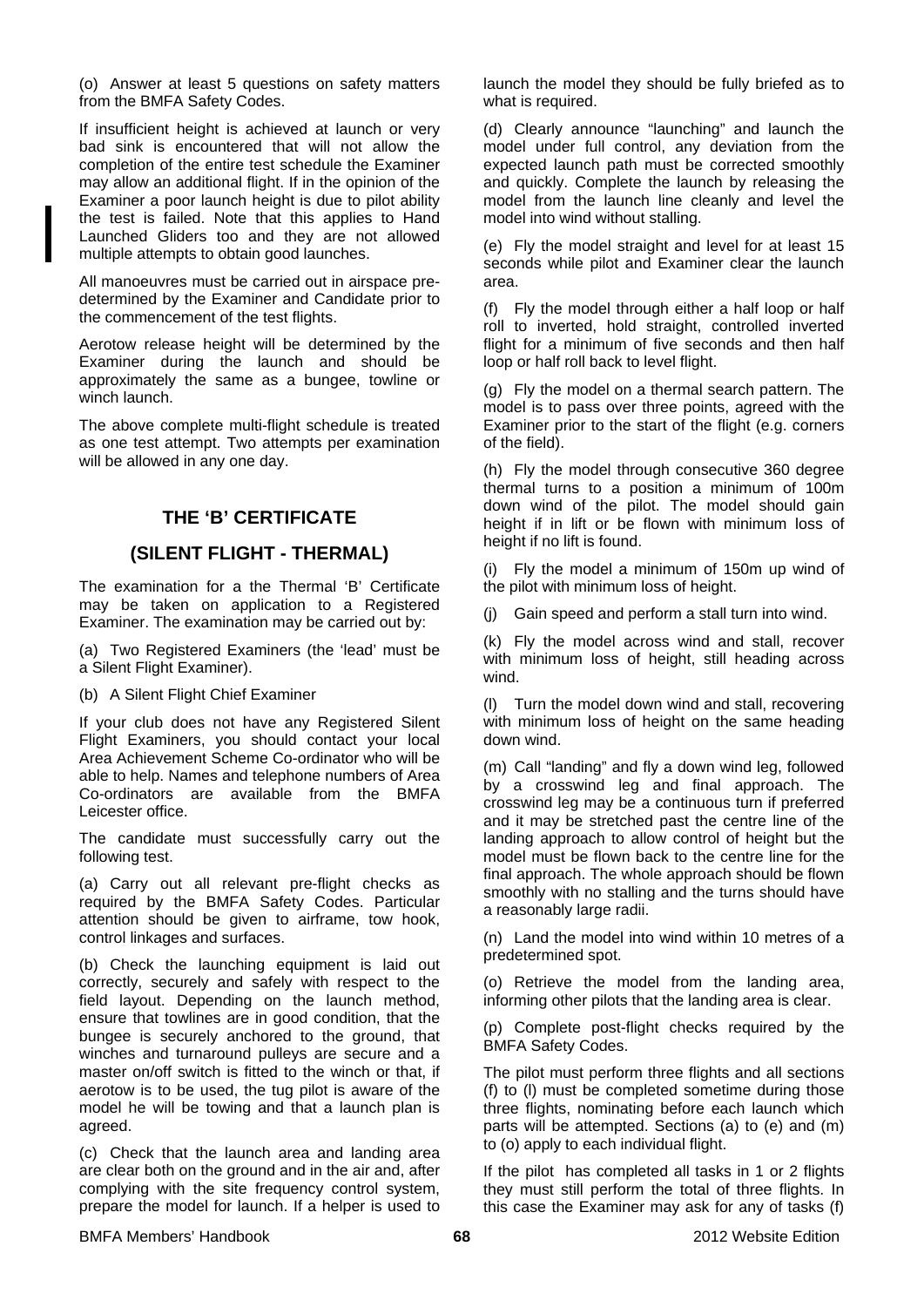to (l) to be repeated in the third flight. The cumulative flight time for three flights is to be more than 12 minutes.

Answer at least 8 questions on safety matters from the BMFA Safety Codes.

If insufficient height is achieved at launch or very bad sink is encountered that will not allow the completion of the test schedule the Examiner may allow an additional official flight. If in the opinion of the Examiner a poor launch height is due to pilot ability the test is failed.

All manoeuvres must be carried out in airspace predetermined by the Examiner and Candidate prior to the commencement of the test flights.

Aerotow release height will be determined by the Examiner and should be approximately the same as a bungee, towline or winch launch.

The above complete multi-flight schedule is treated as one test attempt. Two attempts per examination will be allowed in any one day.

# **THE 'A' CERTIFICATE**

## **(SILENT FLIGHT - SLOPE)**

The examination for the Silent Flight Slope 'A' Certificate may be taken on application to any Registered Club Examiner or Chief Examiner. The candidate must successfully carry out the following flying test:

(a) Carry out pre-flight checks as required by the BMFA Safety Codes.

(b) Launch the model and gain height.

(c) Fly for ten seconds straight and level across wind.

(d) Fly for ten seconds straight and level across wind in the opposite direction to (c).

(e) Perform one 360 degree left hand turn.

(f) Perform one 360 degree right hand turn.

(g) Perform two consecutive 360 degree 'thermal' turns, either left or right.

(h) Fly into wind and perform a straight stall and recovery.

(i) Fly a rectangular circuit in front of the slope in the opposite direction to that chosen for the landing approach.

(j) Fly a rectangular landing circuit opposite to that flown in (i) and land within 20 metres of a predesignated spot.

(k) Remove model from landing area.

(l) Complete post-flight checks required by the BMFA Safety Codes.

All manoeuvres except the landing must be carried out in front of the slope.

The above schedule is treated as one test flight and must be completed in one attempt. Two attempts per examination will be allowed in any one day.

In addition to the flying schedule, the candidate must answer correctly a minimum of five questions on safety matters, based on the BMFA Guidelines and Safety Codes for Model Flying and local flying rules.

### **THE 'B' CERTIFICATE**

## **(SILENT FLIGHT - SLOPE)**

The examination for a 'B' Certificate may be taken on application to a Registered Examiner. The examination may be carried out by:

(a) Two Registered Examiners (the 'lead' must be a Silent Flight Examiner).

(b) A Silent Flight Chief Examiner

If your club does not have any Registered Silent Flight Examiners you should contact your local Area Achievement Scheme Co-ordinator who will be able to help. Names and telephone numbers of Achievement Scheme Co-ordinators are available from your Area Secretary or from the BMFA Leicester office.

The candidate must successfully carry out the following flying test:

(a) Carry out pre-flight checks as required by the BMFA Safety Codes.

(b) Launch the model, gain height and complete one horizontal circuit (either left or right hand) in front of the pilot.

(c) Fly a horizontal figure eight with the crossover point in front of the pilot

(d) Fly two consecutive loops across wind.

Fly crosswind left to right and complete a stall turn away from the slope.

Fly crosswind right to left and complete a stall turn away from the slope.

(g) Complete 10 seconds straight and level inverted flight across wind.

(h) Perform one axial roll across wind, either from the left or right.

(i) Perform one axial roll across wind in the opposite direction to (h), rotating in the opposite direction to (h).

(j) Perform a three turn spin with exit in the same direction as the entry.

(k) Fly a left hand rectangular landing approach and overshoot.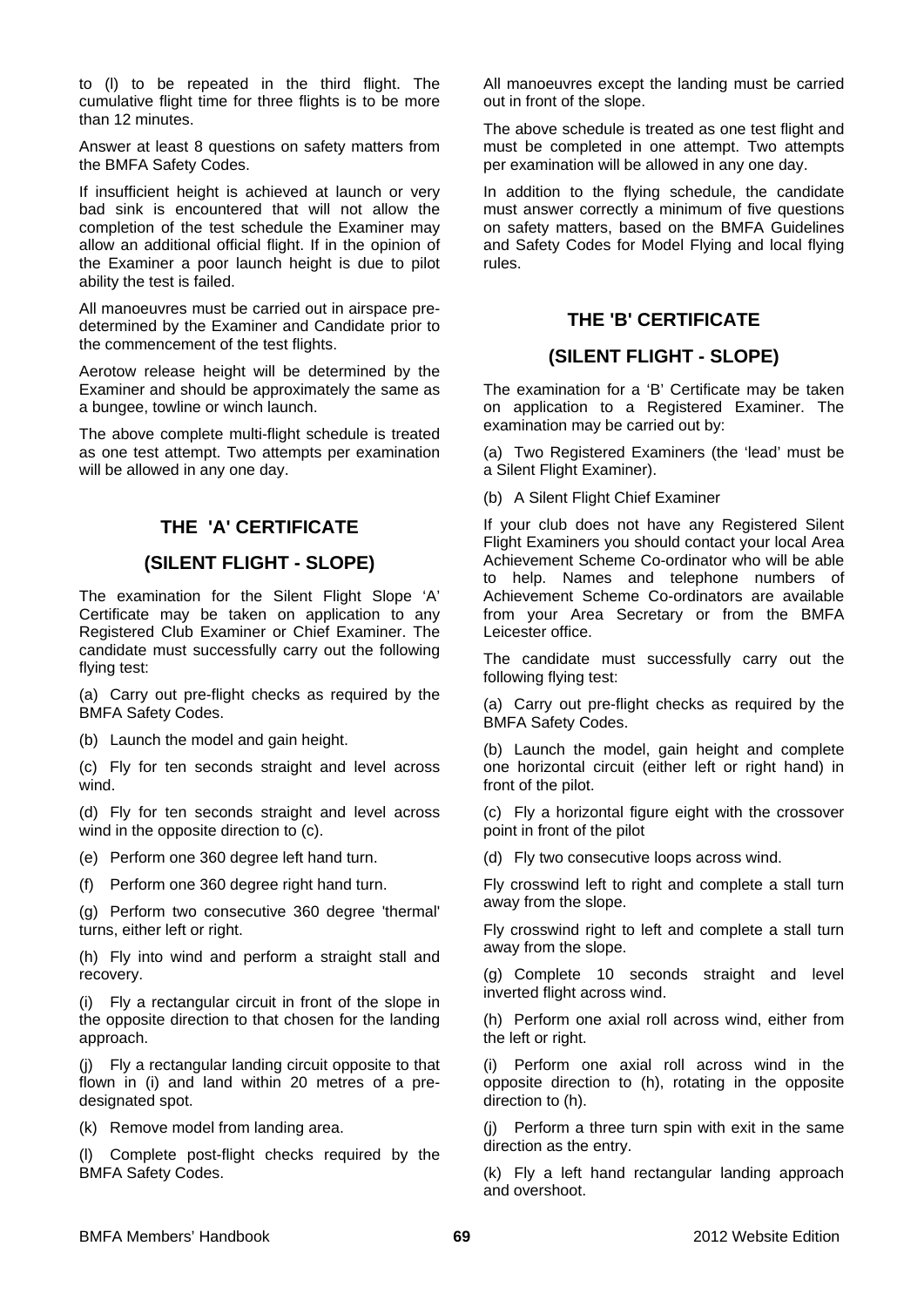(l) Fly a right hand rectangular landing approach and overshoot.

(m) Fly a rectangular landing approach either left or right hand and land within 15 metres of a predetermined spot

(n) Remove model from landing area.

(o) Complete post-flight checks required by the BMFA Safety Codes.

If the geography of the slope and/or safety procedures in force only allow landings and overshoots from one direction then (k) or (l) may be modified at the discretion of the Examiner and flown as a rectangular circuit out from the slope, opposite hand to the required landing circuit.

All manoeuvres except the overshoots and landing must be carried out in front of the slope.

The above schedule is treated as one test flight and must be completed in one attempt. Two attempts per examination will be allowed in any one day.

In addition to the flying schedule, the candidate must answer satisfactorily a minimum of eight questions on safety matters, based on the BMFA Guidelines and Safety Codes for Model Flying, the Safety Code for Model Flying Displays and local flying rules.

# **THE 'A' CERTIFICATE**

# **(SILENT FLIGHT - ELECTRIC)**

The examination for the electric 'A' Certificate may be taken on application to any Registered Club Examiner or Chief Examiner. The candidate must successfully carry out the following test and it is expected that you will take the test with a glider type model.

(a) Carry out pre-flight checks as required by the BMFA Safety Codes. Particular attention should be given to airframe, control linkages and surfaces.

(b) After complying with the site frequency control system, prepare the model for launch. The motor start and stop switch/speed controller sequence must be demonstrated to the examiner

(c) Check that the launch area and landing area are clear both on the ground and in the air. If a helper is used to launch the model they should be fully briefed as to what is required.

(d) Clearly announce, "launching" and launch the model under full control. Any deviation from the expected launch path must be corrected smoothly and quickly. Climb to approximately 100m. Switch off power and transition to glide without stalling.

From this point on, power must not be used.

(e) Stall the model into wind and recover smoothly with a minimum loss of height.

(f) Perform 3 consecutive 360 degree thermal turns to the right or left ending on the same heading as the entry with minimum loss of height. The turns should be under control with no tendency to stall or enter a spiral dive.

(g) Perform 3 consecutive 360 degree thermal turns in the opposite direction to above ending on the same heading as the entry with minimum loss of height. The turns should be under control with no tendency to stall or enter a spiral dive.

From this point on, power should be used as required.

(h) Fly the model up wind to prepare the model for the overshoot/landing phase. The model should be flown with no tendency to stall and with minimum loss of height.

(i) Call "landing" and prepare the model for a landing with a down wind leg, followed by a base leg and final approach.

(j) Overshoot from below 10 ft and climb back to circuit height. Note that this manoeuvre is an aborted landing, not a low pass.

(k) Again, call "landing" and prepare the model for a landing with a down wind leg, followed by a base leg and final approach.

(l) Land the model into wind within 2O metres of a predetermined spot.

(m) Retrieve the model from the landing area, informing other pilots that the landing area is clear.

(n) Complete post-flight checks required by the BMFA Safety Codes.

(o) Repeat the above schedule a second time, giving a total of two flights.

In addition to the flying schedule, the candidate must answer correctly a minimum of five questions on safety matters, based on the BMFA Safety Codes for General Flying and local flying rules, at least two of which must be specific to electric flight.

All manoeuvres must be carried out in airspace predetermined by the Examiner and Candidate prior to the commencement of the test flights.

The above complete two flight schedule is treated as one test attempt. Two attempts per examination will be allowed in any one day.

# **THE 'B' CERTIFICATE**

# **(SILENT FLIGHT - ELECTRIC)**

The examination for the Electric 'B' Certificate may be taken on application to a Registered Examiner. The examination may be carried out by:

(a) Two Registered Examiners (the 'lead' must be a Silent Flight Examiner).

(b) A Silent Flight Chief Examiner.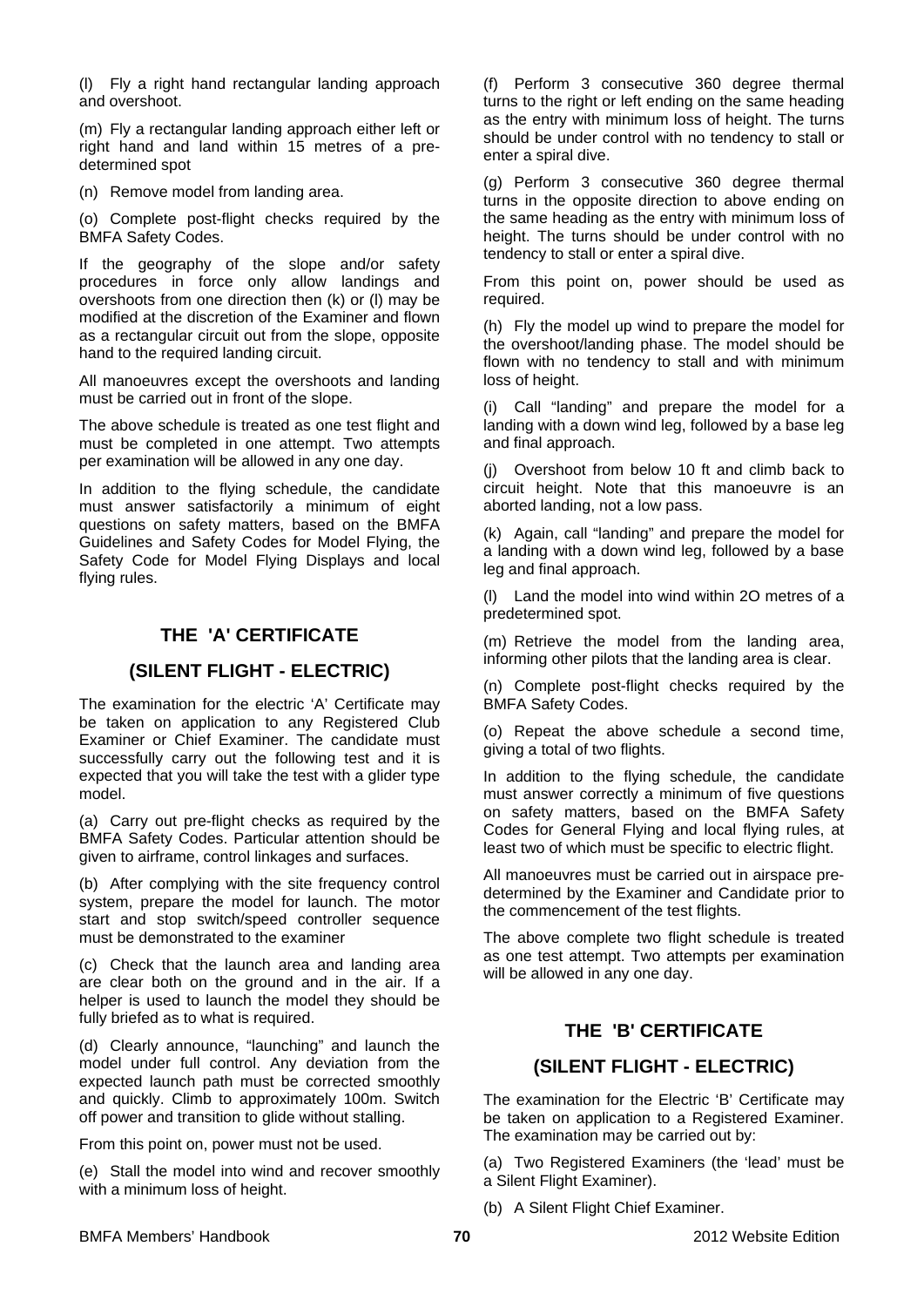If your club does not have any Registered Silent Flight Examiners, you should contact your local Area Achievement Scheme Co-ordinator who will be able to help. Names and telephone numbers of Area Co-ordinators are available from the BMFA Leicester office.

The candidate must successfully carry out the following test and it is expected that you will take the test with a glider type model.

(a) Carry out pre-flight checks as required by the BMFA Safety Codes. Particular attention should be given to airframe, control linkages and surfaces.

(b) After complying with the site frequency control system, prepare the model for launch. The motor start and stop switch/speed controller sequence must be demonstrated to the examiner

(c) Check that the launch area and landing area are clear both on the ground and in the air. If a helper is used to launch the model they should be fully briefed as to what is required.

(d) Clearly announce, "launching" and launch the model under full control. Any deviation from the expected launch path must be corrected smoothly and quickly. Climb to approximately 100 metres. Switch off power and transition to glide without stalling.

From this point on, power must not be used.

(e) Fly the model on a thermal search pattern. The model is to pass over three points, agreed with the Examiner prior to the start of the flight (e.g. corners of the field).

(f) Fly the model through consecutive 360 degree thermal turns to a position a minimum of 100m down wind of the pilot. The model should gain height if in lift or be flown with minimum loss of height if no lift is found.

From this point on, power may be used as required

(g) Fly the model through either a half loop or half roll to inverted, hold straight, controlled inverted flight for a minimum of five seconds and then half loop or half roll back to level flight.

(h) Fly the model a minimum of 150 metres up wind of the pilot, gain speed and perform a stall turn into wind.

(i) Fly into wind and complete one inside loop.

(j) Fly the model across wind and perform an unpowered stall, recover with minimum loss of height, still heading across wind.

(k) Turn the model down wind and perform an unpowered stall, recovering with minimum loss of height on the same heading down wind.

(l) Fly the model up wind to prepare the model for the overshoot/landing phase.

(m) Call "landing" and prepare the model for a landing with a down wind leg, followed by a base leg and final approach.

(n) Overshoot from below 10 ft and climb back to circuit height. Note that this manoeuvre is an aborted landing, not a low pass.

(o) Again, call "landing" and prepare the model for a landing with a down wind leg, followed by a base leg and final approach.

(p) Land the model into wind within 10 metres of a predetermined spot.

(q) Retrieve the model from the landing area, informing other pilots that the landing area is clear.

(r) Complete post-flight checks required by the BMFA Safety Codes.

(s) Repeat the above schedule a second time, giving a total of two flights.

In addition to the flying schedule, the candidate must answer correctly a minimum of eight questions on safety matters, based on the BMFA Safety Codes for General Flying and local flying rules, at least four of which must be specific to electric flight.

All manoeuvres must be carried out in airspace predetermined by the Examiner and Candidate prior to the commencement of the test flights.

The above complete two flight schedule is treated as one test attempt. Two attempts per examination will be allowed in any one day.

## **THE SILENT FLIGHT PERSONAL ACHIEVEMENT SCHEMES**

The Thermal Soaring and Slope Soaring Personal Achievement Schemes are aimed at giving flyers the satisfaction of achieving set levels of proficiency beyond the 'A' and 'B' Certificates and at their own flying fields without having to take part in contests.

They are administered by BARCS in conjunction with BMFA.

The schemes are voluntary, are open to all model flyers and there will be no charge to either BMFA or BARCS members or non-members wishing to register their claims

### **THERMAL SOARING GLIDER**

Once having passed the Silent Flight Thermal 'A' and 'B' Certificate, three further achievement levels are available and the flyer is required to attain these in sequence, from the lowest level to the highest. As of 1st January, 2002, you cannot enter for these achievement levels unless you have passed the appropriate BMFA 'B' Certificate. On passing the 'B'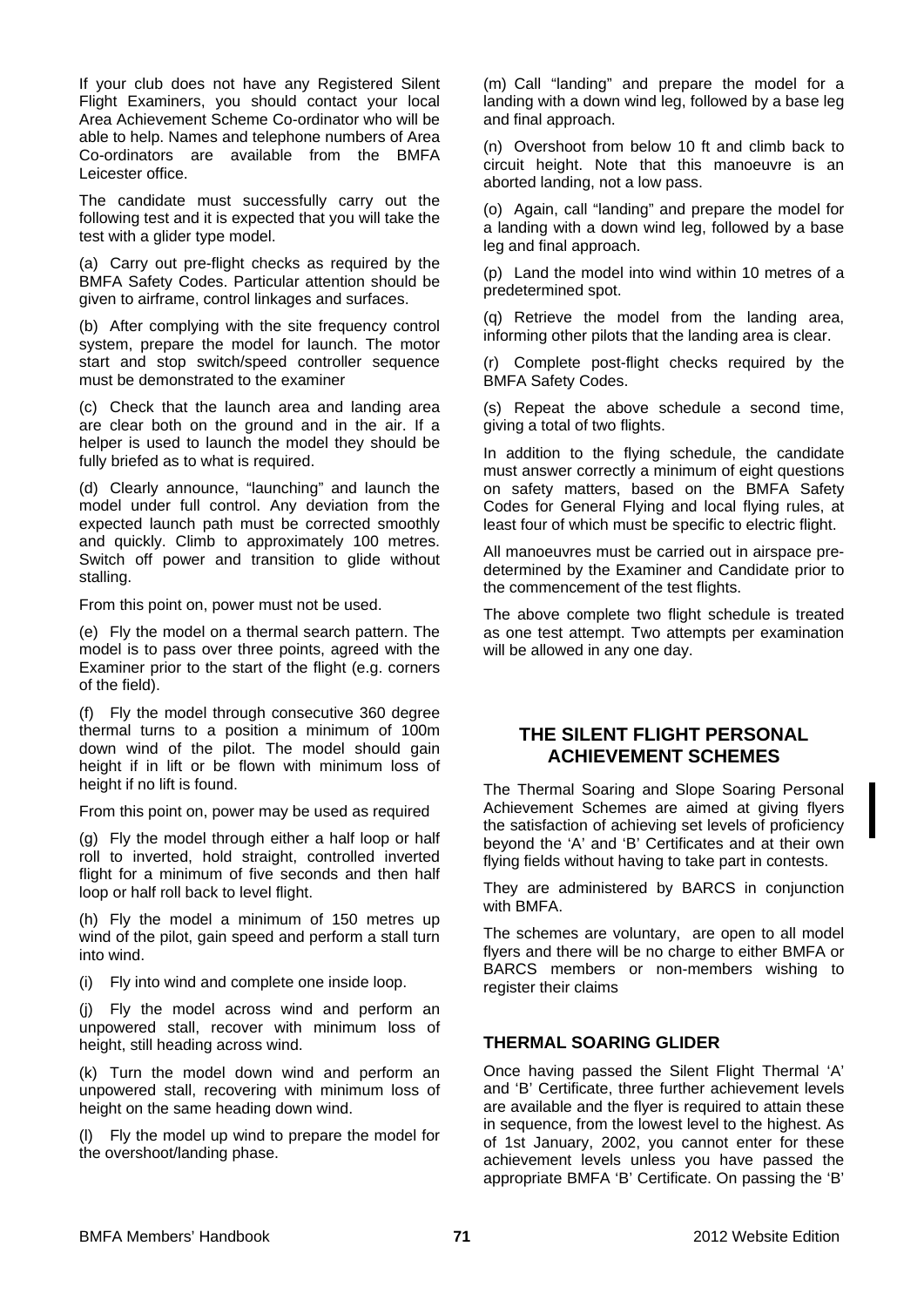Certificate you will receive details of the next stage in the scheme.

Log books for the scheme are available free of charge from the Leicester office and from BARCS. And no charge is made for each claim registered.

To participate you simply have to attain the required tasks, obtain a confirming signature and send the appropriate part of the claim form together with an SAE to BARCS Achievement Co-ordinator or to the BMFA's Leicester office. Each level must be notified before the next is attempted.

#### **General Rules**

Towline length not to exceed 150 metres.

High-start 150 metres max. unstretched.

Aerotow release at approximately 150 Metres.

Flights should be made on reasonably level terrain to exclude the possibility of slope lift.

Before each launch, the pre-flight checks required by the BMFA Safety Codes should be carried out.

Precision landings must terminate with the nose of the model with 12.5 metres of a nominated target.

Each task within a level may be attempted on different days over any period of time.

#### **Achievement Levels**

#### **Thermal Gold**

One flight of 15 mins. duration, plus

One flight of 20 mins. duration, plus

One flight of 25 mins. duration, plus

Precision landings on all flights

#### **Thermal Diamond**

One flight of 45 mins. duration, plus

Five consecutive flights of 10 minutes duration in a 150 minute period

One flight of one lap over an equiangular course of 300 metres, the pilot to visit two corner points of the course, plus

Precision landings on all flights

#### **Thermal Diamond Star**

One flight of at least 60 minutes duration, plus

Five consecutive flights of 15 min duration within a 180 min period, plus

One flight of four laps over an equiangular course of 300 metres, pilot to visit two corner points of the course, plus

One goal and return flight over a 1.5km course i.e. distance covered 3km (approx. 2 miles), plus

Precision landings on all flights

## **SLOPE SOARING GLIDER**

Once having passed the Silent Flight Slope 'A' and 'B' Certificate, Three further achievement levels are available and the flyer is required to attain these in sequence, from the lowest level to the highest. As of 1st January, 2002, you cannot enter for these achievement levels unless you have passed the appropriate BMFA 'B' Certificate. On passing the 'B' Certificate you will receive details of the next stage in the scheme.

Log books for the scheme are available free of charge from the Leicester office and from BARCS.

To participate you simply have to attain the required tasks, obtain a confirming signature and send the appropriate part of the claim form together with an SAE to the BARCS Achievement Co-ordinator or the BMFA's Leicester office. Each level must be notified before the next is attempted.

The purpose of this personal achievement scheme is to provide a varied series of tests at different levels of complexity to satisfy graded levels of slope soaring ability beyond the Silent Flight Slope 'B' certificate. Most of the tasks are to be conducted by BMFA Silent Flight Examiners although certain of the flights, as detailed on the scheme leaflet you will receive, may be witnessed by an appropriate BMFA or BARCS member.

Each task within a level may be attempted on different days over any period of time.

#### **Achievement Levels**

#### **Slope Gold**

Carry out pre-flight checks as required by BMFA Safety code on every flight

A Slope Soaring flight of 20 min maximum duration to include the following manoeuvres

3 consecutive axial rolls across wind

One double Immelman

3 consecutive outside loops

A vertical eight

A Cuban eight

Landing pattern – rectangular

3 spot landings , from a maximum of 10 consecutive attempts, within 15 metres of a pre-determined spot., measured from the model's nose

1 spot landing , from a maximum of 3 consecutive attempts, on the slope side within the slope lift area, within 20 metres of a pre-determined spot., measured from the model's nose

A flight of 1600 m , within 2 minutes, over a closed circuit course - turn points to be 80m apart

A slope duration flight of 45 minutes minimum duration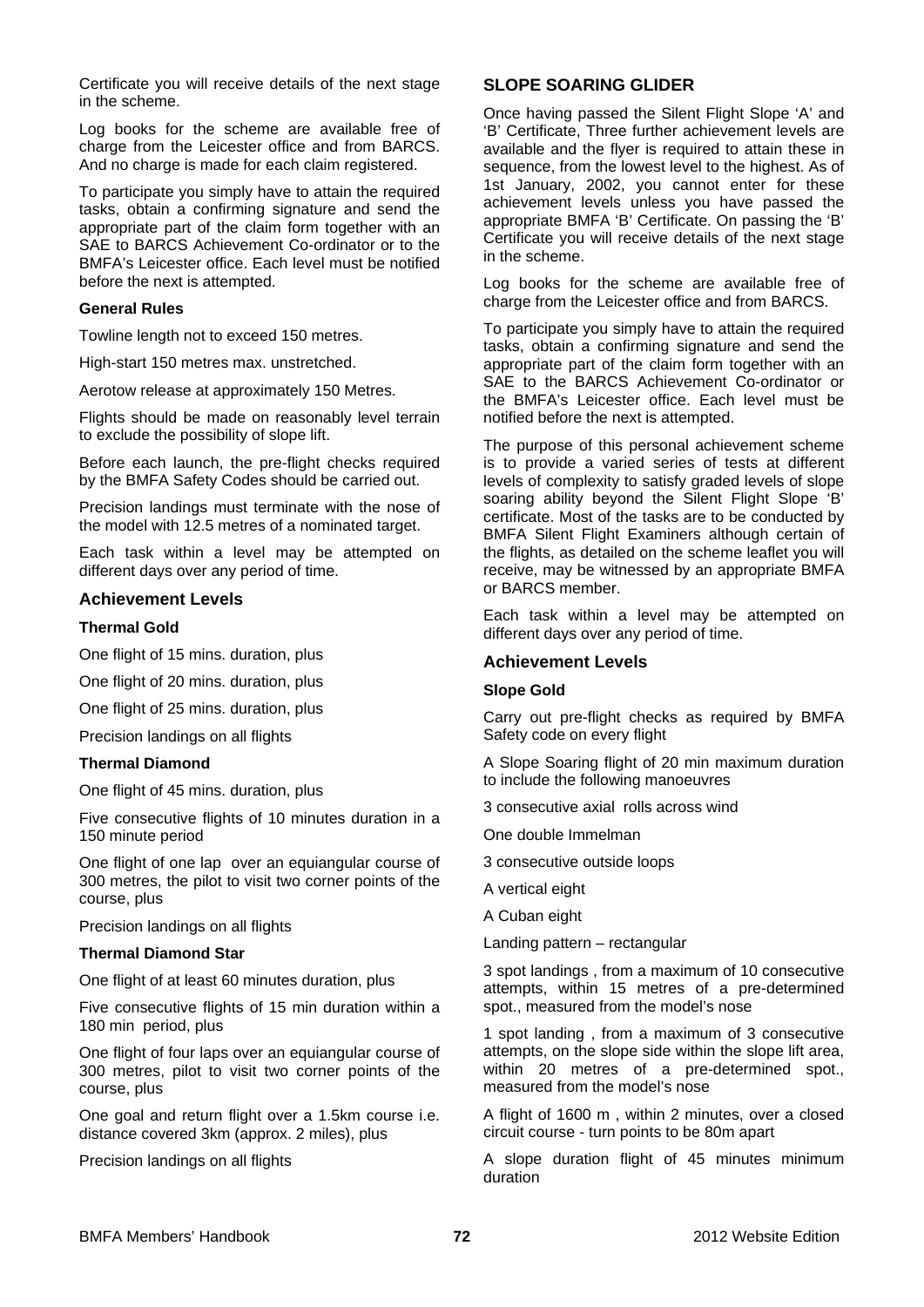## **Slope Diamond**

Carry out pre-flight checks as required by BMFA Safety code on every flight.

A Slope Soaring flight of 30 min maximum duration to include the following manoeuvres

Slow axial roll across wind to left immediately followed by slow axial roll to right.

3 consecutive axial rolls across wind

Four turn spin.

Four point axial roll across wind

Figure M.

Horizontal 8.

Vertical 8.

3 minutes inverted flight.

4 consecutive inside loops across wind.

4 consecutive outside loops across wind.

One double Immelman.

Landing pattern – rectangular

3 spot landings, from a maximum of 6 consecutive attempts, within 8 metres of a pre-determined spot., measured from the model's nose.

1 spot landing , from a maximum of 2 consecutive attempts, on the slope side within the slope lift area, within 15 metres of a pre-determined spot., measured from the model's nose

A flight of 1600 m within 90 secs, over a closed circuit course - turn points to be 80m apart

A slope duration flight of 60 minutes minimum duration

#### **Slope Diamond Star**

Carry out pre-flight checks as required by BMFA Safety code on every flight.

A Slope Soaring flight of 45 min maximum duration to include the following manoeuvres

One slow axial roll across wind to left in not less than 5 secs.

One slow axial roll across wind to right in not less than 5 secs.

One 4 point axial roll across wind in not less than 5 secs

4 consecutive axial rolls across wind

Six turn spin.

Figure M.

Horizontal 8.

Vertical 8.

One double Immelman.

6 consecutive inside loops across wind.

BMFA Members' Handbook 2012 Website Edition **73**

6 consecutive outside loops across wind.

3 minutes minimum duration inverted flight including one left hand and one right hand 3600 horizontal circle of minimum 50m diameter

Landing pattern – rectangular

3 spot landings , from a maximum of 5 consecutive attempts, within 5 metres of a pre-determined spot., measured from the model's nose

1 spot landing , from a maximum of 1 attempt, on the slope side within the slope lift area, within 10 metres of a pre-determined spot., measured from the model's nose

A slope duration flight of 90 minutes minimum duration

A goal and return flight of 2.5 km to goal, nominated before launch, total distance flown 5 km – landing to be within 25m of launch point.

# **THE RADIO CONTROL INSTRUCTOR SCHEME**

The R/C instructor scheme is an important step towards safer flying in several ways:

(a) Clubs participating in the scheme will be able to offer new pilots an approved flying training course leading to `A' certificate qualification.

(b) The BMFA Approved Instructors and the BMFA Registered Club Instructors in the club will, of necessity, have to maintain a high standard of personal flying in order to retain the respect due to their status.

(c) By training new R/C pilots in a safe and professional manner right from the start of their flying.

It is to the advantage of every club to participate fully in the instructor scheme and to enable the scheme to be easily available to all who need it.

#### **Up And Away Manuals**

BMFA supplies a copy of the either the Fixed Wing or Electric Up-and-Away manual to all new members free on request. A voucher is supplied with the first membership card which simply has to be filled in and returned to the Leicester office.

## **The Four-Tier Scheme**

The BMFA R/C Instructor Scheme is made up of four types of instructor,

- (1) The BMFA Registered Club Instructor
- (2) The BMFA Approved Instructor
- (3) The BMFA Qualified Instructor
- (4) Area Chief Instructors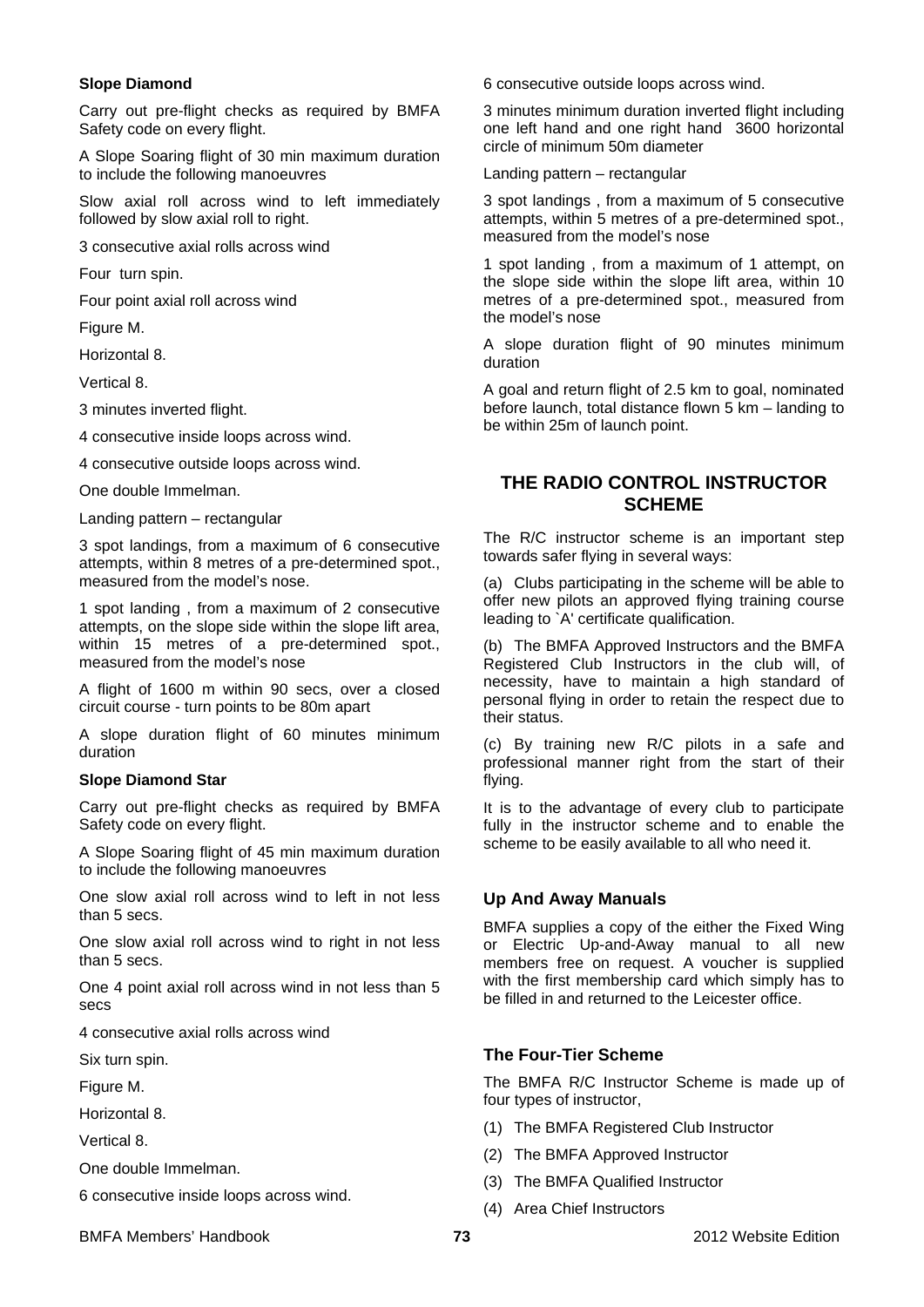## **BMFA Registered Club Instructors**

The Registered Club Instructor (RI) is simply put forward by his club for registration with the BMFA. There is no limit on the number of instructors a club may put forward and a registration form is sent to all clubs each year.

In return the instructor will receive a 'BMFA Registered Club Instructor' sticker and the registration will be entered on his membership record at the Leicester office.

Registered Club Instructors are not tested by a Chief Instructor and will only operate within the club that puts them forward. The intention of the scheme is to give recognition to the many hundreds of dedicated club flyers who give freely of their time to instruct newcomers to model flying but who do not wish to take the step of becoming BMFA Approved Instructors.

## **BMFA Approved Instructors**

The BMFA Approved Instructor (AI) is the second stage in the Instructor Scheme.

**He must be a current member of the BMFA and initially be put forward by a club to the local Area Achievement Scheme Co-ordinator (ASC) to be tested by an Area Chief Instructor. The ASC will then arrange for the test to take place.** 

He must also have held a relevant 'A' certificate for a period of six months.

He is free to move between clubs or to operate as country members and is expected to take the lead in maintaining the standard of instruction at club and individual level.

## **BMFA Qualified Instructors**

Ratification as a Qualified Instructor (QI) is automatic and there is no test to take but you must comply with two conditions:

(1) You must hold an Approved Instructor rating and have held it for a minimum of one year,

And

(2) You must hold the relevant 'B' certificate and have held it for at least six months.

You will get the new rating automatically if you already meet or if you attain these criteria.

Note that the QI rating depends on your retaining both the AI rating and the 'B' Certificate. If either of these is lost, in the AI case for instance, by not renewing your membership or by not being reratified by a club as and when required, the QI ratification will also be lost.

## **Area Chief Instructors**

**The Scheme will be run at Area level by Chief Instructors (ACI).** 

**These may be either Area Chief Examiners who have also agreed to be Area Chief Instructors OR persons nominated by Area Committees and ratified by Areas Council as Area Chief Instructors.** 

**A sufficient number of Chief Instructors should be nominated by each Area to ensure good geographic coverage for their clubs.** 

**Area Chief Instructor appointments are for a period of one year only. After this time the qualification may be renewed by the Scheme Controller at the request of the appropriate Area Committee** 

**Area Chief Instructors must be senior members of the BMFA and will have been a Qualified Instructor for at least two years.** 

**If an Area decides that a ratified Area Chief Instructor is needed they must first identify a suitable candidate.** 

**Before the presentation of a potential candidate to an Area meeting for ratification, a consultation with the appropriate Scheme Controller is required by the Area Achievement Scheme Co-ordinator so that the candidate's experience within the Achievement Scheme can be properly appraised by the Area.** 

**The vote to put the candidate forward is then taken at an Area meeting and, for the candidate to be successful, the voting MUST show at least two thirds of those present and eligible to vote to be in favour of the candidate. The Area should note that there is a requirement that the candidate provide a CV to go with the proposal.** 

**The proposal form raised by the Area is then assed to the BMFA office, usually by an Area Achievement Scheme Co-ordinator.** 

**Immediately on receipt, the BMFA Office will check the proposal form to see that the Area voting was correct, that the required CV is present, that the candidate has been an Instructor in the requested discipline for the required length of time and that the required consultation with the Scheme Controller has taken place.** 

**If all is correct, the proposal will be added to the agenda of the next available Areas Council meeting and a copy will be sent to the appropriate National Controller.** 

**The National Controller will pass to the BMFA Leicester Office for inclusion with the proposal any comments about the candidate's record of activity within the Scheme and any recommendations to Council on the suitability of**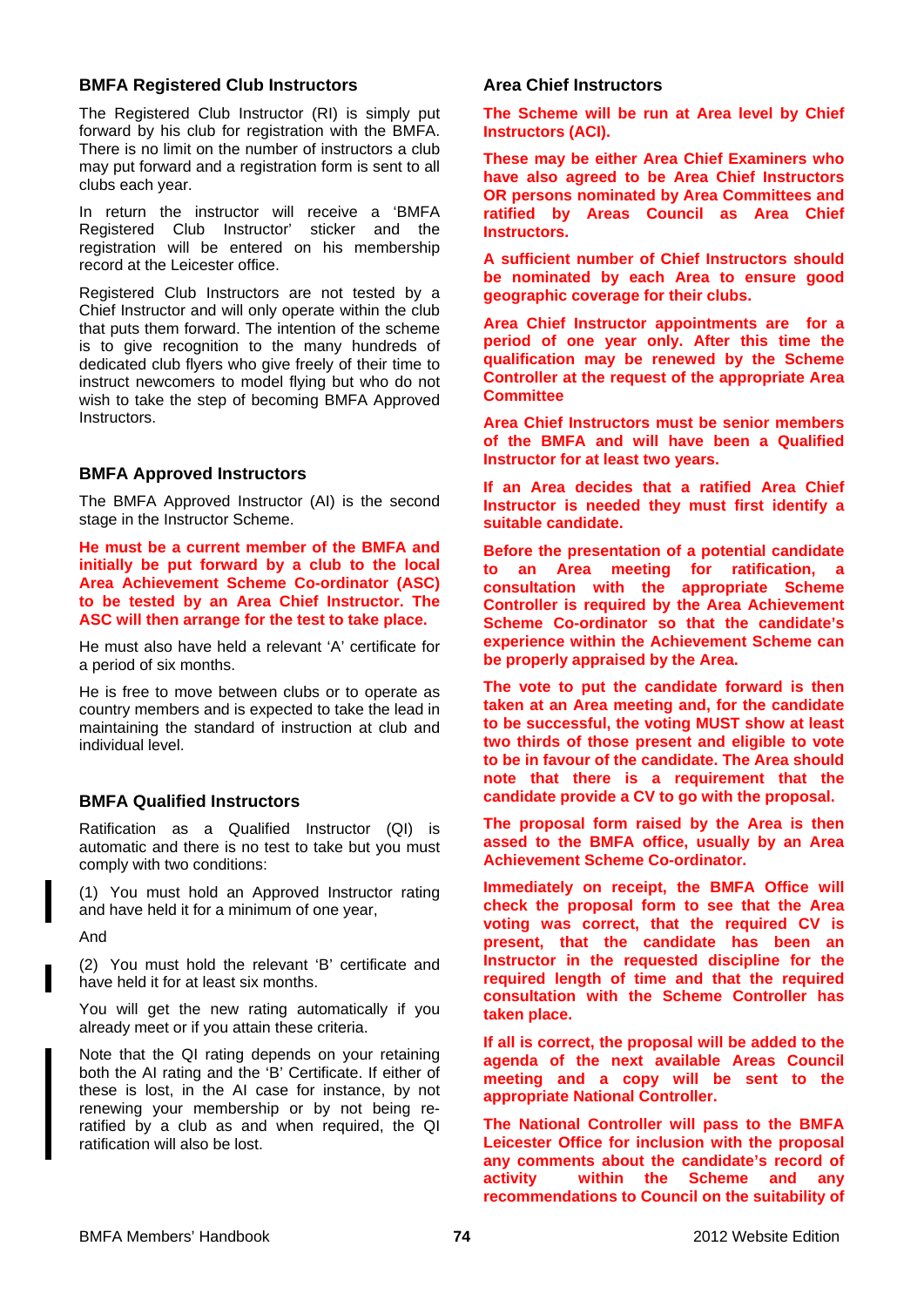**the candidate that he feels are necessary. This must be done by the National Controller as soon as possible after receiving his copy of the proposal.** 

**At the Areas Council the proposal is voted on and, if successful, the candidate becomes a Chief Instructor for his Area.** 

## **Guidance for Area Chief Instructors**

**A leaflet setting out Guidance for Area Chief Instructors is available on the website and free of charge from BMFA Leicester Office.** 

## **Selection of Instructors**

The first step for a club wishing to participate in the BMFA Registered Club Instructor scheme is to recognise which of its members are already acting as instructors and who are willing to take part in the scheme.

The club then simply submits those persons' details to BMFA on the form provided to the club at the start of each membership year. If you don't have the form then a copy can be obtained from the BMFA's Leicester office.

If a club wishes to put forward members to become BMFA Approved Instructors, they should first select from its members those pilots who are both willing to act as Approved Instructors and who are sufficiently skilled in R/C flying.

A typical nominee will have considerable background of R/C model flying, be able to communicate flying skills, have a sound knowledge of simple aerodynamics and be highly safety conscious. He must be willing to accept the Training Manual as the syllabus he will use to train new pilots and to follow its guidelines.

To request the appointment of an Approved Instructor the candidate's club must apply to its BMFA Area Achievement Scheme Co-ordinator (Area ASC) in writing, asking that the candidate be tested.

If the club is not certain who their local Area ASC is then they should contact the BMFA Leicester office for contact details. Requests for Approved Instructor tests actually sent elsewhere, such as to an Area Chief Instructor or to the BMFA office, will be forwarded to the appropriate Area ASC but this may introduce a delay.

On receipt of the written request, the Area ASC will arrange for an Area Chief Instructor to contact the candidate and make arrangements for the test to take place.

## **Limits of Approved Instructor Qualification**

Approved Instructors must be current members of BMFA. Lapsed members will have their Approved Instructor status removed after one year.

From time to time, Areas Council may request that a re-ratification of Approved Instructors be carried out. This will apply only to those Approved Instructors not being regularly re-ratified by their clubs.

## **Area Chief Instructors' Area of Operation**

Area Chief Instructors operate within the Area for which they are ratified. If an Area Chief Instructor is

(a) requested to operate in another Area for any reason or

(b) asked to test Approved Instructor candidates from a club in another Area,

he must liaise with that Area's Achievement Scheme Co-ordinator before taking any further action.

## **Withdrawal Of Approved Instructor Qualification**

It may be felt at some point, for a variety of reasons, that Approved Instructor status should be removed from an individual. This may be done by Areas Council on the recommendation of the Area Committee concerned (either on the request of a Club or on their own behalf). The affected Approved Instructor has the right of appeal to Areas Council, via the BMFA Hon. Secretary.

Once the Approved Instructor qualification has been withdrawn by Areas Council, the Instructor concerned will not be permitted to re-take the test for a period of 6 months from the date of withdrawal.

## **Approved Instructor Re-Tests**

Where a Club or Area has concerns about the standards of flying or behaviour of any Approved Instructor but do not wish to take the matter to Areas Council, a re-test procedure is in place as follows:

(1) Any Club or Area may apply to their local Achievement Scheme Co-ordinator (ASC) to have any Approved Instructor re-tested. Requests from a Club must be on Club headed notepaper and must be signed by at least two current Club Committee members. Requests from an Area must be on Area headed Notepaper and signed by at least two current Officers of the Area.

(2) The ASC will pass on any such requests to the appropriate National Scheme Controller who will arrange for an Area Chief Instructor (ACI) from an adjoining Area to conduct the re-test by arrangement with the candidate.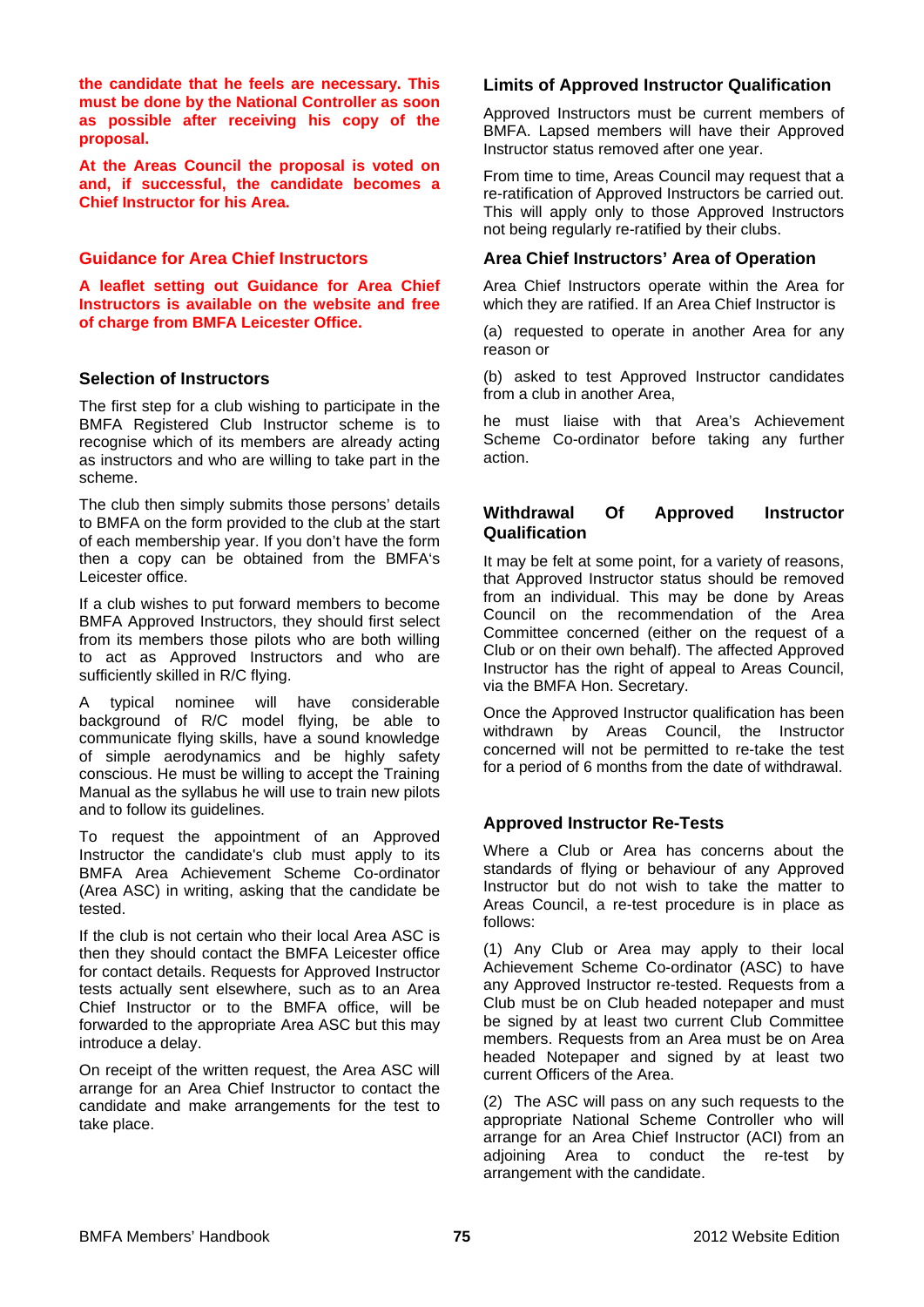(3) Any costs involved with travelling will be borne by the organisation that requests the re-test.

(4) If the candidate fails the re-test, the ACI will be authorised to revoke the candidate's qualification. This action will be ratified by the Scheme Controller after receiving the report of the ACI.

(5) If the candidate for the re-test does not cooperate with the designated ACI then he will be deemed to have failed the re-test.

(6) If a candidate fails a re-test he will not be allowed to re-take the test for six months from the date of the failed re-test.

# **AN INTRODUCTION TO THE DEPARTMENT OF THE ENVIRONMENT NOISE CODE**

In addition to the occasional scrutiny of model flying by Magistrates referred to in the section 'Legal Controls over Model Flying', Planning Authorities are constantly making decisions on whether to allow change of use for model flying sites or whether to issue clubs with a licence to fly on Local Authority land.

When they are taking these decisions they have a statutory duty to ensure that the activities on the site are not a potential nuisance to the surrounding area. When considering possible noise nuisance, the document to which they will most likely refer is the DoE Code of Practice.

If a noise complaint is made against your flying site, the Local Authority will probably send an Environmental Health Officer (EHO) to investigate. He will arrive armed with his noise meter and a copy of the DoE Code of Practice.

The reason the DoE Code of Practice is set out in full in this handbook should now be clear;

If the noise your models make is going to be judged by anyone, then the Code of Practice is most likely to be the standard that it will be judged against.

For this reason alone, you should take careful note of the conditions laid out in this document; you never know when it may be applied to you.

Finally, the model flying knowledge of the EHO who may turn up will vary from nil to extremely good and, strange as this may seem, the same may apply to his knowledge of the Noise Code. Read and absorb the Code and it's likely that you will know as much (or more) about it as he does, which would certainly be to your advantage.

# **DEPARTMENT OF ENVIRONMENT CODE OF PRACTICE FOR THE MINIMISATION OF NOISE FROM MODEL AIRCRAFT**

## **1. INTRODUCTION**

1.1 The sport of flying model aircraft provides enjoyment for many. It can also create noise, some of it unavoidable, which is no part of that enjoyment and may annoy or disturb others. The purpose of this Code of Practice is to describe how such annoyance or disturbance may be minimised so that the sport may be pursued in a reasonable and considerate manner and coexist peacefully with other pursuits.

1.2 The Code of Practice does not in itself create offences or have the force of law, but it is intended to be of assistance to local authorities and magistrates courts in the exercise of their powers and functions under the provisions described in the following paragraph, and in reaching informal agreement with model flying clubs on methods of noise control. The Code of Practice cannot however override any restrictions or requirements imposed under those provisions.

# **METHOD OF USE OF THIS CODE OF PRACTICE**

3.1 This Code of Practice contains guidelines which, if followed, should ensure that undue disturbance is avoided in most circumstances. Its terms are not

intended as hard-and-fast rules to be applied to every site; local circumstances differ, and more stringent or less stringent controls may be appropriate in individual cases or on the same site over the years.

(a) Where a site has been used for some years without causing complaint, there will normally be no need to require the pattern of use to be modified, unless external circumstances or the character of use alters significantly and disturbance is caused as a result.

(b) Where complaints have been received about existing sites, the Code is intended to guide local authorities, model flyers and others on the ways in which intensity and manner of use may be adapted to allow the use to continue, if possible, without causing further disturbance.

(c) Where the use of a new site is contemplated, the Code may be used to determine, before use starts, what constraints may be necessary to avoid a nuisance.

In both this case and that of an existing site which has caused complaints, it is recommended that the model flyers, the local authority and the near neighbours of the site should discuss, in the light of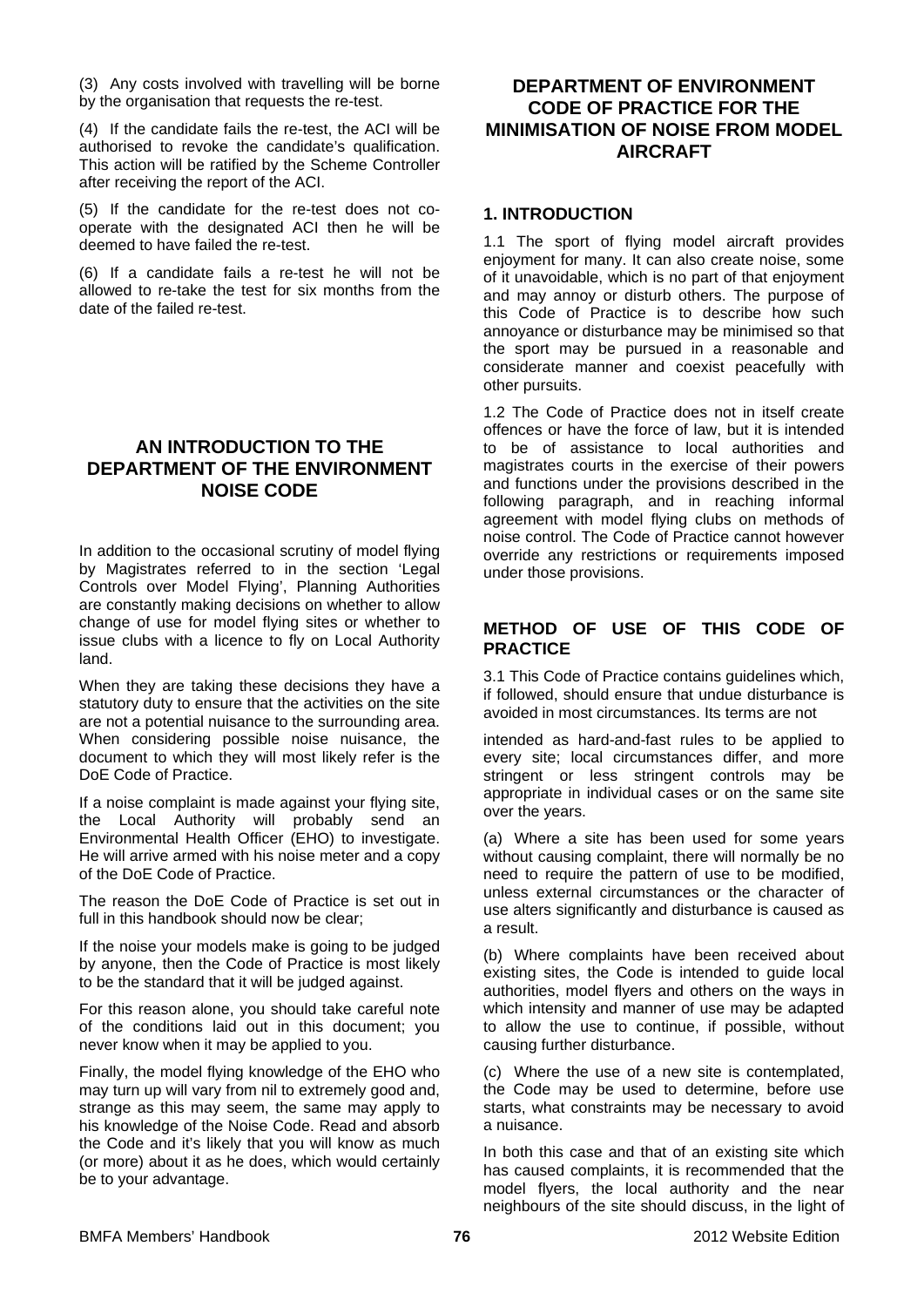this Code, any limits which might be necessary to prevent undue disturbance being caused by noise. Since clubs can often exert very effective control over the type and manner of operation of model aircraft on a site, it is recommended that, wherever possible, those wishing to operate model aircraft should join or form a club to arrange their activities responsibly. Such clubs should then be given every encouragement to concentrate their activities on the most suitable sites.

## **DEFINITIONS**

4.1 In this Code the following definitions apply:

#### **(a) 'The Act'**

The Environmental Protection Act 1990 S.79 (1) (g) in respect of Scotland, England and Wales. The Pollution Control and Local Government (Northern Ireland) Order 1978 in respect of Northern Ireland. Words and expressions which are defined in the Act have the same meaning in this Code unless otherwise defined in a particular context.

## **(b) 'Model Aircraft'**

There are many types of model aircraft, and several of these are either silent or powered by rubber or electric motors, noise from which is insignificant. This Code is not concerned with them and in it the expression 'model aircraft' means only a flying machine which, owing to its size, is not capable of carrying a human being and which, being powered by an internal combustion engine, can give rise to a significant noise.

#### **(c) 'Noise measurement' and 'dB(A)'**

These refer to sound measured by means of equipment complying with BS 5969:1981 Type 1 ('Specification for sound-level meters'), using the Aweighting response, and with the noise meter set to 'slow' response. Details of the appropriate method of measurement are given later.

#### **(d) 'Noise-sensitive premises'**

Any premises, including surrounding gardens etc. used as a dwelling, hospital, or similar institution, school (in school hours in term time or at other times when in use), or place of worship (during recognised times and days of worship) or used for any other purposes likely to be affected by an increase in sound level.

## **(e) 'Flying site'**

Any premises used for flying of model aircraft.

#### **(f) 'Point of launch'**

The position of the operator, in the case of controlled models, or the point at which the model is released for flight in the case of free-flight models.

## **(g) 'Free-flight model'**

A model whose flight path is predetermined but which is not under the direct control of any person during its flight.

## **(h) 'Controlled model'**

A model whose flight path is under the direct control of the operator at all times.

#### **(j) 'Muffler'**

A device which when fitted to a model aircraft engine has the effect of significantly reducing the noise emitted.

## **GENERAL**

5.1 It is not the concern of the Code to go into detail of the various types of powered model aircraft. They may however be divided broadly into 2 types:

(a) 'Limited engine-run', where the engine runs for a short time (seldom more than 10 seconds) to raise the model into the air, the rest of the flight being silent as the model glides down. These models are normally of the free-flight type.

(b) 'Continuous engine-run', where the engine may run for the duration of the flight and the model is controlled. The method of control may be by flying the model on lines (control-line aircraft) in which case quite small premises such as small recreation grounds and playing fields will allow adequate space.

Alternatively, the control may be by radio and those models (radio-controlled aircraft) range over a greater area and are commonly flown from larger recreation grounds, parks and similar public spaces as well as airfields and private premises. They can, however, be operated from quite small areas.

5.2 Model aircraft with continuous engine runs are in general more likely to give rise to a disturbance than types with limited engine run because the engine runs for longer periods.

## **OPERATING GUIDELINES FOR REDUCING NOISE EMISSION**

6.1 The most effective and fundamental way of avoiding disturbance is to cut down the noise at source. Like other internal combustion engines, those in model aircraft create a certain amount of unavoidable noise. It is possible, however, to reduce unnecessary noise by use of a muffler. The engines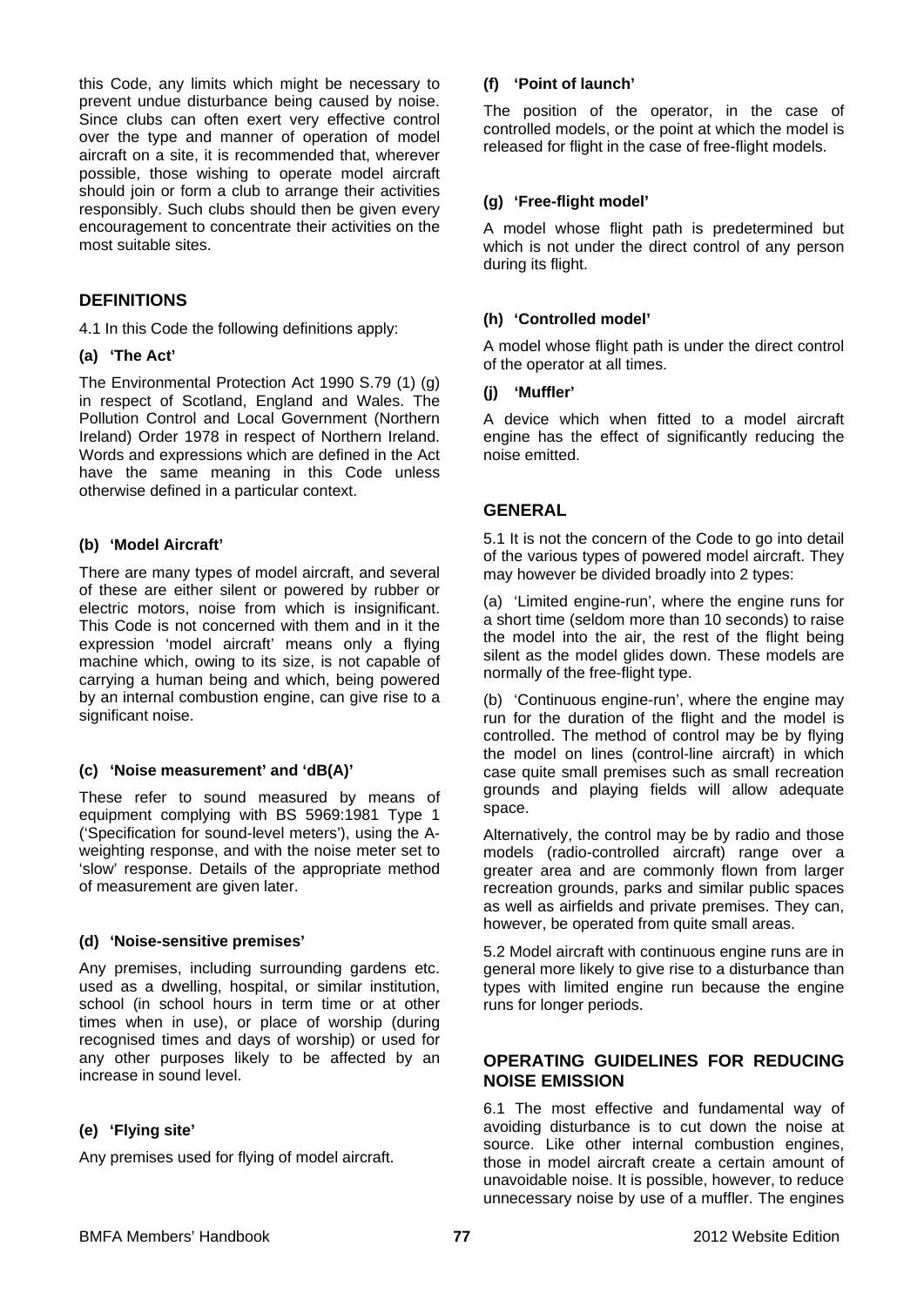used are all basically the same and may normally be fitted with a muffler without undue reduction of operating power.

#### **6.2 It is recommended that**

(a) Model aircraft should be fitted with a muffler wherever this is practicable, except in the case of competitive flying as described in c.(i) and c.(ii) below.

(b) Except for competitive flying as described in c.(i) and c.(ii) below, no model should be operated which gives a noise measurement at 7 metres of more than 82 dB(A).

(c) The exceptions referred to in sub-paragraphs (a) and (b) are cases where either:

(I) The operator is taking part in national or international competitions; or

(ii) the operator holds a current competition licence or permit issued by the British Model Flying Association (BMFA), the Scottish Aeromodellers Association (SAA) or any other UK body recognised by the Federation Aeronautique Internationale, and is practising for competitive purposes at times and on sites approved by the BMFA or the SAA where distance, natural or other barriers or a high ambient noise level make noise nuisance highly unlikely.

6.3 Where substantial disturbance is caused by operating unmuffled model aircraft at any site, unmuffled flying should not be permitted to continue. Provided that intolerable disturbance would not be caused, muffled flying could be allowed to continue from the site at least for an experimental period to see whether it could continue, having regard to the nature of its surroundings, without causing a nuisance.

## **REDUCING RECEPTION OF NOISE AROUND SENSITIVE PREMISES**

7.1 Because of the technical limitations on controlling noise emitted from individual model aircraft, additional precautions may be necessary to limit the model-flying noise heard by neighbours.

The following factors are relevant:

- (a) separation distance
- (b) times of operation
- (c) numbers of model aircraft in operation simultaneously
- (d) barriers between flying site and noise-sensitive premises

It is recommended that the combination of these factors appropriate to a site should be agreed between the local authority and those representing the model flyers. Not all sites will need requirements or restrictions under all these heads. Wherever possible, local practical tests should be made by the local authority and the model flyers in order to determine reasonable limits for the overall noise from a site, these then being translated into limits on emission from each model, the number of models flown at one time, and the minimum distance from noise-sensitive premises.

7.2 If circumstances change, it may be appropriate to review and amend the terms of the agreement, for example where the emission levels of models decrease markedly, or where a new or different club assumes responsibility for model flying from a site.

#### **Separation distance**

7.3 Even when muffled, a model aircraft may still sound noisy, and should not be flown too close to

noise-sensitive premises. The minimum distance from such premises at which a model aircraft should be flown depends on the exact nature of the premises and the surroundings.

(a) Where no direct supervision (e.g. by clubs) of flying is possible, it is recommended that the following should apply:

(I) the point of launch of control-line and model aircraft with limited engine run should not normally be closer to any noise-sensitive premises than 300 metres;

(ii) the point of launch of radio controlled models with continuous engine run (which range over a greater area) should not normally be nearer to any noise-sensitive premises than 500 metres;

(iii) models should not be flown closer to any noisesensitive premises than 200 metres.

(b) Where more detailed supervision and control may be exerted (e.g. by clubs) and other factors (e.g. noise emission levels) can be varied to compensate if necessary, separation distances may be more flexible and be related to the time of day and type of surroundings. However, model aircraft should only very exceptionally be allowed to fly closer to any noise-sensitive premises than 200 metres.

## **Times of Operation**

7.4 The hours of flying have an important bearing on the likelihood of disturbance; the type of model is less important since it is the existence of the noise rather than its intensity, or degree of continuity, which causes disturbance, if the hours of operation are unreasonable. Generally the points of launch and closest approach of model aircraft should not be as near to noise-sensitive premises as suggested in 7.3 at the times of day and days in the week when people consider that they have a particular right to peace and quiet in and around their homes; special problems may arise at weekends when noise from model flying may conflict with other quieter pastimes.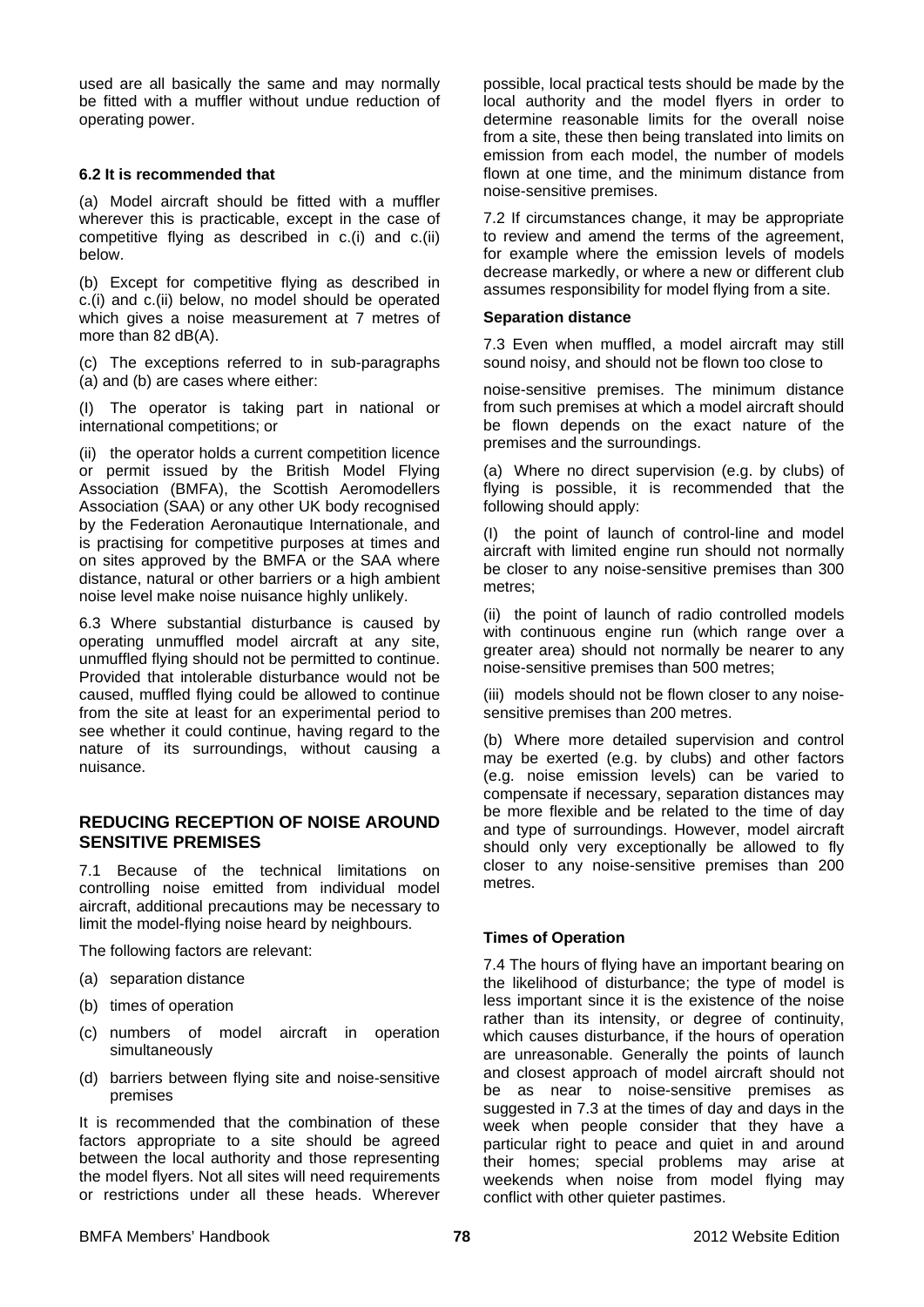7.5 The times of day and days of the week when any model flying noise is unacceptable will differ between areas and are a matter for local determination. In general however it is recommended that where detailed control of numbers and separation distances is not possible, or is inadequate to avoid substantial disturbance at the more sensitive times, flying should not be allowed outside the hours of 9 am 7 p.m. on weekdays and 10 am to 7 p.m. on Sundays and Bank Holidays. Longer hours may be possible in the evening if control can be exercised, e.g. by a club or site owner, and disturbance would not be caused.

7.6 If more than one site is available within reasonable distance, annoyance suffered by any individual may be minimised by alternating use between the sites; e.g. using one on Saturday and the other on Sunday. It should be borne in mind that some sites may be available to model flyers only at times when other users having higher priority do not require the land (e.g. industrial premises or airfield) and this may in itself curtail the available time for flying. To be reasonably fair, limits on flying time may in such cases need to be more flexible, if this is possible without causing disturbance.

#### **Numbers of model aircraft in operation simultaneously**

7.7 Two model aircraft each emitting the same level of noise may, if flown together, produce an overall noise level up to 3 dB(A) above that of the individual aircraft. The disturbance caused may be greater than is apparent from this simple change, owing to increased variations in sound level. If a particular type of model cannot reasonably avoid being near the limit recommended in 6.2.(b), it should be operated by itself unless the site is well protected, or remote, or its surroundings are insensitive to noise. Where the site is not so situated, more than one noisy model should be flown only if the distance from noise-sensitive premises can be increased.

#### **Barriers between flying site and noise-sensitive premises**

7.8 Topographical features such as hills can afford protection against sound, as can large buildings. Where it is possible, and on balance likely to lessen disturbance, flying sites should be chosen to take advantage of these, and less stringent minimum distances may then be practicable without risking undue disturbance. It should be noted however that belts of trees, unless dense and wide, have little attenuating effect on noise.

# **MODEL AIRCRAFT NOISE IN OTHER NOISE-SENSITIVE AREAS**

8.1 People may be disturbed by noise from model aircraft in the countryside as well as indoors or in their own gardens, and the peace and quiet of rural areas should be respected. In addition there may be some urban open spaces, such as ornamental parks or children's play areas, where model flying would be inappropriate and should not take place at all. Nature and wildlife reserves, country parks or other countryside areas where people go to relax in quiet and peaceful surroundings, should also be avoided by model flyers.

Preferably, model flying in country areas should be confined to specified locations where suitable provisions have been or can be made with the agreement of local farmers or landowners, and where the risk of disturbance is relatively slight. Noisy pursuits will usually be out of place in National Parks. Model flyers should therefore seek the agreement of the National Park Authority before operating from any site in a National Park, however remote it may be.

8.2 Most animals, whether wild or domesticated, are probably not unduly worried by model aircraft noise; it can however be distressing to some at sensitive times, for example to mares when in foal, sheep at lambing time or birds in the nesting season. It is recommended that model flying clubs or representatives should discuss with the owners of surrounding land, or local wildlife preservation bodies, any times and places where animals are likely to be unusually sensitive and would benefit from a temporary suspension or reduction of model flying activity.

# **MAJOR MODEL FLYING EVENTS**

9.1 From time to time major model flying events are held, which are of interest to large numbers of participants and spectators. It is likely that such an event will mean a temporary intensification of use of a site. In considering the desirable scale and frequency of such events at any site the organisers and the local authority will be able to use the provisions of paragraphs 6 to 8 of this Code of Practice as a guide, but it should be borne in mind that higher levels of noise resulting from occasional short intensification of use, may be more acceptable than the same levels of noise would be if they arose regularly and frequently. If the site is well chosen, serious disturbance need not be caused.

9.2 The organisers should ensure that unnecessary noise is kept to the minimum where disturbance is possible, and should limit ground running of engines, which can add appreciably to the overall noise level.

9.3 The organisers of any projected major model flying event should notify the local authority in advance of their intention to hold the event; they should also be expected to publicise it locally well in advance, giving a clear estimate of the date, time and expected duration of the event.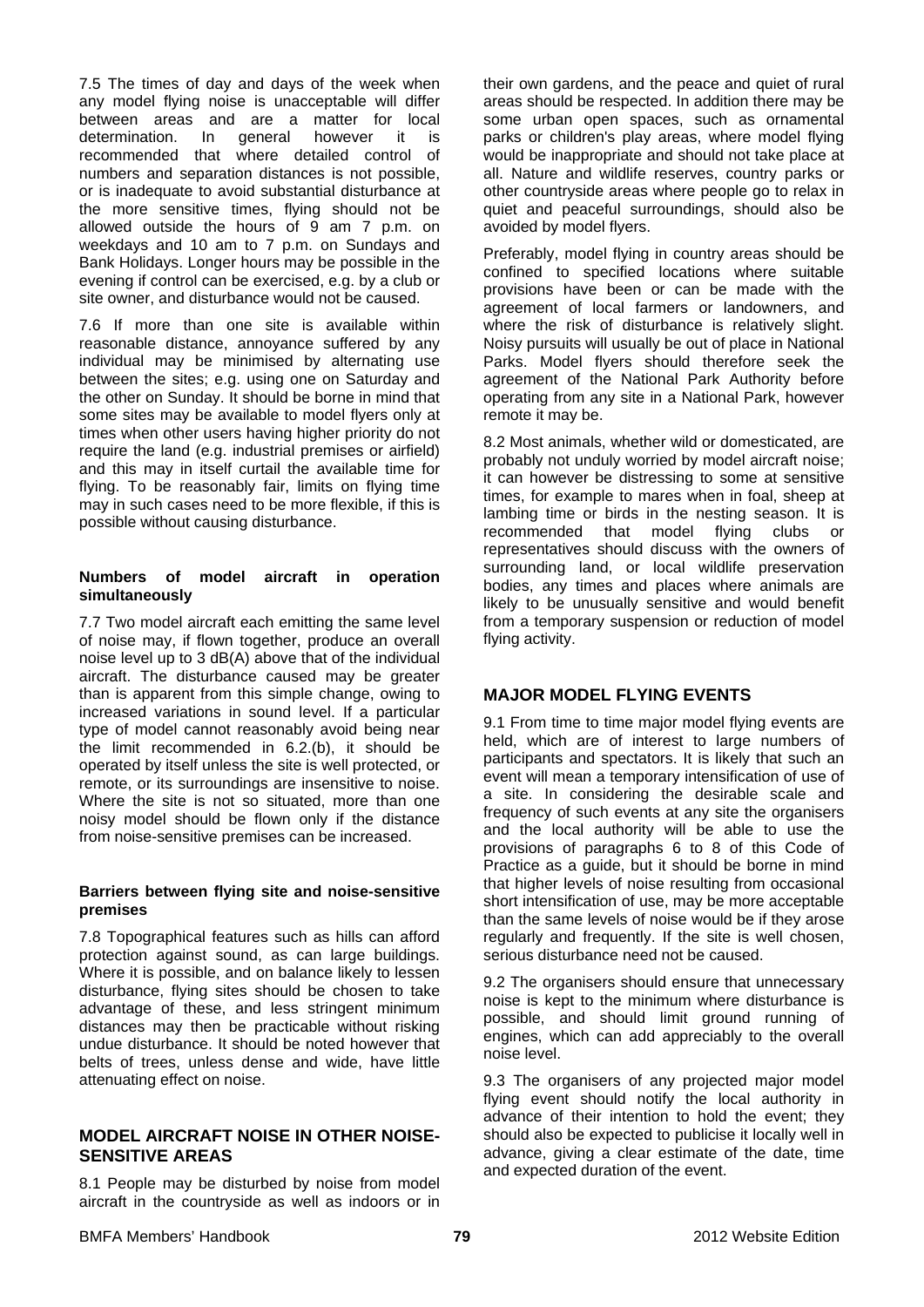## **METHOD OF MEASUREMENT OF NOISE EMITTED BY A MODEL AIRCRAFT**

The model, working at maximum rpm, should be held between 1 and 2 metres off the ground in a bracket or by one person standing upwind of the model. The microphone of the noise meter should, where necessary, be fitted with a windshield. It should be positioned downwind of the model, 7 metres away from it (measured horizontally), and 1.2 metres vertically from the ground. The wind speed should not be over 3 metres per second (force 2).

Measurements should be taken in the open air and away from reflecting surfaces such as buildings. The noise level emitted, for the purposes of this Code, shall be the maximum value of four readings:

- (I) model pointing directly at the meter,
- (ii) model pointing directly away from the meter,
- (iii) model pointing  $90^\circ$  to left of meter,
- (iv) model pointing  $90^\circ$  to right of meter.

The noise meter shall be in accordance with BS5969:1980 ('Specification of sound-level meters'), using the A-weighing response, and with the meter set to 'slow' response. The meter should be calibrated prior to use.

**Note**: Some local authorities may be willing to assist model flying clubs with noise measurements in order to establish the noise levels of aircraft being flown by club members.

# **BMFA ADVICE ON THE NOISE TEST**

The noise testing procedure noted in the DoE noise code above should be followed carefully but to get the best results it is strongly recommended that you should take special note of the following.

Make sure that no noise reflecting surfaces are near the test site. This means not just buildings but cars, concrete, models, model boxes and even hard packed earth. Do the test over grass.

Do not take measurements when there is any appreciable background noise. Traffic on a nearby road, other models flying or being readied for flight and even people talking near the meter can affect the readings.

Wind blowing across the microphone has a big effect on readings. Do not test on breezy days and when you do test, use a microphone wind shield.

Make sure that the actual microphone is over the end of the seven metre tape, not your hand or the centre of the meter.

Think carefully about the four test positions of the model at the other end of the tape. As a suggestion, for the sideways-on readings put the fuselage on the seven metre mark, for the nose-on reading put the propeller over the mark and for the tail-on reading line the trailing edge of the wing up with it.

## **HELICOPTER NOISE TESTING**

Because of the specific problems associated with performing noise tests on helicopters, it is recommended that a revised procedure be adopted.

Three markers should be laid out in a line on the flying area, one central, one seven metres to one side (crosswind) and one seven metres to the other side (crosswind). The helicopter which is being checked is held in a steady hover above the centre marker with the pilot standing downwind of it, as normal.

Noise readings are then taken with the meter positioned over each of the end markers in turn. For safety, when the meter is being carried from one end marker to the other, the checker must walk around behind the pilot flying the model.

The two readings obtained take the place of the four obtained in the fixed wing test and all other criteria are as noted in that test procedure.

Note - This method of testing is offered by the BMFA as a safe way of obtaining meaningful figures for helicopter noise levels on club sites by club flyers. It is not officially part of the DoE Noise Code.

# **GAS TURBINES**

The advent of model gas turbines has presented an interesting problem in terms of noise levels and how they fit into the DoE Noise Code.

Although the gas turbine is, in scientific terms, an internal combustion engine, it is the BMFA's contention that the DoE Noise Code should not apply to it. The reason for this is that the noise code was written to cover the types of model i/c engines that were known at the time, i.e. piston engines, and the concept of model gas turbines was not even considered.

The fact is that model gas turbines are very quiet indeed in the air when heard from any reasonable distance, far quieter than most piston engines, and on that evidence you would expect them to be able to pass 82 (d)BA at 7 metres.

However, most of the noise they emit is very high frequency and the higher the frequency of any noise, the better it dissipates with distance. Consequently the problem is that a very quiet gas turbine in the air will not pass the DoE i/c engine noise code on the ground because the test is done at 7 metres and the high frequency noise it emits has not yet had a chance to dissipate.

BMFA is in contact with the Jet Modellers Association and the Gas Turbine Builders Group and it is expected that a modified version of the DoE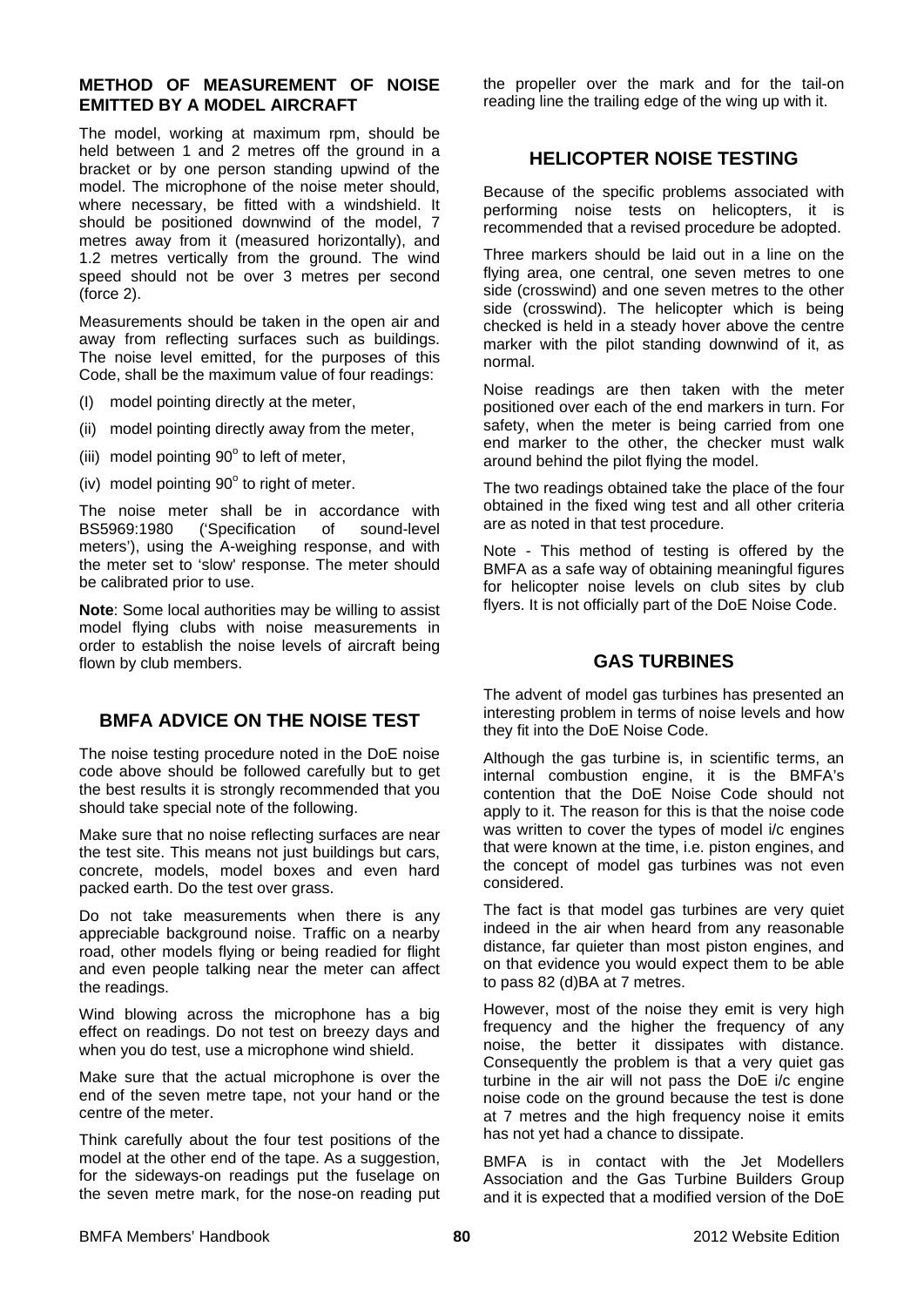noise test will eventually be put forward for gas turbines. This will probably take the form of a ground noise test at some distance greater than 7 metres with a corresponding reduction in the expected (d)BA levels.

This has not been discussed in detail yet, however, and some experimental work needs to be done before any firm recommendations can be made.

At this time therefore, BMFA advice on this matter is that the DoE noise code should not be applied to model gas turbines.

# **RADIO CONTROL TECHNICAL INFORMATION**

The BMFA is an active member of the UK Radio Control Council (UKRCC) which used to be called the Joint Radio Control Users Committee (JRCUC). This is the body recognised by the Government Agency Ofcom as representing all modelling use of radio frequencies in the UK.

For more information check out the UKRCC website at [www.ukrcc.org](http://www.ukrcc.org/)

# **Official Frequency Allocations**

These and other information concerning modelling use of radio frequencies can be found in the Ofcom document OfW 311. You can view the latest copy on [www.ofcom.org.uk](http://www.ofcom.org.uk/) (use the search box).

All our legal use of specific modelling frequencies stems from this document and if you have an interest in radio control then you should download a copy for yourself.

# **1. The 27 MHz Band**

(a) Identification is by coloured ribbon attached to transmitter aerial in the colours as listed and/or a white flag with channel number in black.

(b) The channel spacing on this band is 10 kHz and all modern sets, with the CE mark, should meet this specification. However, many older specification sets are still in use and these have a minimum channel spacing of 20 kHz. This situation will remain for a number of years so if you are operating narrow band 27 MHz then be aware of the danger.

(c) It is recommended that, with new equipment capable of operating on a 10kHz channel spacing, a white flag with black channel numeral be used to identify the channel you are using. If this coincides with one of the old colour frequencies then you should show that colour ribbon too.

(d) It is likely that crystals to meet the new intermediate frequencies may not be freely available but synthesised frequency sets may become available in the medium term.

(e) You must not use an old 20 kHz split crystal in a new set. Even if you wish to transmit on the same frequency, a new narrow band crystal will be required in a narrow band set.

(f) As a shared band, many of the 27 MHz frequencies are used by others but 26.995, 27.045, 27.095, 27.145 and 27.195 MHz are not shared and would seem to offer the best chance of interference free model flying operations but only on sites remote from other modelling applications (cars, boats etc.). These equate to the old 'solid' colours of brown, red, orange yellow and green.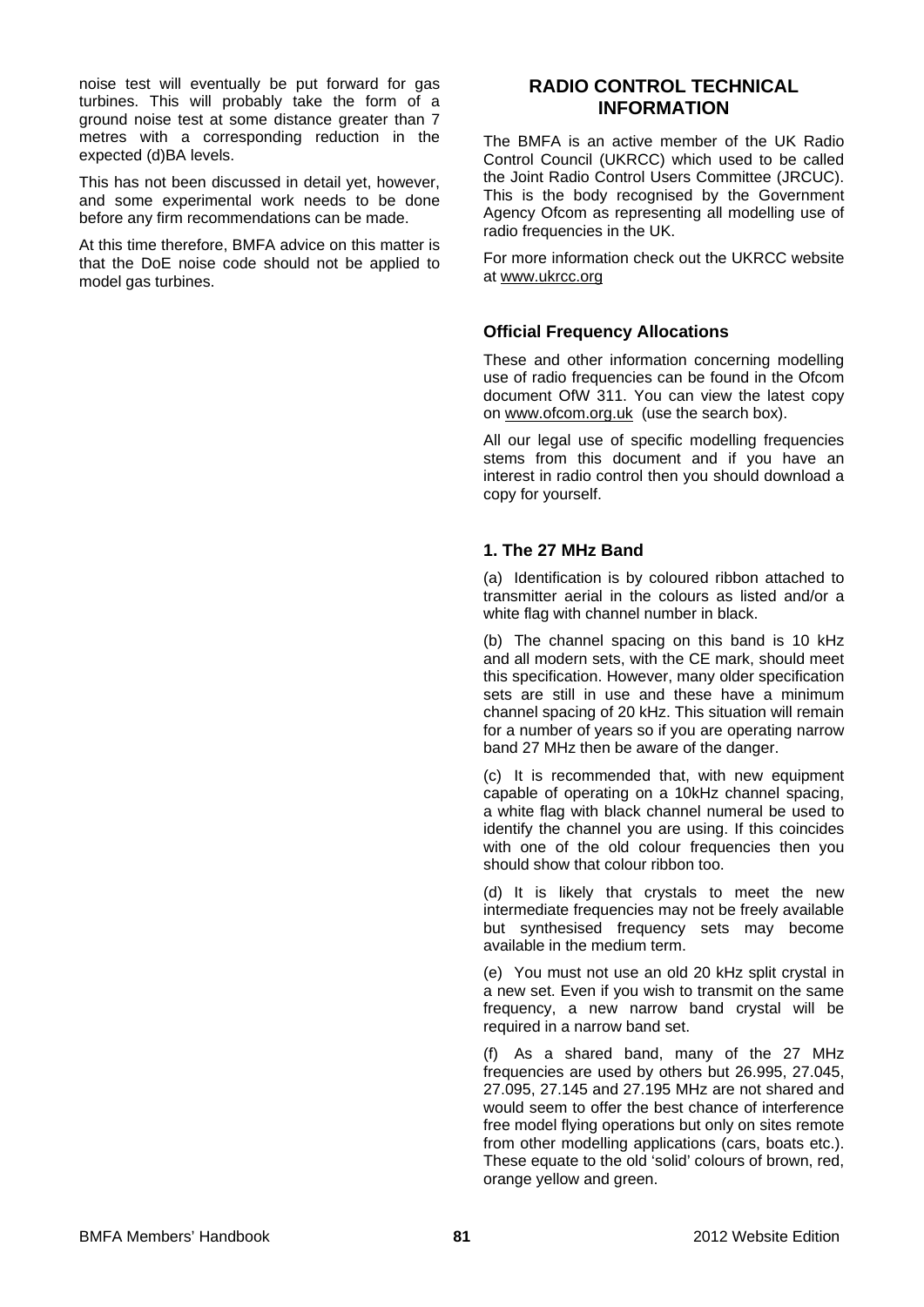| <b>CHANNEL</b>         | <b>FREQUENCY</b>         | <b>OLD COLOUR</b>                                  | 34.990<br>channel 59<br>35.170<br>channel 77                                                                 |
|------------------------|--------------------------|----------------------------------------------------|--------------------------------------------------------------------------------------------------------------|
| 1                      | 26.965                   |                                                    | 35.000<br>channel 60<br>35.180<br>channel 78                                                                 |
| $\overline{2}$         | 26.975                   | <b>Black</b>                                       | 35.010<br>channel 61<br>35.190<br>channel 79                                                                 |
| 3                      | 26.985                   |                                                    | 35.020<br>channel 62<br>35.200<br>channel 80                                                                 |
| 4                      | 26.995                   | <b>Brown</b>                                       | 35.030<br>channel 63<br>35.210<br>channel 81                                                                 |
| 5                      | 27.005                   |                                                    | 35.040<br>channel 64<br>35.220<br>channel 82                                                                 |
| 6                      | 27.015                   |                                                    | 35.050<br>channel 65<br>35.230<br>channel 83                                                                 |
| 7                      | 27.025                   | Brown/Red                                          | 35.060<br>channel 66<br>35.240<br>channel 84                                                                 |
| 8                      | 27.035                   |                                                    | 35.070<br>channel 67<br>35.250<br>channel 85                                                                 |
| 9                      | 27.045                   | Red                                                | 35.080<br>channel 68<br>35.260<br>channel 86                                                                 |
| 10                     | 27.055                   |                                                    | 35.090<br>channel 69<br>35.270<br>channel 87                                                                 |
| 11                     | 27.065                   |                                                    | 35.100<br>channel 70<br>35.280<br>channel 88                                                                 |
| 12                     | 27.075                   | Red/Orange                                         | 35.110<br>channel 71<br>35.290<br>channel 89                                                                 |
| 13                     | 27.085                   |                                                    | 35.120<br>channel 72<br>35.300<br>channel 90                                                                 |
| 14                     | 27.095                   | Orange                                             |                                                                                                              |
| 15                     | 27.105                   |                                                    | To Identify the Channel Number of an Untagged                                                                |
| 16                     | 27.115                   |                                                    | Crystal,                                                                                                     |
| 17                     | 27.125                   | Orange/Yellow                                      | (1) If the crystal is marked 34.xxx you subtract 40<br>from the first two numbers after the decimal point of |
| 18                     | 27.135                   |                                                    | the frequency marking, (i.e. 34.960, subtract 40                                                             |
| 19                     | 27.145                   | Yellow                                             | from 96 giving channel 56)                                                                                   |
| 20                     | 27.155                   |                                                    | (2) If the crystal is marked 35 xxx you add 60 to the<br>first two numbers after the decimal point of the    |
| 21                     | 27.165                   |                                                    | frequency marking, (i.e. 35.260, add 60 to 26 giving                                                         |
| 22                     | 27.175                   | Yellow/Green                                       | channel 86).                                                                                                 |
| 23                     | 27.185                   |                                                    |                                                                                                              |
| 24                     | 27.195                   | Green                                              | 3. The 40 MHz Band.                                                                                          |
| 25                     | 27.205                   |                                                    | This is for surface vehicles only and band<br>identification is usually by green flag with white             |
| 26                     | 27.215                   |                                                    | channel numeral. The band will use the last three                                                            |
| 27                     | 27.225                   | Green/Blue                                         | numerals of the actual transmitted frequency as the<br>channel identification, for instance,                 |
| 28                     | 27.235                   |                                                    | 40.665 MHz will be channel 665                                                                               |
| 29                     | 27.245                   | <b>Blue</b>                                        | 40.825 MHz will be channel 825                                                                               |
| 30                     | 27.255                   | <b>Blue</b>                                        |                                                                                                              |
| 31                     | 27.265                   |                                                    | 4. The 459 MHz UHF Band                                                                                      |
| 32                     | 27.275                   | White or Purple                                    | Identification will be by channel numeral.                                                                   |
|                        |                          |                                                    |                                                                                                              |
|                        | 2. The 35 MHz Band       |                                                    | channel 1<br>channel 21<br>458.525<br>459.025                                                                |
|                        |                          | (a) Identification is by orange flag with black or | 458.550<br>channel 2<br>channel 22<br>459.050                                                                |
|                        | white channel numerals.  |                                                    | channel 3<br>459.075<br>channel 23<br>458.575                                                                |
|                        |                          |                                                    | channel 4<br>459.100<br>channel 24<br>458.600                                                                |
| 34.950                 | channel 55               | 35.130<br>channel 73                               | channel 5<br>channel 25<br>458.625<br>459.125                                                                |
| 34.960                 | channel 56               | channel 74<br>35.140                               | channel 6<br>channel 26<br>458.650<br>459.150                                                                |
| 34.970<br><b>OA NO</b> | channel 57<br>chonnel EQ | channel 75<br>35.150<br>$25,460$ chonnel $76$      | 458.675<br>channel 7<br>channel 27<br>459.175                                                                |
|                        |                          |                                                    |                                                                                                              |

34.980 channel 58 35.160 channel 76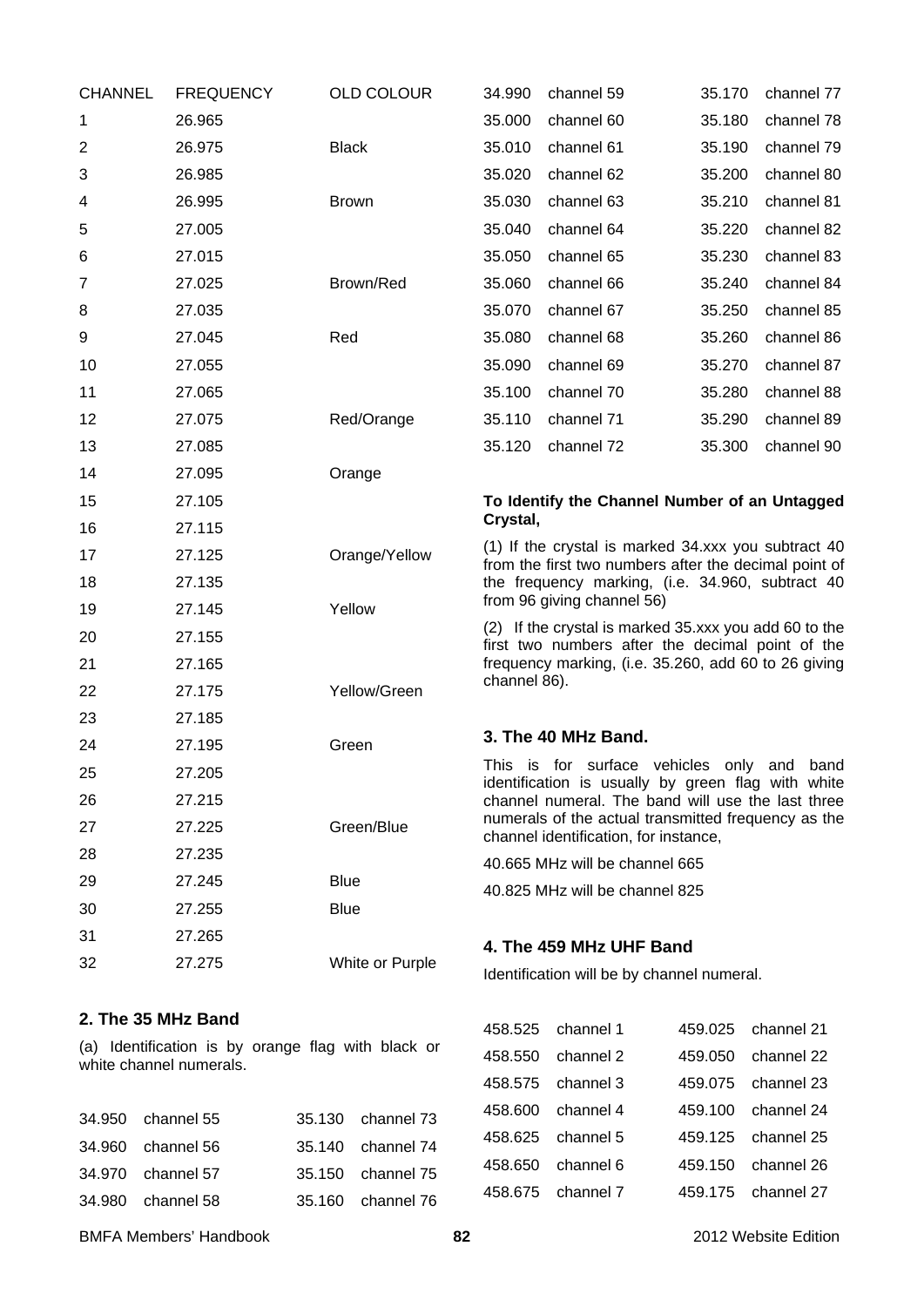| 458.700 | channel 8  | 459.200 | channel 28 |
|---------|------------|---------|------------|
| 458.725 | channel 9  | 459.225 | channel 29 |
| 458.750 | channel 10 | 459.250 | channel 30 |
| 458.775 | channel 11 | 459.275 | channel 31 |
| 458.800 | channel 12 | 459.300 | channel 32 |
| 458.825 | channel 13 | 459.325 | channel 33 |
| 458.850 | channel 14 | 459.350 | channel 34 |
| 458.875 | channel 15 | 459.375 | channel 35 |
| 458.900 | channel 16 | 459.400 | channel 36 |
| 458.925 | channel 17 | 459.425 | channel 37 |
| 458.950 | channel 18 | 459.450 | channel 38 |
| 458.975 | channel 19 | 459.475 | channel 39 |
| 459.000 | channel 20 |         |            |

Note - Many of these channels are shared with various telemetry users.

# **5. The 2.4 GHz Band.**

This is a worldwide Industrial/Scientific/Medical (ISM) band, similar in scope to the 27 MHz band.

There are two currently available types of equipment. One uses spread spectrum technology and does not operate on a fixed frequency. There are 80 channels available and each set uses two channels during operation. They automatically set themselves to a pair of unused frequencies when switched on. Operation is constantly self monitored and the set will move to an unused frequency if any interference is detected.

The other technology in use is frequency hopping which operates in a similar manner to mobile 'phones.

All should be self regulating when it comes to selecting frequencies to use and the two different operating systems will co-exist with each other. Consequently, no direct frequency control is required for the band.

## **Frequency Bands Overview**

The **27 MHz** band is legally shared by other users, in particular, model cars, model boats, citizens band operators and an increasing number of radio controlled toys. It may still be used for model aircraft but great care should be taken by model flyers, especially near urban areas.

Many clubs in this situation have found the need to ban this frequency band from their flying fields on the grounds of safety.

When you fly a model aircraft you are personally responsible for the safety of the flight and you should think carefully before using 27 MHz

equipment because of the many sources of potential interference in the UK.

The **35 MHz** band is SOLELY for model aircraft and under no circumstances must it be used for any other purpose, such as the control of surface vehicles.

The **40 MHz** band is SOLELY for surface vehicle use and under no circumstances must it be used for the control of model aircraft.

The **459 MHz** is shared with various telemetry operations which are used for specialised telemetry and users of these channels should be aware of the possibility of interference being present. The use of frequencies above 459.100 MHz (channel 24) is recommended.

The **2.4 GHz** band is useable for most regular R/C applications. The band is used by many computer applications such as wireless networking and Bluetooth devices but the method of operation of the R/C equipment in this band means that the possibility of interference from such devices is extremely low.

In addition to these frequency bands specifically allowed for model control in OfW 311, you may see some equipment in the **49 MHz** band in use. This is quite legal and is widely used by the toy industry for R/C use, including small indoor model aircraft. It is a low power band with a transmitter output of 10 mw maximum, one tenth of our 35 MHz transmitters.

## **72 MHz Equipment**

Contrary to some people's belief, **72 MHz IS NOT A LEGAL FREQUENCY FOR MODEL CONTROL IN THE UK.** A manufacturer's development license is available (under very strict conditions) to bona-fide designers/manufacturers from the DTI. Anyone using 72 MHz without such a current special licence is operating illegally and may face a fine and confiscation of the equipment. This licence is for genuine development work only and does NOT give the operator the right to use the frequency for normal R/C flying.

72 MHz is very widely used in the UK for communications purposes.

# **R/C Equipment Type Approval**

In October 1998, harmonised standards for low power radio control equipment were introduced into European Union Countries. From that date all new equipment either manufactured or imported into the UK has to comply with the requirements for the issue of a CE marking.

The European standards which apply to all newly introduced R/C equipment are ETSI 300 - 200 (Type Approved testing for short range devices) and ETSI 300 - 683 (EMC testing).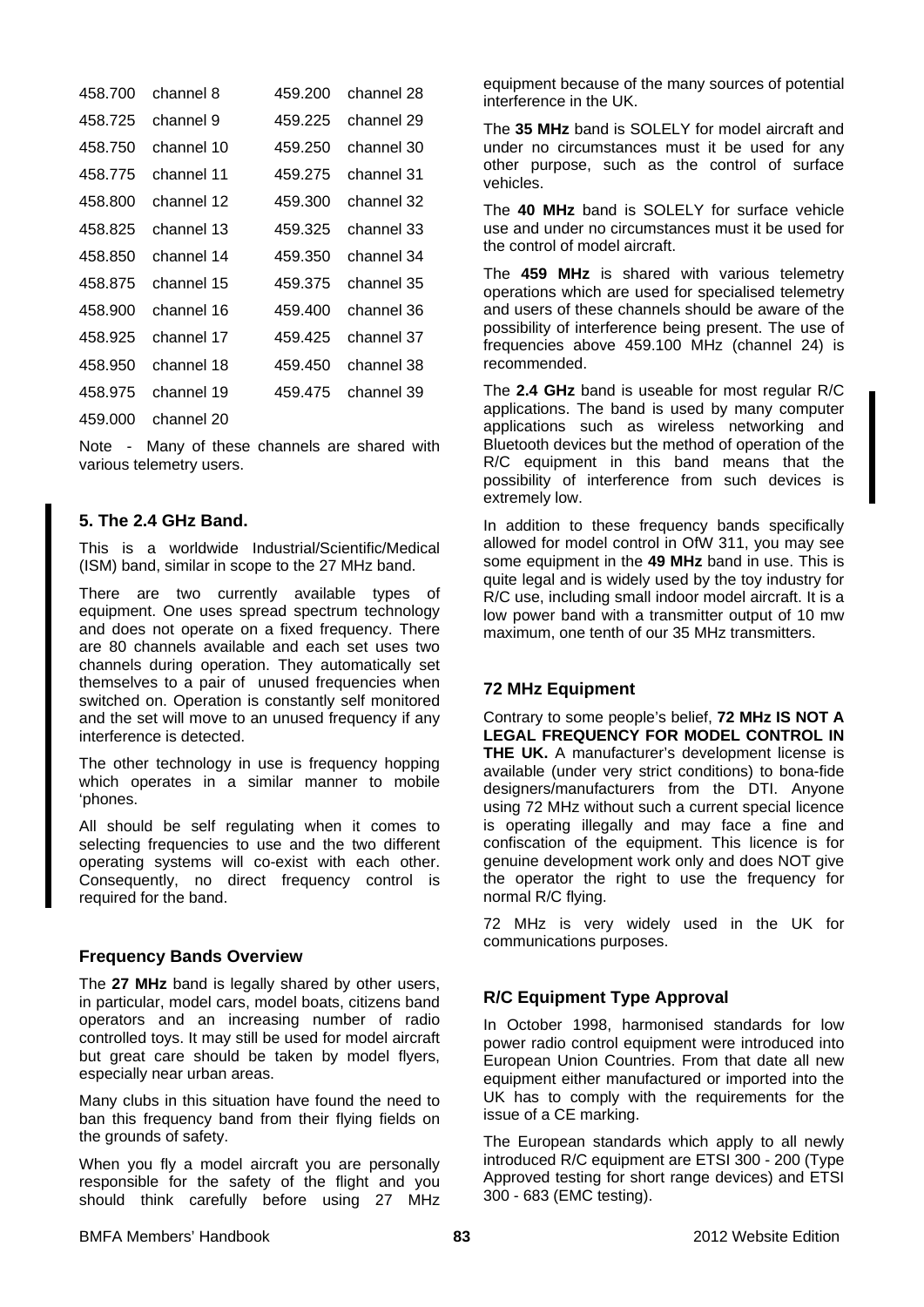It is therefore essential that any **radio control**  equipment **you buy and use** carries an official CE marking. Equipment bearing **this** markings indicates that the manufacturer or importer of the equipment has submitted a sample for independent testing and that the equipment conforms to the test specification applicable at the time the tests were conducted.

The CE marking is your only assurance that the equipment you own, or are intending to purchase, complies with the standards laid down by the Government. If your **radio equipment carries no** marking, contact either the shop where it was purchased, the manufacturer or the importer for details on your particular equipment. When purchasing your next R/C equipment, make a special point of looking for the CE marking; this is the only way you can be sure the equipment you are using is legal.

#### **Notes:**

(a) From October 1998 all newly introduced 27 MHz equipment must also carry a CE marking and be capable of operating at 10 kHz spacing. 27 MHz equipment imported into or manufactured in the UK prior to the introduction of the new standards is exempt from this legislation.

(b) From December 2006, 2.4 GHz radio equipment has been available that is suitable for general R/C use, including model aircraft. This equipment is subject to the regulations of CE marking, just the same as 35 MHz and 27 MHz sets, and you should take care that the equipment you are using carries a valid CE mark otherwise you may become personally liable for the legality of it's operation.

**(c) The 1998 legislation noted above was not retrospective so all 35 MHz equipment which was previously tested against the old SMAE/MHTF Type Approval standards remains legal to use.** 

## **Synthesised Frequency Equipment**

(a) Synthesised frequency equipment is legal in the UK as long as it has been tested and carries the CE mark. There is, however, a limitation to its use in the UK that has been agreed with Ofcom and also at international level by the FAI.

(b) This is that any synthesised transmitter must have a two stage switch-on process. The first switch-on stage must NOT transmit but must give a clear indication of the frequency that will eventually be transmitted. This is to enable you to select frequencies safely and, more importantly, to obtain clearance from the site frequency control system.

(c) Only after you have done this should you activate the second switch-on stage which enables transmission.

(d) Synthesised frequency equipment will give you much greater flexibility in your frequency selection but it also has many pitfalls and you should take great care if you use such equipment. Remember that most people you are flying with will not have the same facilities and your operations must fit in with what is accepted as normal operating procedures.

(e) For instance, you should be showing a frequency flag and be prepared to change it if you change frequencies. You must take extra care when using the frequency control system as your opportunities to reserve the wrong frequency will be much greater. You may find that the ability of your transmitter to select any frequency will be viewed with suspicion by some and, in the event of interference being suspected, you could find that you are the first person checked. The only way to avoid problems is to be scrupulously careful in your operations.

(f) Finally, although synthesised sets have the potential to be more reliable and cheaper to produce than plug-in crystal sets, remember that they still use a fixed crystal in the transmitter module and the receiver and that any crystal can drift over time. You will still need to have your radio equipment checked occasionally as a master crystal drifting will affect all the other frequencies synthesised from it. Curing the problem will be a job for the importer/manufacturer and will not be as simple as just plugging in a new crystal.

# **Grey Imports**

There is a small but increasing trend, driven in many cases by the ease of internet shopping, for flyers to directly import equipment from sources outside the EU for their own use. All frequency bands are affected by this and sets on both 35 MHz and 2.4 GHz are especially involved.

Now most of us are not familiar with EU and UK law on this subject but you should consider the following very carefully.

It is a fact that the onus for making sure that the equipment meets EU standards rests not on the manufacturer but on the original importer into the EU. This applies whether the equipment carries a real or bogus CE mark or no CE mark at all.

This means, of course, that equipment bought through the normal model shop chain is warranted to be legal by the major importers who do the original importing into the EU. However, if you have imported equipment directly from outside the EU for your own use then you are personally responsible for it's legal operation within the UK.

This is extremely important to you as a user because you may inadvertently find yourself in serious trouble if you are involved in an incident.

Just to take two instances;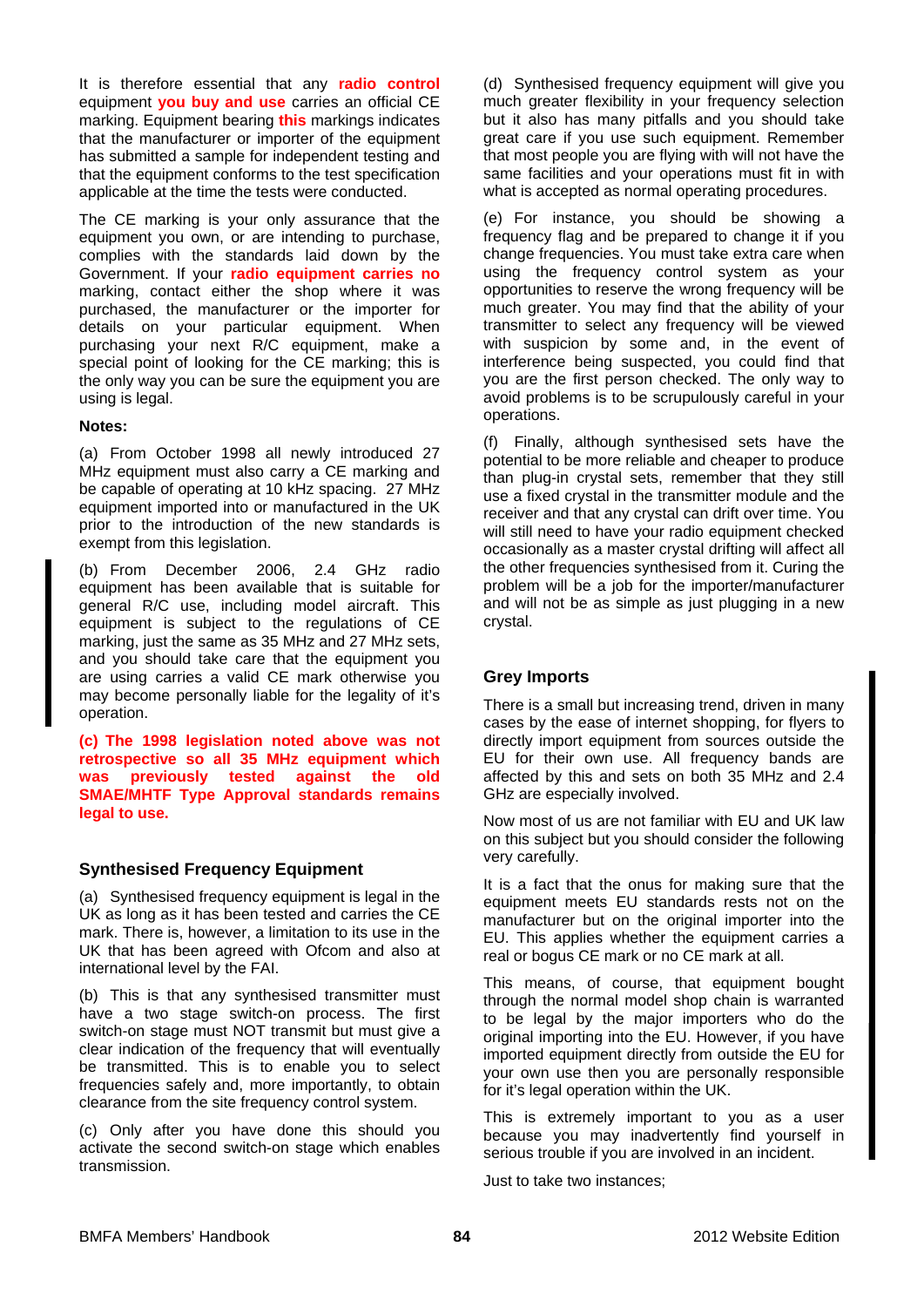(1) The application of bogus CE marks to equipment manufactured and supplied from certain parts of the far east is not unknown. If you have one of these sets you have no idea whether it is legal to operate or not.

(2) The USA and Canada have higher power limits for 2.4 GHz equipment than we do and it is known that most Spectrum sets sold there have been built to take advantage of these higher powers. If you have personally imported a set from the USA then it will almost certainly be illegal to operate in the UK unless it has been re-calibrated by the official importers.

# **Radio Control Licence**

From 1.8.1981, model control equipment is **exempt** from the requirement of a Licence under Section 1 (1) of the Wireless Telegraphy Act 1949 subject to the terms, provisions and limitations set out in parts 1 and 2 respectively of the Statutory Instrument 1980 No. 1848.

## **Airborne Telemetry**

A frequency band that may be used to download telemetry from model aircraft has been allocated by the Radiocommunications Agency (RA).

The band is 433.05 to 434.79 MHz with a channel spacing of 25 kHz and a maximum Effective Radiated Power (ERP) of 10 mW. All equipment used must be type approved to EN 300 220-1. A list of available equipment can be obtained from the Low Power Radio Association, contact on 01422 886463.

This is an unprotected band and some of the frequencies are already used by radio amateurs so it would be wise to limit airborne use to 434.025 to 434.79 MHz.

# **THE BMFA COUNCIL OF MANAGEMENT**

# **Otherwise known as FULL COUNCIL**

## **Members of Council**

The Council comprises the following members:

## **(A) Elected Officers:**

| Chairman                   | Vice-Chairman |                                 |
|----------------------------|---------------|---------------------------------|
| <b>Honorary Secretary</b>  |               | <b>Honorary Treasurer</b>       |
| <b>Technical Secretary</b> |               | <b>Public Relations Officer</b> |
| <b>Records Officer</b>     |               | <b>FAI Delegate</b>             |
|                            |               |                                 |

Competition Secretary

These posts are for two years and are directly elected by postal ballot just before the AGM each year. To retain continuity, roughly half of the Elected Officers retire each year but may re-stand if they wish.

## **(B) Area Delegates**

One accredited representative from each of the thirteen BMFA geographic Areas plus the RAFMAA, which operates as an Area. Each of these posts is elected by their individual Areas, usually at the Area AGM.

# **(C) Co-opted Members**

Up to 9 co-opted additional members as determined by Council. The Council usually co-opts a representative from each of the Technical Committees to fill 6 of the co-options available.

**Note** - No elected member of Council serves for more that two years although at the end of their period of service they are eligible for re-election.

(d) A delegate nominated by the Royal Navy Model Aircraft Association.

(e) A delegate nominated by Council to represent BMFA at the Royal Aero Club.

Additionally, the Royal Aero Club is itself entitled to nominate a delegate to sit on Council. Normally, this post is filled by the same person that is sent as the BMFA delegate to them (see (e) above).

## **Visitors**

Any BMFA affiliated club may apply to send an observer to any Council meeting. Application must be made in advance to the Chief Executive who will select two from those applying.

In addition, the Chairman of a meeting may invite whoever he wishes to attend. Standing invitations to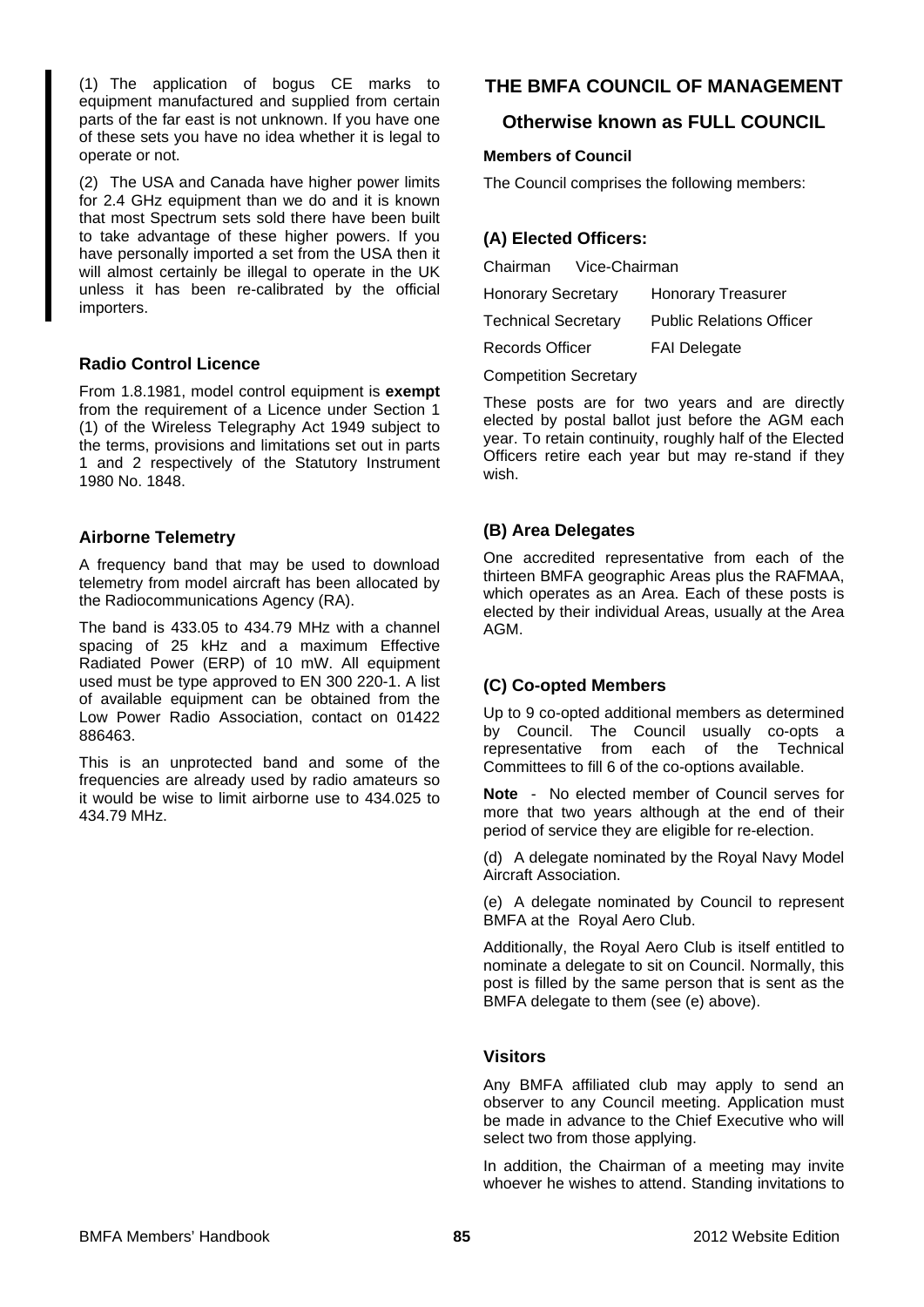Full Council exist for the Hon. Solicitor, the BMFA Newsletter Editor and up to two club representatives

## **Dates of Council Meetings**

Council usually meets three times per year. Dates of the meetings along with agendas and reports of the previous meeting are carried in the Club Bulletin or they may be obtained from the Leicester office on request.

## **COUNCIL SUB-COMMITTEES**

Some of the responsibilities of BMFA Council have been delegated to several Sub-Committees of Council, each of which has its own terms of reference.

The procedures for having items discussed by these Sub-Committees is exactly the same as for the full BMFA Council meetings and, unless the matter is urgent, proposals are allocated to the next most appropriate meeting. Voting rights at these meetings are given to those specified in the terms of reference of the meeting as laid down in the Council Handbook. The Sub-Committees are:

## **Areas Council**

Meetings take place three times per year and are attended by all Area Delegates and Area Chairmen, plus representatives of RNMAA. The meeting is Chaired by the Honorary Secretary with the PRO as Vice-Chairman.

Its main responsibilities are all Club and Area related business and the Achievement Schemes.

The Achievement Scheme Review Committee is a sub-committee of Areas Council and it advises the Council on all matters concerned with the operation and regulation of the Achievement Schemes.

## **Technical Council**

Meetings take place two or three times per year and are attended by delegates from all the Technical Committees. The meeting is Chaired by the Technical Secretary with the Competition Secretary as Vice-Chairman.

Its main responsibilities are all competition and safety matters.

## **Executive Committee**

Meetings take place as necessary but at least three times per year. They are attended by the Association's Elected Officers and the Chief Executive and are Chaired by the Association's Chairman.

It's main responsibility is the running of the Association's business affairs.

## **Proposals to Council**

A great many of the ideas discussed by Council are generated by you, the members and clubs of BMFA, and any member can affect the Association's policies.

This section sets out how you go about having your ideas put forward as proposals or discussion items to a BMFA Council. It is not a difficult process and anyone can have their say on how model flying is run in the UK.

Constitutionally, only Council Members, Area Committees or Technical Committees may place proposals before Council but there are several ways that you as a BMFA member or club can have your point of view put forward.

You can attend your local Area meeting and discuss your ideas there. If you make a good enough case the Area will make the proposal for you and it will be presented to Council by the Area Delegate. On important matters you might be invited to attend the Council meeting but in any case you can apply to be an observer at the meeting through normal channels. Dates and contacts for your Area are available from the Leicester office.

If your ideas are more in line with the work of a Technical Committee, you can approach it directly and ask it to act for you. If the Technical Committee agrees then it will put the proposal forward to Council. Technical Committee contacts are available from the office.

If these two approaches fail, and you are still convinced that your point is valid, you can approach ANY Council member for help. They each have the power as individuals to put proposals forward to Council and will do so if your ideas have merit. Again, contact addresses are available from the office.

Finally, if all else fails, a letter to the Chairman of the Association will sometimes work.

You should be aware, though, that having what you think is a good idea might not be enough to have the idea placed before Council and agreed.

If you read this section carefully you will see that there is a natural filtering process in the system and you will have to convince a number of other people of the worth of your idea before it can progress.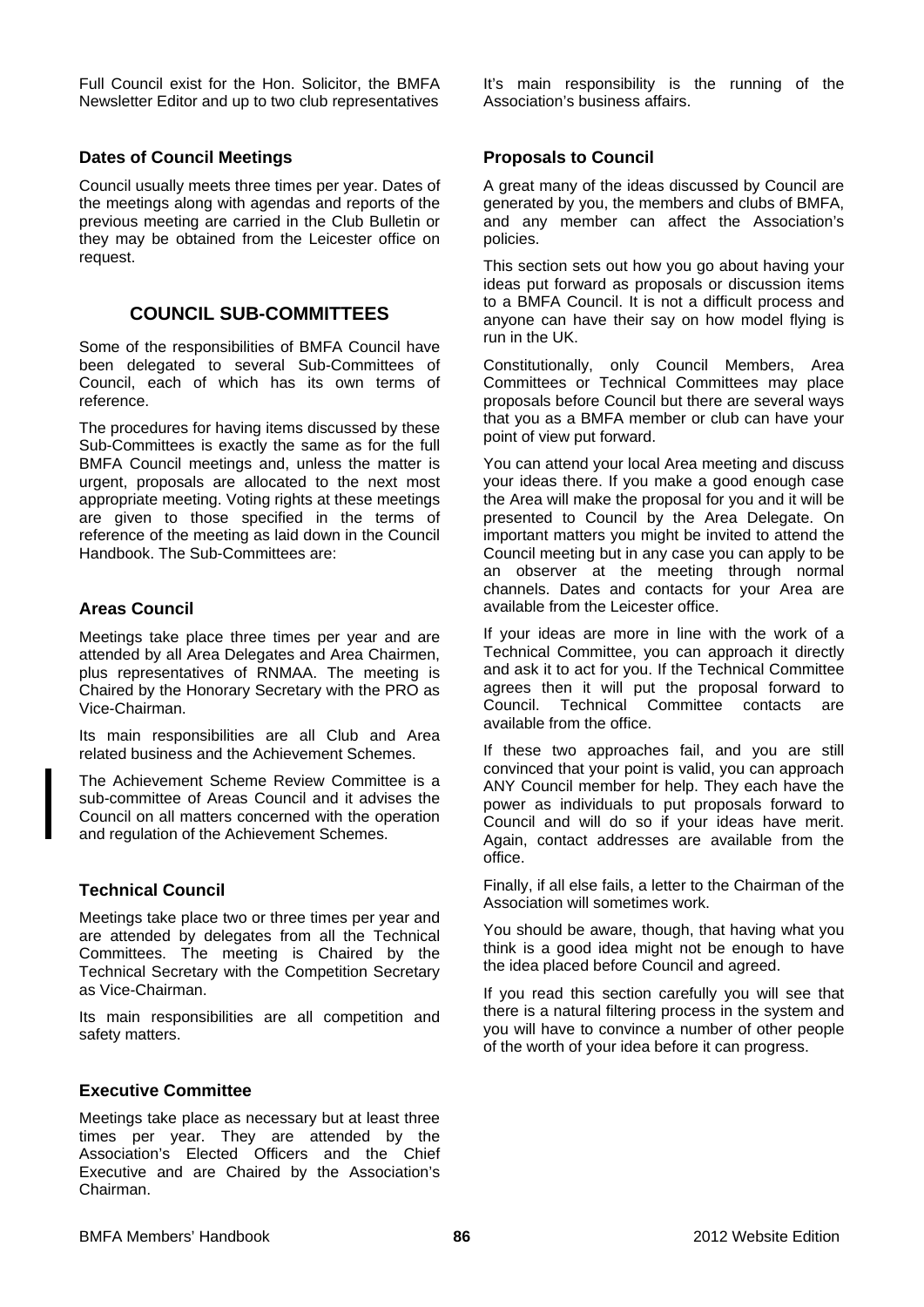# **GENERAL REGULATIONS AND CONTEST RULES - SECTION ONE**

## **FORMAL JURISDICTION AND GENERAL REGULATIONS**

## **1.1.1 International Control of Competitions**

The Federation Aeronautique Internationale (FAI) is the sole international authority entitled to make and enforce rules and regulations for the encouragement and control of aircraft competitions (including records) and is the final international Court of Appeal for the settlement of disputes arising therefrom.

## **1.1.2 National Control of Competitions**

The Royal Aero Club, being a member of the FAI and the 'Recognised National Aero Club' and the National Airsports Control of the United Kingdom, having acquiesced in, and declared to be, bound by Statutes and the International Sporting Code of the FAI, now therefore declares its sole right to administer such Code and to draw up and administer rules for the control of, and to control, the sport of aviation throughout the United Kingdom and such Dominions, Colonies, Protectorates and Dependencies as are not affiliated direct to the FAI.

## **1.1.3 General Competition Rules**

That the above powers may be exercised in a fair and equitable manner, the Royal Aero Club has drawn up its General Competition Rules, which are derived from the International Sporting Code of the FAI.

## **1.1.4 Delegation of Control of the Sport of Model Flying**

The Royal Aero club has, subject to its power of veto, delegated its control of the sport of model flying to the Society of Model Aeronautical Engineers Limited (SMAE), now operating as the British Model Flying Association (BMFA), but retains its power of acting as a national court of appeal empowered to settle finally any dispute as to any decision pronounced by the BMFA, subject to the aforesaid right of appeal to the FAI.

## **1.1.5 BMFA Contest Rules**

These have been prepared in accordance with the foregoing requirements: All BMFA Contests will be run in accordance with the BMFA or FAI Contest rules, as relevant. All member clubs and BMFA Areas shall conduct all their contests under the BMFA General Regulations subject to any local or specialised rules applicable to such contest set out in the special regulations published in relation thereto.

In no circumstances may rule 1.2.3.2. be varied without the consent of Council.

# **1.1.6 Interpretation of Rules**

The interpretation of the rules contained herein or any that may hereafter be issued shall rest entirely with Council or its appointees. Council reserves the right at any time to add to, amend, or omit any of the rules they think fit at any time.

# **1.1.7 Final Decision**

The decision of the BMFA Council must be accepted as final, subject to the aforesaid right of appeal to the Royal Aero Club.

# **BMFA GENERAL REGULATIONS**

There are two definitions of model aircraft, one by the FAI and one by the CAA, as noted in 1.2.2.1 and 1.2.2.3 below.

Whatever the FAI definition, all flying in the UK must comply with the CAA regulations.

**For R/C models over 7 kg (without fuel), wilful failure to comply with 1.2.2.3 and 1.2.2.4 below will render illegal any flights under the terms of the Air Navigation Order 1976.** 

# **1.2 Applicable to Contest and non-Contest Model Aircraft.**

# **1.2.1 Definition of Model Aircraft**

Aircraft which owing to their size are not capable of carrying a human being and which are constructed purely for sporting and recreational purposes.

# **1.2.2 Dimensions of Model Aircraft**

1.2.2.1 Model aircraft, as defined by the FAI, shall be limited to the following dimensions and weights.

(a) The total surface of the wings and the horizontal stabilising surface(s) must be less than or equal to 150 sq. decimetres  $(16.14 \text{ ft}^2)$ . The surface taken will be the total of the orthogonal projections of all flying surfaces onto the horizontal plane in the position of horizontal flight. In the case of wings or empennages attached to the body of the machine, the surface taken will include the complete centre of the fuselage(s), the normal contour lines of the surfaces being supposed to be extended until they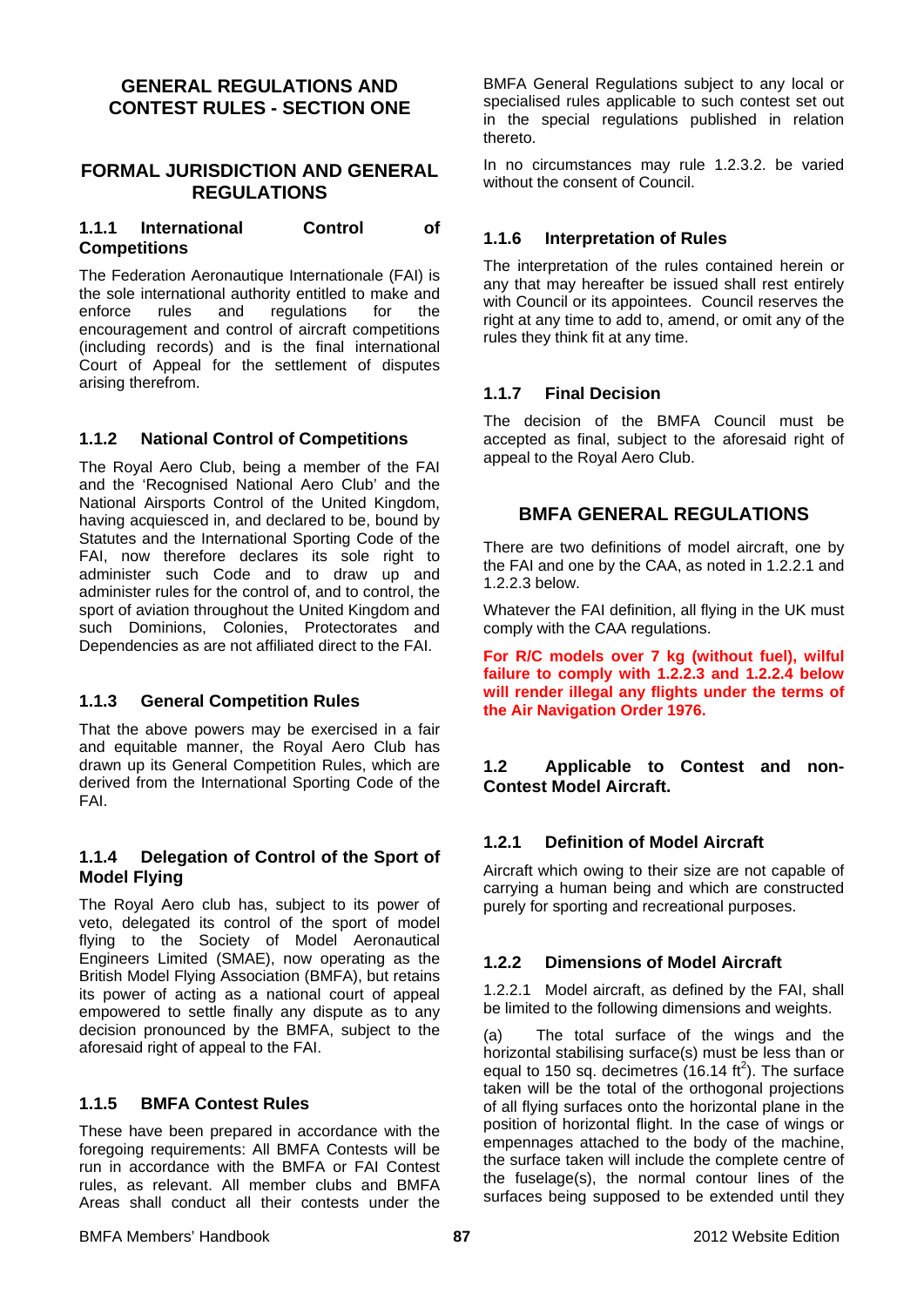meet the plane of symmetry of the machine in plan view.

(b) The total weight of the model aircraft in flying condition must not exceed 5 kg (11.023 lb.), complete with fuel, the exceptions to this rule being for:

Single engine control line scale models .............. 6kg

Multi engine control line scale models................. 7kg

Radio control scale models ............................. 15 kg

(Electric Powered .........15 kg without batteries)

Radio control aerobatic models.......................... 5 kg

Radio control helicopters .................................... 6 kg

All these exceptions, other than R/C scale electric models, are without fuel.

(c) Nose radius on R/C gliders should be of not less than 7.5 mm radius measured tangentially to all intersecting surfaces.

**NOTES** - The above dimensions and weights refer specifically to competition classes and the FAI definition of a model aircraft.

They do not prohibit heavier or larger models being flown in the UK (see 1.2.2.3 and 1.2.2.4). The BMFA definition for R/C glider noses no longer specifies 7.5 mm radius.

1.2.2.2 Any contests that are flown in the UK to FAI rules and which vary from regulation 1.2.2.1 must comply with regulation 1.2.2.3 and 1.2.2.4.

## **1.2.2.3 Model aircraft between 7 kg and 20 kg (without fuel)**

Model aircraft within these weight limits shall only be flown when their operation complies with the CAA regulations currently in force and as defined in the Air Navigation Order in conjunction with CAA publication CAP 658 (see [www.caa.org\);](http://www.caa.org);/)

# **1.2.2.4 Models over 20 kg**

Models weighing over 20 kg without fuel are legally defined as small aircraft.

The Civil Aviation Authority in exercise of its powers under the Air Navigation Order 1976, as amended, may exempt from this Order any aircraft or persons or classes of aircraft or persons either absolutely or subject to such conditions as it thinks fit. Application for Exemption should be made to the Civil Aviation Authority.

This applies to models over 20 kg and it is illegal to fly such a model without a current CAA exemption certificate. The issue of such certificates is solely within the power of the CAA and new or amended certificates will not be issued unless the Authority is satisfied that the model concerned has passed through the laid down inspection procedures during building and the subsequent flight test requirements.

# **1.2.3 Motive Power**

All types of motive power are permitted with the following limitations:

## **1.2.3.1 Mechanical motors.**

The Code of Practice on Noise From Model Aircraft 1982, issued by the Department of Environment, must be met and all internal non-continuous combustion engines employed in model aircraft must at all times be fitted with an effective exhaust muffler with the following exceptions:

The exceptions to this rule are:

- (1) Control line competition model classes:
	- (a) Speed (all classes)
	- (b) Team Racing
	- (c) Combat

(2) Free Flight models fitted with a device to limit the engine run to 20 seconds or less.

(3) Free Flight tailless models, with engine capacity not over 3.51 cm3 fitted with a device to limit the engine run to 30 seconds or less.

(4) Free Flight Scale models using diesel engines of less than 1.5 cm3 total capacity provided that they are fully cowled.

An effective exhaust muffler is defined as a device or devices fitted to, or built onto the engine such that it noticeably reduces the noise of operation.

## **Reaction motors**

#### **(1) Control Line**

Control Line pulse jets may be flown under the following conditions:

(a) That the express written permission of the owner/controller of the site is obtained in advance with due regard for noise considerations.

(b) That the express written permission of any model flying club using the site is obtained in advance.

(c) That monitoring of the area surrounding the site for noise complaints is carried out on an on-going annual basis.

## **(2) Radio Control**

Radio control pulse jets may be flown under the following conditions:

(a) That the express written permission of the owner/controller of the site is obtained in advance with due regard for noise considerations.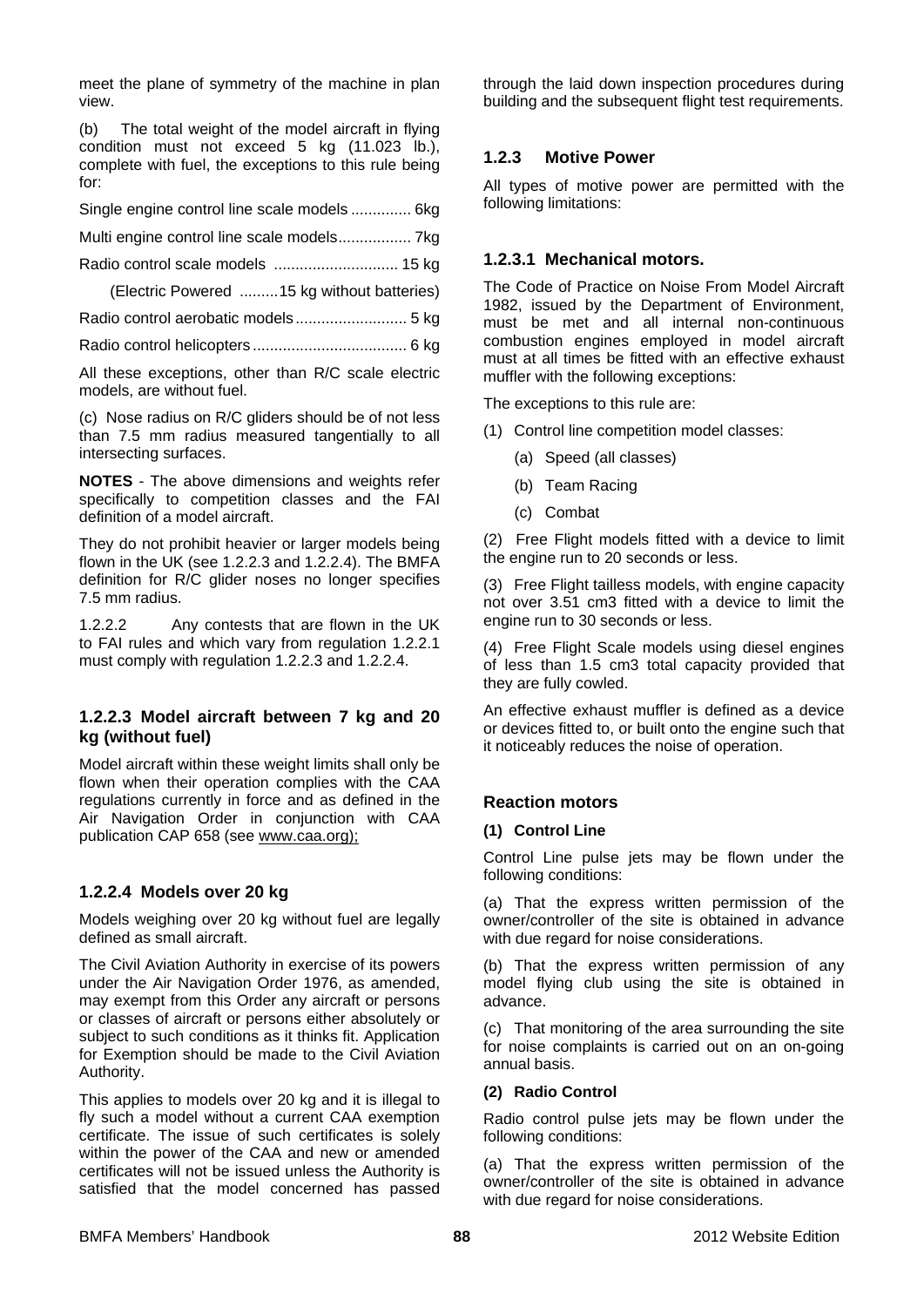(b) That the express written permission of any model flying club using the site is obtained in advance.

(c) That monitoring of the area surrounding the site for noise complaints is carried out on an on-going annual basis.

(d) That all operators of such models on the site shall hold a Power Achievement Scheme Fixed Wing 'B'

(e) That CAA exemption certificates as required are obtained and the conditions on them are followed.

Any regulation specifically concerning reaction motors does not apply to small solid-fuel units of the Jetex type, nor to solid fuel rocket motors of the Rapier type or to recognised Space Model power units used in accordance with the appropriate BMFA approved codes of practice.

## **1.2.3.2 Propellers**

(a) No model powered by mechanical motor(s) shall be operated with a propeller that has been repaired or is unsafe.

(b) The use of metal propellers is prohibited.

(c) The use of forward folding propellers of any type is prohibited.

(d) Propellers manufactured for use on electric motors shall not be used on internal combustion engines.

# **1.2.4 Snuffer Tubes**

All models using burning fuses shall be fitted with a device designed to ensure:

(a) that the burning fuse is not at any time ejected from the model whilst in flight or on the ground;

(b) that as soon as practical after the functioning of the operation for which the fuse is fitted, the lighted end of the fuse is extinguished.

# **1.2.5 Radio Control Frequencies**

The following frequency bands are recognised as available for model control within the UK.

(1) **General use**. 26.96 MHz to 27.28 MHz. Effective Radiated Power 100 mW.

(2) **Model aircraft use only**. 34.945 MHz to 35.305 MHz. Effective Radiated Power 100 mW

(3) **Surface vehicle use only**. 40.665 MHz to 40.995 MHz. Effective Radiated Power 100 mW

(4) **General use and telemetry**. 458.5 MHz to 459.5 MHz. Effective Radiated Power 100 mW.

(5) **General use.** 2.4 GHz. Effective Radiated Power 100 mW.

These are the only frequencies allowed for model control in the UK other than certain frequencies in the 49 MHz band are legally allowed for toy operation but the allowed effective radiated power output is restricted to 10 mW.

From 1.8.1981, model control equipment is exempt from the requirement of a Licence under Section 1 (1) of the Wireless Telegraphy Act 1949 subject to the terms, provisions and limitations set out in parts 1 and 2 respectively of the Statutory Instrument 1980 No. 1848.

The **27 MHz** band is legally shared by other users, in particular, model cars, model boats and citizens band operators. It may still be used for model aircraft but great care should be taken by model flyers, especially near urban areas. Many clubs in this situation have found the need to ban this frequency band from their flying fields on the grounds of safety.

The **35 MHz** band is **SOLELY** for model aircraft and in no circumstances must it be used for any other purpose, such as the control of surface vehicles.

The **40 MHz** band is **SOLELY** for surface vehicle use and in no circumstances must it be used for the control of model aircraft.

The **459 MHz** is shared with various telemetry operations and users of the band should be aware of the possibility of more potential interference being present.

The **2.4 GHz** band is for general model use in the UK. The equipment uses spread spectrum or frequency hopping technology and does not operate on a fixed frequency. The band is also used by many computer applications such as wireless networking and Bluetooth devices.

# **1.2.5.6 Airborne Telemetry**

A frequency band that may be used to download telemetry from model aircraft has been allocated by Ofcom.

The band is 433.05 to 434.79 MHz with a channel spacing of 25 kHz and a maximum Effective Radiated Power (ERP) of 10 mW. All equipment used must be type approved to EN 300 220-1.

This is an unprotected band and some of the frequencies are already used by radio amateurs so it would be wise to limit airborne use to 434.025 to 434.79 MHz.

# **1.2.5.7 United Kingdom Radio Control Council (UKRCC)**

The body that has the responsibility to liaise with OFCOM regarding model control frequencies and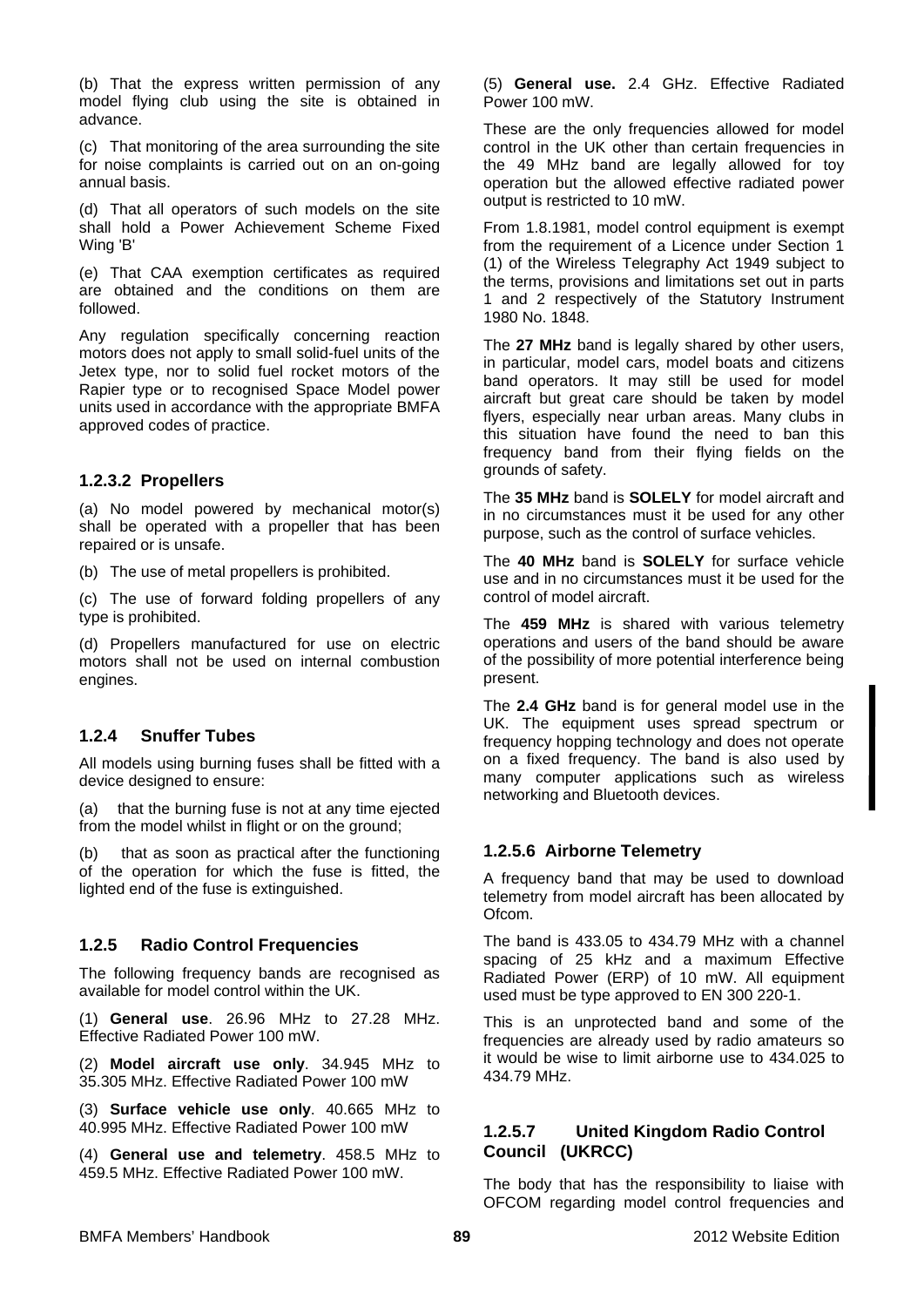general radio control matters is the UKRCC, which is a committee of user groups, manufacturers, importers and the R/C media. BMFA is a leading member of UKRCC.

The UKRCC website at www.ukrcc.org is an extremely good source of information about radio control frequencies and general R/C matters, including the international frequency bands.

## **1.2.6 Radio Control Failsafes**

Any powered model with a radio control failsafe device must have that device set so that, as a minimum, its operation causes the engine/motor to run at its lowest speed (stopped in the case of electric powered models) and specifically not to hold the last position of the engine/motor control regardless of the other functions of the failsafe. It is the responsibility of the pilot to demonstrate this function on request.

## **(1) PCM Failsafes**

All PCM transmitters, when used with PCM receivers, have this function enabled and users must take special care to set the failsafe as required as many default transmitter settings are 'hold last position'.

## **(2) Receiver Failsafes**

Many modern receivers, specifically of the Digital Signal Processing (DSP) type, have built in failsafe functions even when used with non-failsafe enabled transmitters. In many cases these receiver failsafe functions cannot be turned off.

Users of this type of receiver are reminded that the setting of any available failsafe function to low throttle is a requirement on all model aircraft, not just those over 7 kg.

Note, however, that some DSP receivers are not equipped with a true failsafe but will simply 'hold last position' on signal failure or interference. Such receivers cannot be set to low throttle and MUST NOT be used in models over 7 kg.

Users of these non-failsafe 'hold last position' DSP receivers in models under 7 kg should also be aware that the receiver will 'lock on' in flight under signal failure or interference conditions.

# **(3) 2.4 GHz**

Note that all 2.4 GHz equipment has a built in failsafe function and that this must be set to your requirements. Do not leave the equipment as it came 'out of the box' as the failsafe will almost certainly default to hold last position and not low throttle.

## **1.2.7 Safety**

### **(a) Composite Materials**

If any model aircraft is built or repaired using composite materials or parts then it is essential to be particularly diligent in picking up any debris after a crash or mid-air collision.

Composite shards do not degrade quickly and can be a dangerous hazard in and on the ground for many years

## **1.2.8 Dissemination of Information to the Membership**

**Both the BMFA News and the BMFA Website are to be considered to be primary publication mechanisms of the Society.**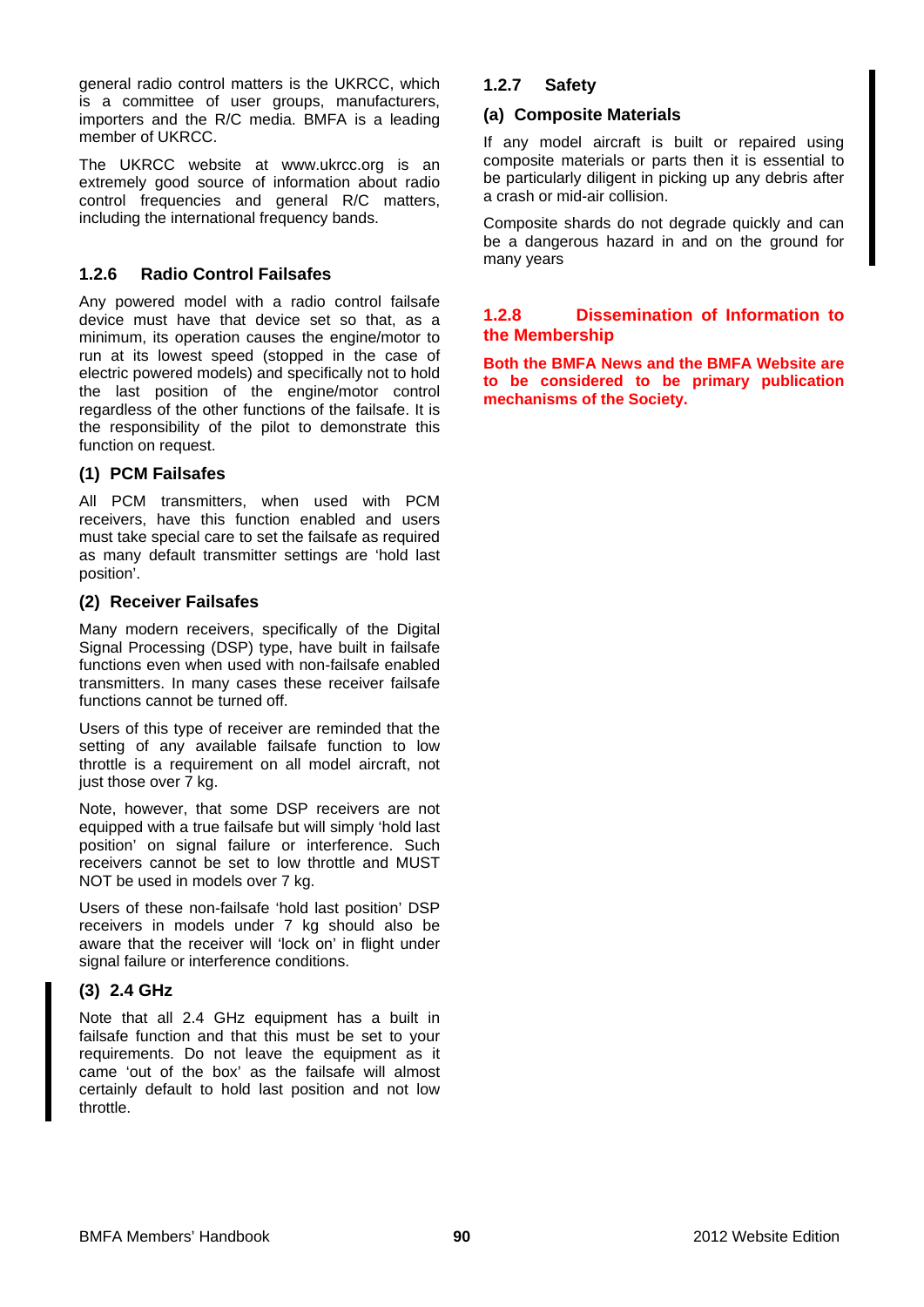# **THE BMFA COMPETITION RULE BOOKS**

#### **(Section 1), Formal Jurisdiction And General Regulations**

This section of the rule books appears in this handbook and is also re-printed in Section (2).

#### **(Section 2) General Rules**

This section is issued free with sections 3 to 8.

#### **(Section 2a) Records Rules**

This section contains detailed regulations concerning record attempts and t is available free on request.

#### **(Section 2b) UK Records List**

This section contains details of all ratified UK records including the current records and holders and it is available free on request.

#### **(Section 3) Free Flight**

Outdoor and Indoor, All Classes

#### **(Section 4) Control Line Book 1**

Speed and Aerobatics

#### **(Section 4) Control Line Book 2**

Team Racing, Combat, Carrier

#### **(Section 5) Radio Control Power Book 1**

Aerobatics

#### **(Section 5) Radio Control Power Book 2**

Pylon Racing, Helicopter, Waterplanes, SAM 35 Vintage, Fun Fly

#### **(Section 6) Scale**

All Classes

## **(Section 7) Radio Control Silent Flight Book 1**

**Gliders** 

## **(Section 7) Radio Control Silent Flight Book 2**

**Electroflight** 

## **(Section 8) Space Models**

All Classes

All rule books are available as free-of-charge downloads on the BMFA website (See Resources/Publications/Rule Books) or they may be obtained pre-printed from the BMFA Leicester office at a cost of £3.00 per book, plus an A5 SAE.

# **FAI SPORTING CODE**

Each section is prefaced by the full General Section of the Sporting Code and contains all the FAI rules for the discipline, including FAI Provisional rules.

| <b>Free Flight Section</b>                      | £5 |
|-------------------------------------------------|----|
| <b>Control Line Section</b>                     | £5 |
| <b>R/C Power Section</b>                        | £5 |
| <b>Scale Section</b>                            | £5 |
| R/C Silent Flight Section                       | £5 |
| Space Models Section                            | £5 |
| Buy one discipline and additional discipline is | £3 |
| <b>FAI General Statutes</b>                     | £4 |

# **DIRECTORY OF PUBLICATIONS**

Available from the BMFA's Leicester office. Postage prices may vary so please enquire. Those marked \* are free on request with an appropriate SAE.

## **GENERAL**

BMFA Rule Changes Annual Booklet\*

'Why Join' booklet \*

Saleable Goods List \*

## **ADVICE LEAFLETS**

The Flying Site Guide\*

Farmer's Guide \*

Model Flying - An introduction booklet for Local Authorities etc. \*

MoD Land - A guide to obtaining permission to fly \*

The Promotion of Welfare and Care of Children and Vulnerable Adults in Model Flying \*

The Noise Book\*

Disability Guidelines for Model Flying Clubs\*

Risk Assessment guide \*

## **CONSTITUTIONAL MATTERS**

The SMAE Constitution (Memorandum and Articles of Association) \*

The SMAE Constitution and its Implications for BMFA Areas \*

The SMAE Area Constitution \*

A Guide to the SMAE Area Constitution\*

Council Handbook \*

Specialist, Associate and Affiliated Bodies. Guidelines for Affiliation and Association to the BMFA \*

Model Club Constitution \*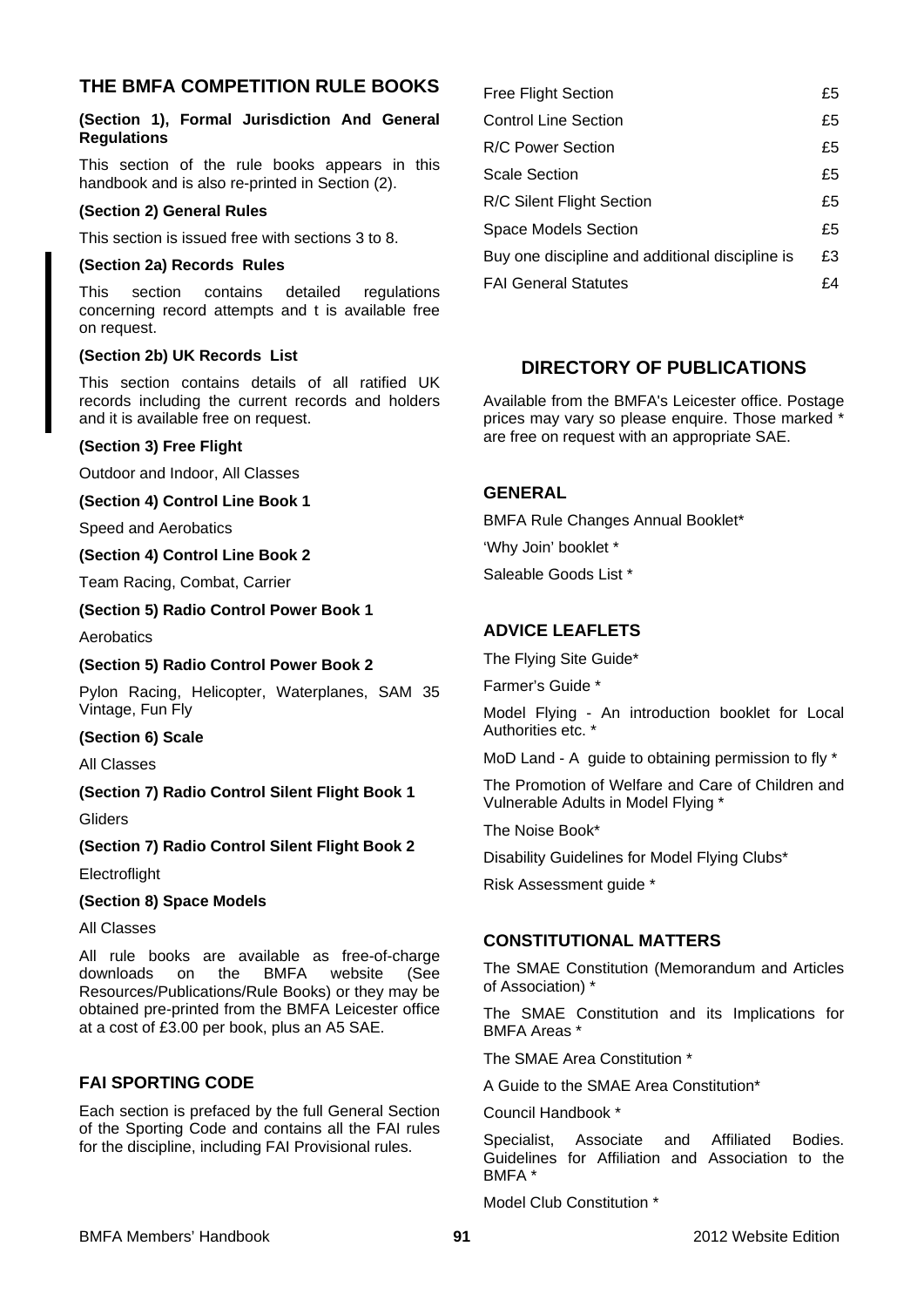## **EDUCATION LEAFLETS**

The Education Leaflet \* The Teachers Guide Dart Facts leaflet \*

# **SAFETY CODES**

Association for Helicopter Airsports Safety Code\*

British Hang and Paraglider Association/BMFA joint safety code for slope sites \*

Joint Gas Turbine Builders Association/Jet Modellers Association/BMFA Safety Code\*

Low Power Space Modelling Safety Code \*

Slope Combat Guidelines\*

UKRA Rocketry Safety Code\*

## **ACHIEVEMENT SCHEMES**

R/C Achievement Schemes booklet (extracted from the Member's Handbook)\*

Guidance to Fixed Wing Chief Examiners leaflet \*

Guidance to Silent Flight Chief Examiners leaflet \*

Guidance to Chief Instructors leaflet \*

Up And Away (R/C power instruction manual) - £2

Up and Away (Electric instruction manual) - £2

(An Up-and-Away manual is free to all new members under the special voucher scheme)

Guidance for R/C Power Instructors Booklet \*

Guidance to Club Examiners and Candidates leaflets -

General \*

Fixed Wing 'A' \*

Fixed Wing 'B' \*

Aerobatics 'C' \*

Scale 'C' \*

Helicopter 'A' \*

Helicopter 'B' \*

Silent Flight Thermal 'A' \*

Silent Flight Thermal 'B' \*

Silent Flight Slope 'A' \*

Silent Flight Slope 'B' \*

Silent Flight Electric 'A' \*

Silent Flight Electric 'B' \*

#### **BMFA NEWS**

The BMFA News is published six times a year and is delivered direct to every full member's door. It has the highest circulation of any UK model flying publication and carries articles and photos of general interest plus news of BMFA activities.

It is also used to inform you of changes to the Achievement Schemes and many other areas of interest in addition to the official announcements that it contains. It will be to your advantage to read each issue carefully.

## **THE BMFA WEBSITE**

If you have internet access then check out the BMFA website at www.bmfa.org.

The site is updated at least once a month and carries an ever expanding list of the latest versions of many BMFA publications plus clublists, contacts, links to clubs, other modelling organisations, commercial sites, one of the busiest 'small ads' sections on the web and the most comprehensive contest and events calendar in the UK.

New features are constantly being added to the website so check it regularly.

# **ADDRESS DIRECTORY**

British Model Flying Association, Chacksfield House, 31 St. Andrews Road, Leicester. LE2 8RE Telephone 0116 244 0028 Fax ` 0116 244 0645 E-Mail admin@bmfa.org Website [http://www.bmfa.org](http://www.bmfa.org/)

## **The following people can be contacted via the Association's Leicester Office**

**The Power Achievement Scheme Controller, Instructor Scheme Controller** 

**The Silent Flight Achievement Scheme Controller** 

**The Education Working Group Co-ordinator** 

**The Flying Site Advisor**